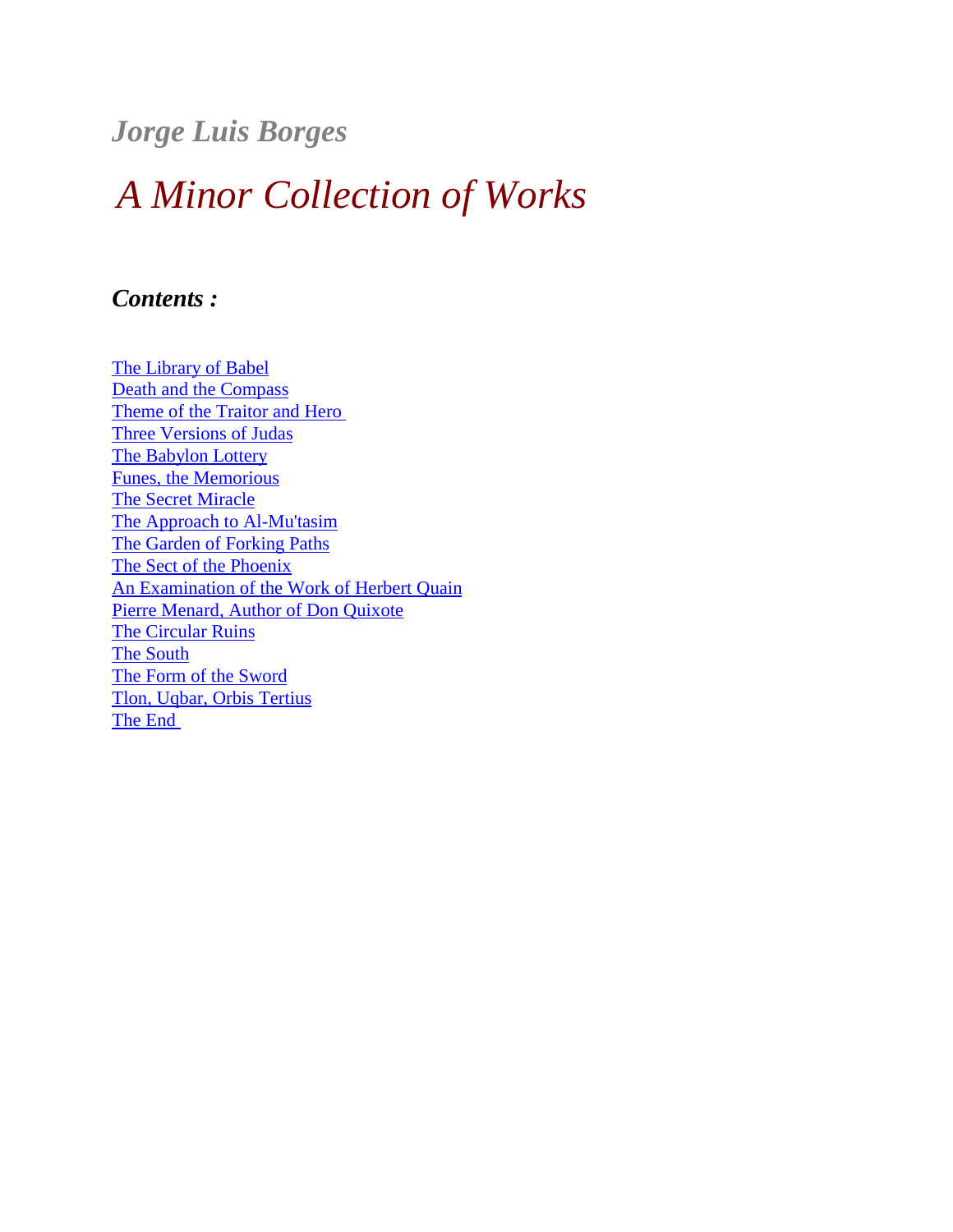# Jorge Luis Borges The Library of Babel

By this art you may contemplate the variation of the 23 letters . . . - The Anatomy of Melancholy, Part 2, Sect. II, Mem. IV.

The universe (which others call the Library) is composed of an indefinite, perhaps an infinite, number of hexagonal galleries, with enormous ventilation shafts in the middle, encircled by very low railings. From any hexagon the upper or lower stories are visible, interminably. The distribution of the galleries is invariable. Twenty shelves - five long shelves per side - cover all sides except two; their height, which is that of each floor, scarcely exceeds that of an average librarian. One of the free sides gives upon a narrow entrance way, which leads to another gallery, identical to the first and to all the others. To the left and to the right of the entrance way are two miniature rooms. One allows standing room for sleeping; the other, the satisfaction of fecal necessities. Through this section passes the spiral staircase, which plunges down into the abyss and rises up to the heights. In the entrance way hangs a mirror, which faithfully duplicates appearances. People are in the habit of inferring from this mirror that the Library is not infinite (if it really were, why this illusory duplication?); I prefer to dream that the polished surfaces feign and promise infinity . . .

Light comes from some spherical fruits called by the name of lamps. There are two, running transversally, in each hexagon. The light they emit is insufficient, incessant.

Like all men of the Library, I have traveled in my youth. I have journeyed in search of a book, perhaps of the catalogue of catalogues; now that my eyes can scarcely decipher what I write, I am preparing to die a few leagues from the hexagon in which I was born. Once dead, there will not lack pious hands to hurl me over the banister; my sepulchre shall be the unfathomable air: my body will sink lengthily and will corrupt and dissolve in the wind engendered by the fall, which is infinite. I affirm that the Library is interminable. The idealists argue that the hexagonal halls are a necessary form of absolute space or, at least, of our intuition of space. They contend that a triangular or pentagonal hall is inconceivable. (The mystics claim that to them ecstasy reveals a round chamber containing a great book with a continuous back circling the walls of the room; but their testimony is suspect; their words, obscure. That cyclical book is God.) Let it suffice me, for the time being, to repeat the classic dictum: The Library is a sphere whose consummate center is any hexagon, and whose circumference is inaccessible.

Five shelves correspond to each one of the walls of each hexagon; each shelf contains thirty-two books of a uniform format; each book is made up of four hundred and ten pages; each page, of forty lines; each line, of some eighty black letters. There are also letters on the spine of each book; these letters do not indicate or prefigure what the pages will say. I know that such a lack of relevance, at one time, seemed mysterious. Before summarizing the solution (whose disclosure, despite its tragic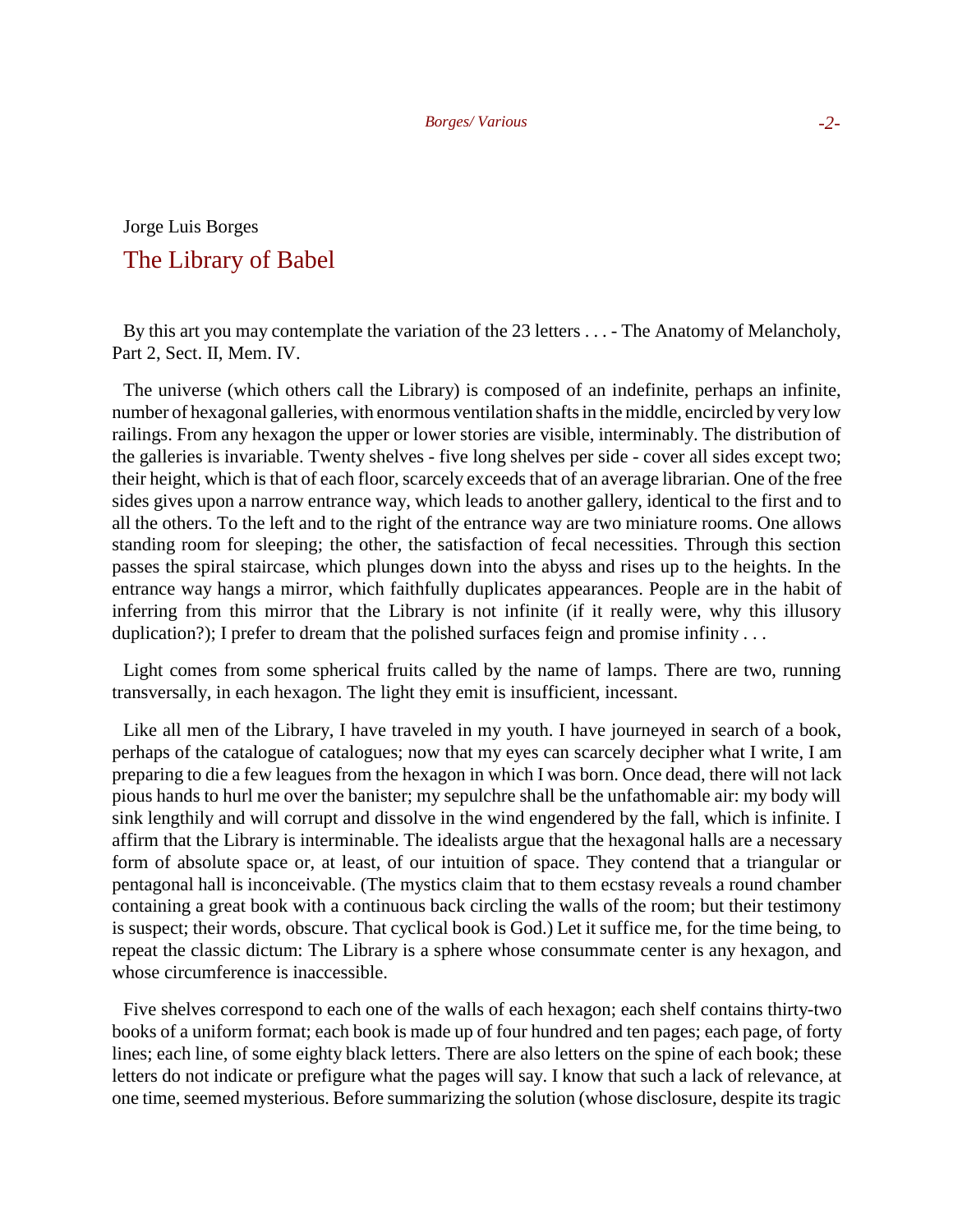implications, is perhaps the capital fact of this history), I want to recall certain axioms.

The first: The Library exists ab aeterno. No reasonable mind can doubt thistruth, whose immediate corollary is the future eternity of the world. Man, the imperfect librarian, may be the work of chance or of malevolent demiurges; the universe, with its elegant endowment of shelves, of enigmatic volumes, of indefatigable ladders for the voyager, and of privies for the seated librarian, can only be the work of a god. In order to perceive the distance which exists between the divine and the human, it is enough to compare the rude tremulous symbols which my fallible hand scribbles on the end pages of a book with the organic lettersinside: exact, delicate, intensely black, inimitably symmetric.

The second: The number of orthographic symbols is twenty-five. $\langle 1 \rangle$ This bit of evidence permitted the formulation, three hundred years ago, of a general theory of the Library and the satisfactory resolution of the problem which no conjecture had yet made clear: the formless and chaotic nature of almost all books. One of these books, which my father saw in a hexagon of the circuit number fifteen ninety-four, was composed of the letters MCV perversely repeated from the first line to the last. Another, very much consulted in this zone, is a mere labyrinth of letters, but on the next-to-thelast page, one may read O Time your pyramids. As is well known: for one reasonable line or one straightforward note there are leagues of insensate cacaphony, of verbal farragoes and incoherencies. (I know of a wild region whose librarians repudiate the vain superstitious custom of seeking any sense in books and compare it to looking for meaning in dreams or in the chaotic lines of one's hands . . . They admit that the inventors of writing imitated the twenty-five natural symbols, but they maintain that this application is accidental and that booksin themselves mean nothing. This opinion - we shall see - is not altogether false.)

For a long time it was believed that these impenetrable books belonged to past or remote languages. It is true that the most ancient men, the first librarians, made use of a language quite different from the one we speak today; it is true that some miles to the right the language is dialectical and that ninety stories up it is incomprehensible. All this, I repeat, is true; but four hundred and ten pages of unvarying MCVs do not correspond to any language, however dialectical or rudimentary it might be. Some librarians insinuated that each letter could influence the next, and that the value of MCV on the third line of page 71 was not the same asthat of the same seriesin another position on another page; but this vague thesis did not prosper. Still other men thought in terms of cryptographs; this conjecture has come to be universally accepted, though not in the sense in which it was formulated by its inventors.

Five hundred years ago, the chief of an upper hexagon<2> came upon a book as confusing as all the rest but which contained nearly two pages of homogenous lines. He showed his find to an ambulant decipherer, who told him the lines were written in Portuguese. Others told him they were in Yiddish. In less than a century the nature of the language was finally established: it was a Samoyed-Lithuanian dialect of Guarani, with classical Arabic inflections. The contents were also deciphered: notions of combinational analysis, illustrated by examples of variations with unlimited repetition. These examples made it possible for a librarian of genius to discover the fundamental law of the Library. This thinker observed that all the books, however diverse, are made up of uniform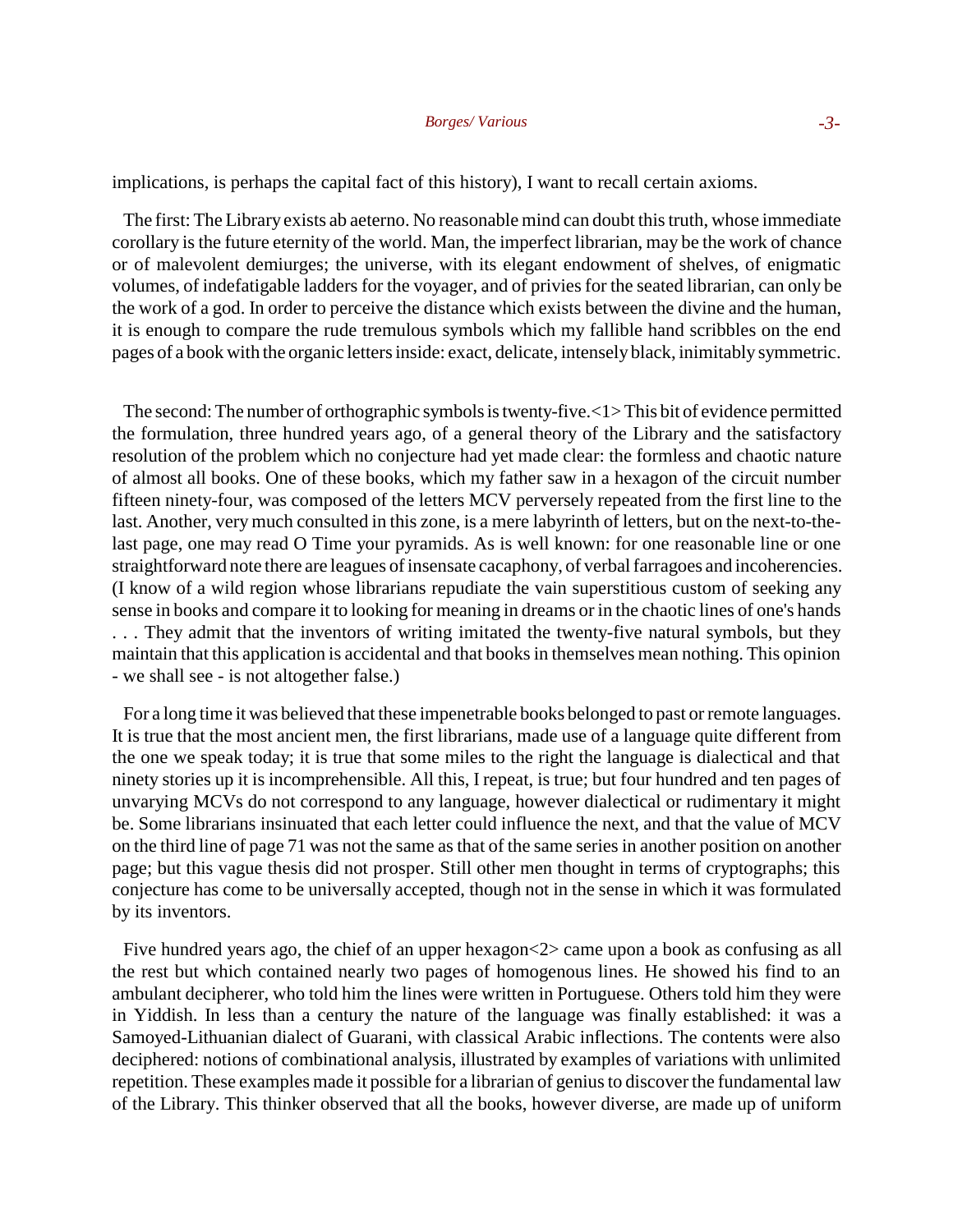#### *Borges/ Various -4-*

elements: the period, the comma, the space, the twenty-two letters of the alphabet. He also adduced a circumstance confirmed by all travelers: There are not, in the whole vast Library, two identical books. From all these incontrovertible premises he deduced that the Library is total and that its shelves contain all the possible combinations of  $f$  the twenty-odd orthographic symbols (whose number, though vast, is not infinite); that is, everything which can be expressed, in all languages. Everything is there: the minute history of the future, the autobiographies of the archangels, the faithful catalogue of the Library, thousands and thousands of false catalogues, a demonstration of the fallacy of these catalogues, a demonstration of the fallacy of the true catalogue, the Gnostic gospel of Basilides, the commentary on this gospel, the commentary on the commentary of this gospel, the veridical account of your death, a version of each book in all languages, the interpolations of every book in all books.

When it was proclaimed that the Library comprised all books, the first impression was one of extravagant joy. All men felt themselves lords of a secret, intact treasure. There was no personal or universal problem whose eloquent solution did not exist -in some hexagon. The universe was justified, the universe suddenly expanded to the limitless dimensions of hope. At that time there was much talk of the Vindications: books of apology and prophecy, which vindicated for all time the actions of every man in the world and established a store of prodigious arcana for the future. Thousands of covetous persons abandoned their dear natal hexagons and crowded up the stairs, urged on by the vain aim of finding their Vindication. These pilgrims disputed in the narrow corridors, hurled dark maledictions, strangled each other on the divine stairways, flung the deceitful books to the bottom of the tunnels, and died as they were thrown into space by men from remote regions. Some went mad . . .

The Vindications do exist. I have myself seen two of these books, which were concerned with future people, people who were perhaps not imaginary. But the searchers did not remember that the calculable possibility of a man's finding his own book, or some perfidious variation of his own book, is close to zero.

The clarification of the basic mysteries of humanity - the origin of the Library and of time - was also expected. It is credible that those grave mysteries can be explained in words: if the language of the philosophers does not suffice, the multiform Library will have produced the unexpected language required and the necessary vocabularies and grammars for this language.

It is now four centuries since men have been wearying the hexagons . . .

There are official searchers, inquisitors. I have observed them carrying out their functions: they are always exhausted. They speak of a staircase withoutsteps where theywere almost killed. They speak of galleries and stairs with the local librarian. From time to time they will pick up the nearest book and leaf through its pages, in search of infamous words. Obviously, no one expects to discover anything.

The uncommon hope was followed, naturally enough, by deep depression. The certainty that some shelf in some hexagon contained precious books and that these books were inaccessible seemed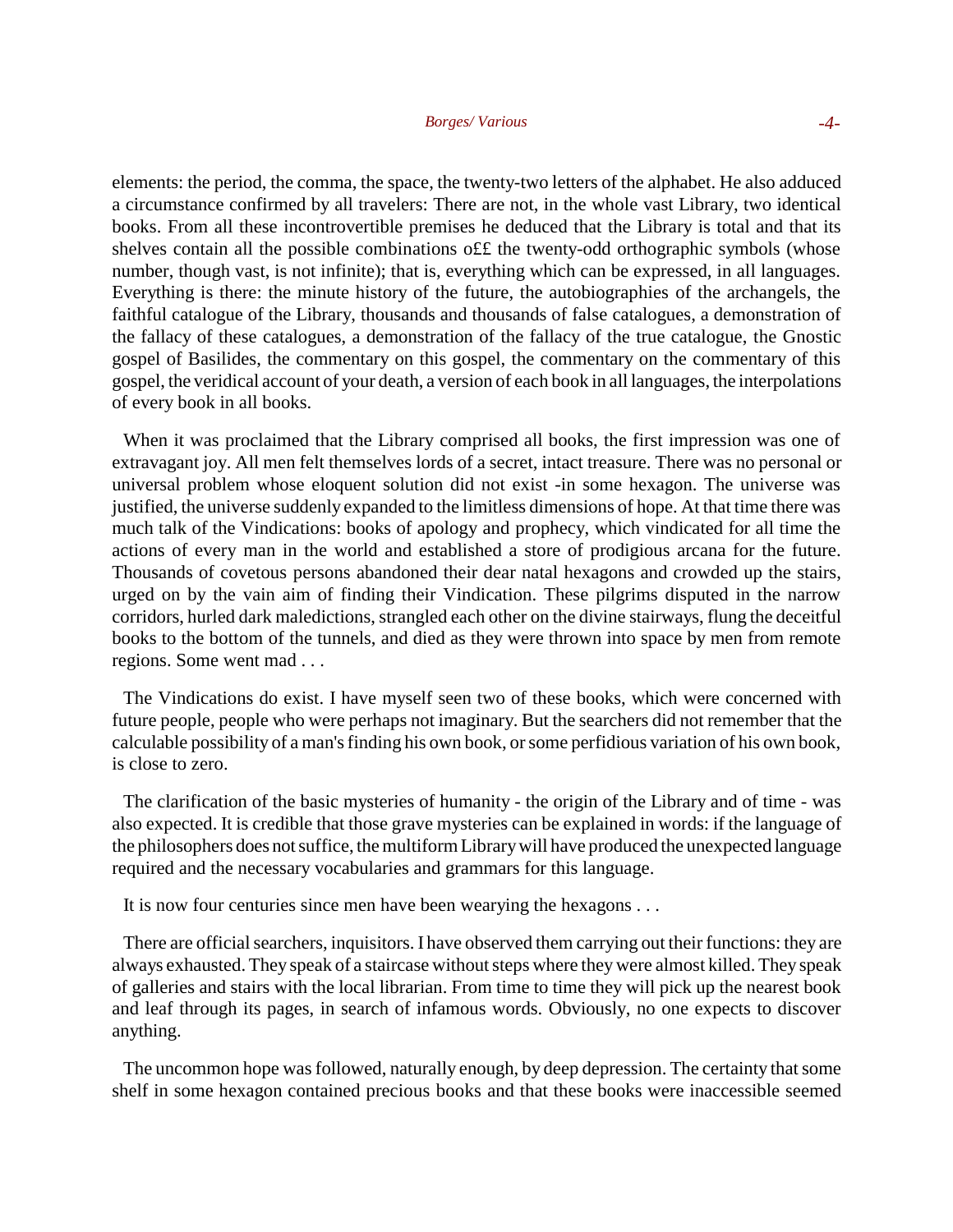#### *Borges/ Various -5-*

almost intolerable. A blasphemous sect suggested that all searches be given up and that men everywhere shuffle letters and symbols until they succeeded in composing, by means of an improbable stroke of luck, the canonical books. The authorities found themselves obliged to issue severe orders. The sect disappeared, but in my childhood I still saw old men who would hide out in the privies for long periods of time, and, with metal disks in a forbidden dicebox, feebly mimic the divine disorder.

Other men, inversely, thought that the primary task was to eliminate useless works. They would invade the hexagons, exhibiting credentials which were not always false, skim through a volume with annoyance, and then condemn entire bookshelves to destruction: their ascetic, hygenic fury is responsible for the senseless loss of millions of books. Their name is execrated; but those who mourn the "treasures" destroyed by this frenzy, overlook two notorious facts. One: the Library is so enormous that any reduction undertaken by humans is infinitesimal. Two: each book is unique, irreplaceable, but (inasmuch as the Library is total) there are always several hundreds of thousands of imperfect facsimiles - of works which differ only by one letter or one comma. Contrary to public opinion, I dare suppose that the consequences of the depredations committed by the Purifiers have been exaggerated by the horror which these fanatics provoked. They were spurred by the delirium of storming the books in the Crimson Hexagon: books of a smaller than ordinary format, omnipotent, illustrated, magical.

We know, too, of another superstition of that time: the Man of the Book. In some shelf of some hexagon, men reasoned, there must exist a book which is the cipher and perfect compendium of all the rest: some librarian has perused it, and it is analogous to a god. Vestiges of the worship of that remote functionary still persist in the language of this zone. Many pilgrimages have sought Him out. For a century they trod the most diverse routes in vain. How to locate the secret hexagon which harbored it? Someone proposed a regressive approach: in order to locate book A, first consult book B which will indicate the location of A; in order to locate book B, first consult book C, and so on ad infinitum . . .

I have squandered and consumed my years in adventures of this type. To me, it does not seem unlikely that on some shelf of the universe there lies a total book.<3> I pray the unknown gods that some man - even if only one man, and though it have been thousands of years ago! - may have examined and read it. If honor and wisdom and happiness are not for me, let them be for others. May heaven exist, though my place be in hell. Let me be outraged and annihilated, but mayThy enormous Library be justified, for one instant, in one being.

The impious assert that absurdities are the norm in the Library and that anything reasonable (even humble and pure coherence) is an almost miraculous exception. They speak (I know) of "the febrile Library, whose hazardous volumes run the constant risk of being changed into others and in which everything is affirmed, denied, and confused as by a divinity in delirium." These words, which not only denounce disorder but exemplify it as well, manifestly demonstrate the bad taste of the speakers and their desperate ignorance. Actually, the Library includes all verbal structures, all the variations allowed by the twenty-five orthographic symbols, but it does not permit of one absolute absurdity. It is pointless to observe that the best book in the numerous hexagons under my administration is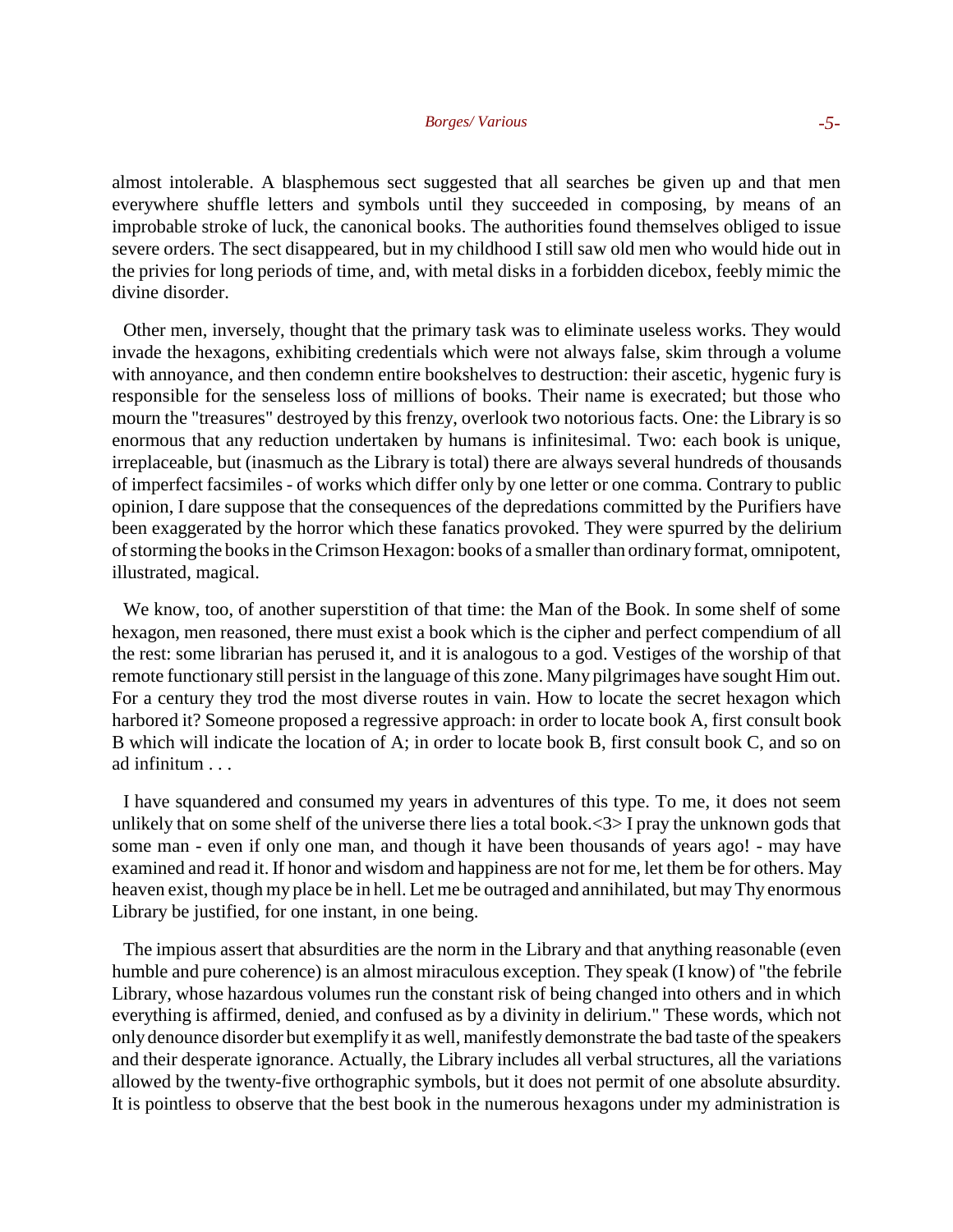#### *Borges/ Various -6-*

entitled Combed Clap of Thunder; or that another is called The Plaster Cramp; and still another Axaxaxas Mlo. Such propositions as are contained in these titles, at first sight incoherent, doubtless yield a cryptographic or allegorical justification. Since they are verbal, these justifications already figure, ex hypothesi, in the Library. I can not combine certain letters, as dhcmrlchtdj, which the divine Library has not already foreseen in combination, and which in one of its secret languages does not encompass some terrible meaning. No one can articulate a syllable which is not full of tenderness and fear, and which is not, in one of those languages, the powerful name of some god. To speak is to fall into tautologies. This useless and wordy epistle itself already exists in one of the thirty volumes of the five shelves in one of the uncountable hexagons - and so does its refutation. (An n number of possible languages makes use of the same vocabulary; in some of them, the symbol library admits of the correct definition ubiquitous and everlasting system of hexagonal galleries, but library is bread or pyramid or anything else, and the seven words which define it possess another value. You who read me, are you sure you understand my language?)

Methodical writing distracts me from the present condition of men. But the certainty that everything has been already written nullifies or makes phantoms of us all. I know of districts where the youth prostrate themselves before books and barbarouslykissthe pages, though they do not know how to make out a single letter. Epidemics, heretical disagreements, the pilgrimages which inevitably degenerate into banditry, have decimated the population. I believe I have mentioned the suicides, more frequent each year. Perhaps I am deceived by old age and fear, but I suspect that the human species - the unique human species - is on, the road to extinction, while the Library will last on forever: illuminated, solitary, infinite, perfectly immovable, filled with precious volumes, useless, incorruptible, secret.

Infinite I have just written. I have not interpolated this adjective merely from rhetorical habit. It is not illogical, Isay, to think that the world is infinite. Those who judge it to be limited, postulate that in remote places the corridors and stairs and hexagons could inconceivably cease - a manifest absurdity. Those who imagined it to be limitless forget that the possible number of books is limited. I dare insinuate the following solution to this ancient problem: The Library islimitless and periodic. If an eternal voyager were to traverse it in any direction, he would find, after many centuries, that the same volumes are repeated in the same disorder (which, repeated, would constitute an order: Order itself). My solitude rejoices in this elegant hope.<4>

<1> The original manuscript of the present note does not contain digits or capital letters. The punctuation is limited to the comma and the period. These two signs, plus the space sign and the twenty-two letters of the alphabet, make up the twenty-five sufficient symbols enumerated by the unknown author.

<2> Formerly, for each three hexagons there was one man. Suicide and pulmonary diseases have destroyed this proportion. My memory recalls scenes of unspeakable melancholy: there have been many nights when I have ventured down corridors and polished staircases without encountering a single librarian.

<3> I repeat: it is enough that a book be possible for it to exist. Only the impossible is excluded.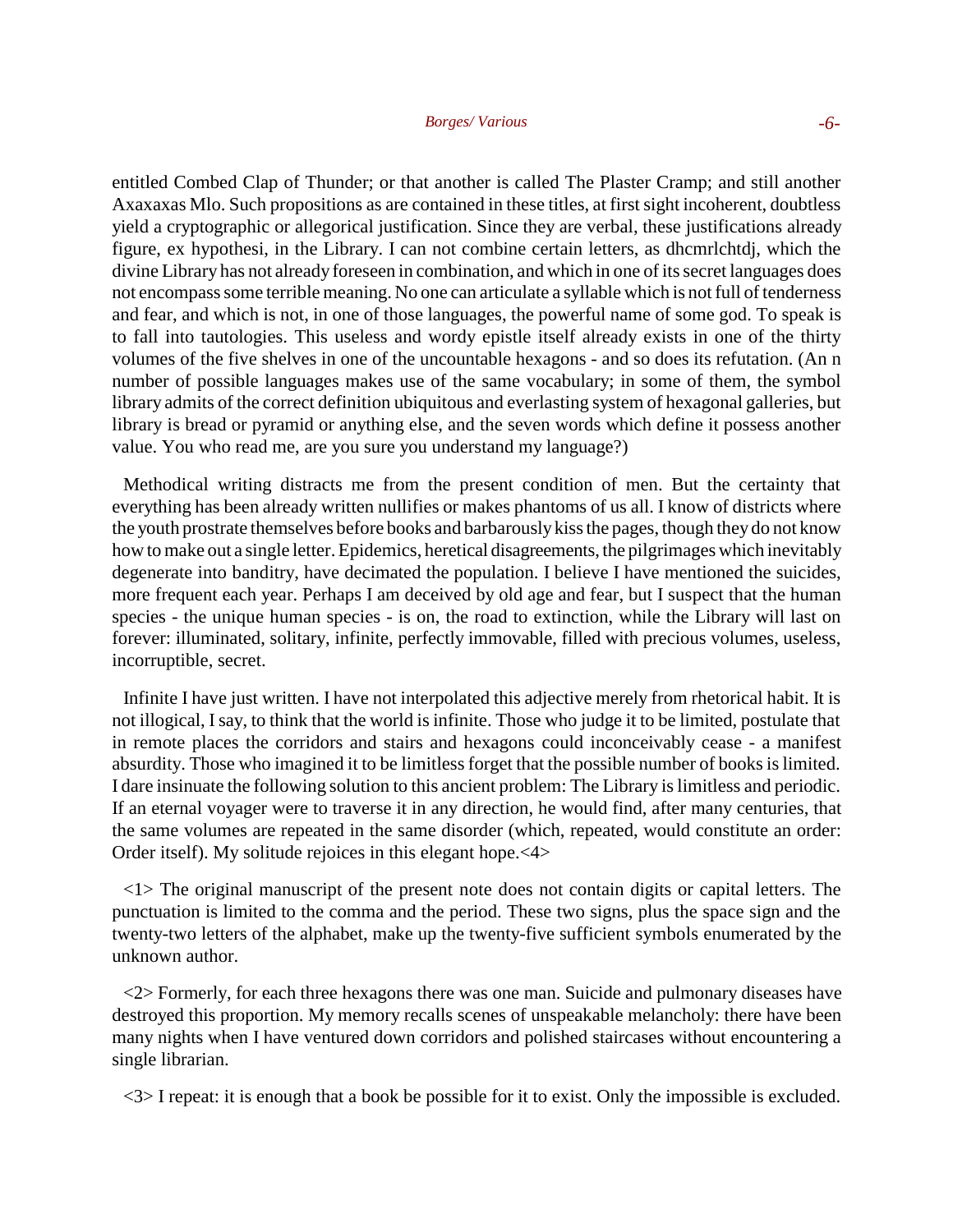For example: no book is also a stairway, though doubtless there are books that discuss and deny and demonstrate this possibility and others whose structure corresponds to that of s stairway.

<4> Letizia Alvarez de Toledo has observed that the vast Library is useless. Strictly speaking, one single volume should suffice: a single volume of ordinary format, printed in nine or ten type body, and consisting of an infinite number of infinitely thin pages. (At the beginning of the seventeenth century, Cavalieri said that any solid body is the superposition of an infinite number of planes.) This silky vade mecum would scarcely be handy: each apparent leaf of the book would divide into other analogous leaves. The inconceivable central leaf would have no reverse.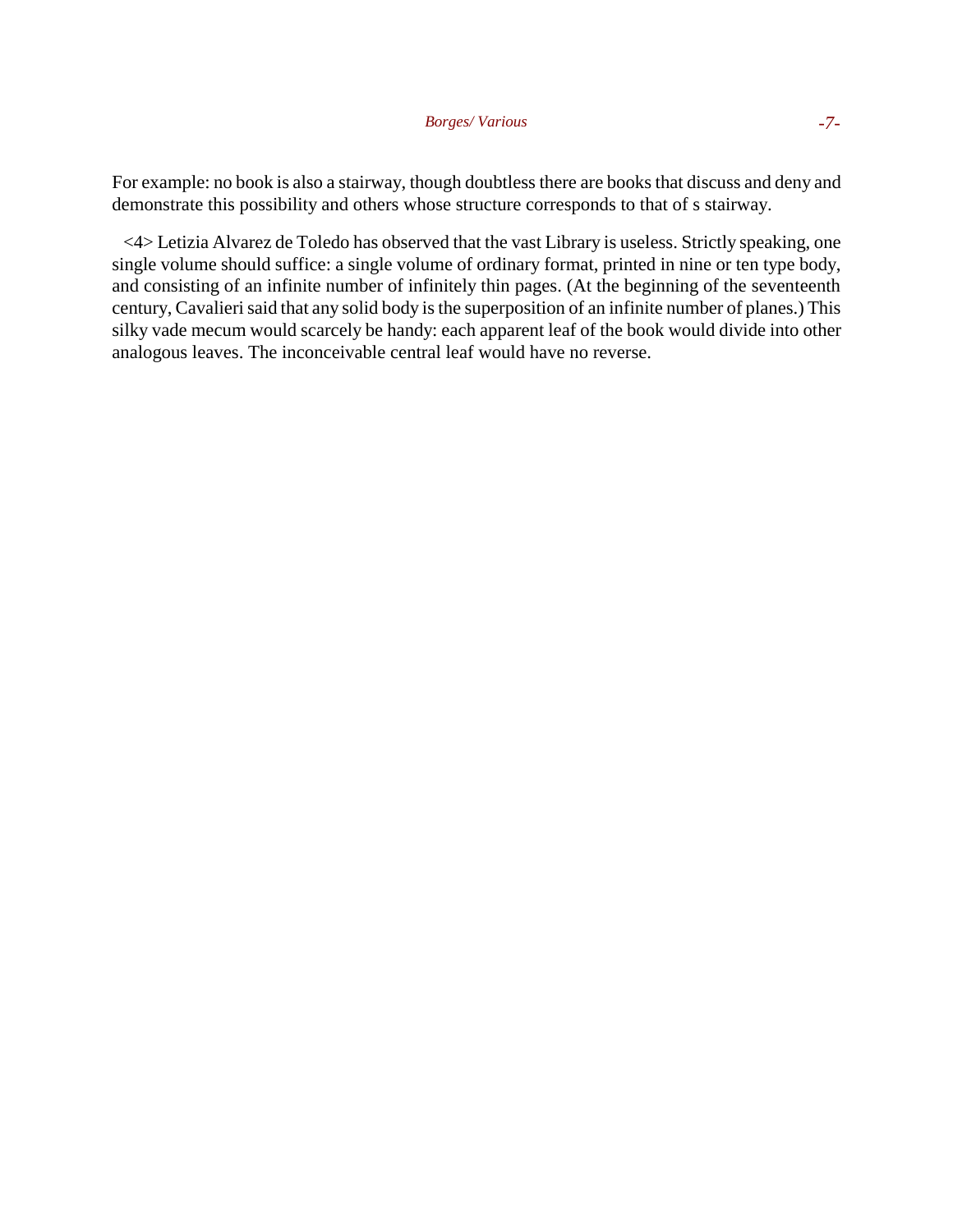Jorge Luis Borges

# Death and the Compass

To Mandie Molina Vedia

Of the many problems which exercised the daring perspicacity of Lonnrot none was so strange so harshly strange, we may say - as the staggered series of bloody acts which culminated at the villa of Triste-le-Roy, amid the boundless odor of the eucalypti. It is true that Erik Lonnrot did not succeed in preventing the last crime, but it is indisputable that he foresaw it. Nor did he, of course, guessthe identity of Yarmolinsky's unfortunate assassin, but he did divine the secret morphology of the vicious series as well as the participation of Red Scharlach, whose alias, is Scharlach the Dandy. This criminal (as so many others) had sworn on his honor to kill Lonnrot, but the latter had never allowed himself to be intimidated. Lonnrot thought of himself as a pure thinker, an Auguste Dupin, but there was something of the adventurer in him, and even of the gamester.

The first crime occurred at the Hotel du Nord - that high prism that dominates the estuary whose waters are the colors of the desert. To this tower (which most manifestly unites the hateful whiteness of a sanitorium, the numbered divisibility of a prison, and the general appearance of a bawdy house) on the third day of December came the delegate from Podolsk to the Third Talmudic Congress, Doctor Marcel Yarmolinsky, a man of gray beard and gray eyes. We shall never know whether the Hotel du Nord pleased him: he accepted it with the ancient resignation which had allowed him to endure three years of war in the Carpathians and three thousand years of oppression and pogroms. He was given a sleeping room on floor R, in front of the suite which the Tetrarch of Galilee occupied not without some splendor. Yarmolinsky supped, postponed until the following day an investigation of the unknown city, arranged upon a cupboard his many books and his few possessions, and before midnight turned off the light. (Thus declared the Tetrarch's chauffeur, who slept in an adjoining room.) On the fourth, at 11:03 A.M., there was a telephone call for him from the editor of the Yiddische Zeitung; Doctor Yarmolinsky did not reply; he was found in his room, his face already a little dark, and his body, almost nude, beneath a large anachronistic cape. He waslying not far from the door which gave onto the corridor; a deep stab wound had split open his breast. In the same room, a couple of hours later, in the midst of journalists, photographers, and police, Commissioner Treviranus and Lonnrot were discussing the problem with equanimity.

"There's no need to look for a Chimera, or a cat with three legs," Treviranus was saying as he brandished an imperious cigar. "We all know that the Tetrarch of Galilee is the possessor of the finest sapphires in the world. Someone, intending to steal them, came in here by mistake. Yarmolinsky got up; the robber had to kill him. What do you think?"

"It's possible, but not interesting,"Lonnrot answered. "You willreply thatrealityhasn't the slightest need to be of interest. And I'll answer you that reality may avoid the obligation to be interesting, but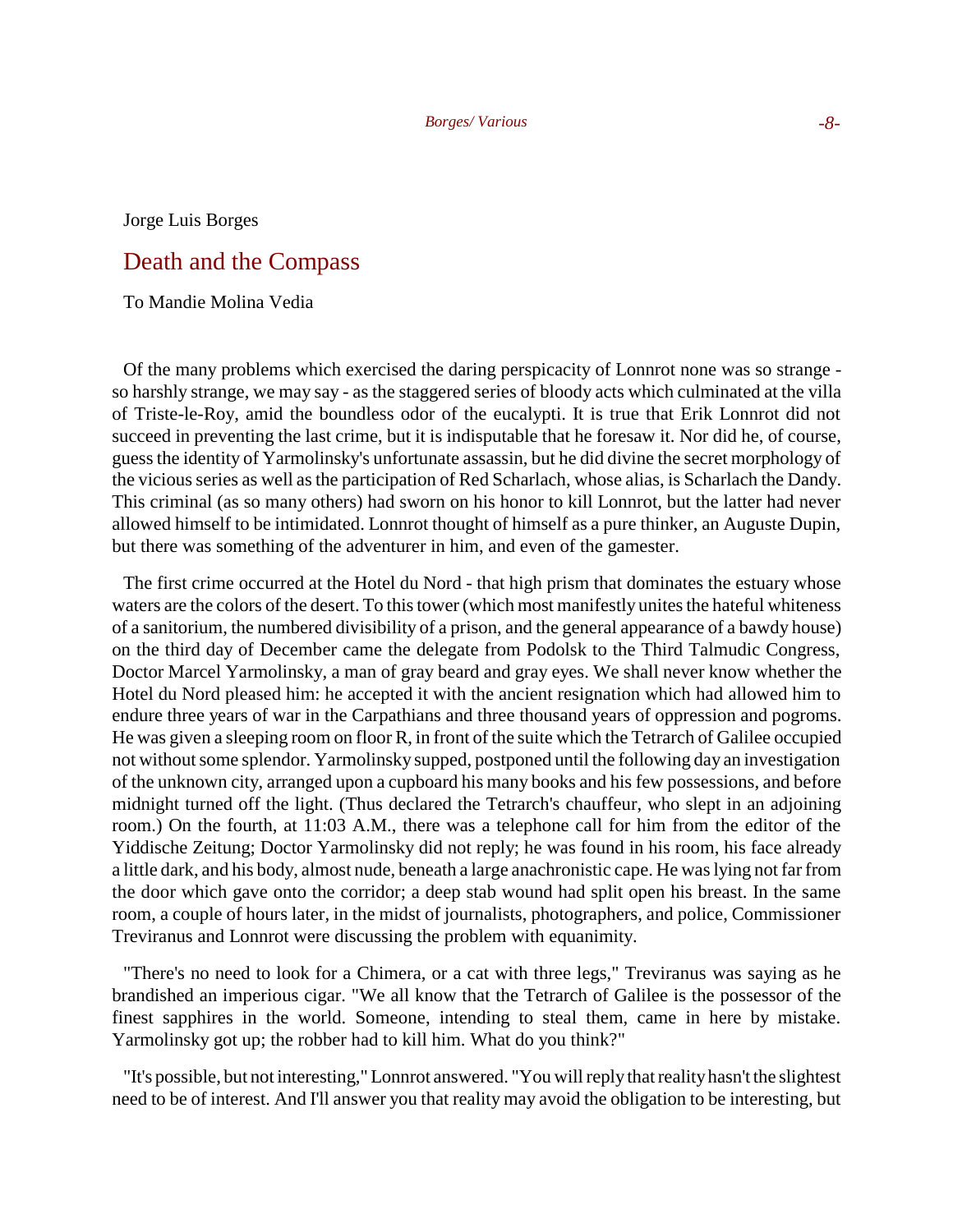that hypotheses may not. In the hypothesis you have postulated, chance intervenes largely. Here lies a dead rabbi; I should prefer a purely rabbinical explanation; not the imaginary mischances of an imaginary robber."

Treviranus answered ill-humoredly:

"I am not interested in rabbinical explanations; I am interested in the capture of the man who stabbed this unknown person."

"Not so unknown," corrected Lonnrot. "Here are his complete works." He indicated a line of tall volumes: A Vindication of the Cabala; An Examination of the Philosophy of Robert Fludd; a literal translation of the Sepher Yezirah; a Biography of the Baal Shem; a History of the Sect of the Hasidim; a monograph (in German) on the Tetragrammaton; another, on the divine nomenclature of the Pentateuch. The Commissioner gazed at them with suspicion, almost with revulsion. Then he fell to laughing.

"I'm only a poor Christian," he replied. "Carry off all these moth-eaten classicsif you like; I haven't got time to lose in Jewish superstitions."

"Maybe this crime belongs to the history of Jewish superstitions," murmured Lonnrot.

"Like Christianity," the editor of the Yiddische Zeitung dared to put in. He was a myope, an atheist, and very timid.

No one answered him. One of the agents had found inserted in the small typewriter a piece of paper on which was written the following inconclusive sentence.

The first letter of the Name has been spoken

Lonnrot abstained from smiling. Suddenly become a bibliophile - or Hebraist - he directed that the dead man's books be made into a parcel, and he carried them to his office. Indifferent to the police investigation, he dedicated himself to studying them. A large octavo volume revealed to him the teachings of Israel Baal Shem-Tob, founder of the sect of the Pious; another volume, the virtues and terrors of the Tetragrammaton, which is the ineffable name of God; another, the thesis that God has a secret name, in which is epitomized (as in the crystal sphere which the Persians attribute to Alexander of Macedon) his ninth attribute, eternity - that is to say, the immediate knowledge of everything that will exist, exists, and has existed in the universe. Tradition numbers ninety-nine names of God; the Hebraists attribute this imperfect number to the magical fear of even numbers; the Hasidim reason that this hiatus indicates a hundredth name-the Absolute Name.

From this erudition he was distracted, within a few days, by the appearance of the editor of the Yiddische Zeitung. This man wished to talk of the assassination; Lonnrot preferred to speak of the diverse names of God. The journalist declared, in three columns, that the investigator Erik Lonnrot had dedicated himself to studying the names of God in order to "come up with" the name of the assassin. Lonnrot, habituated to the simplifications of journalism, did not become indignant. One of those shopkeepers who have found that there are buyers for every book came out with a popular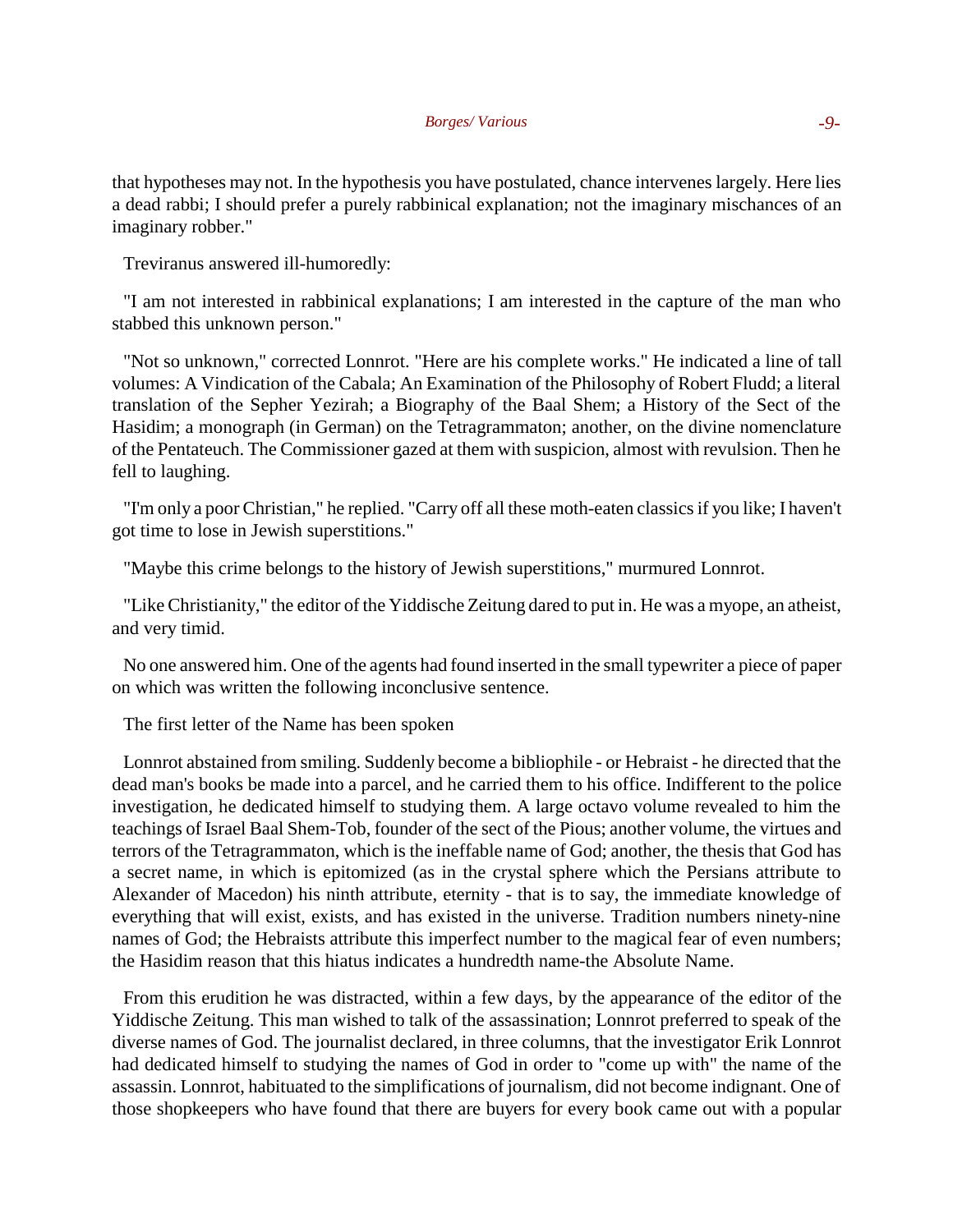edition of the History of the Sect of the Hasidim.

The second crime occurred on the night of the third of January, in the most deserted and empty corner of the capital's western suburbs. Toward dawn, one of the gendarmes who patrol these lonely places on horseback detected a man in a cape, lying prone in the shadow of an ancient paint shop. The hard visage seemed bathed in blood; a deep stab wound had split open his breast. On the wall, upon the yellow and red rhombs, there were some words written in chalk. The gendarme spelled them out ...

That afternoon Treviranus and Lonnrot made their way toward the remote scene of the crime. To the left and right of the automobile, the city disintegrated; the firmament grew larger and the houses meant less and less and a brick kiln or a poplar grove more and more. They reached their miserable destination: a final alley of rose-colored mud walls which in some way seemed to reflect the disordered setting of the sun. The dead man had already been identified. He was Daniel Simon Azevedo, a man of some fame in the ancient northern suburbs, who had risen from wagoner to political tough, only to degenerate later into a thief and even an informer. (The singular style of his death struck them as appropriate: Azevedo wasthe last representative of a generation of bandits who knew how to handle a dagger, but not a revolver.) The words in chalk were the following:

The second letter of the Name has been spoken

The third crime occurred on the night of the third of February. A little before one o'clock, the telephone rang in the office of Commissioner Treviranus. In avid secretiveness a man with a guttural voice spoke: he said his name was Ginzberg (or Ginsburg) and that he was disposed to communicate, for a reasonable remuneration, an explanation of the two sacrifices of Azevedo and Yarmolinsky. The discordant sound of whistles and horns drowned out the voice of the informer. Then the connection was cut off. Without rejecting the possibility of a hoax (it was carnival time), Treviranus checked and found he had been called from Liverpool House, a tavern on the Rue de Toulon - that dirty street where cheek by jowl are the peepshow and the milk store, the bordello and the women selling Bibles. Treviranus called back and spoke to the owner. This personage (Black Finnegan by name, an old Irish criminal who was crushed, annihilated almost, by respectability) told him that the last person to use the establishment's phone had been a lodger, a certain Gryphius, who had just gone out with some friends. Treviranus immediately went to Liverpool House, where Finnegan related the following facts. Eight days previously, Gryphius had taken a room above the saloon. He was a man of sharp features, a nebulous gray beard, shabbily clothed in black; Finnegan (who put the room to a use which Treviranus guessed) demanded a rent which was undoubtedly excessive; Gryphius immediately paid the stipulated sum. He scarcely ever went out; he dined and lunched in his room; his face was hardly known in the bar. On this particular night, he carne down to telephone from Finnegan's office. A closed coupe stopped in front of the tavern. The driver did not move from his seat; several of the patrons recalled that he was wearing a bear mask. Two harlequins descended from the coupe; they were short in stature, and no one could fail to observe that they were very drunk. With a tooting of horns they burst into Finnegan's office; they embraced Gryphius, who seemed to recognize them but who replied to them coldly; they exchanged a few words in Yiddish he, in a low guttural voice; they, in shrill, falsetto tones - and then the party climbed to the upstairs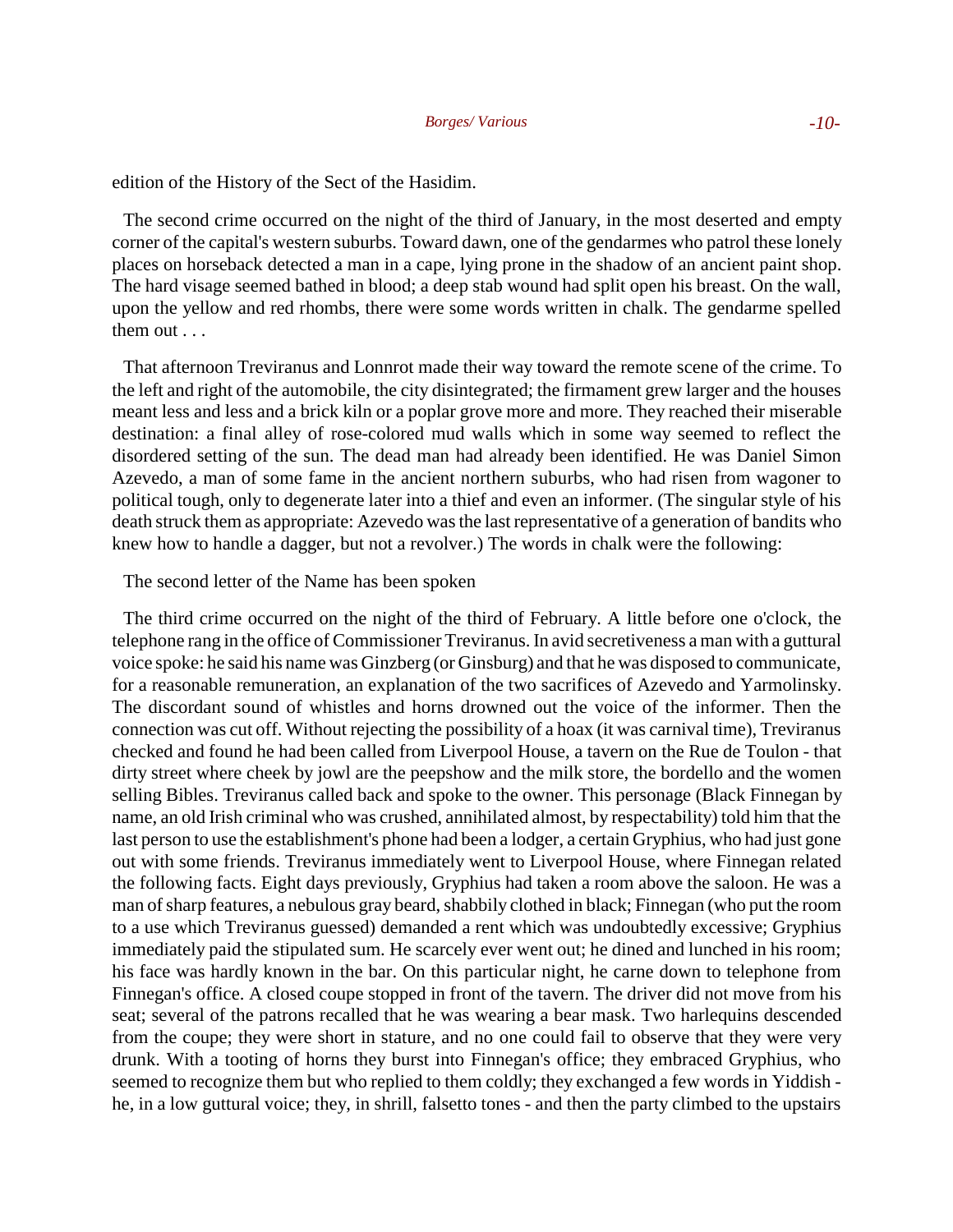room. Within a quarter hour the three descended, very joyous; Gryphius, staggering, seemed as drunk as the others. He walked - tall, dazed - in the middle, between the masked harlequins. (One of the women in the bar remembered the yellow, red and green rhombs, the diamond designs.) Twice he stumbled; twice he was held up by the harlequins. Alongside the adjoining dock basin, whose water was rectangular, the trio got into the coupe and disappeared. From the running board, the last of the harlequins had scrawled an obscene figure and a sentence on one of the slates of the outdoor shed.

Treviranus gazed upon the sentence. It was nearly foreknowable. It read:

The last of the letters of the Name has been spoken

He examined, then, the small room of Gryphius-Ginzberg. On the floor was a violent star of blood; in the corners, the remains of some Hungarian-brand cigarettes; in a cabinet, a book in Latin - the Philologus Hebraeo-Graecus (1739) of Leusden - along with various manuscript notes. Treviranus studied the book with indignation and had Lonnrot summoned. The latter, without taking off his hat, began to read while the Commissioner questioned the contradictory witnesses to the possible kidnapping. At four in the morning they came out. In the tortuous Rue de Toulon, as they stepped on the dead serpentines of the dawn, Treviranus said:

"And supposing the story of this night were a sham?"

Erik Lonnrot smiled and read him with due gravity a passage (underlined) of the thirty-third dissertation of the Philologus:

Dies Judaeorum incipit a solis occasu usque ad solis occasum diei sequentis.

"This means," he added, "that the Hebrew day begins at sundown and lasts until the following sundown."

Treviranus attempted an irony.

"Is this fact the most worthwhile you've picked up tonight?"

"No. Of even greater value is a word Ginzberg used."

The afternoon dailies did not neglect this series of disappearances. The Cross and the Sword contrasted them with the admirable discipline and order of the last Eremitical Congress; Ernest Palast, writing in The Martyr, spoke out against "the intolerable delays in this clandestine and frugal pogrom, which has taken three months to liquidate three Jews"; the Yiddische Zeitung rejected the terrible hypothesis of an anti-Semitic plot, "even though many discerning intellects do not admit of any other solution to the triple mystery"; the most illustrious gunman in the South, Dandy Red Scharlach, swore that in his district such crimes as these would never occur, and he accused Commissioner Franz Treviranus of criminal negligence.

On the night of March first, the Commissioner received an imposing-looking, sealed envelope. He opened it: the envelope contained a letter signed Baruj Spinoza, and a detailed plan of the city,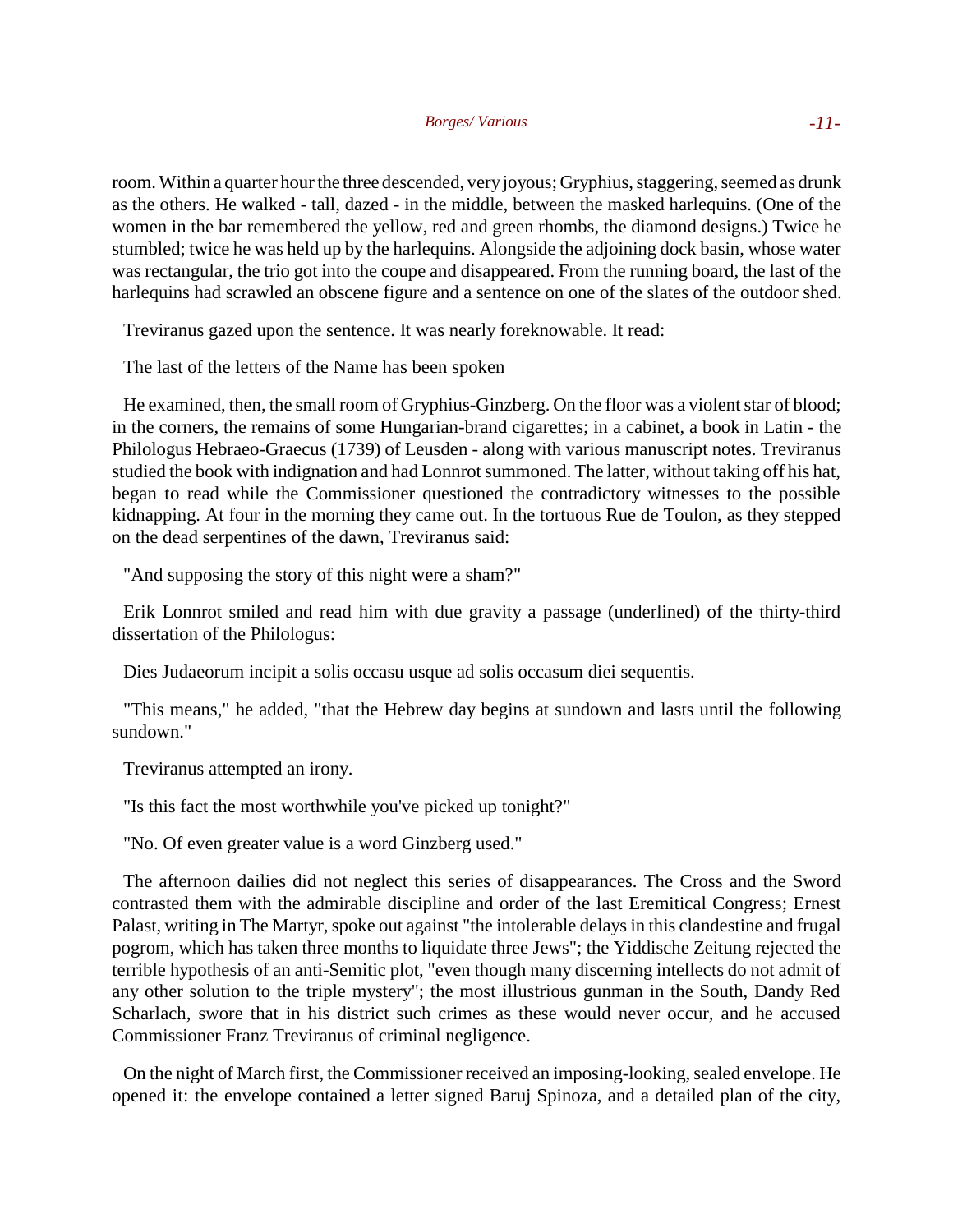obviously torn from a Baedeker. The letter prophesied that on the third of March there would not be a fourth crime, inasmuch as the paint shop in the West, the Tavern on the Rue de Toulon and the Hotel du Nord were the "perfect vertices of an equilateral and mystic triangle"; the regularity of this triangle was made clear on the map with red ink. This argument, more geometrico, Treviranus read with resignation, and sent the letter and map on to Lonnrot - who deserved such a piece of insanity.

Erik Lonnrot studied the documents. The three sites were in fact equidistant. Symmetry in time (the third of December, the third of January, the third of February); symmetry in space as well . . . Of a sudden he sensed he was about to decipher the mystery. A set of calipers and a compass completed his sudden intuition. He smiled, pronounced the word "Tetragrammaton" (of recent acquisition), and called the Commissioner on the telephone. He told him:

"Thank you for the equilateral triangle you sent me last night. It has enabled me to solve the problem. Tomorrow, Friday, the criminals will be in jail, we can rest assured."

"In that case, they're not planning a fourth crime?"

"Precisely because they are planning a fourth crime can we rest assured."

Lonnrot hung up. An hour later he was traveling in one of the trains of the Southern Railways, en route to the abandoned villa of Triste-le-Roy. South of the city of our story there flows a blind little river filled with muddy water made disgraceful by floating scraps and garbage. On the further side is a manufacturing suburb where, under the protection of a chief from Barcelona, gunmen flourish. Lonnrotsmiled to himself to think that the most famous of them - Red Scharlach - would have given anything to know of this clandestine visit. Azevedo had been a comrade of Scharlach's; Lonnrot considered the remote possibility that the fourth victim might be Scharlach himself. Then, he put aside the thought . . . He had virtually deciphered the problem; the mere circumstances, or the reality (names, prison records, faces, judicial and penal proceedings), scarcely interested him now. Most of all he wanted to take a stroll, to relax from three months of sedentary investigation. He reflected on how the explanation of the crimes lay in an anonymous triangle and a dust-laden Greek word. The mystery seemed to him almost crystalline now; he was mortified to have dedicated a hundred days to it.

The train stopped at a silent loading platform. Lonnrot descended. It was one of those deserted afternoons which seem like dawn. The air over the muddy plain was damp and cold. Lonnrot set off across the fields. He saw dogs, he saw a wagon on a dead road, he saw the horizon, he saw a silvery horse drinking the crapulous water of a puddle. Dusk was falling when he saw the rectangular belvedere of the villa of Triste-le-Roy, almost as tall as the black eucalypti which surrounded it. He thought of the fact that only one more dawn and one more nightfall (an ancient splendor in the east, and another in the west) separated him from the hour so much desired by the seekers of the Name.

A rust colored wrought-iron fence defined the irregular perimeter of the villa. The main gate was closed. Without much expectation of entering, Lonnrot made a complete circuit. In front of the insurmountable gate once again, he put his hand between the bars almost mechanically and chanced upon the bolt. The creaking of the iron surprised him. With laborious passivity the entire gate gave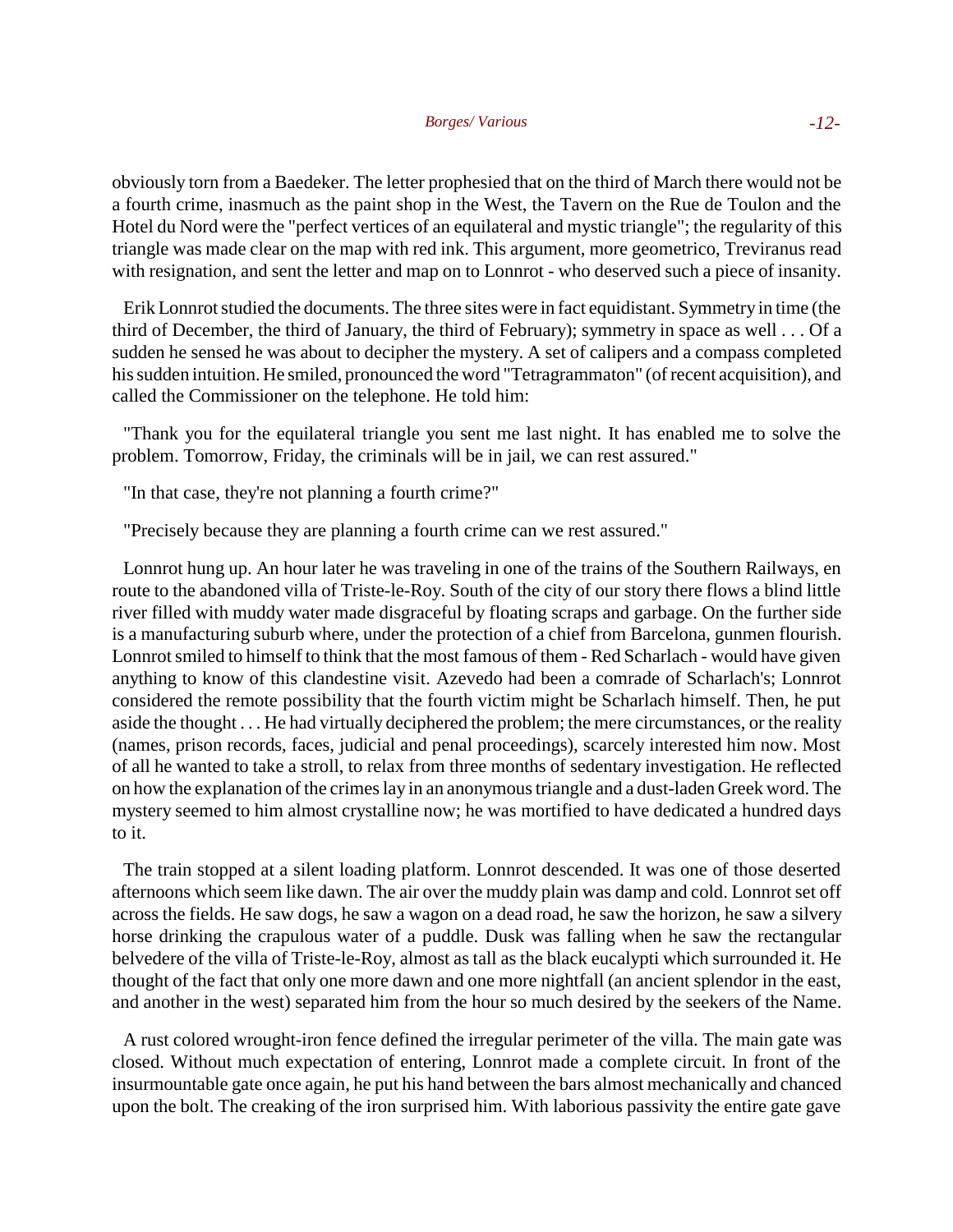#### way.

Lonnrot advanced among the eucalypti, stepping amidst confused generations of rigid, broken leaves. Close up, the house on the estate of Triste-le-Roy was seen to abound in superfluous symmetries and in maniacal repetitions: a glacial Diana in one lugubrious niche was complemented by another Diana in another niche; one balcony was repeated by another balcony; double steps of stairs opened into a double balustrade. A two-faced Hermes cast a monstrous shadow. Lonnrot circled the house as he had the estate. He examined everything; beneath the level of the terrace he noticed a narrow shutter door.

He pushed against it: some marble steps descended to a vault. Versed now in the architect's preferences, Lonnrot divined that there would be a set of stairs on the opposite wall. He found them, ascended, raised his hands, and pushed up a trap door.

The diffusion of light guided him to a window. He opened it: a round, yellow moon outlined two stopped-up fountains in the melancholy garden. Lonnrot explored the house. He traveled through antechambers and galleries to emerge upon duplicate patios; several times he emerged upon the same patio. He ascended dust-covered stairways and came out into circular antechambers; he was infinitely reflected in opposing mirrors; he grew weary of opening or half-opening windows which revealed the same desolate garden outside, from various heights and various angles; inside, the furniture was wrapped in yellow covers and the chandeliers bound up with cretonne. A bedroom detained him; in the bedroom, a single rose in a porcelain vase - at the first touch the ancient petals fell apart. On the second floor, on the top story, the house seemed to be infinite and growing. The house is not this large, he thought. It is only made larger by the penumbra, the symmetry, the mirrors, the years, my ignorance, the solitude.

Going up a spiral staircase he arrived at the observatory. The evening moon shone through the rhomboid diamonds of the windows, which were yellow, red and green. He was brought to a halt by a stunning and dizzying recollection.

Two men of short stature, ferocious and stocky, hurled themselves upon him and took his weapon. Another man, very tall, saluted him gravely, and said:

"You are very thoughtful. You've saved us a night and a day."

It was Red Scharlach. His men manacled Lonnrot's hands. Lonnrot at length found his voice.

"Are you looking for the Secret Name, Scharlach?"

Scharlach remained standing, indifferent. He had not participated in the short struggle; he scarcely stretched out his hand to receive Lonnrot's revolver. He spoke; in his voice Lonnrot detected a fatigued triumph, a hatred the size of the universe, a sadness no smaller than that hatred.

"No," answered Scharlach. "I am looking forsomethingmore ephemeral and slippery,I am looking for Erik Lonnrot. Three years ago, in a gambling house on the Rue de Toulon, you arrested my brother and had him sent to prison. In the exchange of shots that night my men got me away in a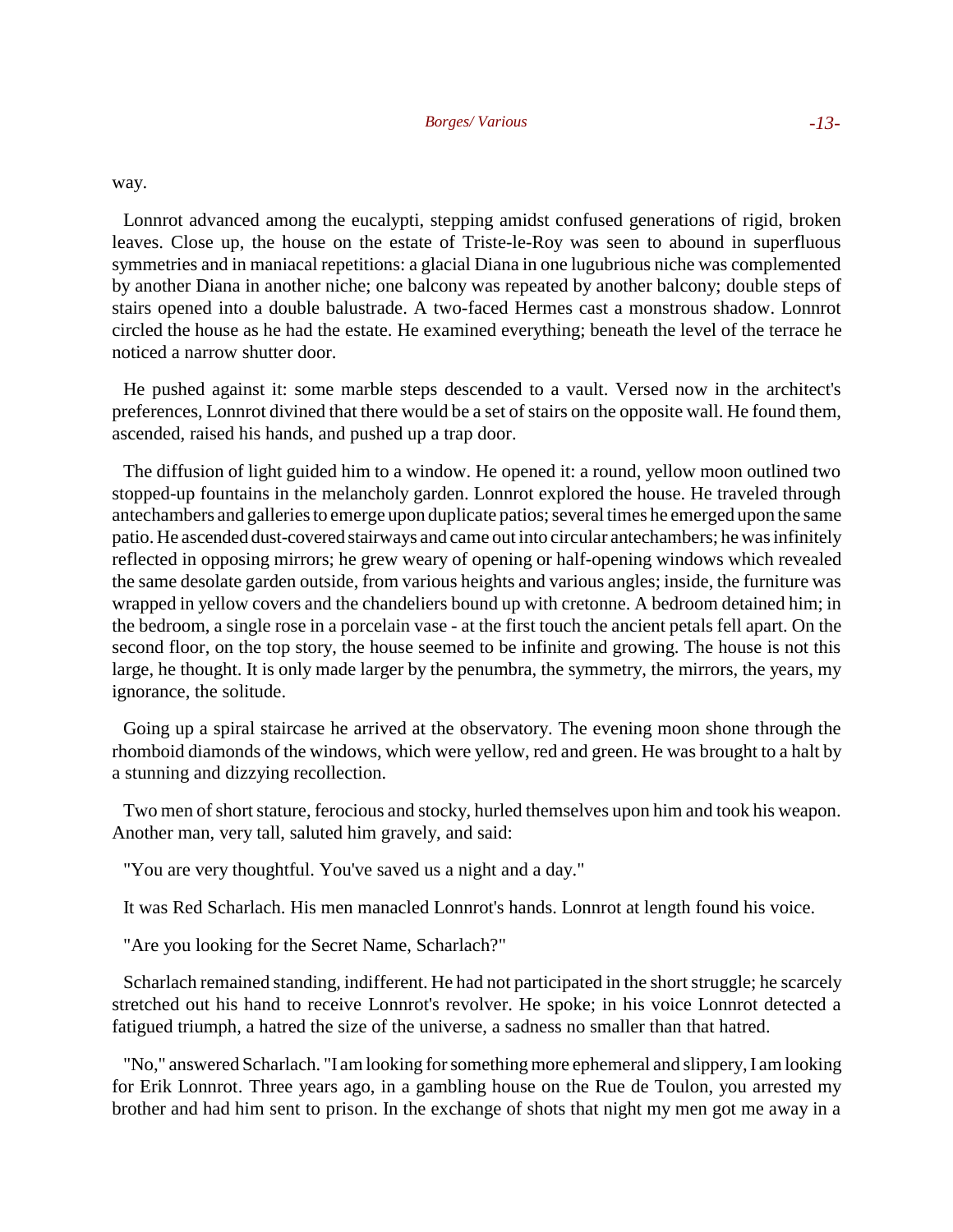#### *Borges/ Various -14-*

coupe, with a police bullet in my chest. Nine days and nine nights I lay dying in this desolate, symmetrical villa; I was racked with fever, and the odious double-faced Janus who gazes toward the twilights of dusk and dawn terrorized my dreams and my waking. I learned to abominate my body, I came to feel that two eyes, two hands, two lungs are as monstrous as two faces. An Irishman attempted to convert me to the faith of Jesus; he repeated to me that famous axiom of the goyim: All roads lead to Rome. At night, my delirium nurtured itself on this metaphor: I sensed that the world was a labyrinth, from which it was impossible to flee, for all paths, whether they seemed to lead north or south, actually led to Rome, which was also the quadrilateral jail where my brother was dying and the villa of Triste-le-Roy. During those nights I swore by the god who sees from two faces, and by all the gods of fever and of mirrors, to weave a labyrinth around the man who had imprisoned my brother. I have woven it, and it holds: the materials are a dead writer on heresies, a compass, an eighteenth-century sect, a Greek word, a dagger, the rhombs of a paint shop.

"The first objective in the sequence was given me by chance. I had made plans with some colleagues - among them, Daniel Azevedo - to take the Tetrarch's sapphires. Azevedo betrayed us; with the money we advanced him he got himself inebriated and started on the job a day early. In the vastness of the hotel he got lost; at two in the morning he blundered into Yarmolinsky's room. The latter, harassed by insomnia, had set himself to writing. He was editing some notes, apparently, or writing an article on the Name of God; he had just written the words The first letter of the Name has been spoken. Azevedo enjoined him to be quiet; Yarmolinsky reached out his hand forthe bell which would arouse all the hotel's forces; Azevedo at once stabbed him in the chest. It was almost a reflex action: half a cen tury of violence had taught him that it was easiest and surest to kill . . . Ten days later, I learned through the Yiddische Zeitung that you were perusing the writings of Yarmolinsky for the key to his death. For my part I read the History of the Sect of the Hasidim; I learned that the reverent fear of pronouncing the Name of God had given rise to the doctrine that this Name is allpowerful and mystic. I learned that some Hasidim, in search of this secret Name, had gone as far as to offer human sacrifices. . . I knew you would conjecture that the Hasidim had sacrificed the rabbi; I set myself to justifying this conjecture.

"Marcel Yarmolinsky died on the night of December third; for the second sacrifice I selected the night of January third. Yarmolinsky died in the North; for the second sacrifice a place in the West was preferable. Daniel Azevedo was the inevitable victim. He deserved death: he was an impulsive person, a traitor; his capture could destroy the entire plan. One of our men stabbed him; in order to link his corpse to the other one I wrote on the paint shop diamonds The second letter of the Name has been spoken.

"The third 'crime' was produced on the third of February. It was as Treviranus must have guessed, a mere mockery, a simulacrum. I am Gryphius-Ginzberg-Ginsburg; I endured an interminable week (filled out with a tenuousfalse beard) in that perverse cubicle on the Rue de Toulon, until my friends spirited me away. From the running board one of them wrote on a pillar The last of the letters of the Name has been spoken. This sentence revealed that the series of crimes was triple. And the public thus understood it; nevertheless, I interspersed repeated signs that would allow you, Erik Lonnrot, the reasoner, to understand that it is quadruple. A portent in the North, others in the East and West,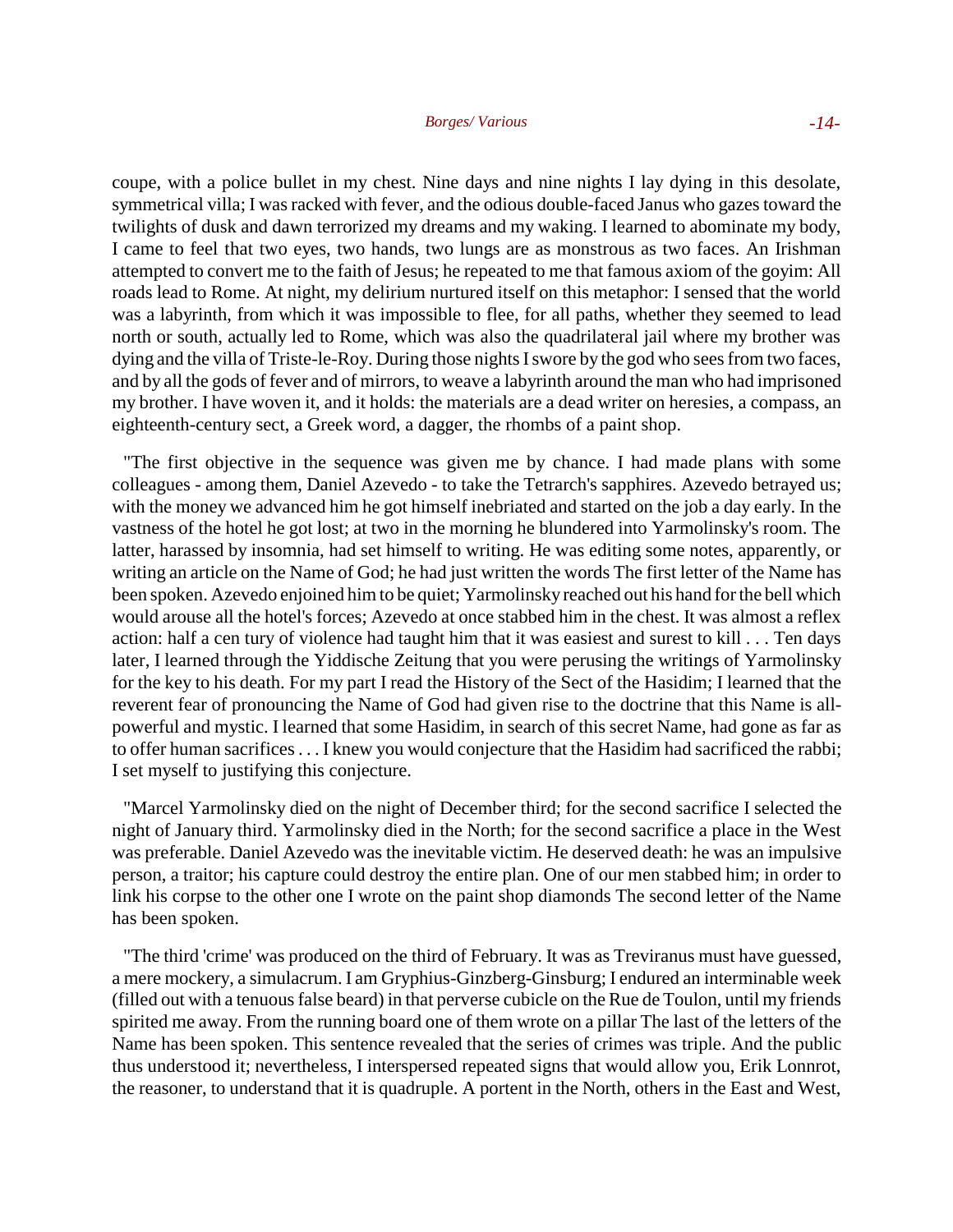demand a fourth portent in the South; the Tetragrammaton - the name of God, JHVH - is made up of four letters; the harlequins and the paint shop sign suggested four points. In the manual of Leusden I underlined a certain passage: it manifested that the Hebrews calculate a day counting from dusk to dusk and that therefore the deaths occurred on the fourth day of each month. To Treviranus I sent the equilateral triangle. I sensed that you would supply the missing point. The point which would form a perfect rhomb, the point which fixes where death, exactly, awaits you. In order to attract you I have premeditated everything, Erik Lonnrot, so as to draw you to the solitude of Triste-le-Roy."

Lonnrot avoided Scharlach's eyes. He was looking at the trees and the sky divided into rhombs of turbid yellow, green and red. He felt a little cold, and felt, too, an impersonal, almost anonymous sadness. It was already night; from the dusty garden arose the useless cry of a bird. For the last time, Lonnrot considered the problem of symmetrical and periodic death.

"In your labyrinth there are three lines too many," he said at last. "I know of a Greek labyrinth which is a single straight line. Along this line so many philosophers have lost themselves that a mere detective might well do so too. Scharlach, when, in some other incarnation you hunt me, feign to commit (or do commit) a crime at A, then a second crime at B, eight kilometers from A, then a third crime at C, four kilometers from A and B, halfway enroute between the two. Wait for me later at D, two kilometers from A and C, halfway, once again, between both. Kill me at D, as you are now going to kill me at Triste-le-Roy."

"The next time I kill you," said Scharlach, "I promise you the labyrinth made of the single straight line which is invisible and everlasting."

He stepped back a few paces. Then, very carefully, he fired.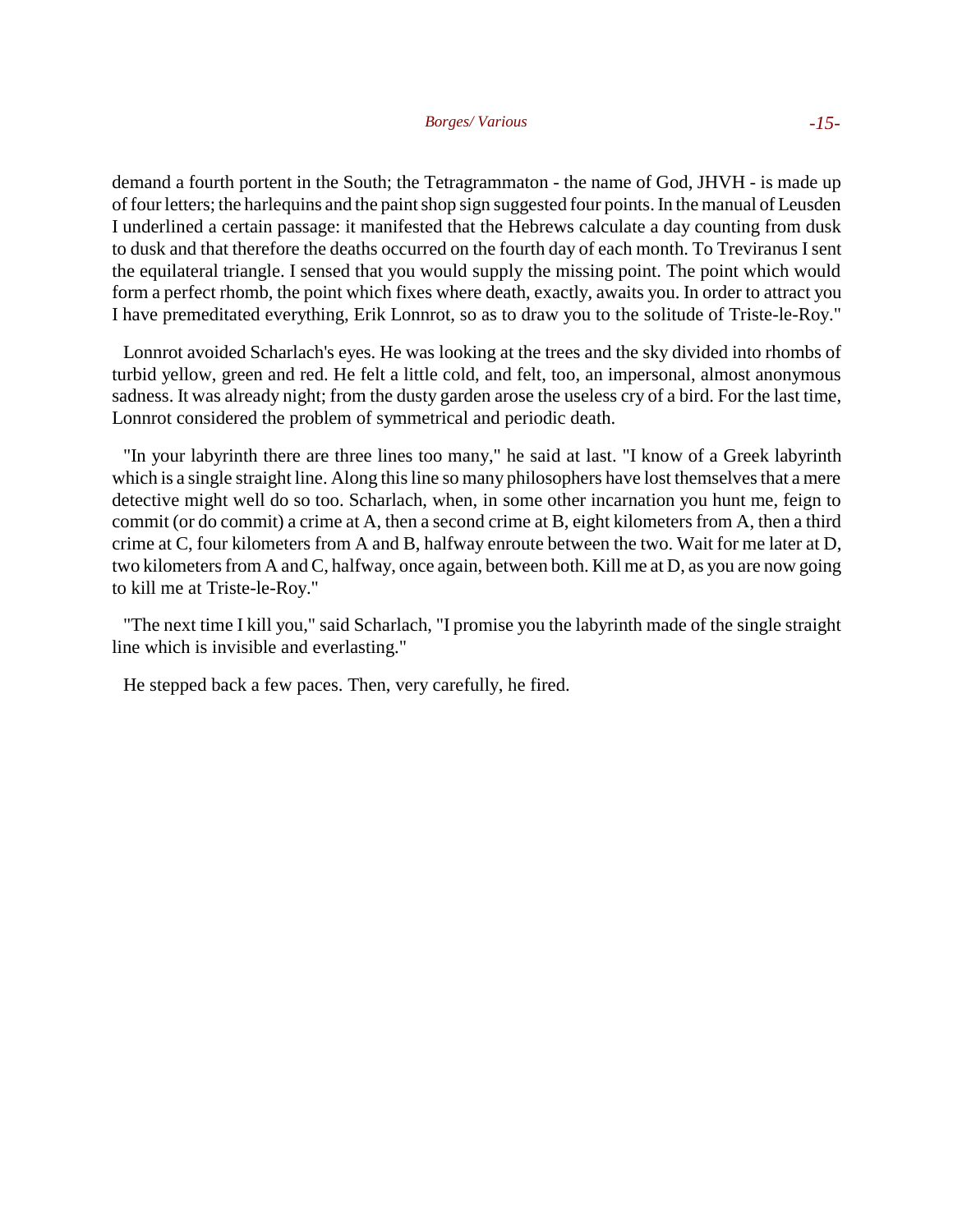Jorge Luis Borges

## Theme of the Traitor and Hero

So the Platonic Year Whirls out new right and wrong, Whirls in the old instead; All men are dancers and their tread Goes to the barbarous clangour of a gong. - W. B. Yeats, The Tower

Under the influence of the flagrant Chesterton (contrives and embellishes of elegant mysteries) and of the court counsellor Leibnitz (who invented pre-established harmony), I have imagined the following argument, which I shall doubtless develop (and which already justifies me in some way), on profitless afternoons. Details, revisions, adjustments are lacking; there are areas of this history which are not yet revealed to me; today, the third of January of 1944, I dimly perceive it thus:

The action transpires in some oppressed and stubborn country: Poland, Ireland, the Republic of Venice, some state in South America or the Balkans . . . Has transpired, we should say, for although the narrator is contemporary, the narrative related by him occurred toward the middle or beginnings of the nineteenth century. Let us say, for purposes of narration, that it was in Ireland, in 1824. The narrator is named Ryan; he is a great-grandson of the young, heroic, handsome, assassinated Fergus Kilpatrick, whose sepulchre was mysteriously violated, whose name embellishes the verse of Browning and Hugo, whose statue presides over a gray hill amidst red moors.

Kilpatrick was a conspirator, a secret and glorious captain of conspirators; he was like Moses in that, from the land of Moab, he descried the Promised Land but would not ever set foot there, for he perished on the eve of the victorious rebellion which he had premeditated and conjured. The date of the first centenary of his death draws near; the circumstances of the crime are enigmatic; Ryan, engaged in compiling a biography of the hero, discovers that the enigma goes beyond the purely criminal. Kilpatrick was assassinated in a theater; the English police could find no trace of the killer; historians declare that the failure of the police does not in any way impugn their good intentions, for he was no doubt killed by order of this same police. Other phases of the enigma disquiet Ryan. These facets are of cyclic character: they seem to repeat or combine phenomena from remote regions, from remote ages. Thus, there is no one who does not know that the bailiffs who examined the hero's cadaver discovered a sealed letter which warned him of the risk of going to the theater on that particular night: Julius Caesar, too, as he walked toward the place where the knives of his friends awaited him, was handed a message, which he never got to the point of reading, in which the treason was declared, and the names of the traitors given. In her dreams, Caesar's wife, Calpurnia, saw a tower, which the Senate had dedicated to her husband, fallen to the ground; false and anonymous rumors throughout the land were occasioned, on the eve of Kilpatrick's death, by the burning of the round tower of Kilgarvan - an event which might have seemed an omen, since Kilpatrick had been born at Kilgarvan. These parallels (cad others) in the history of Caesar and the history of an Irish conspirator induce Ryan to assume a secret pattern in time, a drawing in which the lines repeat themselves. He ponders the decimal history imagined by Condorcet; the morphologies proposed by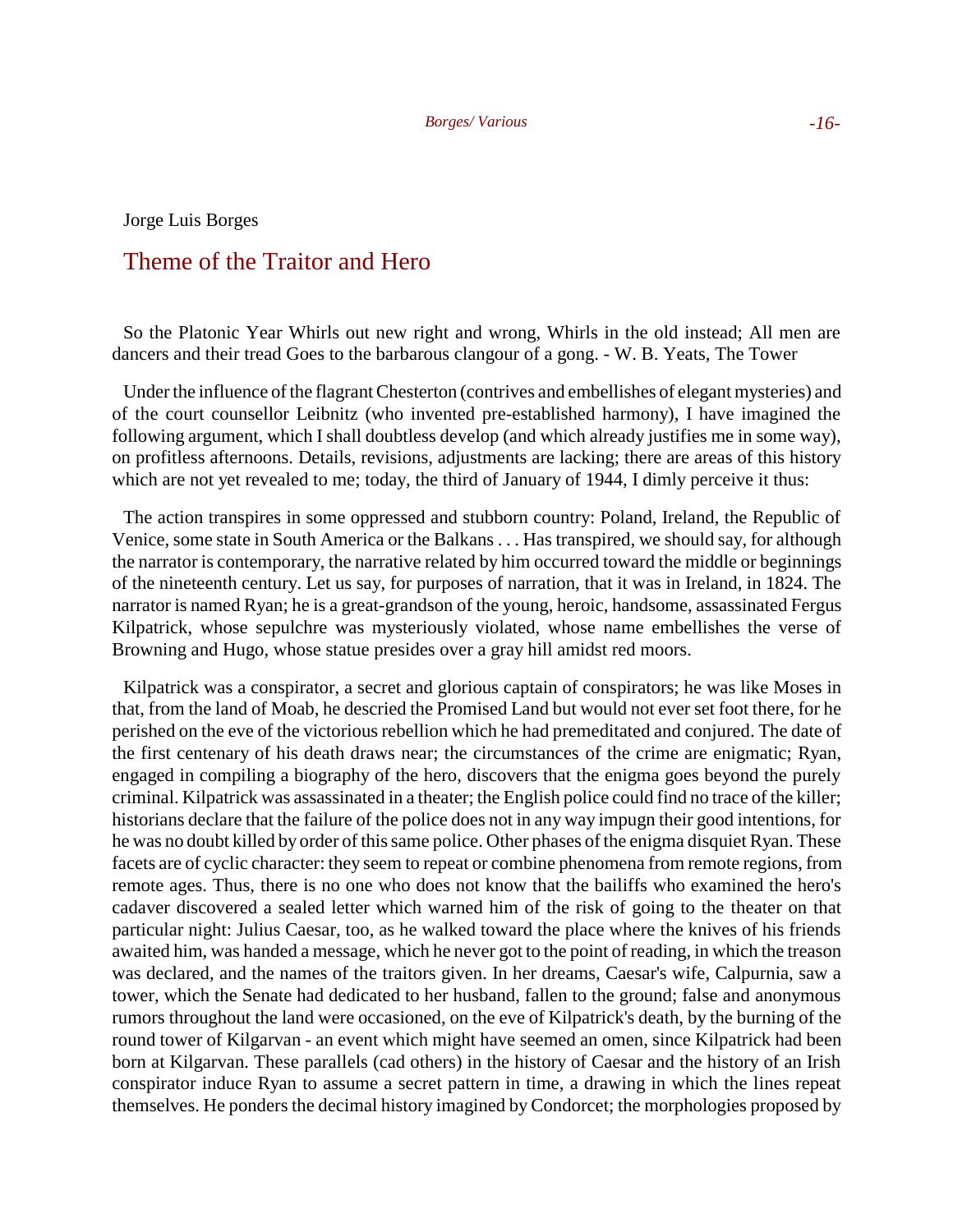#### *Borges/ Various -17-*

Hegel, Spengler, and Vico; the characters of Hesiod, who degenerate from gold to iron. He considers the transmigration of souls, a doctrine which horrifies Celtic belles-lettres and which the very same Caesar attributed to the Britannic Druids; he thinks that before the hero was Fergus Kilpatrick, Fergus Kilpatrick was Julius Caesar. From these circular labyrinths he is saved by a curious species of proof which immediately plunges him into other labyrinths even more inextricable and heterogeneous: certain words spoken by a mendicant who conversed with Fergus Kilpatrick on the day of his death were prefigured in the tragedy of Macbeth. That history should have imitated history was already sufficiently marvelous; that history should imitate literature is inconceivable . . .

Ryan discovers that in 1814, James Alexander Nolan, the oldest of the hero's comrades, had translated into Gaelic the principal dramas of Shakespeare, among them Julius Caesar. In the archives he also finds a manuscript article by Nolan on Festspiele of Switzerland: vast and roving theatrical representations these, which require thousands of actors and which reiterate historic episodes in the same cities and mountains where they occurred. Still another unpublished document reveals that a few days before the end, Kilpatrick, presiding over his last conclave, had signed the death sentence of a tractor, whose name has been blotted out. This sentence scarcely harmonizes with Kilpatrick's pious attitude. Ryan goes deeper into the matter (the investigation covers one of the hiatuses in the argument) and he succeeds in solving the enigma.

Kilpatrick was brought to his end in a theater, but he made of the entire city a theater, too, and the actors were legion. And the drama which was climaxed by his death embraced many days and many nights. Here is what happened:

On the second of August of 1824, the conspirators gathered. The countrywasripe forrebellion.But somehow every attempt always failed: there was a traitor in the group. Fergus. Kilpatrick ordered James Nolan to uncover this traitor. Nolan carried out his orders: before the gathering as a whole, he announced that the traitor was Kilpatrick himself. He demonstrated the truth of his accusation with irrefutable proofs; the conspirators condemned their president to death. The latter signed his own death sentence; but he implored that his condemnation not be allowed to hurt the fatherland.

Nolan thereupon conceived his strange project. Ireland idolized Kilpatrick; the most tenuous suspicion of his disgrace would have compromised the rebellion; Nolan proposed a plan which would make Kilpatrick's execution an instrument for the liberation of the fatherland. He suggested the condemned man die at the hands of an unknown assassin, in circumstances deliberately dramatic, which would engrave themselves upon the popular imagination and which would speed the revolt. Kilpatrick swore to collaborate in a project which allowed him the opportunity to redeem himself and which would add a flourish to his death.

Pressed for time, Nolan was unable to integrate the circumstances he invented for the complex execution; he was forced to plagiarize another dramatist, the enemy-Englishman William Shakespeare. He repeated scenes from Macbeth, and from Julius Caesar. The public - and the secret presentation took several days. The condemned man entered Dublin, discussed, worked, prayed, reproved, spoke words which seemed (later) to be pathetic - and each one of these acts, which would eventually be glorious, had been foreordained by Nolan. Hundreds of actors collaborated with the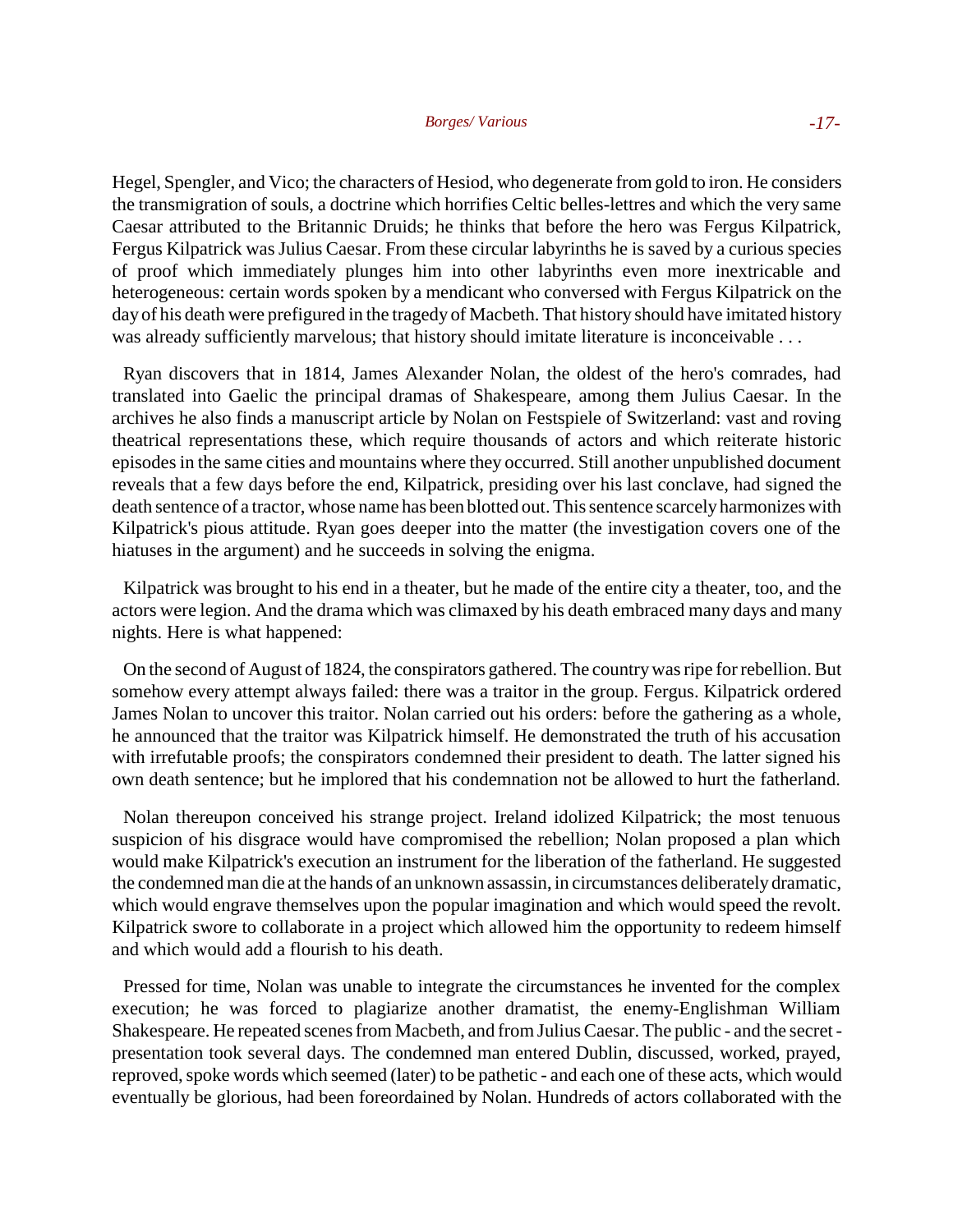protagonist; the role of some was stellar, that of others ephemeral. What they said and did remains in the books of history, in the impassioned memory of Ireland. Kilpatrick, carried away by the minutely scrupulous destinywhich redeemed and condemned him, more than once enriched the text (Nolan's text) with words and deeds of his own improvisation. And thus did the popular drama unfold in Time, until, on the sixth of August of 1824, in a theater box hung with funereal curtains, which foreshadowed Abraham Lincoln's, the anticipated pistol-shot entered the breast of the traitor and hero, who could scarcely articulate, between two effusions of violent blood, some prearranged words.

In Nolan's work, the passages imitated from Shakespeare are the least dramatic; Ryan suspects that the author interpolated them so that one person, in the future, might realize the truth. He understands that he, too, forms part of Nolan's plan ... At the end of some tenacious caviling, he resolves to keep silent his discovery. He publishes a book dedicated to the glory of the hero; this, too, no doubt was foreseen.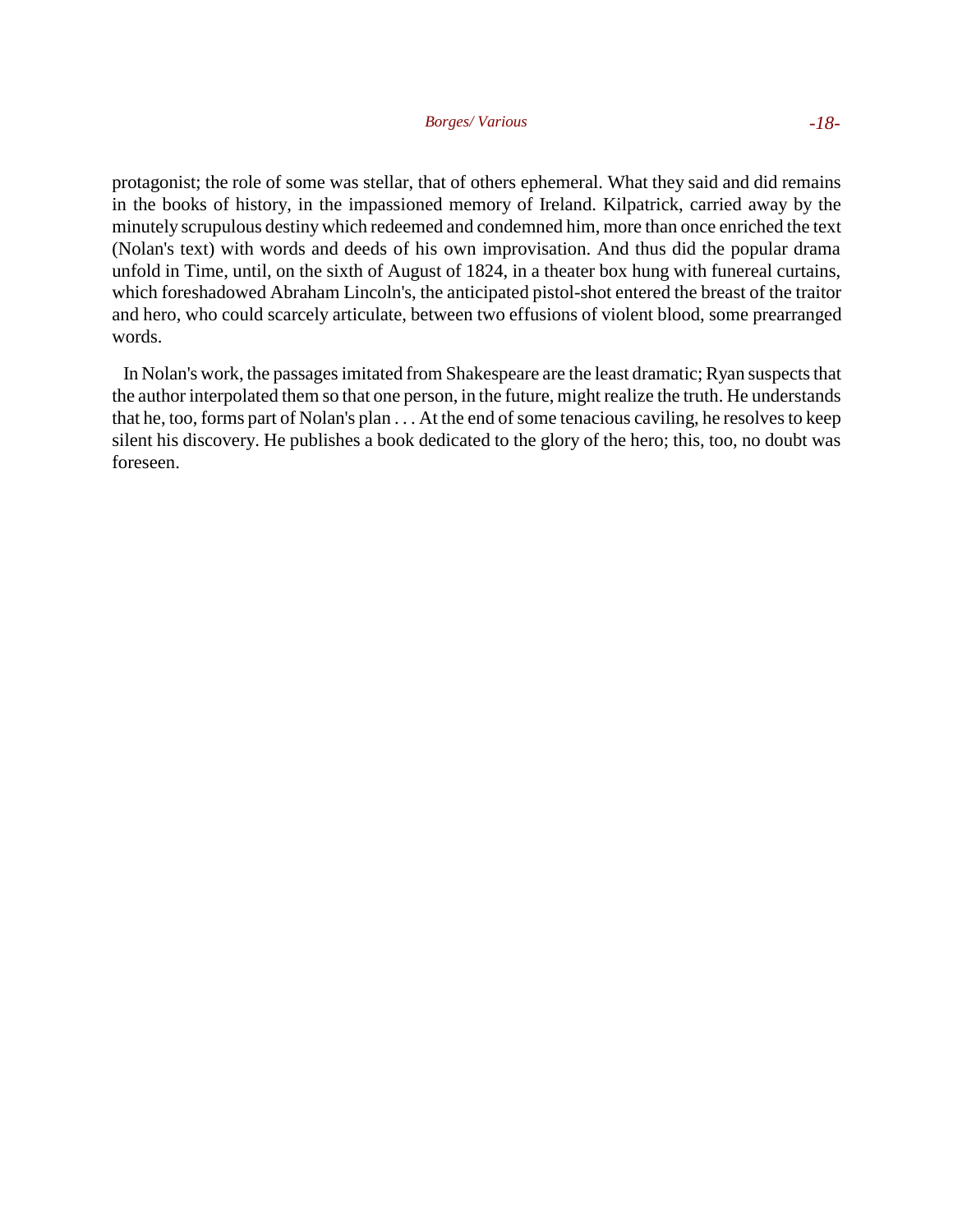Jorge Luis Borges

# Three Versions of Judas

There seemed a certainty in degradation. - T. E. Lawrence, Seven Pillars of Wisdom

In Asia Minor or in Alexandria, in the second century of our faith (when Basilides was announcing that the cosmos was a rash and malevolent improvisation engineered by defective angels), Nils Runeberg might have directed, with a singular intellectual passion, one of the Gnostic conventicles. Dante would have destined him, perhaps, for a fiery sepulcher; his name might have augmented the catalogues of heresiarchs, between Satornibus and Carpocrates; some fragment of his preaching, embellished with invective, might have been preserved in the apocryphal Liber adversus omnes haereses or might have perished when the firing of a monastic library consumed the last example of the Syntagma. Instead, God assigned him to the twentieth century, and to the university city of Lund. There, in 1904, he published the first edition of Kristus och Judas; there, in 1909, his masterpiece Dem hemlige Fralsaren appeared. (Of this last mentioned work there exists a German version, called Der heimliche Heiland, executed in 1912 by Emil Schering.)

Before undertaking an examination of the foregoing works, it is necessary to repeat that Nils Runeberg, a member of the National Evangelical Union, was deeply religious. In some salon in Paris, or even in Buenos Aires, a literary person might well rediscover Runeberg's theses; but these arguments, presented in such a setting, would seem like frivolous and idle exercises in irrelevance or blasphemy. To Runeberg they were the key with which to decipher a central mystery of theology; they were a matter of meditation and analysis, of historic and philologic controversy, of loftiness, of jubilation, and of terror. They justified, and destroyed, hislife. Whoever perusesthis essay should know that it states only Runeberg's conclusions, not his dialectic or his proof. Someone may observe that no doubt the conclusion preceded the "proofs" For who gives himself up to looking for proofs of something he does not believe in or the predication of which he does not care about?

The first edition of Kristus och Judas bears the following categorical epigraph, whose meaning, some years later, Nils Runeberg himself would monstrously dilate: Not one thing, but everything tradition attributes to Judas Iscariot is false. (De Quincey, 1857.) Preceded in his speculation by some German thinker, De Quincey opined that Judas had betrayed Jesus Christ in order to force him to declare his divinity and thus set off a vast rebellion against the yoke of Rome; Runeberg offers a metaphysical vindication. Skillfully, he begins by pointing out how superfluous was the act of Judas. He observes (as did Robertson) that in order to identify a master who daily preached in the synagogue and who performed miracles before gatherings of thousands, the treachery of an apostle is not necessary. This, nevertheless, occurred. To suppose an error in Scripture is intolerable; no less intolerable is it to admit that there was a single haphazard act in the most precious drama in the history of the world. Ergo, the treachery of Judas was not accidental; it was a predestined deed which has its mysterious place in the economy of the Redemption. Runeberg continues: The Word, when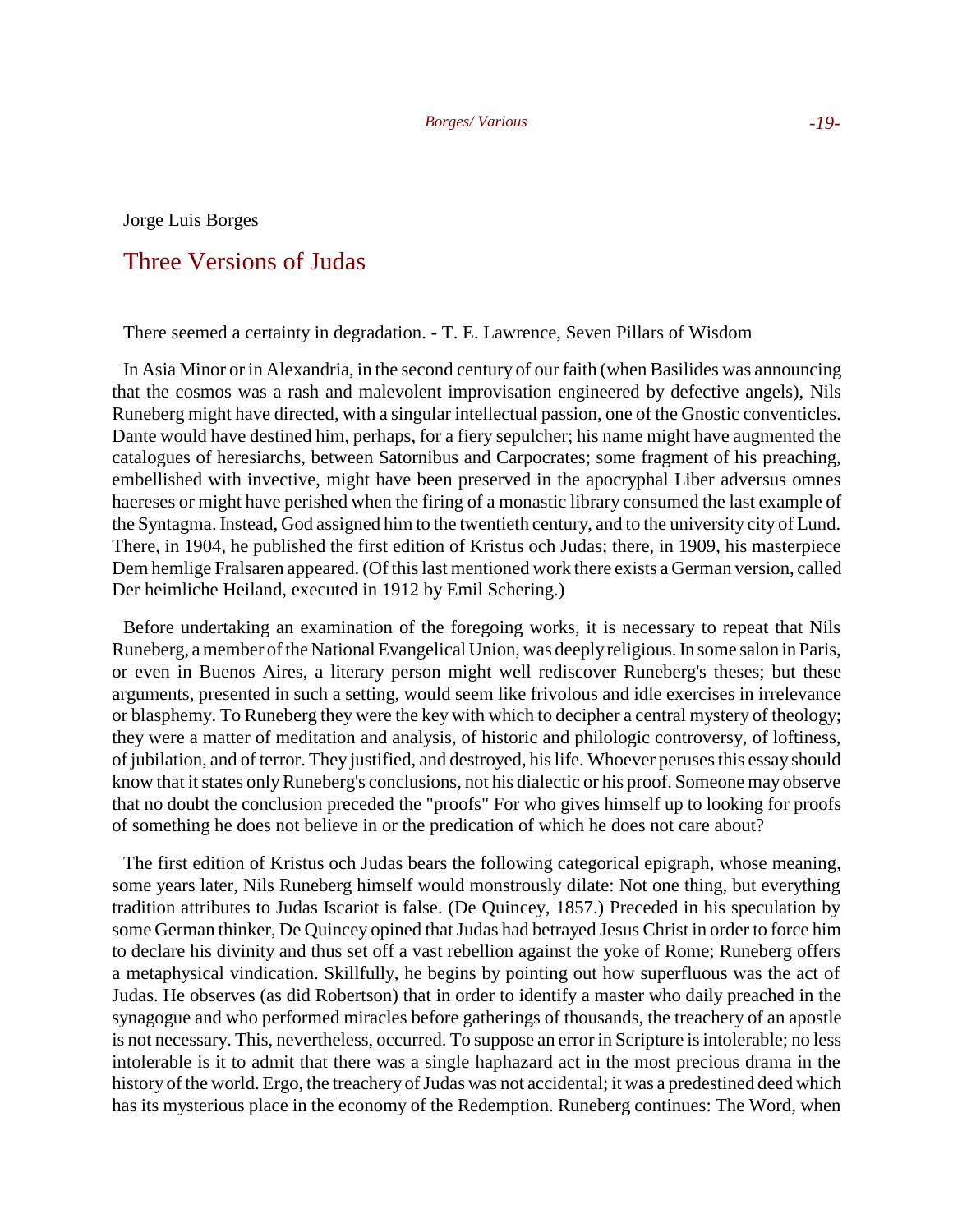#### *Borges/ Various -20-*

It was made flesh, passed from ubiquity into space, from eternity into history, from blessedness without limit to mutation and death; in order to correspond to such a sacrifice it was necessary that a man, as representative of all men, make a suitable sacrifice. Judas Iscariot was that man. Judas, alone among the apostles, intuited the secret divinity and the terrible purpose of Jesus. The Word had lowered Himself to be mortal; Judas, the disciple of the Word, could lower himself to the role of informer (the worst transgression dishonor abides), and welcome the fire which can not be extinguished. The lower order is a mirror of the superior order, the forms of the earth correspond to the forms of the heavens; the stains on the skin are a map of the incorruptible constellations; Judas in some way reflects Jesus. Thus the thirty pieces of silver and the kiss; thus deliberate selfdestruction, in order to deserve damnation all the more. In this manner did Nils Runeberg elucidate the enigma of Judas.

The theologians of all the confessions refuted him. Lars Peter Engstrom accused him of ignoring, or of confining to the past, the hypostatic union of the Divine Trinity; Axel Borelius charged him with renewing the heresy of the Docetists, who denied the humanity of Jesus; the sharpedged bishop of Lund denounced him for contradicting the third verse of chapter twenty-two of the Gospel of St. Luke.

These various anathemas influenced Runeberg, who partially rewrote the disapproved book and modified his doctrine. He abandoned the terrain of theology to his adversaries and postulated oblique arguments of a moral order. He admitted that Jesus, "who could count on the considerable resources which Omnipotence offers," did not need to make use of a man to redeem all men. Later, he refuted those who affirm that we know nothing of the inexplicable traitor; we know, he said, that he was one of the apostles, one of those chosen to announce the Kingdom of Heaven, to cure the sick, to cleanse the leprous, to resurrect the dead, and to cast out demons(Matthew 10:7-8; Luke 9:1). A man whom the Redeemer has thus distinguished deserves from us the best interpretations of his deeds. To impute his crime to cupidity (as some have done, citing John 12:6) is to resign oneself to the most torpid motive force. Nils Runeberg proposes an opposite moving force: an extravagant and even limitless asceticism. The ascetic, for the greater glory of God, degrades and mortifies the flesh; Judas did the same with the spirit. He renounced honor, good, peace, the Kingdom of Heaven, as others, less heroically, renounced pleasure.<1> With a terrible lucidity he premeditated his offense.

In adultery, there is usually tenderness and self-sacrifice; in murder, courage; in profanation and blasphemy, a certain satanic splendor. Judas elected those offenses unvisited by any virtues: abuse of confidence (John 12 :6) and informing. He labored with gigantic humility; he thought himself unworthy to be good. Paul has written: Whoever glorifieth himself, let him glorify himself in God (I Corinthians 1:31); Judas sought Hell because the felicity of the Lord sufficed him. He thought that happiness, like good, is a divine attribute and not to be usurped by men. < 2>

Many have discovered post factum that in the justifiable beginnings of Runeberg lies his extravagant end and that Dem hemlige Fralsaren is a mere perversion or exacerbation of Kristus och Judas. Toward the end of 1907, Runeberg finished and revised the manuscript text; almost two years passed without his handing it to the printer. In October of 1909, the book appeared with a prologue (tepid to the point of being enigmatic) by the Danish Hebraist Erik Erfjord and bearing this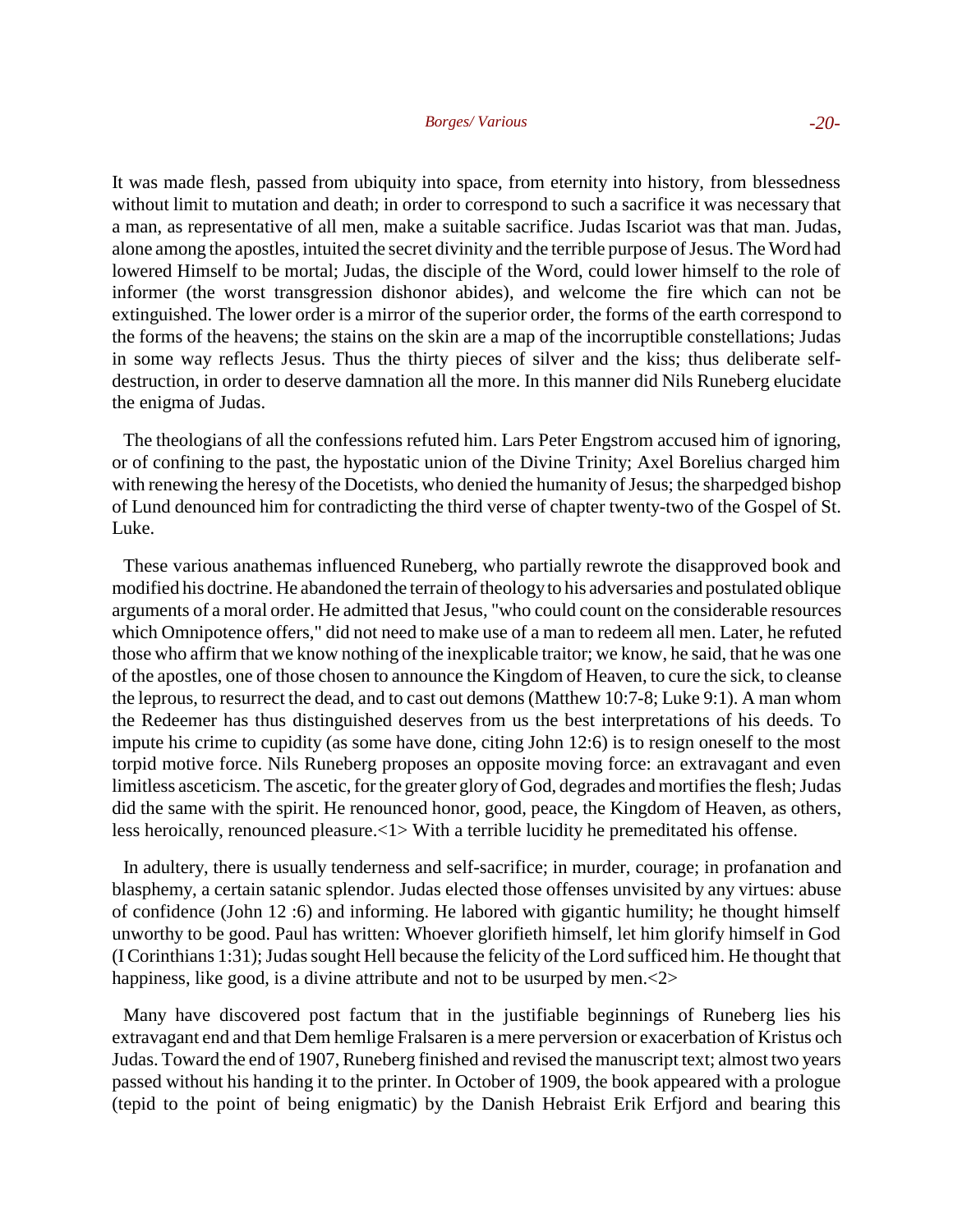#### *Borges/ Various -21-*

perfidious epigraph: In the world he was, and the world was made by him, and the world knew him not (John 1:10). The general argument is not complex, even if the conclusion is monstrous. God, argues Nils Runeberg, lowered himself to be a man for the redemption of the human race; it is reasonable to assume that the sacrifice offered by him was perfect, not invalidated or attenuated by any omission. To limit all that happened to the agony of one afternoon on the cross is blasphemous.<3> To affirm that he was a man and that he was incapable of sin contains a contradiction; the attributes of impeccabilitas and of humanitas are not compatible. Kemnitz admits that the Redeemer could feel fatigue, cold, confusion, hunger and thirst; it isreasonable to admit that he could also sin and be damned. The famous text He will sprout like a root in a dry soil; there is not good mien to him, nor beauty; despised of men and the least of them; a man of sorrow, and experienced in heartbreaks (Isaiah 53:2-3) is for many people a forecast of the Crucified in the hour of his death; forsome (asfor instance, Hans Lassen Martensen), it is a refutation of the beauty which the vulgar consensus attributes to Christ; for Runeberg, it is a precise prophecy, not of one moment, but of all the atrocious future, in time and eternity, of the Word made flesh. God became a man completely, a man to the point of infamy, a man to the point of being reprehensible - all the way to the abyss. In order to save us, He could have chosen any of the destinies which together weave the uncertain web of history; He could have been Alexander, or Pythagoras, or Rurik, orJesus; He chose an infamous destiny: He was Judas.

In vain did the bookstores of Stockholm and Lund offer this revelation. The incredulous considered it, a priori, an insipid and laborious theological game; the theologians disdained it. Runeberg intuited from this universal indifference an almost miraculous confirmation. God had commanded this indifference; God did not wish Histerrible secret propagated in the world. Runeberg understood that the hour had not yet come. He sensed ancient and divine curses converging upon him, he remembered Elijah and Moses, who covered their faces on the mountain top so as not to see God; he remembered Isaiah, who prostrated himself when his eyes saw That One whose glory fills the earth; Saul who was blinded on the road to Damascus; the rabbi Simon ben Azai, who saw Paradise and died; the famous soothsayer John of Viterbo, who went mad when he was able to see the Trinity; the Midrashim, abominating the impious who pronounce the Shem Hamephorash, the secret name of God. Wasn't he, perchance, guilty of this dark crime? Might not this be the blasphemy against the Spirit, the sin which will not be pardoned (Matthew 12:3)? Valerius Soranus died for having revealed the occult name of Rome; what infinite punishment would be his for having discovered and divulged the terrible name of God?

Intoxicated with insomnia and with vertiginous dialectic, Nils Runeberg wandered through the streets of Malmo, praying aloud that he be given the grace to share Hell with the Redeemer.

He died of the rupture of an aneurysm, the first day of March 1912. The writers on heresy, the heresiologists, will no doubt remember him; he added to the concept of the Son, which seemed exhausted, the complexities of calamity and evil.

<1> Borelius mockingly interrogates: Why did he not renounce to renounce? Why not renounce renouncing?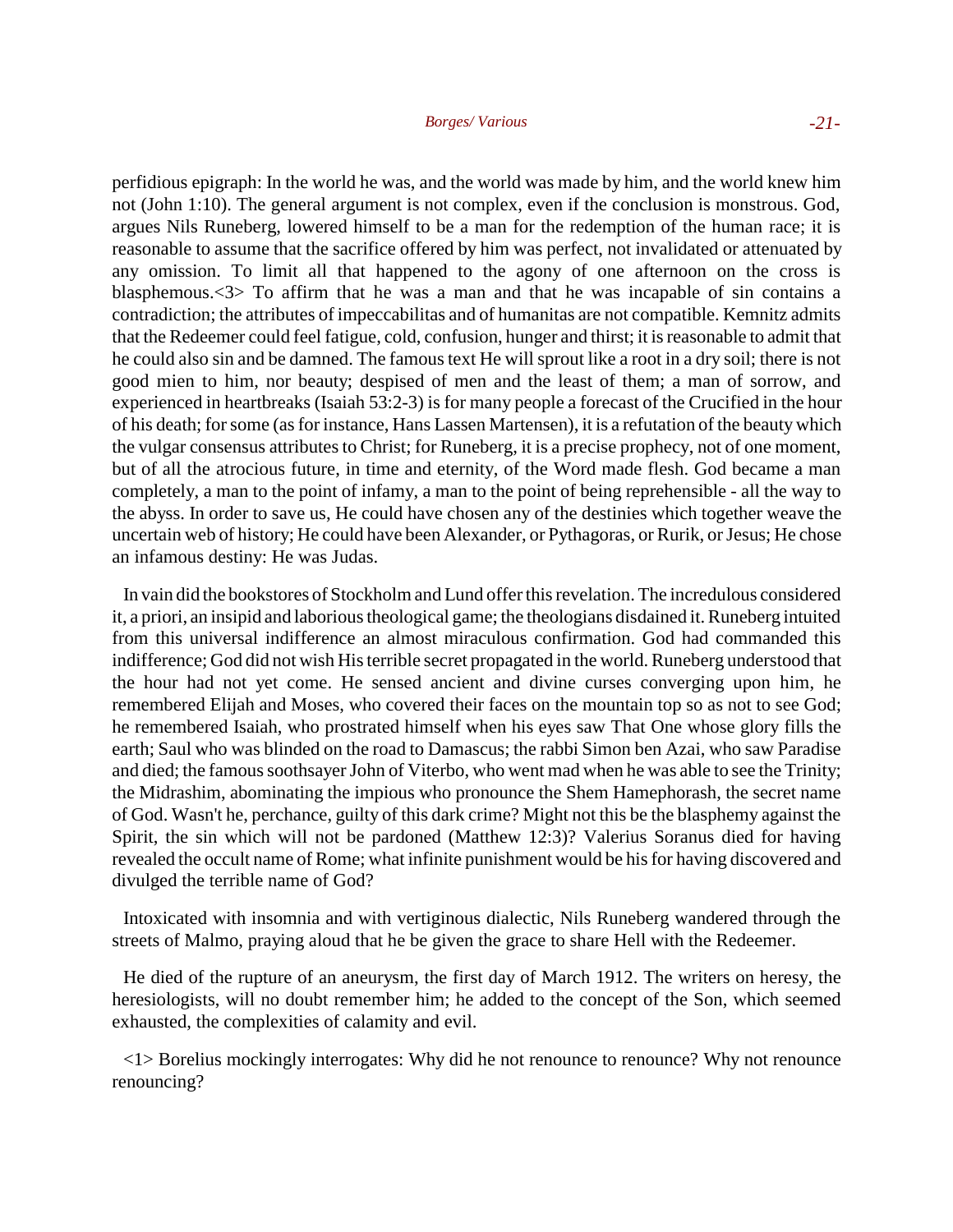#### *Borges/ Various -22-*

<2> Euclydes da Cunha, in a book ignored by Runeberg, notes that for the heresiarch of Canudos, Antonio Conselheiro, virtue was "a kind of impiety almost." An Argentine reader could recall analogous passages in the work of Almafuerte. Runeberg published, in the symbolist sheet Sju insegel, an assiduously descriptive poem, "The Secret Water": the first stanzas narrate the events of one tumultuous day; the last, the finding of a glacial pool; the poet suggests that the eternalness of this silent water checks our useless violence, and in some way allows and absolves it. The poem concludes in this way:

The water of the forest is still and felicitous, And we, we can be vicious and full of pain.

<3> Maurice Abramowicz observes: "Jesus, d'apres ce scandinave, a toujours le beau role; ses deboires, grace a la science des typographes, jouissent d'une reputation polyglotte; sa residence de trente-trois ans parmis les humains ne fut, en somne, qu'une villegiature." Erfjord, in the third appendix to the Christelige Dogmatik, refutes this passage. He writes that the crucifying of God bas not ceased, for anything which has happened once in time is repeated ceaselessly through all eternity. Judas, now, continues to receive the pieces of silver; he continues to hurl the pieces of silver in the temple; he continues to knot the hangman's noose on the field of blood. (Erfjord, to justify this affirmation, invokes the last chapter of the first volume of the Vindication of Eternity, by Jaromir Hladlk.)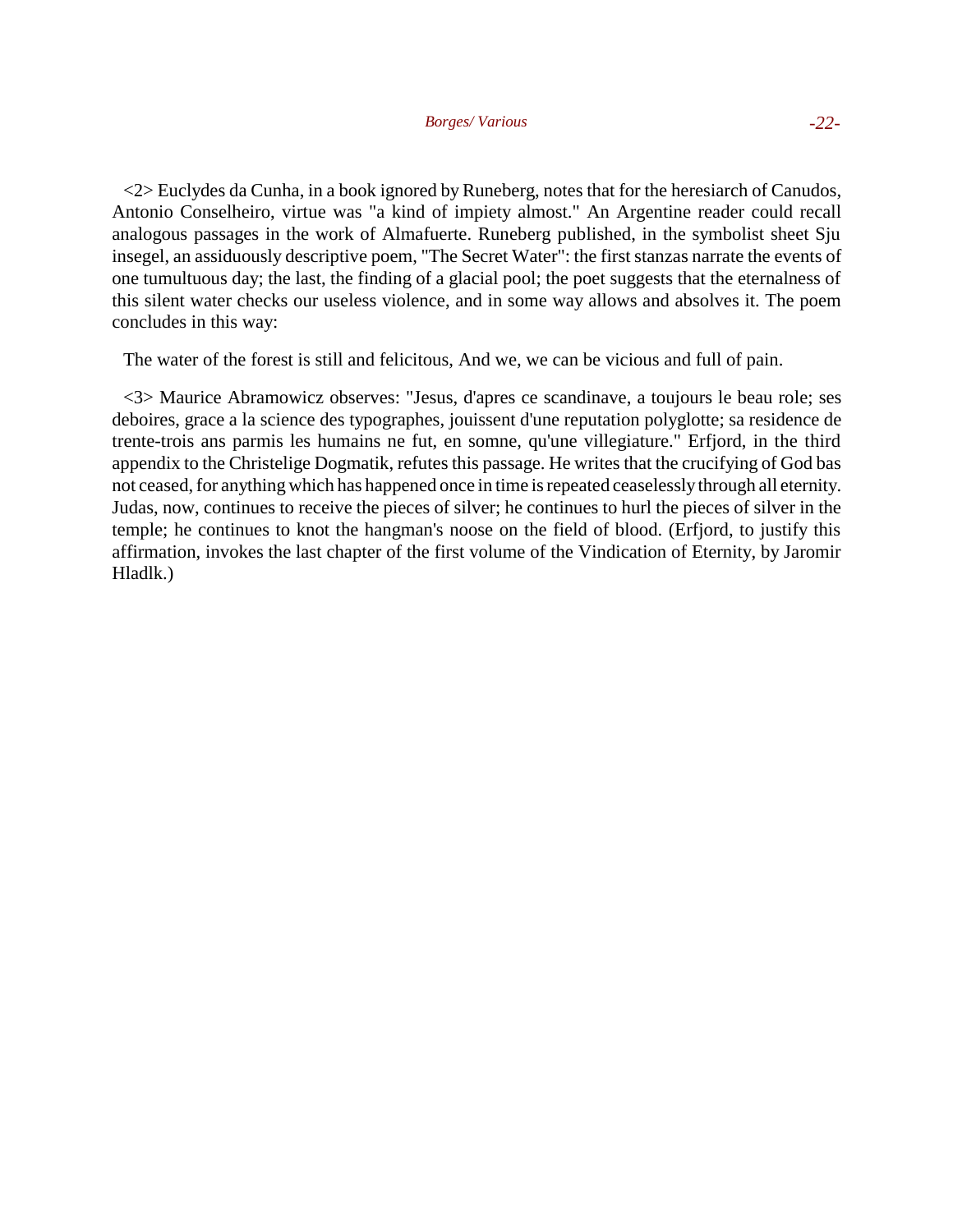Jorge Luis Borges

# The Babylon Lottery

Like all men in Babylon I have been a proconsul; like all, a slave; I have also known omnipotence, opprobrium, jail. Look: the index finger of my right hand is missing. Look again: through this rent in my cape you can see a ruddy tatoo on my belly. It is the second symbol, Beth. This letter, on nights of full moon, gives me power over men whose mark is Ghimel; but it also subordinates me to those marked Aleph, who on moonless nights owe obedience to those marked Ghimel. In a cellar at dawn, I have severed the jugular vein of sacred bulls against a black rock. During one lunar year, I have been declared invisible: I shrieked and was not heard, I stole my bread and was not decapitated. I have known what the Greeks did not: uncertainty. In a bronze chamber, faced with the silent handkerchief of a strangler, hope has been faithful to me; in the river of delights, panic has not failed me. Heraclitus of Pontica admiringly relates that Pythagoras recalled having been Pyrrho, and before that Euphorbus, and before that some other mortal. In order to recall analogous vicissitudes I do not need to have recourse to death, nor even to imposture.

I owe this almost atrocious variety to an institution which other republics know nothing about, or which operates among them imperfectly and in secret: the lottery. I have not delved into its history; I do know that the wizards have been unable to come to any agreement; of its powerful designs I know what a man not versed in astrology might know of the moon. I come from a vertiginous country where the lottery forms a principal part of reality: until this very day I have thought about all this as little as I have about the behavior of the indecipherable gods or about the beating of my own heart. Now, far from Babylon and its beloved customs, I think of the lottery with some astonishment and ponder the blasphemous conjectures murmured bymen in the shadows at twilight.

My father related that anciently - a matter of centuries; of years? - the lottery in Babylon was a game of plebeian character. He said (I do not know with what degree of truth) that barbers gave rectangular bits of bone or decorated parchment in exchange for copper coins. A drawing of the lottery was held in the middle of the day: the winners received, without further corroboration from chance, silverminted coins. The procedure, as you see, was elemental.

Naturally, these "lotteries" failed. Their moral virtue was nil. They did not appeal to all the faculties of men: only to their hope. In the face of public indifference, the merchants who established these venal lotteries began to lose money. Someone attempted to introduce a slight reform: the interpolation of a certain small number of adverse outcomes among the favored numbers. By means of this reform, the purchasers of numbered rectangles stood the double chance of winning a sum or of paying a fine often considerable in size. This slight danger - for each thirty favored numbers there would be one adverse number - awoke, as was only natural, the public's interest. The Babylonians gave themselves up to the game. Anyone who did not acquire lots waslooked upon as pusillanimous, mean-spirited. In time, this disdain multiplied. The person who did not play was despised, but the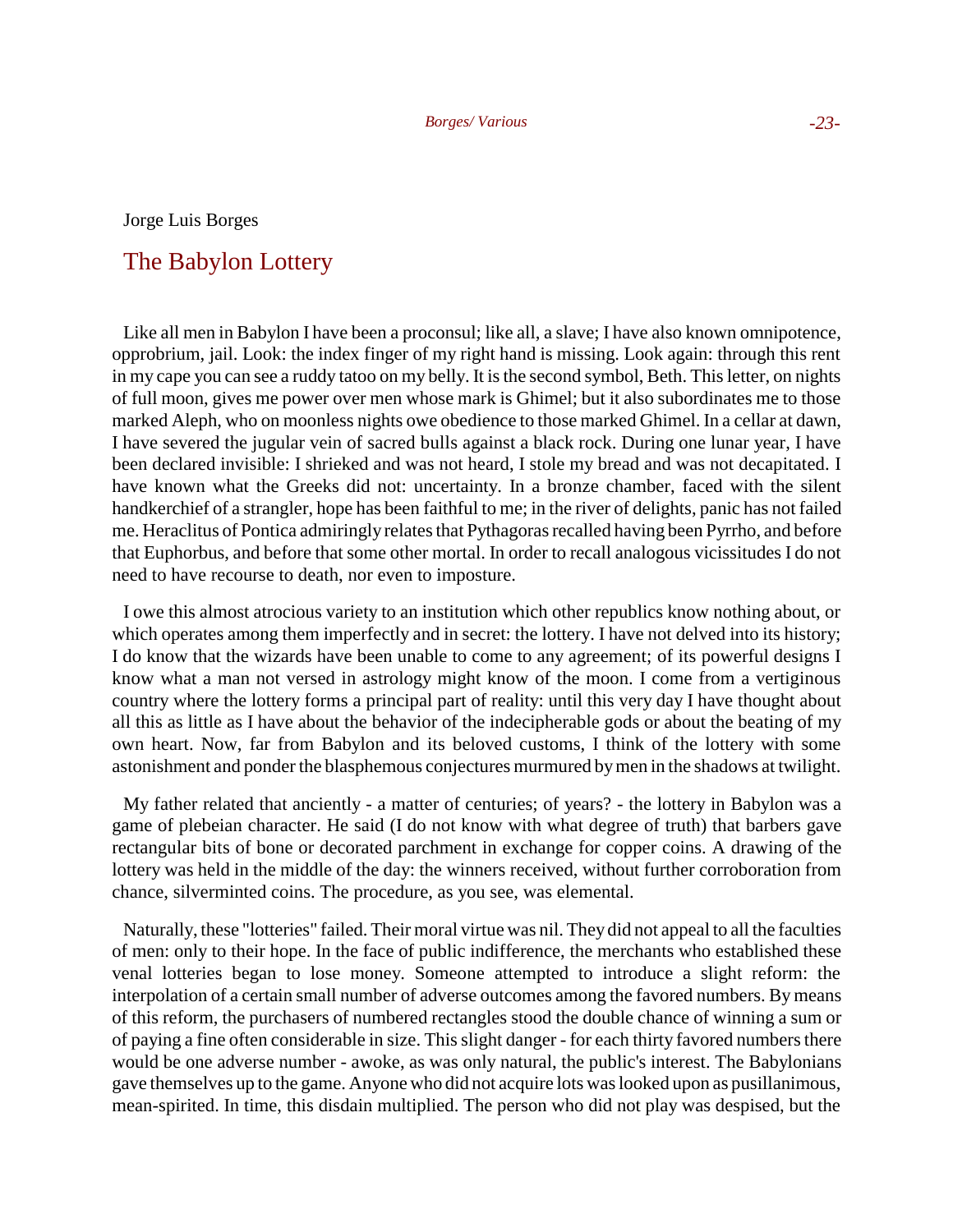#### *Borges/ Various -24-*

losers who paid the fine were also scorned. The Company (thus it began to be known at that time) was forced to take measures to protect the winners, who could not collect their prizes unless nearly the entire amount of the fines was already collected. The Company brought suit against the losers: the judge condemned them to pay the original fine plus costs or to spend a number of days in jail. Every loser chose jail, so as to defraud the Company. It was from this initial bravado of a few men that the all-powerful position of the Company - its ecclesiastical, metaphysical strength - was derived.

A short while later, the reports on the drawings omitted any enumeration of fines and limited themselves to publishing the jail sentences corresponding to each adverse number. This laconism, almost unnoticed at the time, became of capital importance. It constituted the first appearance in the lottery of non-pecuniary elements. Its success was great. Pushed to such a measure by the players, the Company found itself forced to increase its adverse numbers.

No one can deny that the people of Babylonia are highly devoted to logic, even to symmetry. It struck them as incoherent that the fortunate numbers should be computed in round figures of money while the unfortunate should be figured in terms of days and nights in jail. Some moralists argued that the possession of money does not determine happiness and that other forms of fortune are perhaps more immediate.

There was another source of restlessness in the lower depths. The members of the sacerdotal college multiplied the stakes and plumbed the vicissitudes of terror and hope; the poor, with reasonable or inevitable envy, saw themselves excluded from this notoriously delicious exhiliration. The just anxiety of all, poor and rich alike, to participate equally is the lottery, inspired an indignant agitation, the memory of which the years have not erased. Certain obstinate souls did not comprehend, or pretended not to comprehend, that a new order had come, a necessary historical stage . . . A slave stole a crimson ticket, a ticket which earned him the right to have his tongue burned in the next drawing. The criminal code fixed the same penalty for the theft of a ticket. A number of Babylonians argued that he deserved a red-hot poker by virtue of the theft; others, more magnanimous, held that the public executioner should apply the penalty of the lottery, since chance had so determined . . .

Disturbances broke out, there was a lamentable shedding of blood; but the people of Babylon imposed their will at last, over the opposition of the rich. That is: the people fully achieved their magnanimous ends. In the first place, it made the Company accept complete public power. (This unification was necessary, given the vastness and complexity of the new operations.) In the second place, it forced the lottery to be secret, free, and general. The sale of tickets for money was abolished. Once initiated into the mysteries of Bel, every free man automatically participated in the sacred drawings of lots, which were carried out in the labyrinths of the gods every seventy nights and which determined every man's fate until the next exercise. The consequences were incalculable. A happy drawing might motivate his elevation to the council of wizards or his condemnation to the custody of an enemy (notorious or intimate), or to find, in the peaceful shadows of a room, the woman who had begun to disquiet him or whom he had never expected to see again. An adverse drawing might mean mutilation, a varied infamy, death. Sometimes a single event - the tavern killing of C, the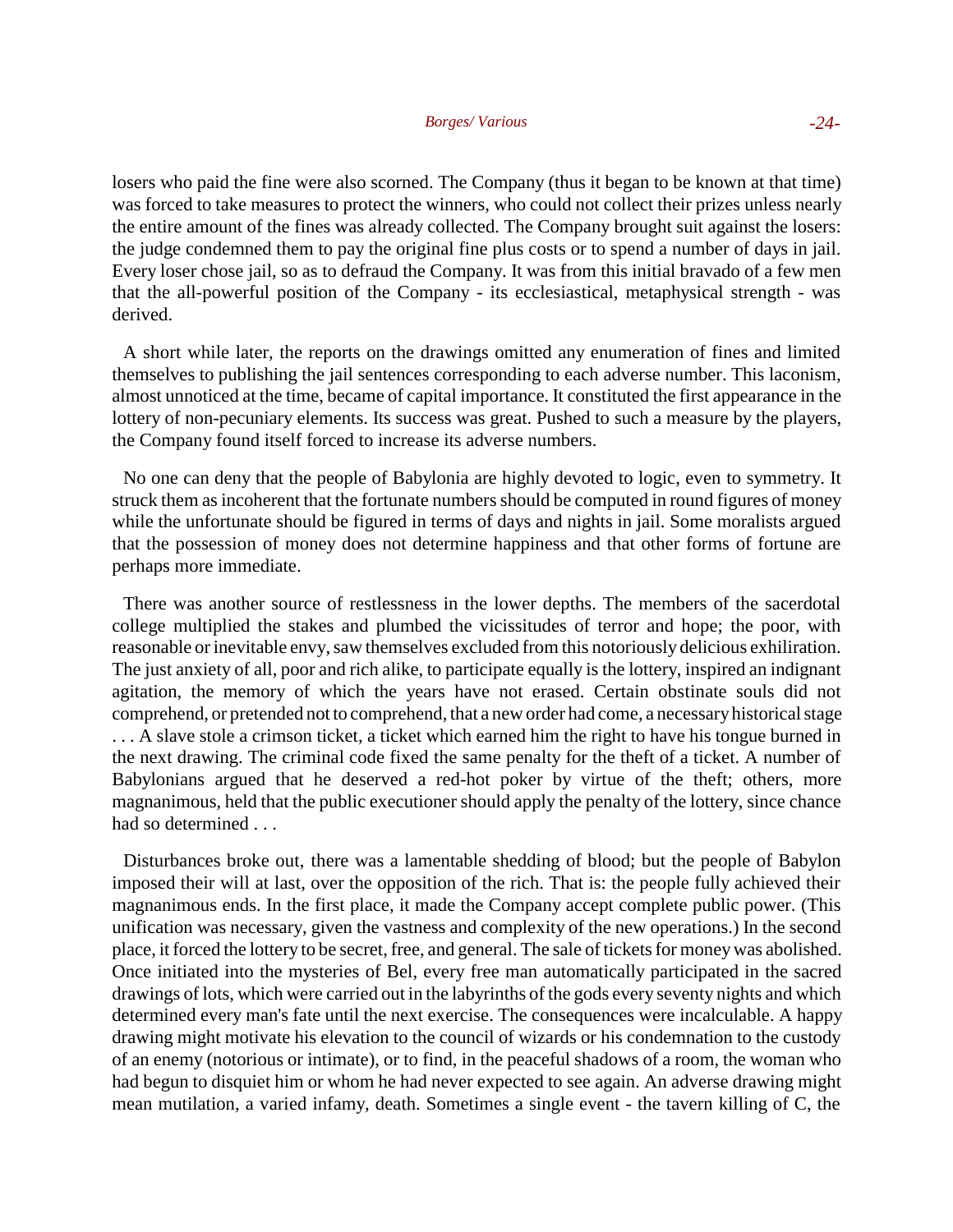#### *Borges/ Various -25-*

mysterious glorification of B - might be the brilliant result of thirty or forty drawings. But it must be recalled that the individuals of the Company were (and are) all-powerful and astute as well. In many cases, the knowledge that certain joys were the simple doing of chance might have detracted from their exellence; to avoid this inconvenience the Company's agents made use of suggestion and magic. Their moves, their management, were secret. In the investigation of people's intimate hopes and intimate terrors, theymade use of astrologers and spies.There were certain stone lions, there was a sacred privy called Qaphqa, there were fissures in a dusty aqueduct which, according to general opinion, lead to the Company; malign or benevolent people deposited accusations in these cracks. These denunciations were incorporated into an alphabetical archive of variable veracity.

Incredibly enough, there were still complaints. The Company, with its habitual discretion, did not reply directly. It preferred to scribble a brief argument - which now figures among sacred scriptures in the debris of a mask factory. That doctrinal piece of literature observed that the lottery is an interpolation of chance into the order of the world and that to accept errors is not to contradict fate but merely to corroborate it. It also observed that those lions and that sacred recipient, though not unauthorized by the Company (which did not renounce the right to consult them), functioned without official guaranty.

This declaration pacified the public unease. It also produced other effects, not foreseen by the author. It deeply modified the spirit and operations of the Company. (I have little time left to tell what I know; we have been warned that the ship is ready to sail; but I will attempt to explain it.)

Improbable as it may be, no one had until then attempted to set up a general theory of games. A Babylonian is not highly speculative. He reveres the judgments of fate, he hands his life over to them, he places his hopes, his panic terror in them, but it never occurs to him to investigate their labyrinthian laws nor the giratory spheres which disclose them. Nevertheless, the unofficial declaration which I have mentioned inspired many discussions of a juridico-mathematical nature. From one of these discussions was born the following conjecture: if the lottery is an intensification of chance, a periodic infusion of chaos into the cosmos, would it not be desirable for chance to intervene at all stages of the lottery and not merely in the drawing? Is it not ridiculous for chance to dictate the death of someone, while the circumstances of his death-its silent reserve or publicity, the time limit of one hour or one centuryshould remain immune to hazard? These eminently just scruples finally provoked a considerable reform, whose complexities(intensified by the practice of centuries) are not understood except by a handful of specialists, but which I will attempt to summarize, even if only in a symbolic manner.

Let us imagine a first drawing, which eventuates in a sentence of death against some individual. To carry out the sentence, another drawing is set up, and this drawing proposes (let us say) nine possible executioners. Of these executioners, four can initiate a third drawing which will reveal the name of the actual executioner, two others can replace the adverse order with a fortunate order (the finding of a treasure, let us say), another may exacerbate the death sentence (that is: make it infamous or enrich it with torture), still others may refuse to carry it out . . .

Such is the symbolic scheme. In reality, the number of drawings is infinite. No decision is final,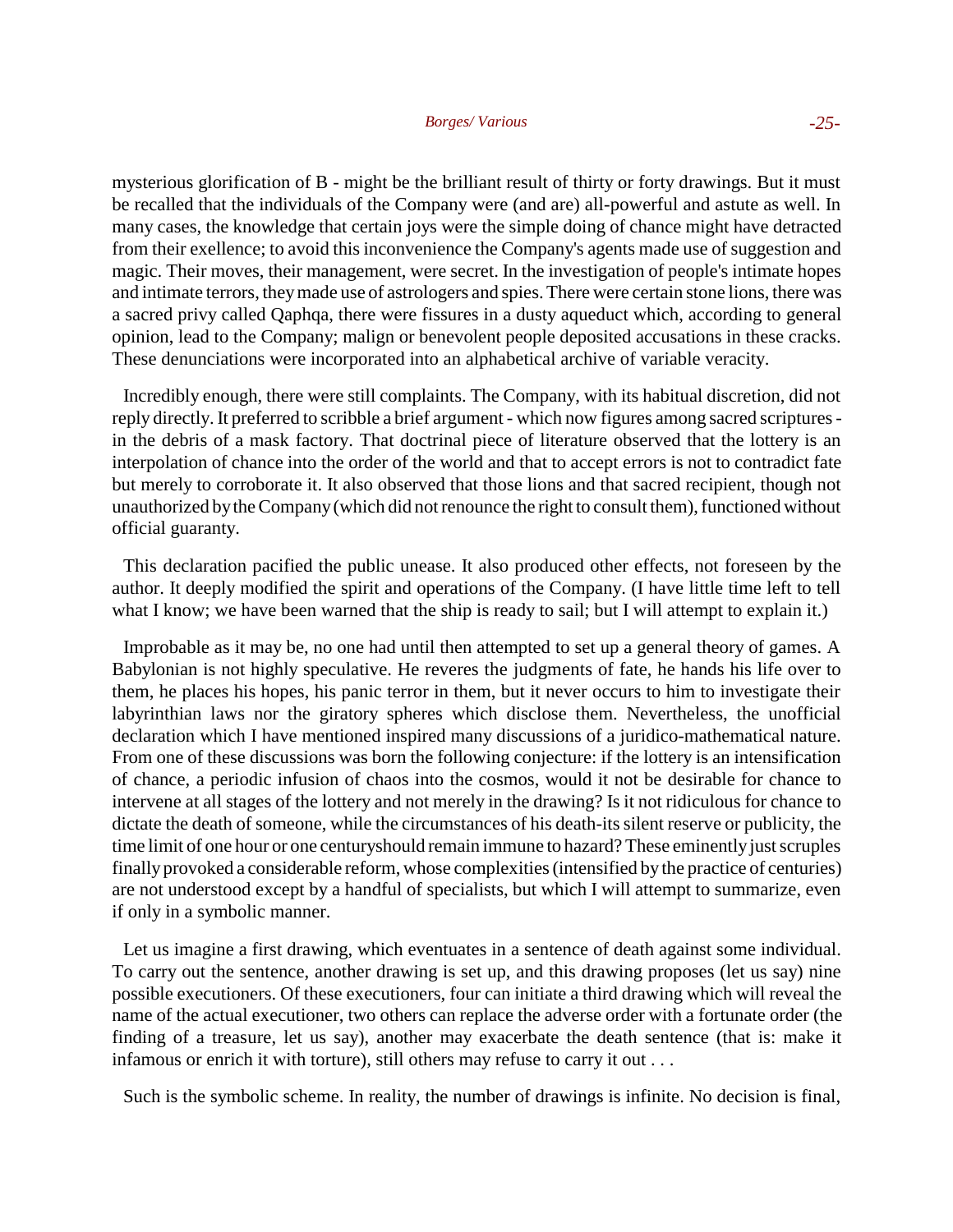all diverge into others. The ignorant suppose that an infinite number of drawings require an infinite amount of time; in reality, it is quite enough that time be infinitely subdivisible, as is the case in the famous parable of the Tortoise and the Hare. This infinitude harmonizes in an admirable manner with the sinuous numbers of Chance and of the Celestial Archetype of the Lottery adored by the Platonists ...

A certain distorted echo of our ritual seems to have resounded along the Tiber: Aelius Lampridius, in his Life of Antoninus Heliogabalus, tells of how this emperor wrote down the lot of his guests on seashells, so that one would receive ten pounds of gold and another ten flies, ten dormice, ten bears. It is only right to remark that Heliogabalus was educated in Asia Minor, among the priests of the eponymous god.

There are also impersonal drawings, of undefined purpose: one drawing will decree that a sapphire from Taprobane be thrown into the waters of the Euphrates; another, that a bird be released from a tower roof; another, that a grain of sand be withdrawn (or added) to the innumerable grains on a beach. The consequences, sometimes, are terrifying.

Under the beneficent influence of the Company, our customs have become thoroughly impregnated with chance. The buyer of a dozen amphoras of Damascus wine will not be surprised if one of them contains a talisman or a viper. The scribe who draws up a contract scarcely ever fails to introduce some erroneous datum; I myself, in making this hasty declaration, have falsified or invented some grandeur, some atrocity; perhaps, too, a certain mysterious monotony . . .

Our historians, the most discerning in the world, have invented a method for correcting chance. It is well known that the operations of this method are (in general) trustworthy; although, naturally, they are not divulged without a measure of deceit. In any case, there is nothing so contaminated with fiction as the history of the Company . . .

A paleographic document, unearthed in a temple, may well be the work of yesterday's drawing or that of one lasting a century. No book is ever published without some variant in each copy. Scribes take a secret oath to omit, interpolate, vary.

The Company, with divine modesty, eludes all publicity. Its agents, as is only natural, are secret. The orders which it is continually sending out do not differ from those lavishly issued by imposters. Besides, who can ever boast of being a mere imposter? The inebriate who improvises an absurd mandate, the dreamer who suddenly awakes to choke the woman who lies at his side to death, do they not both, perhaps, carry out a secret decision by the Company? This silent functioning, comparable to that of God, gives rise to all manner of conjectures. One of them, for instance, abominably insinuates that the Company is eternal and that it will last until the last night of the world, when the last god annihilates the cosmos. Still another conjecture declares that the Company is omnipotent, but that it exerts its influence only in the most minute matters: in a bird's cry, in the shades of rust and the hues of dust, in the cat naps of dawn. There is one conjecture, spoken from the mouths of masked heresiarchs, to the effect that the Company has never existed and never will. A conjecture no less vile argues that it is indifferently inconsequential to affirm or deny the reality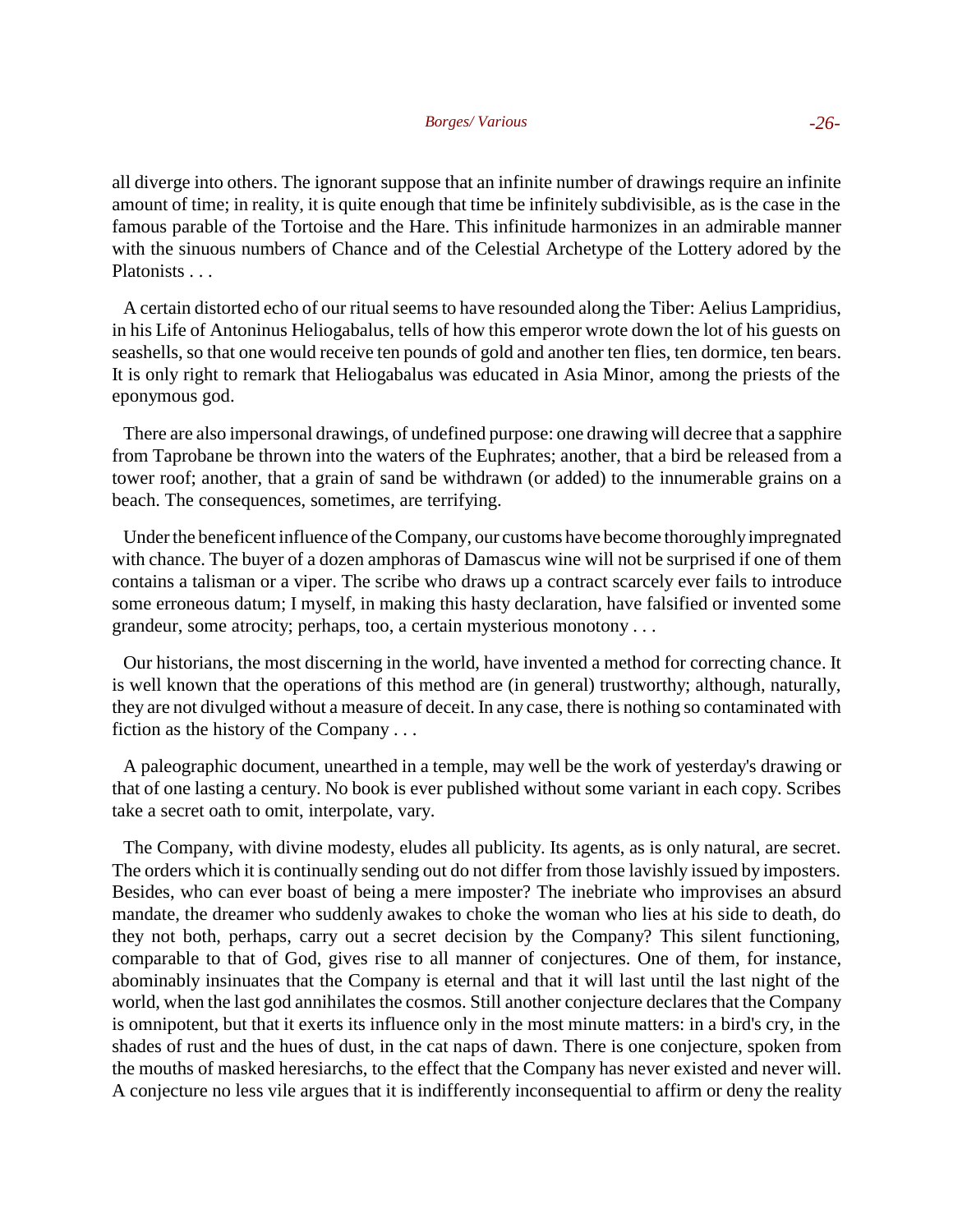of the shadowy corporation, because Babylon is nothing but an infinite game of chance.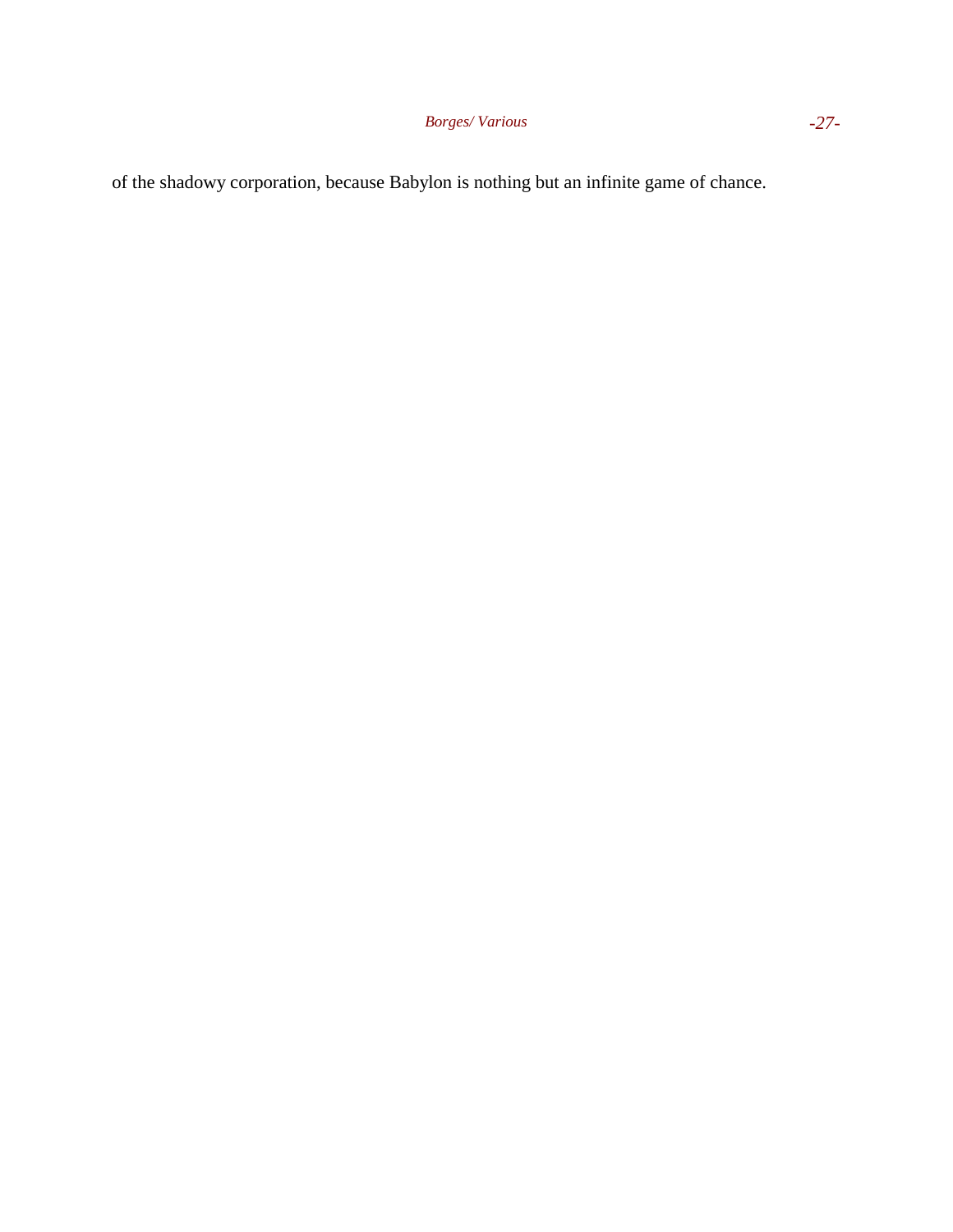Jorge Luis Borges

## Funes, the Memorious

I remember him (Iscarcely have the right to use this ghostly verb; only one man on earth deserved the right, and he is dead), I remember him with a dark passionflower in his hand, looking at it as no one has ever looked at such a flower, though they might look from the twilight of day until the twilight of night, for a whole life long. I remember him, his face immobile and Indian-like, and singularly remote, behind his cigarette. I remember (I believe) the strong delicate fingers of the plainsman who can braid leather. I remember, near those hands, a vessel in which to make mate tea, bearing the arms of the Banda Oriental;<1> I remember, in the window of the house, a yellow rush mat, and beyond, a vague marshy landscape. I remember clearly his voice, the deliberate, resentful, nasal voice of the old Eastern Shore man, without the Italianate syllables of today, I did not see him more than three times; the last time, in 1887...

That all those who knew him should write something about him seems to me a very felicitous idea; my testimony may perhaps be the briefest and without doubt the poorest, and it will not be the least impartial. The deplorable fact of my being an Argentinian will hinder me from falling into a dithyramb - an obligatory form in the Uruguay, when the theme is an Uruguayan.

Litterateur, slicker, Buenos Airean: Funes did not use these insulting phrases, but I am sufficiently aware that for him I represented these unfortunate categories. Pedro Leandro Ipuche has written that Funes was a precursor of the superman, "an untamed and vernacular Zarathustra"; I do not doubt it, but one must not forget, either, that he was a countryman from the town of Fray Bentos, with certain incurable limitations.

My first recollection of Funes is quite clear, I see him at dusk, sometime in March or February of the year '84. That year, my father had taken me to spend the summer at Fray Bentos. I was on my way back from the farm at San Francisco with my cousin Bernardo Haedo. We came back singing, on horseback; and this last fact was not the only reason for my joy. After a sultry day, an enormous slategray storm had obscured the sky. It was driven on by a wind from the south; the trees were already tossing like madmen; and I had the apprehension (the secret hope) that the elemental downpour would catch us out in the open. We were running a kind of race with the tempest. We rode into a narrow lane which wound down between two enormously high brick footpaths. It had grown black of a sudden; I now heard rapid almost secret steps above; I raised my eyes and saw a boy running along the narrow, cracked path as if he were running along a narrow, broken wall. I remember the loose trousers, tight at the bottom, the hemp sandals; I remember the cigarette in the hard visage, standing out against the by now limitless darkness. Bernardo unexpectedly yelled to him: "What's the time, Ireneo?" Without looking up, without stopping, Ireneo replied: "In ten minutes it will be eight o'clock, child Bernardo Juan Francisco." The voice was sharp, mocking.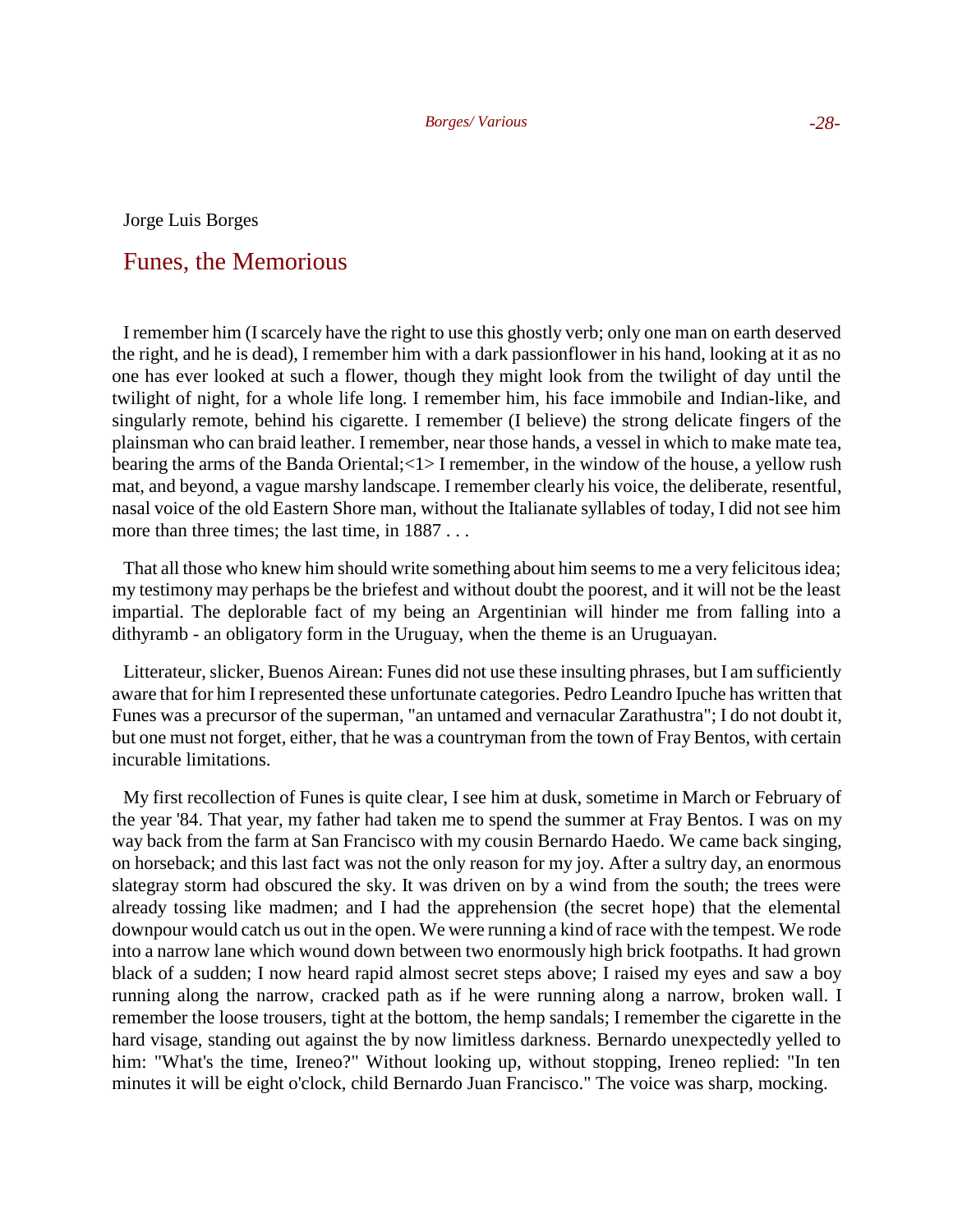I am so absentminded that the dialogue which I have just cited would not have penetrated my attention if it had not been repeated by my cousin, who was stimulated, I think, by a certain local pride and by a desire to show himself indifferent to the other's three-sided reply.

He told me that the boy above us in the pass was a certain Ireneo Funes, renowned for a number of eccentricities, such as that of having nothing to do with people and of always knowing the time, like a watch. He added that Ireneo was the son of Maria Clementina Funes, an ironing woman in the town, and that his father, some people said, was an "Englishman" named O'Connor, a doctor in the salting fields, though some said the father was a horse-breaker, or scout, from the province of El Salto. Ireneo lived with his mother, at the edge of the country house of the Laurels.

In the years '85 and '86 we spent the summer in the city of Montevideo. We returned to Fray Bentos in '87. As was natural, I inquired after all my acquaintances, and finally, about "the chronometer Funes." I was told that he had been thrown by a wild horse at the San Francisco ranch, and that he had been hopelessly crippled. Iremember the impression of uneasymagic which the news provoked in me: the only time I had seen him we were on horseback, coming from San Francisco, and he was in a high place; from the lips of my cousin Bernardo the affair sounded like a dream elaborated with elements out of the past. They told me that Ireneo did not move now from his cot, but remained with his eyes fined on the backyard fig tree, or on a cobweb. At sunset he allowed himself to be brought to the window. He carried pride to the extreme of pretending that the blow which had befallen him was a good thing . . . Twice I saw him behind the iron grate which sternly delineated his eternal imprisonment: unmoving, once, his eyes closed; unmoving also, another time, absorbed in the contemplation of a sweet-smelling sprig of lavender cotton.

At the time I had begun, not without some ostentation, the methodical study of Latin. My valise contained the De viris illustribus of Lhomond, the Thesaurus of Quicherat, Caesar's Commentaries, and an odd-numbered volume of the Historia Naturalis of Pliny, which exceeded (and still exceeds) my modest talents as a Latinist. Everything is noised around in a small town; Ireneo, at his small farm on the outskirts, was not long in learning of the arrival of these anomalous books. He sent me a flowery, ceremonious letter, in which he recalled our encounter, unfortunately brief, "on the seventh day of February of the year '84," and alluded to the glorious services which Don Gregorio Haedo, my uncle, dead the same year, "had rendered to the Two Fatherlands in the glorious campaign of Ituzaingo," and he solicited the loan of any one of the volumes, to be accompanied by a dictionary "for the better intelligence of the original text, for I do not know Latin as yet." He promised to return them in good condition, almost immediately. The letter was perfect, very nicely constructed; the orthography was of the type sponsored by Andres Bello: i for y, j for g. At first I naturally suspected a jest. My cousins assured me it was not so, that these were the ways of Ireneo. I did not know whether to attribute to impudence, ignorance, or stupidity, the idea that the difficult Latin required no other instrument than a dictionary; in order fully to undeceive him I sent the Gradus ad Parnassum of Quicherat, and the Pliny.

On February 14, I received a telegram from Buenos Aires telling me to return immediately, for my father was "in no way well." God forgive me, but the prestige of being the recipient of an urgent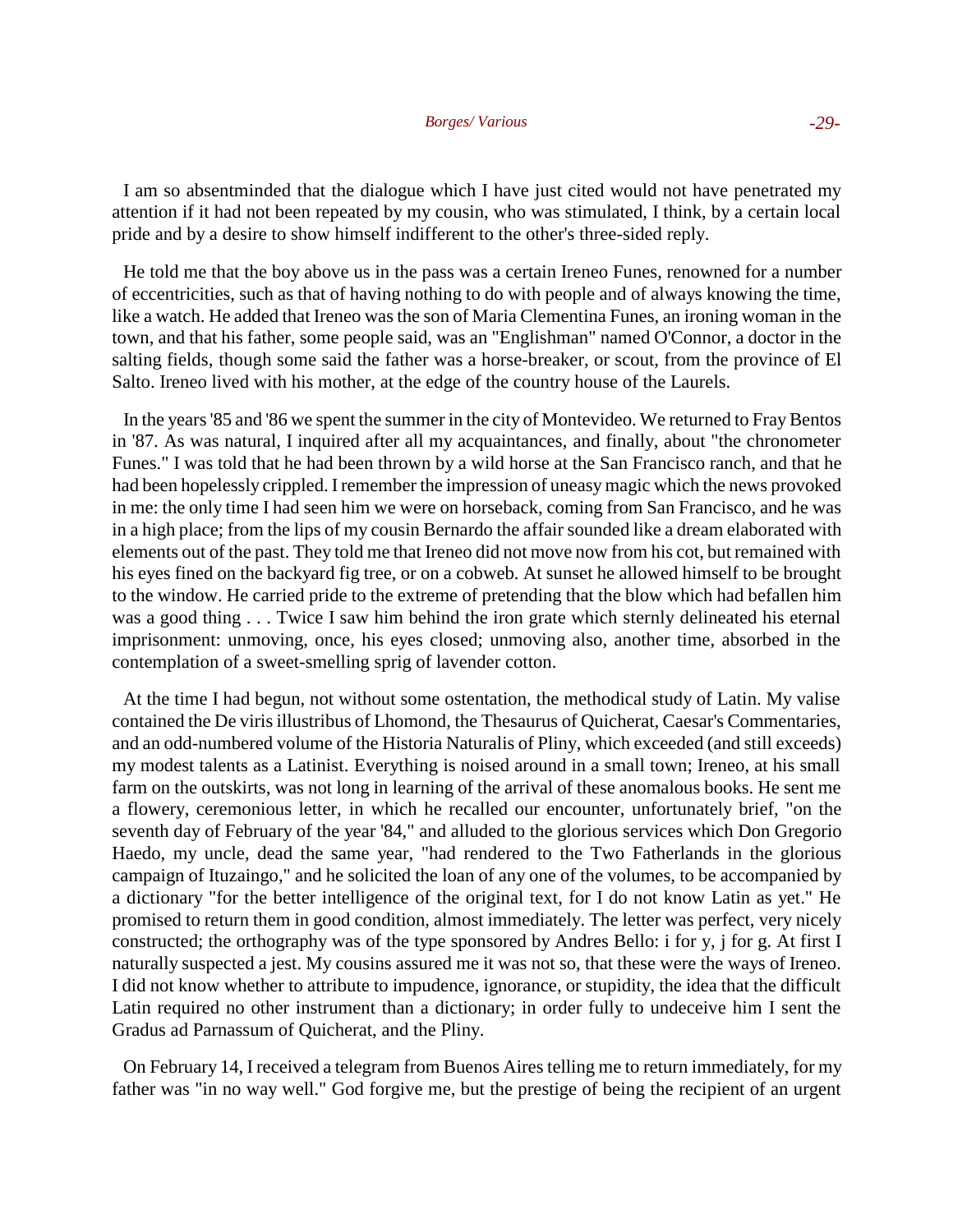#### *Borges/ Various -30-*

telegram, the desire to point out to all of Fray Bentos the contradiction between the negative form of the news and the positive adverb, the temptation to dramatize my sorrow as I feigned a virile stoicism, all no doubt distracted me from the possibility of anguish. As I packed my valise, I noted that I was missing the Gradus and the volume of the Historia Naturalis. The "Saturn" was to weigh anchor on the morning of the next day; that night, after supper, I made my way to the house of Funes. Outside, I was surprised to find the night no less oppressive than the day.

Ireneo's mother received me at the modest ranch.

She told me that Ireneo was in the back room and that I should not be disturbed to find him in the dark, for he knew how to pass the dead hours without lighting the candle. I crossed the cobblestone patio, the small corridor; I came to the second patio. A great vine covered everything, so that the darkness seemed complete. Of a sudden I heard the high-pitched, mocking voice of Ireneo. The voice spoke in Latin; the voice (which came out of the obscurity) was reading, with obvious delight, a treatise or prayer or incantation. The Roman syllables resounded in the earthen patio; my suspicion made them seem undecipherable, interminable; afterwards, in the enormous dialogue of that night, I learned that they made up the first paragraph of the twenty-fourth chapter of the seventh book of the Historia Naturalis. The subject of this chapter is memory; the last words are ut nihil non iisdem verbis redderetur auditum.

Without the least change in his voice, Ireneo bade me come in. He was lying on the cot, smoking. It seems to me that I did not see his face until dawn; I seem to recall the momentary glow of the cigarette. The room smelled vaguely of dampness. Isat down, and repeated the story of the telegram and my father's illness.

I come now to the most difficult point in my narrative. For the entire story has no other point (the reader might as well know it by now) than this dialogue of almost a half-century ago. I shall not attempt to reproduce his words, now irrecoverable. I prefer truthfully to make a resume of the many things Ireneo told me. The indirect style is remote and weak; I know that I sacrifice the effectiveness of my narrative; but let my readers imagine the nebulous sentences which clouded that night.

Ireneo began by enumerating, in Latin and Spanish, the cases of prodigious memory cited in the Historia Naturalis: Cyrus, king of the Persians, who could call every soldier in his armies by name; Mithridates Eupator, who administered justice in the twenty-two languages of his empire; Simonides, inventor of mnemotechny; Metrodorus, who practiced the art of repeating faithfully what he heard once. With evident good faith Funes marveled that such things should be considered marvelous. He told me that previous to the rainy afternoon when the blue-tinted horse threw him, he had been - like any Christian - blind, deaf-mute, somnambulistic, memoryless. (I tried to remind him of his precise perception of time, his memory for proper names; he paid no attention to me). For nineteen years, he said, he had lived like a person in a dream: he looked without seeing, heard without hearing, forgot everything - almost everything. On falling from the horse, he lost consciousness; when he recovered it, the present was almost intolerable it was so rich and bright; the same wastrue of the most ancient and most trivial memories. A little later he realized that he was crippled. This fact scarcely interested him. He reasoned (or felt) that immobility was a minimum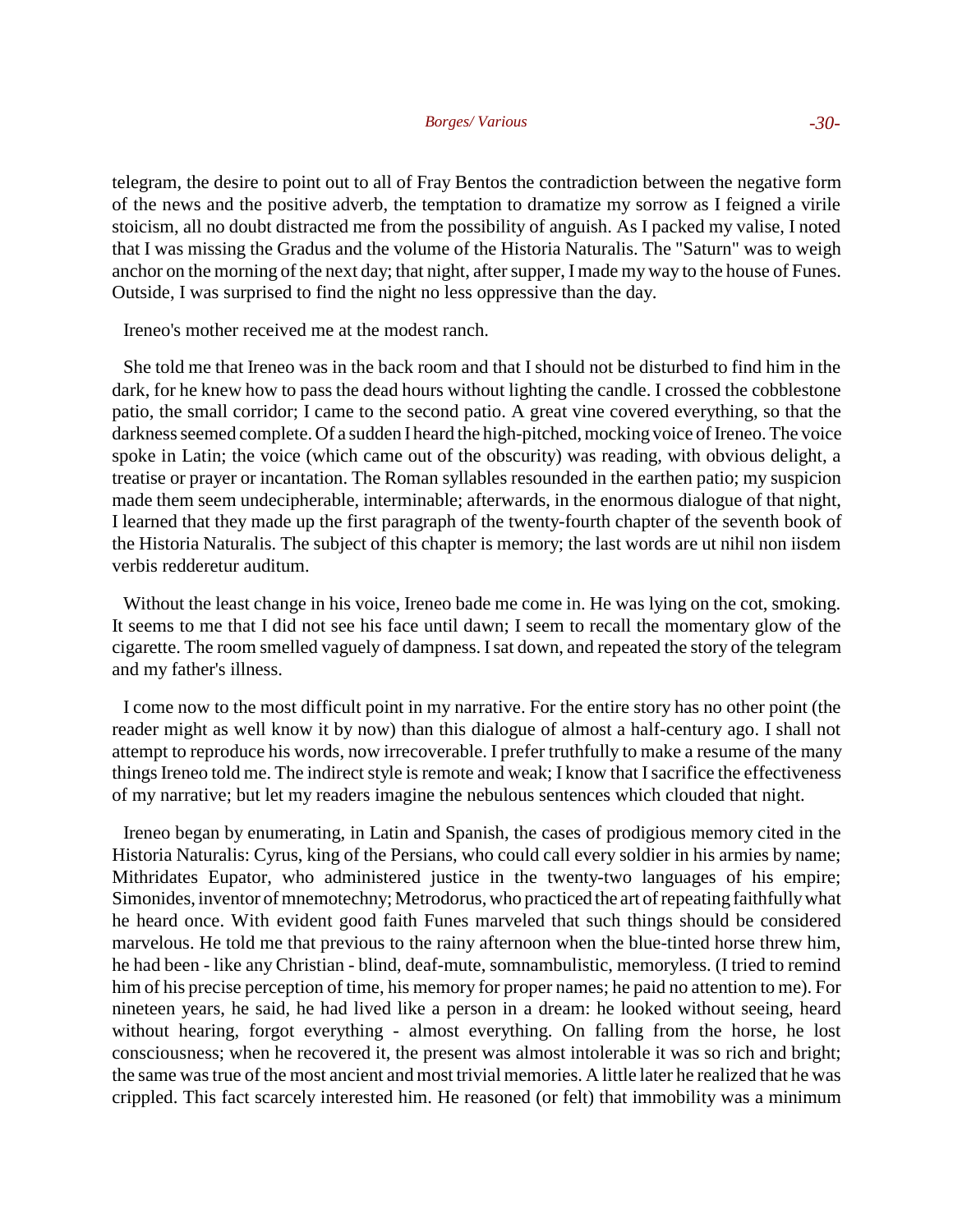#### *Borges/ Various -31-*

price to pay. And now, his perception and his memory were infallible.

We, in a glance, perceive three wine glasses on the table; Funes saw all the shoots, clusters, and grapes of the vine. He remembered the shapes of the cloudsin the south at dawn on the 30th of April of 1882, and he could compare them in his recollection with the marbled grain in the design of a leather-bound book which he had seen only once, and with the linesin the spray which an oar raised in the Rio Negro on the eve of the battle of the Quebracho. These recollections were notsimple; each visual image was linked to muscular sensations, thermal sensations, etc. He could reconstruct all his dreams, all his fancies. Two or three times he had reconstructed an entire day. He told me: I have more memories in myself alone than all men have had since the world was a world. And again: My dreams are like your vigils. And again, toward dawn: My memory, sir, is like a garbage disposal.

A circumference on a blackboard, a rectangular triangle, a rhomb, are forms which we can fully intuit; the same held true with Ireneo for the tempestuous mane of a stallion, a herd of cattle in a pass, the ever-changing flame or the innumerable ash, the many faces of a dead man during the course of a protracted wake. He could perceive I do not know how many stars in the sky.

These things he told me; neither then nor at any time later did they seem doubtful. In those days neither the cinema nor the phonograph yet existed; nevertheless, it seems strange, almost incredible, that no one should have experimented on Funes. The truth is that we all live by leaving behind; no doubt we all profoundly know that we are immortal and that sooner or later every man will do all things and know everything.

The voice of Funes, out of the darkness, continued. He told me that toward 1886 he had devised a new system of enumeration and that in a very few days he had gone beyond twenty-four thousand. He had not written it down, for what he once meditated would not be erased. The first stimulus to his work, I believe, had been his discontent with the fact that "thirty-three Uruguayans" required two symbols and three words, rather than a single word and a single symbol. Later he applied his extravagant principle to the other numbers. In place of seven thousand thirteen, he would say (for example) Maximo Perez; in place of seven thousand fourteen, The Train; other numbers were Luis Melian Lafinur, Olimar, Brimstone, Clubs, The Whale, Gas, The Cauldron, Napoleon, Agustin de Vedia. In lieu of five hundred, he would say nine. Each word had a particularsign, a species of mark; the last were very complicated . . . I attempted to explain that this rhapsody of unconnected terms was precisely the contrary of a system of enumeration. Isaid that to say three hundred and sixty-five was to say three hundreds, six tens, five units: an analysis which does not exist in such numbers as The Negro Timoteo or The Flesh Blanket. Funes did not understand me, or did not wish to understand me.

Locke, in the seventeenth century, postulated (and rejected) an impossible idiom in which each individual object, each stone, each bird and branch had an individual name; Funes had once projected an analogous idiom, but he had renounced it as being too general, too ambiguous. In effect, Funes not only remembered every leaf on every tree of every wood, but even every one of the times he had perceived or imagined it. He determined to reduce all of his past experience to some seventy thousand recollections, which he would later define numerically.Two considerations dissuaded him: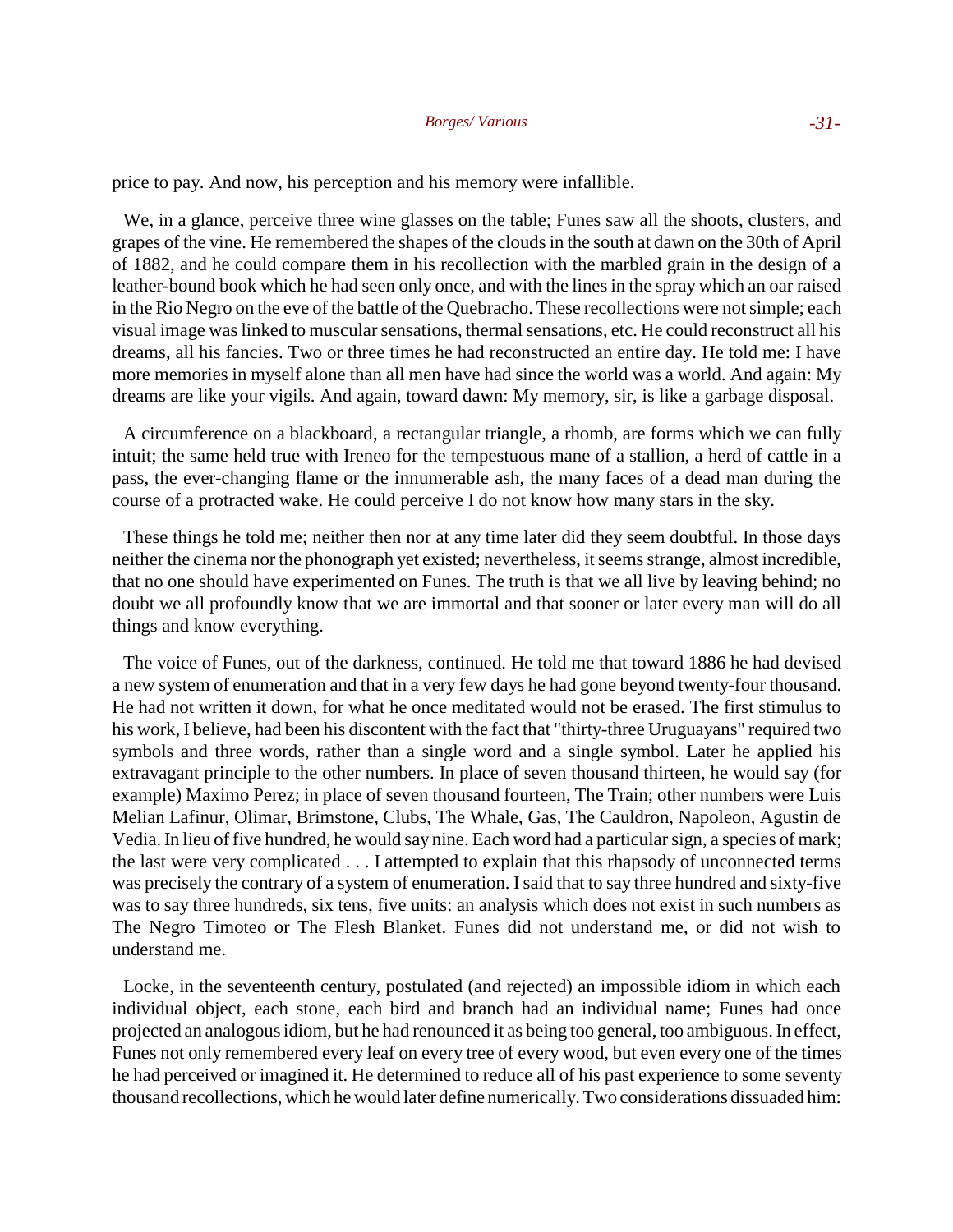the thought that the task was interminable and the thought that it was useless. He knew that at the hour of his death he would scarcely have finished classifying even all the memories of his childhood.

The two projects I have indicated (an infinite vocabulary for the natural series of numbers, and a usable mental catalogue of all the images of memory) are lacking in sense, but they reveal a certain stammering greatness. They allow usto make out dimly, or to infer, the dizzying world of Funes. He was, let us not forget, almost incapable of general, platonic ideas. It was not only difficult for him to understand that the generic term dog embraced so many unlike specimens of differing sizes and different forms; he was disturbed by the fact that a dog at three-fourteen (seen in profile) should have the same name as the dog at three-fifteen (seen from the front). His own face in the mirror, his own hands, surprised him on every occasion. Swift writes that the emperor of Lilliput could discern the movement of the minute hand; Funes could continuously make out the tranquil advances of corruption, of caries, of fatigue. He noted the progress of death, of moisture. He was the solitary and lucid spectator of a multiform world which was instantaneously and almost intolerably exact. Babylon, London, and New York have overawed the imagination of men with their ferocious splendor; no one, in those populous towers or upon those surging avenues, has felt the heat and pressure of a reality as indefatigable as that which day and night converged upon the unfortunate Ireneo in his humble South American farmhouse. It was very difficult for him to sleep. To sleep is to be abstracted from the world; Funes, on his back in his cot, in the shadows, imagined every crevice and everymolding of the various houses which surrounded him.(Irepeat, the least important of his recollections was more minutely precise and more lively than our perception of a physical pleasure or a physical torment.) Toward the east, in a section which was not yet cut into blocks of homes, there were some new unknown houses. Funes imagined them black, compact, made of a single obscurity; he would turn his face in this direction in order to sleep. He would also imagine himself at the bottom of the river, being rocked and annihilated by the current.

Without effort, he had learned English, French, Portuguese, Latin. I suspect, nevertheless, that he was not very capable of thought. To think is to forget a difference, to generalize, to abstract. In the overly replete world of Funes there were nothing but details, almost contiguous details.

The equivocal clarity of dawn penetrated along the earthen patio.

Then it was that I saw the face of the voice which had spoken all through the night. Ireneo was nineteen years old; he had been born in 1868; he seemed as monumental as bronze, more ancient than Egypt, anterior to the prophecies and the pyramids. It occurred to me that each one of my words (each one of my gestures) would live on in his implacable memory; I was benumbed by the fear of multiplying superfluous gestures.

Ireneo Funes died in 1889, of a pulmonary congestion.

<1> The Eastern Shore (of the Uruguay River); now the Orient Republic of Uruguay. - Editor's note.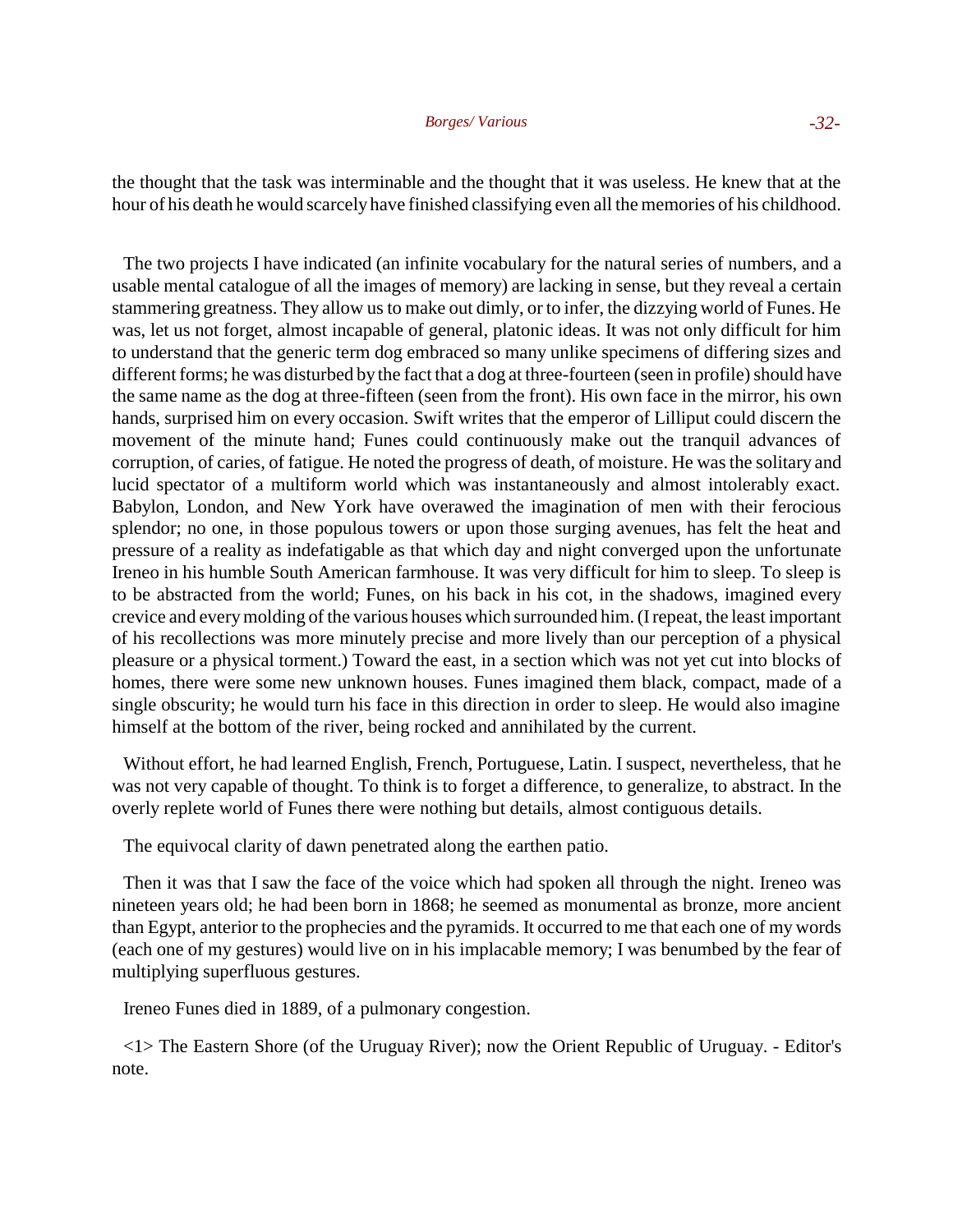Jorge Luis Borges

## The Secret Miracle

And God made him die during the course of a hundred years and then He revived him and said:

"How long have you been here?"

"A day, or part of a day," he replied.

- The Koran, II 261

On the night of March 14, 1939, in an apartment on the Zelternergasse in Prague, Jaromir Hladik, author of the unfinished tragedy The Enemies, of a Vindication of Eternity, and of an inquiry into the indirect Jewish sources of Jakob Boehme, dreamt a long drawn out chess game. The antagonists were not two individuals, but two illustrious families. The contest had begun many centuries before. No one could any longer describe the forgotten prize, but it was rumored that it was enormous and perhapsinfinite. The pieces and the chessboard were set up in a secret tower. Jaromir (in his dream) was the first-born of one of the contending families. The hour for the next move, which could not be postponed, struck on all the clocks. The dreamer ran across the sands of a rainy desert - and he could not remember the chessmen or the rules of chess. At this point he awoke. The din of the rain and the clangor of the terrible clocks ceased. A measured unison, sundered by voices of command, arose from the Zelternergasse. Day had dawned, and the armored vanguards of the Third Reich were entering Prague.

On the 19th, the authorities received an accusation against Jaromir Hladik; on the same day, at dusk, he was arrested. He was taken to a barracks, aseptic and white, on the opposite bank of the Moldau. He was unable to refute a single one of the charges made by the Gestapo: his maternal surname was Jaroslavski, his blood was Jewish, his study of Boehme was Judaizing, his signature had helped to swell the final census of those protesting the Anschluss. In 1928, he had translated the Sepher Yezirah for the publishing house of Hermann Barsdorf; the effusive catalogue issued by this firm had exaggerated, for commercial reasons, the translator's renown; this catalogue was leafed through by Julius Rothe, one of the officials in whose hands lay Hladik's fate. The man does not exist who, outside his own specialty, is not credulous: two or three adjectives in Gothic script sufficed to convince Julius Rothe of Hladik's pre-eminence, and of the need for the death penalty, pour encourager les autres. The execution was set for the 29th of March, at nine in the morning. This delay (whose importance the reader will appreciate later) was due to a desire on the part of the authorities to act slowly and impersonally, in the manner of planets or vegetables.

Hladik's first reaction was simply one of horror. He was sure he would not have been terrified by the gallows, the block, or the knife; but to die before a firing squad was unbearable. In vain he repeated to himself that the pure and general act of dying, not the concrete circumstances, was the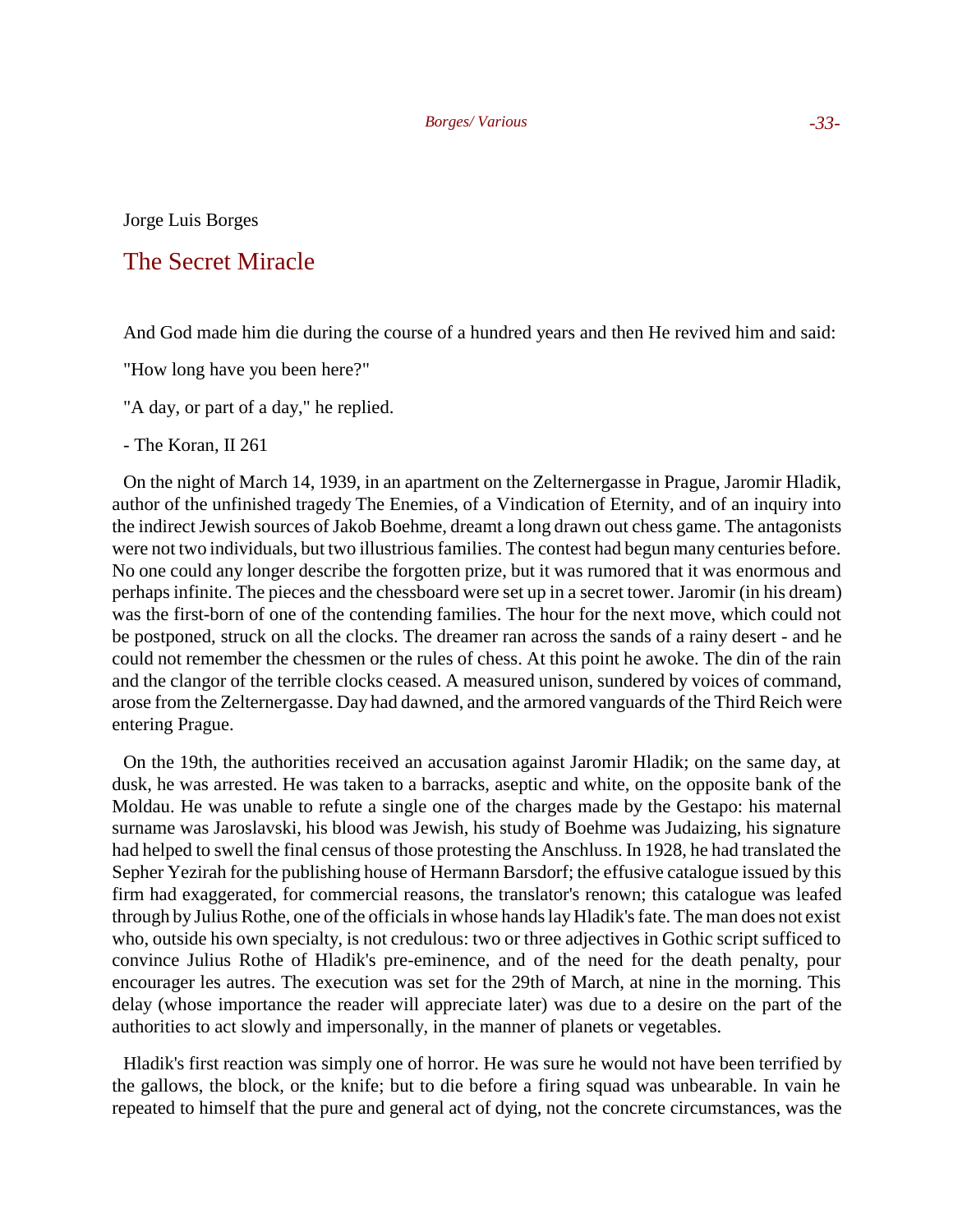#### *Borges/ Various -34-*

dreadful fact. He did not grow weary of imagining these circumstances: he absurdly tried to exhaust all the variations. He infinitely anticipated the process, from the sleepless dawn to the mysterious discharge of the rifles. Before the day set by Julius Rothe, he died hundreds of deaths, in courtyards whose shapes and angles defied geometry, shot down by changeable soldiers whose number varied and who sometimes put an end to him from close up and sometimes from far away. He faced these imaginary executions with true terror (perhaps with true courage). Each simulacrum lasted a few seconds. Once the circle was closed, Jaromir returned interminably to the tremulous eve of his death. Then he would reflect that reality does not tend to coincide with forecasts about it. With perverse logic he inferred that to foresee a circumstantial detail is to prevent its happening. Faithful to this feeble magic, he would invent, so that they might not happen, the most atrocious particulars. Naturally, he finished by fearing that these particulars were prophetic. During his wretched nights he strove to hold fast somehow to the fugitive substance of time. He knew that time was precipitating

itself toward the dawn of the 29th. He reasoned aloud: I am now in the night of the 22nd. While this night lasts (and for six more nights to come) I am invulnerable, immortal. His nights of sleep seemed to him deep dark pools into which he might submerge. Sometimes he yearned impatiently for the firing squad's definitive volley, which would redeem him, for better or for worse, from the vain compulsion of his imagination. On the 28th, as the final sunset reverberated across the high barred windows, he was distracted from all these abject considerations by thought of his drama, The Enemies.

Hladik was past forty. Apart from a few friendships and many habits, the problematic practice of literature constituted his life. Like every writer, he measured the virtues of other writers by their performance, and asked that they measure him by what he conjectured or planned. All of the books he had published merely moved him to a complex repentance. His investigation of the work of Boehme, of Ibn Ezra, and of Fludd was essentially a product of mere application; his translation of the Sepher Yezirah was characterized by negligence, fatigue, and conjecture. He judged his Vindication of Eternity to be perhaps less deficient: the first volume is a history of the diverse eternities devised by man, from the immutable Being of Parmenides to the alterable past of Hinton; the second volume denies (with Francis Bradley) that all the events in the universe make up a temporal series. He argues that the number of experiences possible to man is not infinite, and that a single "repetition" suffices to demonstrate that time is a fallacy . . . Unfortunately, the arguments that demonstrate this fallacy are not any less fallacious. Hladik was in the habit of running through these arguments with a certain disdainful perplexity. He had also written a series of expressionist poems; these, to the discomfiture of the author, were included in an anthology in 1924, and there was no anthology of later date which did not inherit them. Hladik was anxious to redeem himself from his equivocal and languid past with his verse drama, The Enemies. (He favored the verse form in the theater because it prevents the spectators from forgetting unreality, which is the necessary condition of art.)

This opus preserved the dramatic unities (time, place, and action). It transpiresin Hradcany, in the library of the Baron Roemerstadt, on one of the last evenings of the nineteenth century. In the first scene of the first act, a stranger pays a visit to Roemerstadt. (A clock strikes seven, the vehemence of a setting sun glorifies the window panes, the air transmits familiar and impassioned Hungarian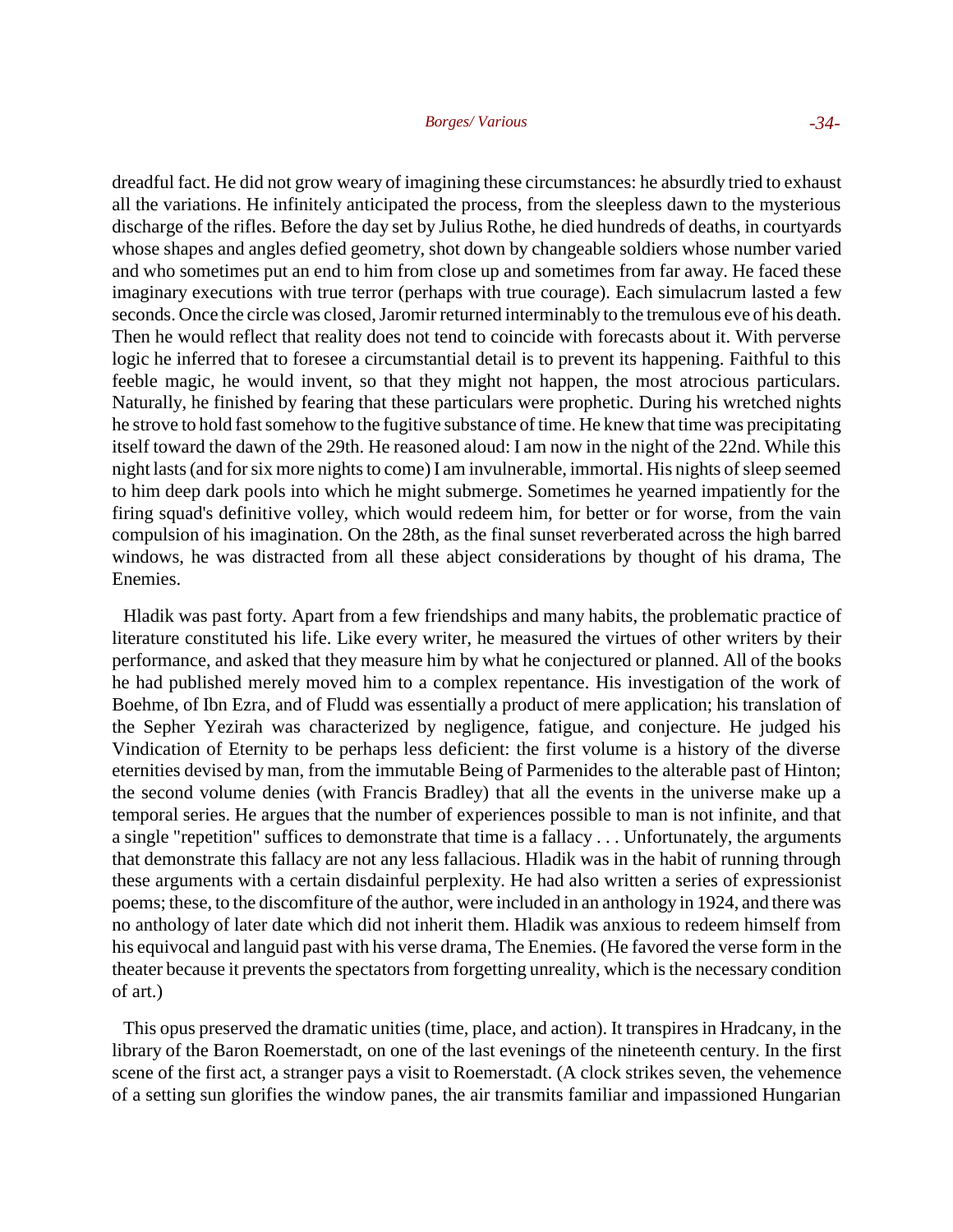#### *Borges/ Various -35-*

importune him, but he has the uncomfortable impression that he has seen them before: perhaps in a dream. All the visitors fawn upon him, but it is obvious - first to the spectators of the drama, and then to the Baron himself - that they are secret enemies, sworn to ruin him. Roemerstadt manages to outwit, or evade, their complex intrigues. In the course of the dialogue, mention is made of his betrothed, Julia de Weidenau, and of a certain Jaroslav Kubin, who at one time had been her suitor. Kubin has now lost his mind and thinks he is Roemerstadt . . . The dangers multiply. Roemerstadt, at the end of the second act, is forced to kill one of the conspirators. The third and final act begins. The incongruities gradually mount up: actors who seemed to have been discarded from the play reappear; the man who had been killed by Roemerstadt returns, for an instant. Someone notes that the time of day has not advanced: the clock strikes seven, the western sun reverberates in the high window panes, impassioned Hungarian music is carried on the air. The first speaker in the play reappears and repeats the words he had spoken in the first scene of the first act. Roemerstadt addresses him without the least surprise. The spectator understands that Roemerstadt is the wretched Jaroslav gubin. The drama has never taken place: it isthe circular delirium which Kubin unendingly lives and relives.

Hladik had never asked himself whether this tragicomedy of errors was preposterous or admirable, deliberate or casual. Such a plot, he intuited, was the most appropriate invention to conceal his defects and to manifest his strong points, and it embodied the possibility of redeeming (symbolically) the fundamental meaning of hislife. He had already completed the first act and a scene or two of the third. The metrical nature of the work allowed him to go over it continually, rectifying the hexameters, without recourse to the manuscript. He thought of the two acts still to do, and of his coming death. In the darkness, he addressed himself to God. If I exist at all, if I am not one of Your repetitions and errata, I exist as the author of The Enemies. In order to bring this drama, which may serve to justify me, to justify You, I need one more year. Grant me that year, You to whom belong the centuries and all time. It was the last, the most atrocious night, but ten minutes later sleep swept over him like a dark ocean and drowned him.

Toward dawn, he dreamt he had hidden himself in one of the naves of the Clementine Library. A librarian wearing dark glasses asked him: What are you looking for? Hladik answered: God. The Librarian told him: God is in one of the letters on one of the pages of one of the 400,000 volumes of the Clementine. My fathers and the fathers of my fathers have sought after that letter. I've gone blind looking for it. He removed his glasses, and Hladik saw that his eyes were dead. A reader came in to return an atlas. This atlas is useless, he said, and handed it to Hladik, who opened it at random. As if through a haze, he saw a map of India. With a sudden rush of assurance, he touched one of the tiniest letters. An ubiquitous voice said: The time for your work has been granted. Hladik awoke.

He remembered that the dreams of men belong to God, and that Maimonides wrote that the words of a dream are divine, when they are all separate and clear and are spoken by someone invisible. He dressed. Two soldiers entered his cell and ordered him to follow them.

From behind the door, Hladik had visualized a labyrinth of passageways, stairs, and connecting blocks. Reality was less rewarding: the party descended to an inner courtyard by a single iron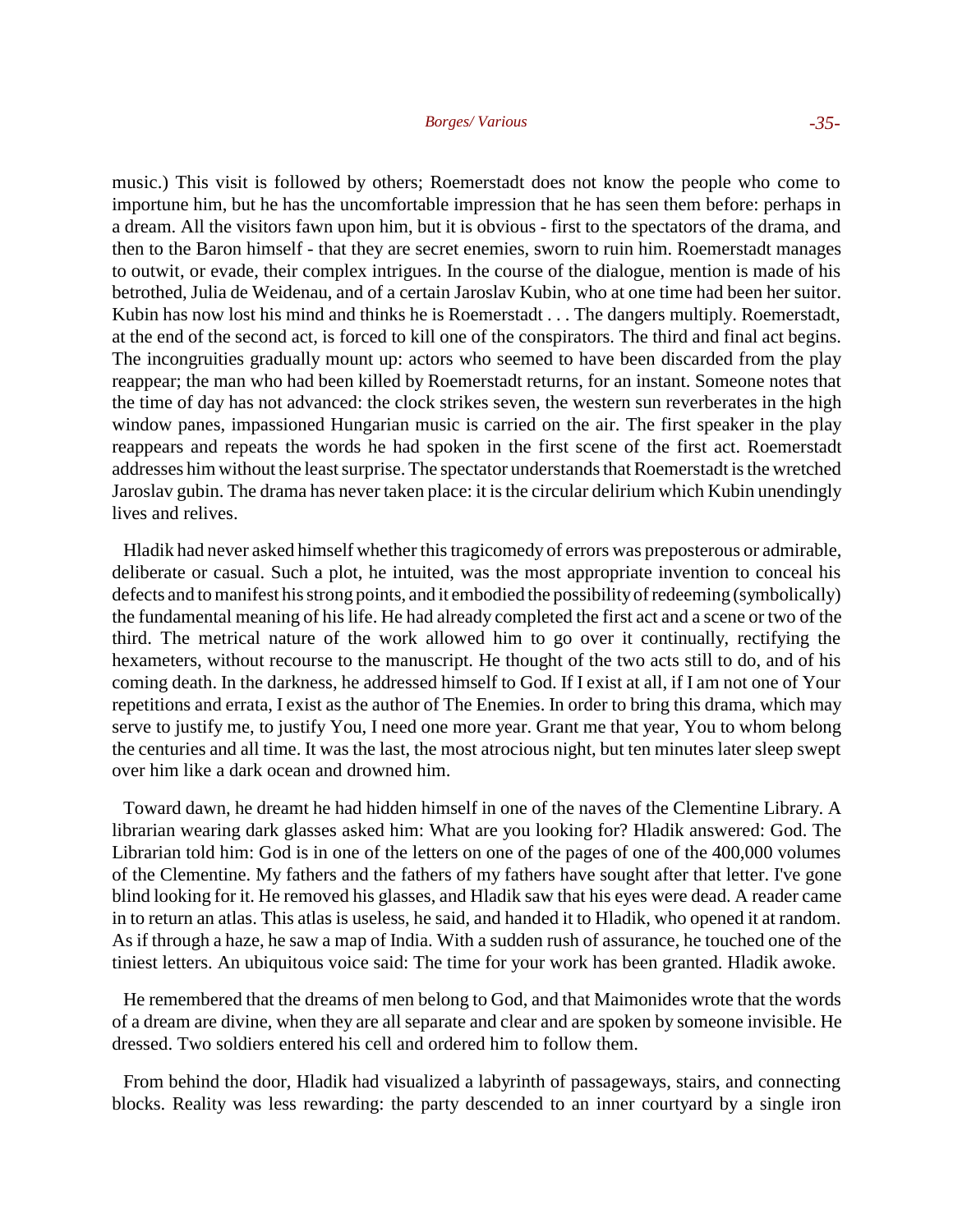stairway. Some soldiers - uniforms unbuttoned - were testing a motorcycle and disputing their conclusions. The sergeant looked at his watch: it was 8:44. They must wait until nine. Hladik, more insignificant than pitiful, sat down on a pile of firewood. He noticed that the soldiers' eyes avoided his. To make his wait easier, the sergeant offered him a cigarette. Hladik did notsmoke. He accepted the cigarette out of politeness or humility. As he lit it, he saw that his hands shook. The day was clouding over. The soldiers spoke in low tones, as though he were already dead. Vainly, he strove to recall the woman of whom Julia de Weidenau was the symbol . . .

The firing squad fell in and was brought to attention. Hladik, standing against the barracks wall, waited for the volley. Someone expressed fear the wall would be splashed with blood. The condemned man was ordered to step forward a few paces. Hladik recalled, absurdly, the preliminary maneuvers of a photographer. A heavy drop of rain grazed one of Hladik'stemples and slowly rolled down his cheek. The sergeant barked the final command.

The physical universe stood still.

The rifles converged upon Hladik, but the men assigned to pull the triggers were immobile. The sergeant's arm eternalized an inconclusive gesture. Upon a courtyard flag stone a bee cast a stationary shadow. The wind had halted, as in a painted picture. Hladik began a shriek, a syllable, a twist of the hand. He realized he was paralyzed. Not a sound reached him from the stricken world.

He thought: I'm in hell, I'm dead.

He thought: I've gone mad.

He thought: Time has come to a halt.

Then he reflected that in that case, his thought, too, would have come to a halt. He was anxious to test this possibility: he repeated (without moving his lips) the mysterious Fourth Eclogue of Virgil. He imagined that the already remote soldiers shared his anxiety; he longed to communicate with them. He was astonished that he felt no fatigue, no vertigo from his protracted immobility. After an indeterminate length of time he fell asleep. On awaking he found the world still motionless and numb. The drop of water still clung to his cheek; the shadow of the bee still did not shift in the courtyard; the smoke from the cigarette he had thrown down did not blow away. Another "day" passed before Hladik understood.

He had asked God for an entire year in which to finish his work: His omnipotence had granted him the time. For hissake, God projected a secret miracle: German lead would kill him, at the determined hour, but in his mind a year would elapse between the command to fire and its execution. From perplexity he passed to stupor, from stupor to resignation, from resignation to sudden gratitude.

He disposed of no document but his own memory; the mastering of each hexameter as he added it, had imposed upon him a kind of fortunate discipline not imagined by those amateurs who forget their vague, ephemeral, paragraphs. He did not work for posterity, nor even for God, of whose literary preferences he possessed scant knowledge. Meticulous, unmoving, secretive, he wove his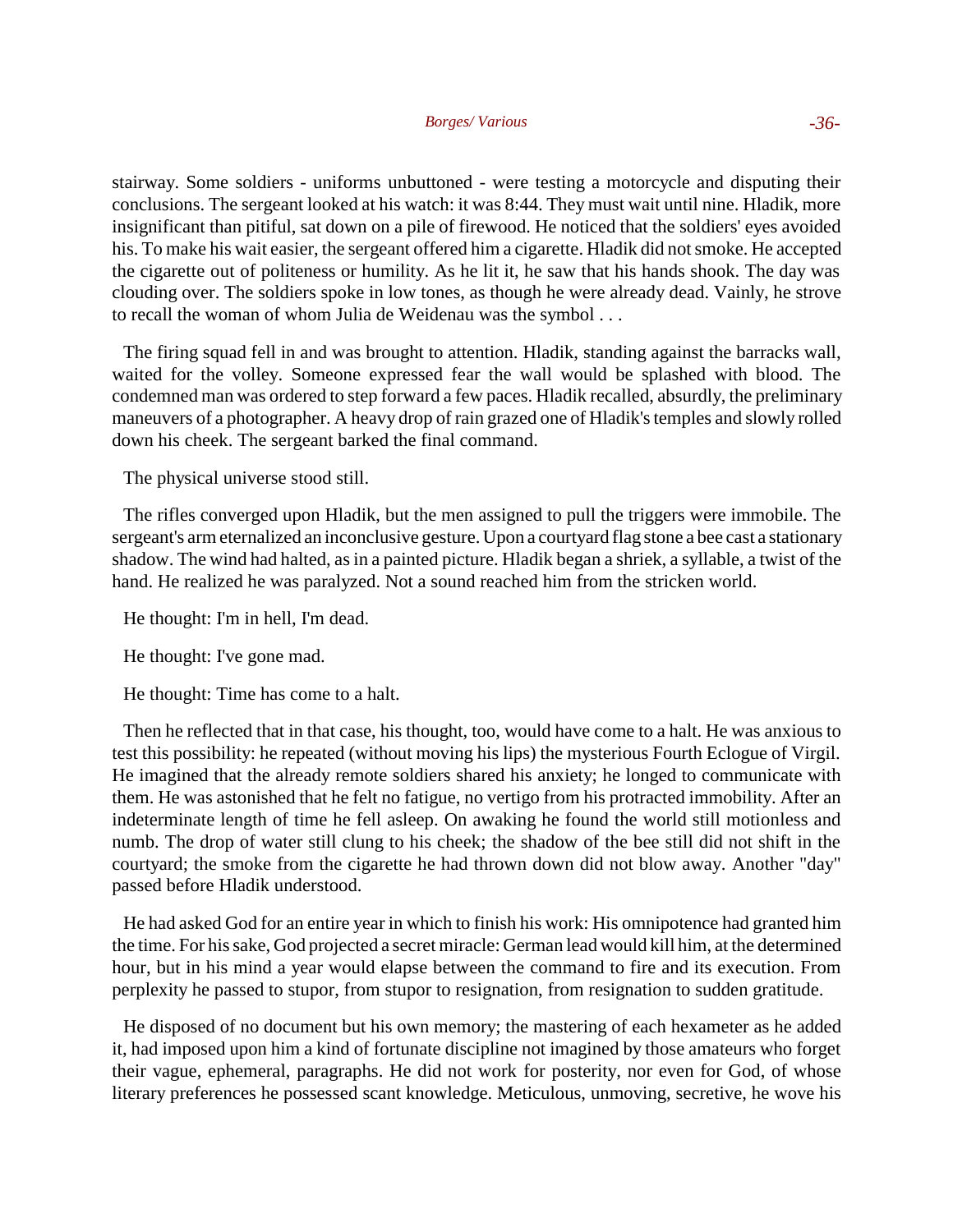### *Borges/ Various -37-*

lofty invisible labyrinth in time. He worked the third act over twice. He eliminated some rather tooobvious symbols: the repeated striking of the hour, the music. There were no circumstances to constrain him. He omitted, condensed, amplified; occasionally, he chose the primitive version. He grew to love the courtyard, the barracks; one of the faces endlessly confronting him made him modify his conception of Roemerstadt's character. He discovered that the hard cacaphonies which so distressed Flaubert are mere visual superstitions: debilities and annoyances of the written word, not of the sonorous, the sounding one . . . He brought his drama to a conclusion: he lacked only a single epithet. He found it: the drop of water slid down his cheek. He began a wild cry, moved his face aside. A quadruple blast brought him down.

Jaromir Hladik died on March 29, at 9:02 in the morning.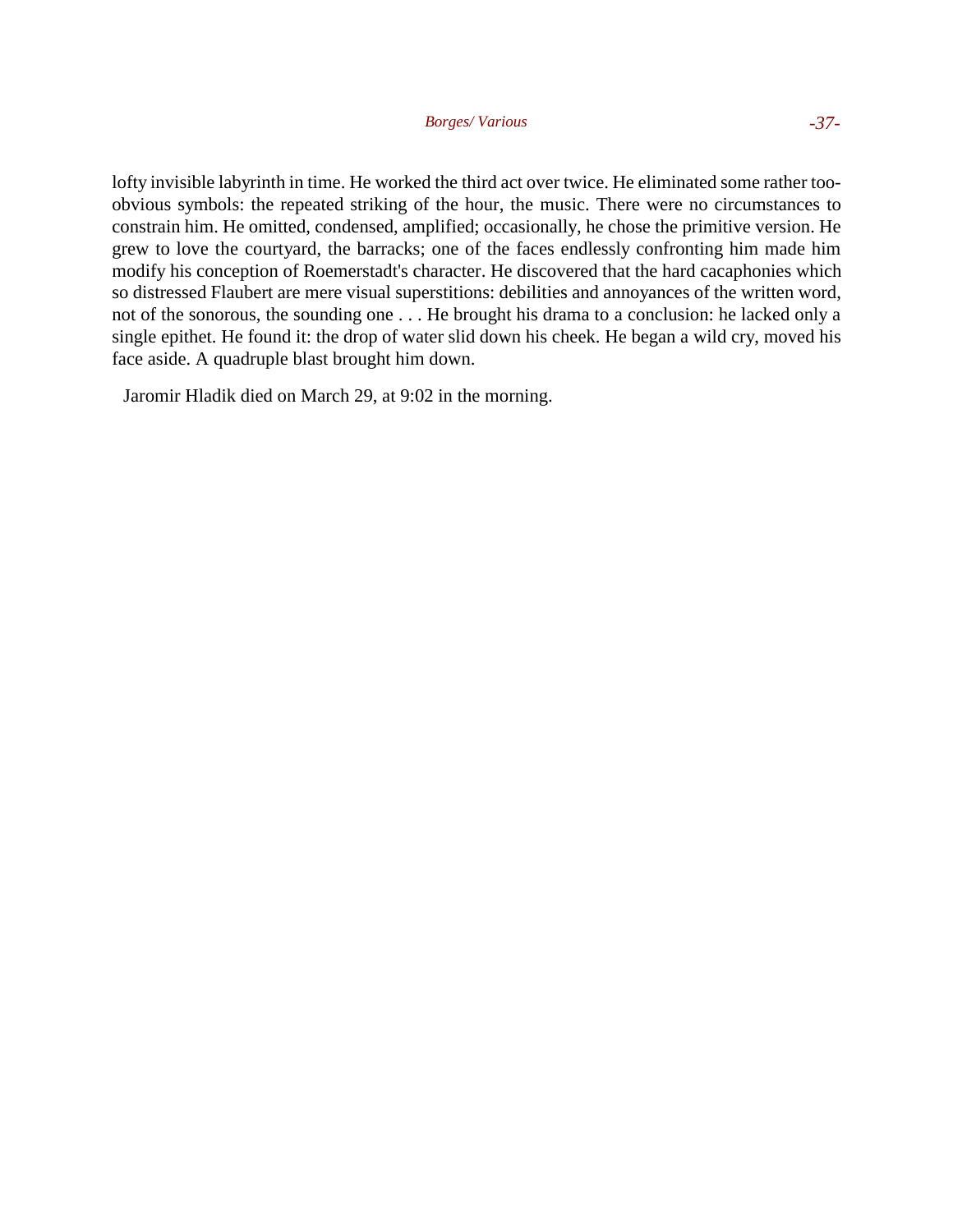Jorge Luis Borges

# The Approach to Al-Mu'tasim

Philip Guedalla writes that the novel The Approach to Al-Mu'tasim by the Bombay lawyer Mir Bahadur Ali "is a rather uncomfortable combination of those allegorical poems of Islam which rarely fail to interest their translator and of those detective novels which inevitably surpass John H. Watson and refine the horror of human life found in the most irreproachable boarding houses of Brighton." Previously, Mr. Cecil Roberts had spoken harshly of Bahadur's book, condemning "the double, improbable, tutelage of Wilkie Collins and of Farid ud-din Attar, the illustrious twelfth-century Persian": a tranquil enough observation, which Guedalla repeats without notable emendation but in a choleric tone of voice. Essentially, both critics are in agreement: both indicate the detective story mechanism of the novel and its mystic undercurrent. This hybridization may cause us to imagine some likeness with Chesterton; we will soon see that there is no such thing.

The editio princeps of The Approach to Al-Mu'tasim appeared in Bombay toward the end of 1932. The paper used was almost the quality of newsprint; the cover proclaimed to the buyer that the book was the first detective novel written by a native of Bombay City. Within a few months the public bought up four printings of a thousand copies each. The Bombay Quarterly Review, the Bombay Gazette, the Calcutta Review, the Hindustan Review (of Allahabad), and the Calcutta Englishman distributed their eulogies. Thereupon Bahadur issued an illustrated edition of the book, which he now titled The Conversation with the Man Called Al-Mu'tasim and handsomely subtitled A Game with Shifting Mirrors. This is the edition which has just been reproduced and issued in London by Victor Gollancz, with a prologue by Dorothy L. Sayers, and the omission - perhaps merciful - of the illustrations. I have it in front of me. The first edition, which I suspect is far superior, I have never succeeded in finding. I am authorized in this last judgment by an appendix which summarizes the fundamental difference between the primitive version of 1932 and the 1934 edition. Before examining the book - and arguing its merits - it would be well for me to indicate rapidly the general course of the work.

Its visible protagonist - we never learn his name-is a law student in Bombay. He disbelieves, blasphemously so, in the Islamic faith of his fathers. But at nightfall on the tenth night of the lunar month of Muharram, he finds himself in the center of a civil tumult between Moslems and Hindus. The night is filled with drums and invocations: the great paper canopies of the Moslem procession force their way among the adverse multitude. A brick flung by a Hindu comes flying from a rooftop; someone sinks a dagger into another's belly; someone - Moslem? Hindu? - is killed and is stamped underfoot. Three thousand men battle: cane against revolver, obscenity against imprecation, God the Indivisible against the Gods. Aghast, the freethinking student joins the fray. With desperate hands he kills (or thinks he kills) a Hindu. The Sirkar police - mounted, deafening-hooved, half asleep intervene with their impartial lashes. Almost beneath the hooves of the horses, the student takes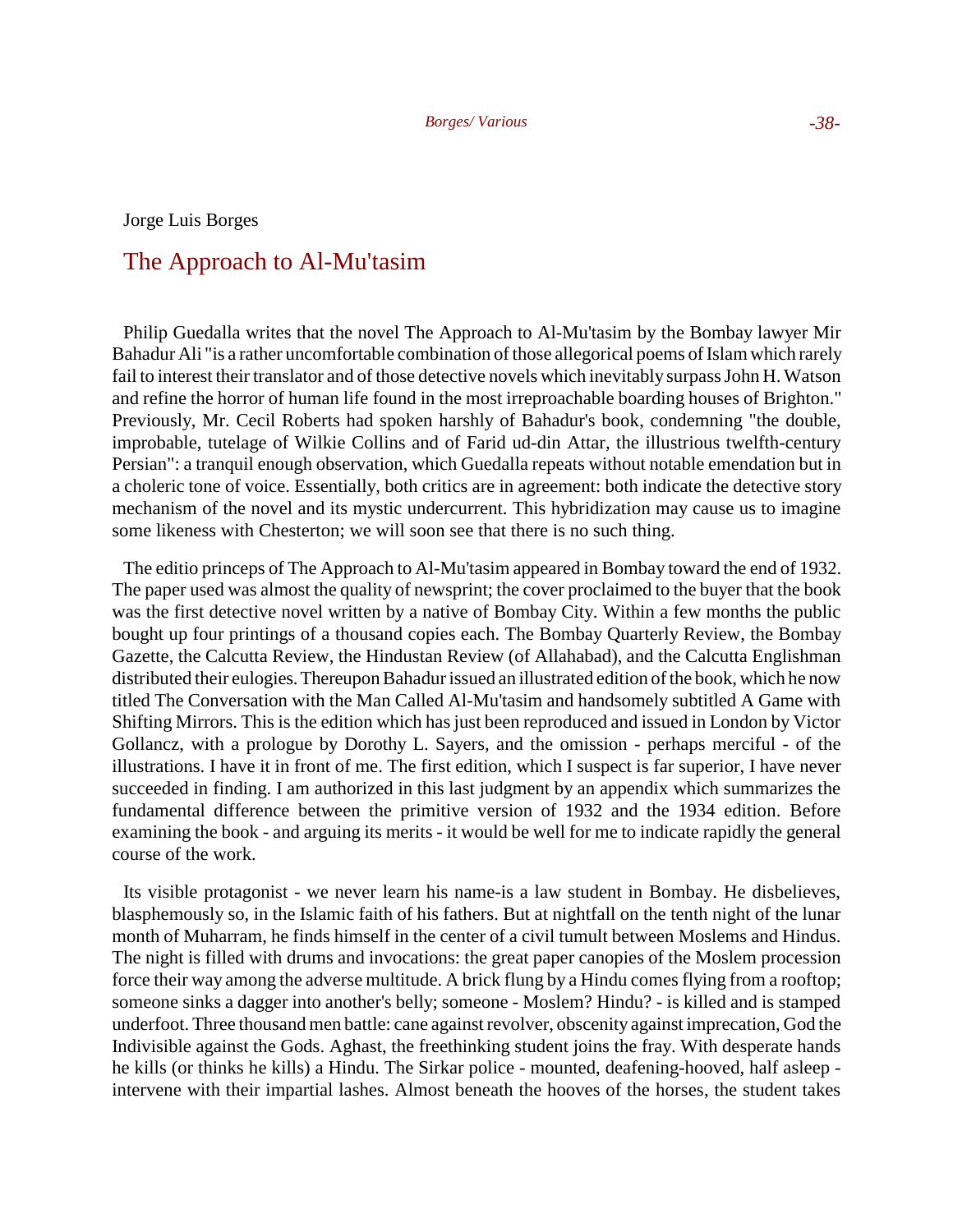#### *Borges/ Various -39-*

flight; he makes for the farthest outskirts of town. He crosses two sets of railroad tracks, or the same tracks twice. He scales the wall of an entangled garden, at the back of which rises a circular tower. "A lean and evil mob of mooncolored hounds" breaks out from behind the black rosebushes. Fiercely beset, he takes refuge in the tower. He climbs an iron ladder - some of the rungs are missing - and, once on the roof, where there is a blackish well in the center, encounters a squalid man squatting by the light of the moon and urinating noisily. This man confides in him that his profession is to rob gold teeth from the whiteshrouded cadavers which the Parsees leave in this tower. He talks of other equally vile matters and mentions that fourteen nights have passed since he last purified himself with buffalo dung. He speaks with manifest hatred of certain horse thieves in Guzerat, "eaters of dogs and lizards, men as unclean as the two of us." The sky begins to grow light: the air is filled with the low flight of fat vultures. Exhausted, the student falls asleep. When he awakes, the sun is high in the sky and the robber has disappeared. Also missing are a couple of Trichinopoly cigars and some silver rupees. In the face of the menaces foreshadowed by the previous night, the student resolves to lose himself in the depths of India. He meditates on how he has shown himself capable of killing an idolater, but not of knowing for certain whether a Moslem is more justified in his beliefs than a Hindu. He can not get the name of Guzerat out of his mind, nor that of a certain malka-sansi (a woman of the robber caste) of Palanpur, the preferred target of curses and object of hatred for the despoiler of cadavers. He reasons that the rancor of a man so minutely vile is worthy of special eulogy. He resolves - with little hope - to look for the malka-sansi. After brief prayer, he sets forth on the long voyage with assured languor. Thus concludes the second chapter of the work.

It is impossible to trace the vicissitudes of the nineteen remaining chapters. There is a dizzy pullulation of dramatis personae, not to speak of a biographywhich seemsto exhaust the movements of the human spirit (ranging from infamy to mathematical speculation) or of a peregrination which encompasses the vast geography of Hindustan. The story which begins in Bombay continues in the lowlands of Palanpur, lingers an afternoon and a night at the stone gates of Bikaner, narrates the death of a blind astrologer in a Benares sewer, conspires in the multiform palace of Katmandu, prays and fornicates - amid the pestilential stench of Calcutta - in the Machua Bazaar, watches the days be born in the sea from an office in Madras, watches the afternoons die in the sea from a balcony in the state of Travancore, hestitates and kills at Indapur and closes its orbit of leagues and years in Bombay itself, a few paces away from the garden of the mooncolored hounds.

The plot is as follows: a man, the incredulous and fugitive student whom we already know, falls among people of the vilest class and adjusts himself to them, in a kind of contest of infamy. All at once - with the miraculous consternation of Robinson Crusoe faced with the human footprint in the sand - he perceives some mitigation in this infamy: a tenderness, an exaltation, a silence in one of the abhorrent men. "It was as if a more complex interlocutor had joined the dialogue." He knows that the vile man conversing with him is incapable of this momentaneous decorum; from this fact he concludes that the other, for the moment, is the reflection of a friend, or of the friend of a friend. Rethinking the problem he arrives at a mysterious conviction: some place in the world there is a man from whom this clarity emanates; some place in the world there is a man who is this clarity. The student resolves to dedicate his life to finding him.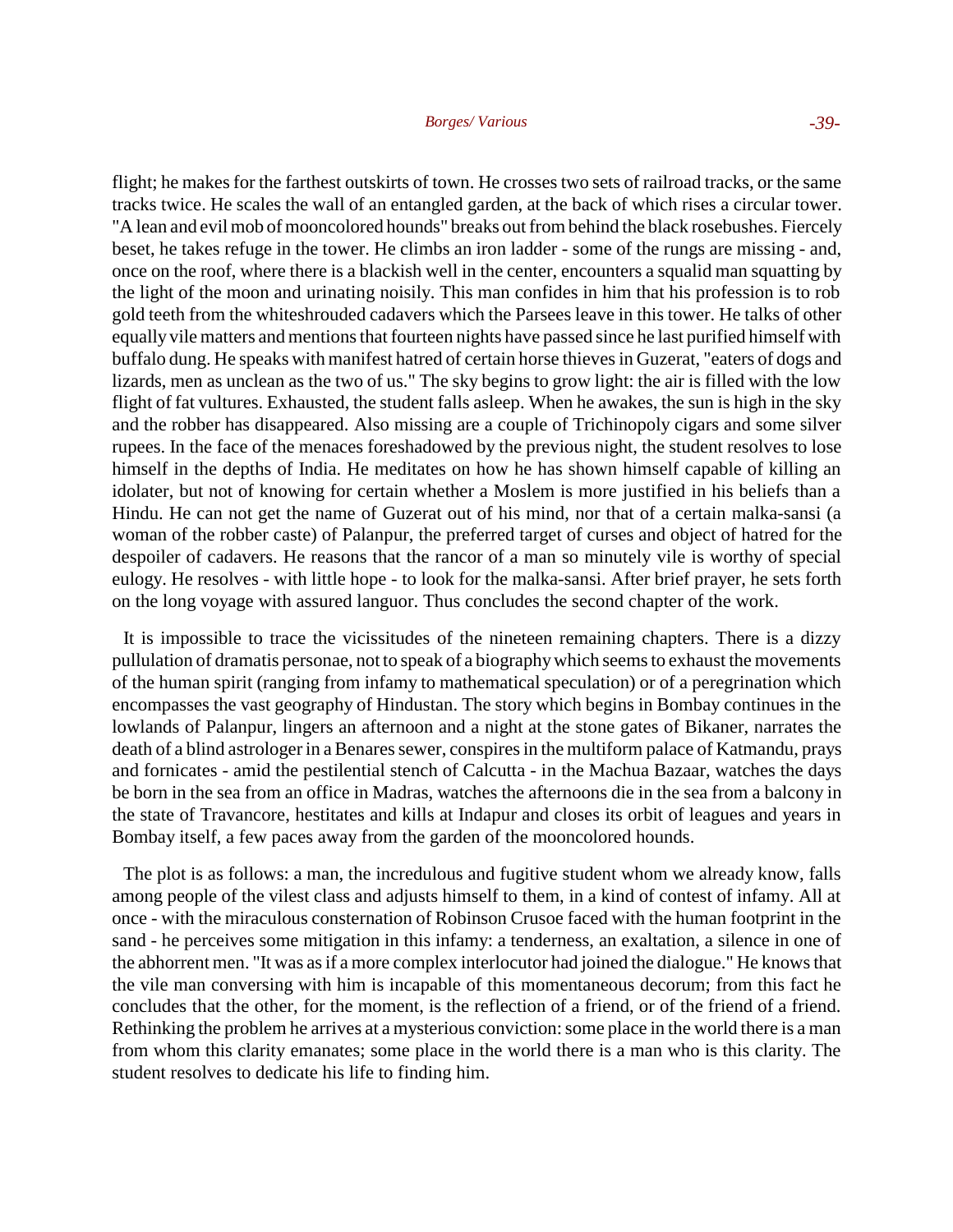### *Borges/ Various -40-*

The general argument is thus glimpsed: the insatiable search for a soul through the subtle reflections which this soul has left in others; in the beginning, the faint trace of a smile or of a word; in the end, diverse and increasing splendors of reason, of the imagination and of good. In the measure that the men questioned have known Al-Mu'tasim more intimately, in that measure is their divine portion the greater - though it is always clear that they are mere mirrors. Mathematical technicality is applicable: Bahadur's burdened novel is an ascending progression, whose final end is the presentiment of a "man called Al-Mu'tasim." The immediate antecedent of Al-Mu'tasim is a supremely happy and courteous Persian bookseller. The predecessor of this bookseller is a saint... .

After many years the student arrives at a gallery "at the rear of which there is a door hung with a cheap and copiously beaded mat curtain; from behind it there emanates a great radiance." The student claps his hands once, twice, and asks for Al-Mu'tasim. A man's voice - the incredible voice of Al-Mu'tasim - urges him to come in. The student draws back the curtain and steps forward. The novel ends.

Unless I am deceived, the successful execution of such an argument imposes two obligations upon the writer: one, the various invention of prophetic traits; the other, the obligation of seeing to it that the hero prefigured by these traits be no mere convention or phantom. Bahadur satisfies the former; I do not know to what degree he satisfies the second. In other words: the extraordinary and unseen Al-Mu'tasim should give us the impression of a real character, not that of a jumble of insipid superlatives. In the 1932 version, the supernatural notes are scarce: "the man named Al-Mu'tasim" is to some degree a symbol, but he does not lack idiosyncratic personal features. Unfortunately, this literary good conduct did not last long. In the 1934 version - which I have at hand - the novel sinks into allegory: Al-Mu'tasim is the emblem of God, and the punctual itinerary of the hero is in some manner the forward progress of the soul in its mystic ascent. Grievous details abound: a Negro Jew from Cochin speaking of Al-Mu'tasim says that his skin is dark; a Christian describes him standing atop a tower with his arms outspread; a Red lama remembers him seated "like that image of yak lard which I modeled and adored in the monastery at Tashilhumpo." These declarations are all meant to insinuate a unitary God who accommodates Himself to human diversities. To my mind, the idea is not very stimulating. I will not say the same of this other one: of the conjecture that the Almighty is also in search of Someone, and that Someone in search of some superior Someone (or merely indispensable or equal Someone), and thus on to the end - or better, the endlessness - of Time, or on and on in some cyclical form. Al-Mu'tasim (the name is the same as that of the eighth Abbasside, who was victor in eight battles, engendered eight male and eight female children, left behind eight thousand slaves and reigned during eight years, eight moons, and eight days) etymologically means The Seeker of Shelter. In the 1932 version, the fact that the object of the pilgrimage should be in turn a pilgrim opportunely justified the difficulty of finding him. In the 1934 version, it gives grounds to the extravagant theology I have mentioned. Mir Bahadur Oli is, as we have seen, incapable of evading the most vulgar of art's temptations: that of being a genius.

After rereading, I am apprehensive lest I have not sufficiently underlined the book's virtues. It contains some very civilized expressions: for example, a certain argument in the nineteenth chapter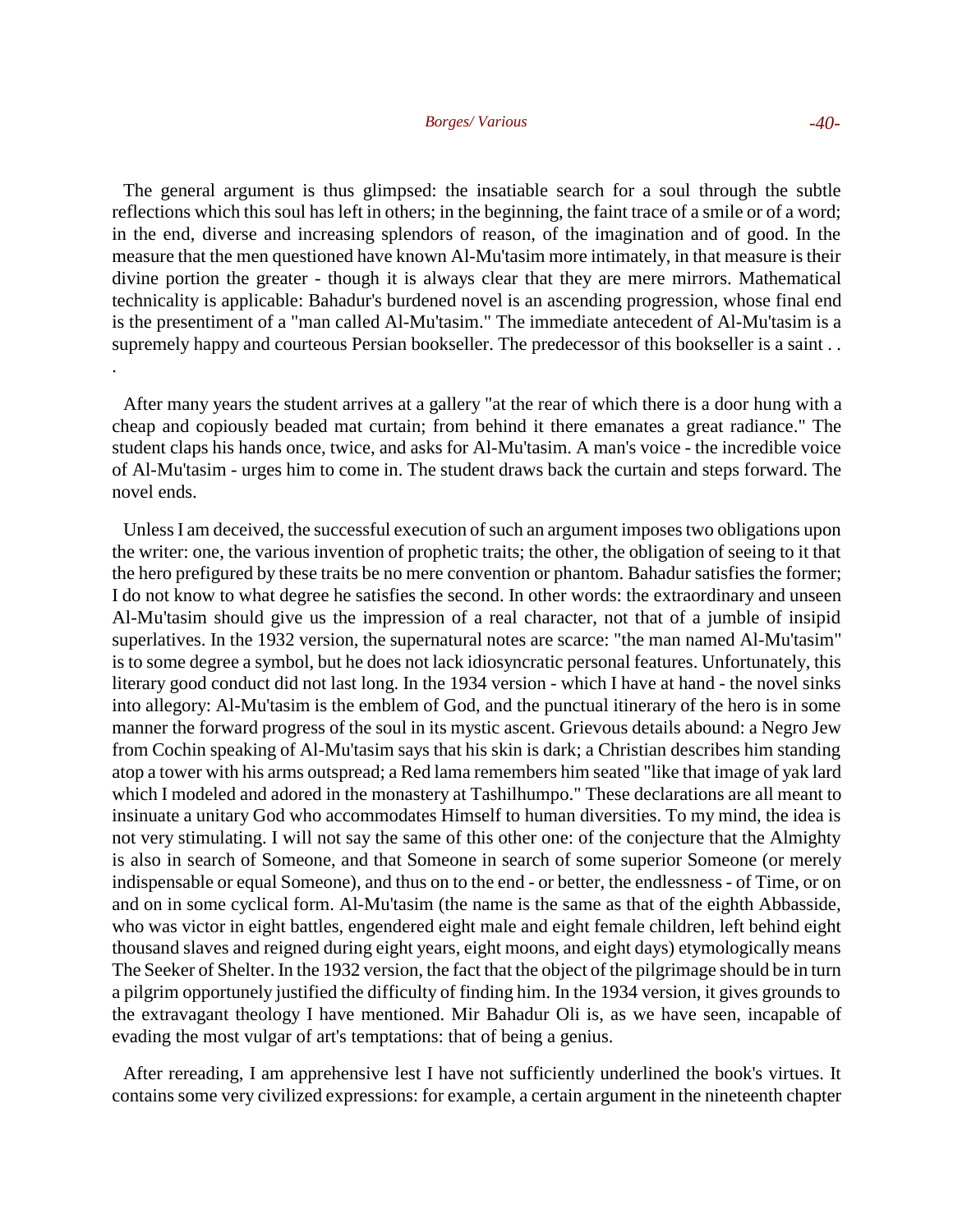in which one feels a presentiment that one of the antagonistsis a friend of Al-Mu'tasim when he will not refute the sophisms of his opponent "so as not to be right in a triumphal fashion."

\* \* \*

That a present-day book should derive from an ancient one is clearly honorable: especially since no one (as Johnson says) likes to be indebted to his contemporaries. The repeated, but insignificant, contacts of Joyce's Ulysses with the Homeric Odyssey continue to enjoy - I shall never know why the harebrained admiration of the critics. The coincidence in Bahadur's novel with Farid ud-din Attar's venerated Colloquy of the Birds are rewarded with the no less mysterious applause of London, and even of Allahabad and Calcutta. Other derivations for Bahadur's novel are not wanting. One inquisitor has enumerated certain analogies in the novel's first scene with elements from Kipling's story On the City Wall. Bahadur has admitted the connection, but has alleged that it would be most abnormal if two paintings depicting the tenth night of Muharram did not coincide in some way . . .

Eliot, with greater justice, recalls the seventy cantos of the incomplete allegory The Faerie Queen, where the heroine, Gloriana, does not appear a single time - as previously pointed out in a censure by Richard William Church (Spenser, 1879). With all humility, I wish to mention a distant, and possible, predecessor: the Jerusalem cabalist Isaac Luria, who in the sixteenth century proclaimed that the soul of an ancestor or that of a master might enter the soul of an unfortunate to comfort or instruct him. Ibbur is the name for this type of metempsychosis.<1>

<1> I have referred, in the course of this note, to the Mantiq ut-Tair (Colloquy of the Birds) by the Persian mystic Farid ud-din Abu Talib Mehammed ibn-Ibrahim Attar, who was assassinated by the soldiers of Tului, Genghis Khan's son, when Nishapur was sacked. Perhaps it will not prove idle to summarize the poem. The faraway king of the birds, the Simurg, drops an exquisite feather in the middle of China; weary of their ancient anarchy, the birds determine to find it. They know that their king's name means "Thirty Birds"; they know that his royal palace stands on the Kaf, the circular mountain which surrounds the earth. They undertake the almost infinite adventure. They fly over seven valleys, or seven seas; the next-to-the-last one is called Vertigo; the last, Annihilation. Many of the pilgrims desert; others perish. Thirty of them, purified by their labors, set foot upon the Mountain of the Simurg. At last they contemplate it: they perceive that they are the Simurg, and that the Simurg is each one of them and all of them. (The Enneads of Plotinus, too, declare - V, 8, 4 - a paradisiacal extension of the principle of identity: "Everything in the intelligible heaven is everywhere. Anything is all things. The sun is all the stars, and each star is all stars and the sun.") The Mantiq ut-Tair has been translated into French by Garcin de Tassy, into English by Edward Fitzgerald. For purposes of this note I have consulted the tenth volume of Burton's The Thousand and One Nights and the monograph titled The Persian Mystics: Attar (1932) by Margaret Smith.

The points of contact between this poem and Mir Bahadur's novel are not over-numerous. In Chapter 20, certain words attributed by a Persian bookseller to Al-Mu'tasim are, perhaps, a magnification of certain others spoken by the hero. This ambiguous analogy and others like it may merely signify the identification of the searcher with the sought; they also might mean that the latter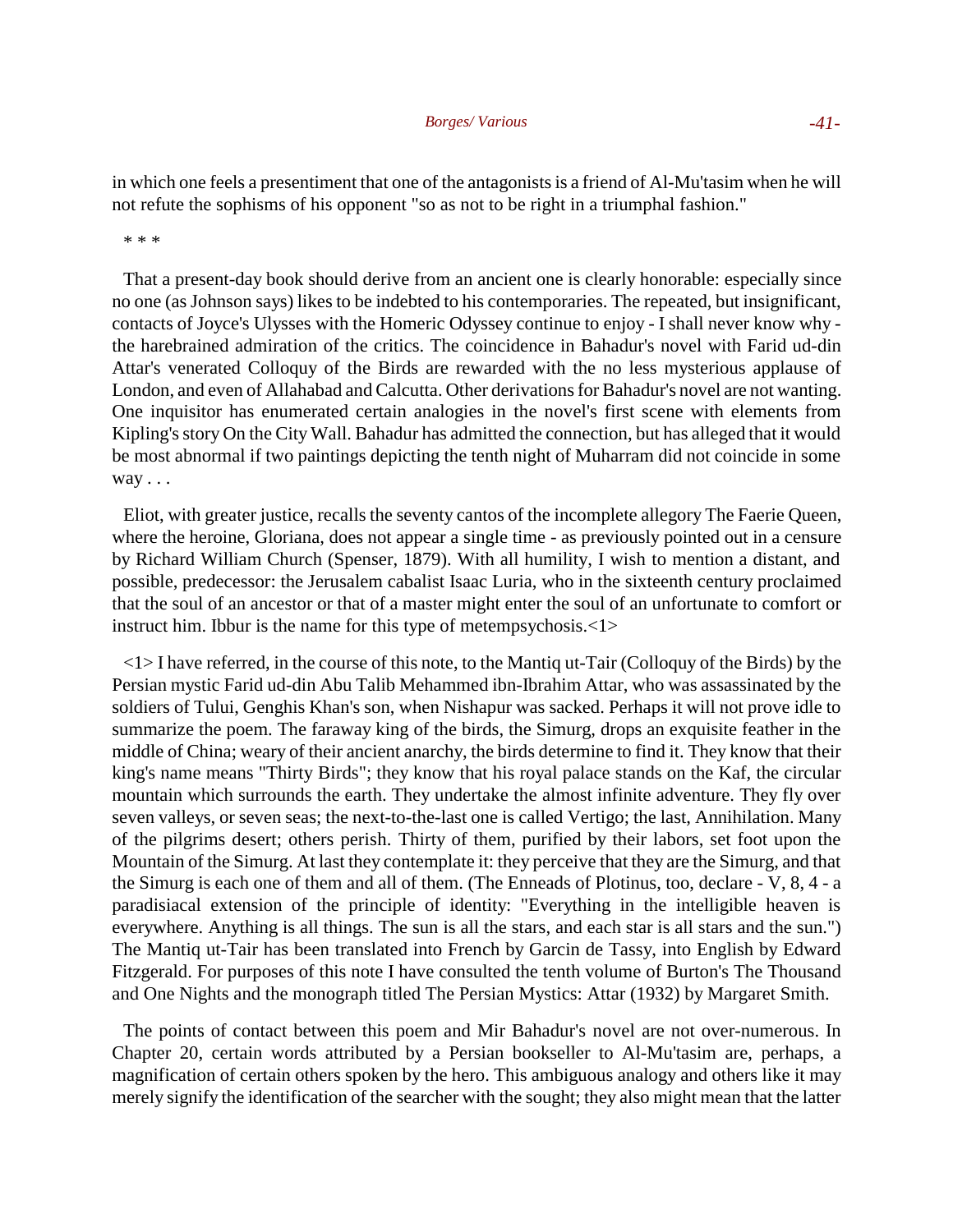influences the former. Another chapter insinuates that Al-Mu'tasim is the "Hindu" whom the student believe he has killed.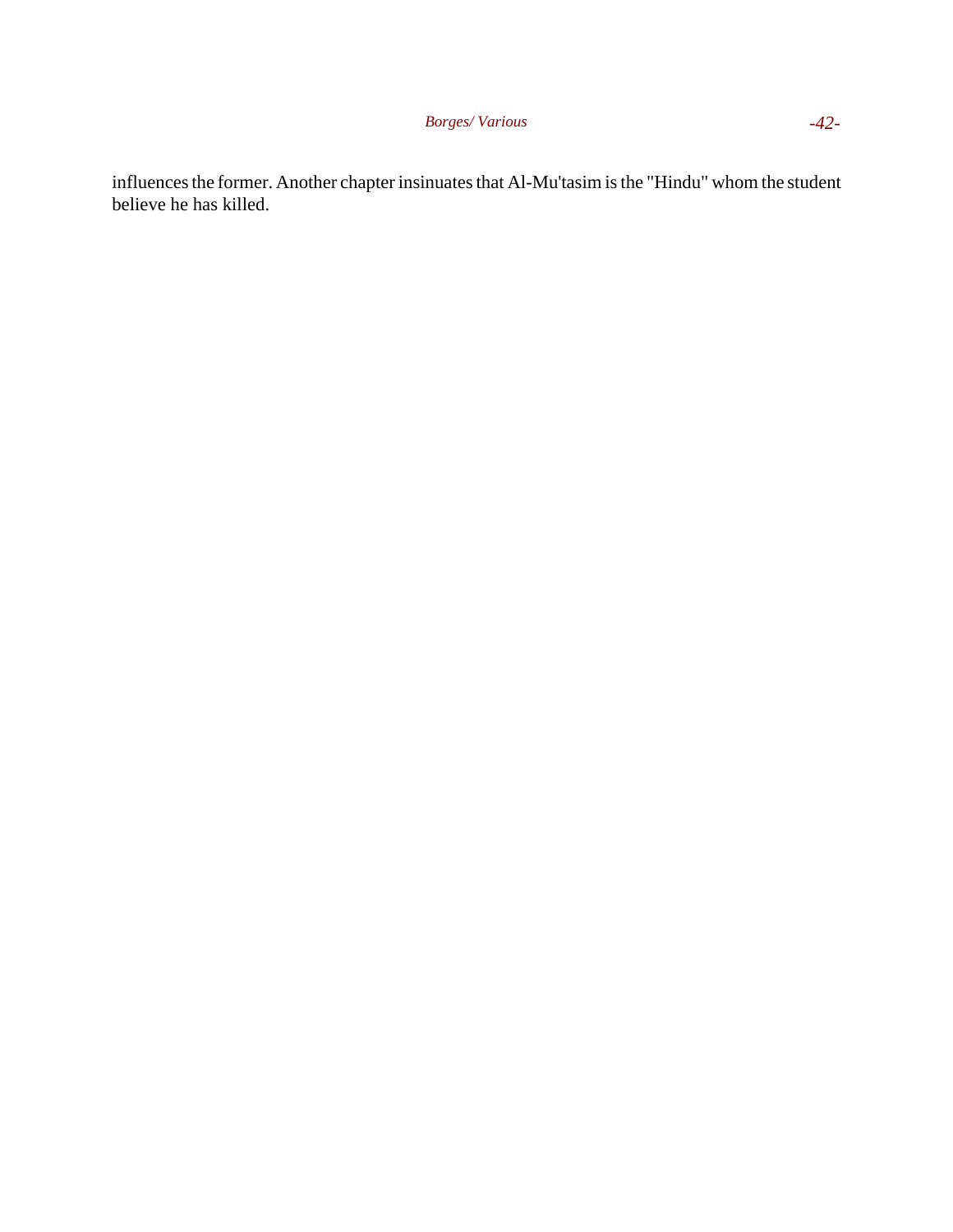Jorge Luis Borges

# The Garden of Forking Paths

To Victoria Ocampo

In his A History of the World War (page 212), Captain Liddell Hart reports that a planned offensive by thirteen British divisions, supported by fourteen hundred artillery pieces, against the German line at Serre-Montauban, scheduled for July 24, 1916, had to be postponed until the morning of the 29th. He comments that torrential rain caused this delay - which lacked any special significance. The following deposition, dictated by, read over, and then signed by Dr. Yu Tsun, former teacher of English at the Tsingtao Hochschule, casts unsuspected light upon this event. The first two pages are missing.

\* \* \*

. . . and I hung up the phone. Immediately I recollected the voice that had spoken in German. It was that of Captain Richard Madden. Madden, in Viktor Runeberg's office, meant the end of all our work and - though thisseemed a secondary matter, orshould have seemed so to me - of our lives also. His being there meant that Runeberg had been arrested or murdered.<1>Before the sun set on this same day, I ran the same risk. Madden was implacable. Rather, to be more accurate, he was obliged to be implacable. An Irishman in the service of England, a man suspected of equivocal feelings if not of actual treachery, how could he fail to welcome and seize upon this extraordinary piece of luck: the discovery, capture and perhaps the deaths of two agents of Imperial Germany?

I went up to my bedroom. Absurd though the gesture was, I closed and locked the door. I threw myself down on my narrow iron bed, and waited on my back. The never changing rooftops filled the window, and the hazy six o'clock sun hung in the sky. It seemed incredible that this day, a day without warnings or omens, might be that of my implacable death. In despite of my dead father, in despite of having been a child in one of the symmetrical gardens of Hai Feng, was I to die now?

Then Ireflected that all things happen, happen to one, precisely now. Century follows century, and things happen only in the present. There are countless men in the air, on land and at sea, and all that really happens happens to me . . . The almost unbearable memory of Madden's long horseface put an end to these wandering thoughts.

In the midst of my hatred and terror (now that it no longer matters to me to speak of terror, now that I have outwitted Richard Madden, now that my neck hankers for the hangman's noose), I knew that the fast-moving and doubtless happy soldier did not suspect that I possessed the Secret - the name of the exact site of the new British artillery park on the Ancre. A bird streaked across the misty sky and, absently, I turned it into an airplane and then that airplane into many in the skies of France, shattering the artillery park under a rain of bombs. If only my mouth, before it should be silenced by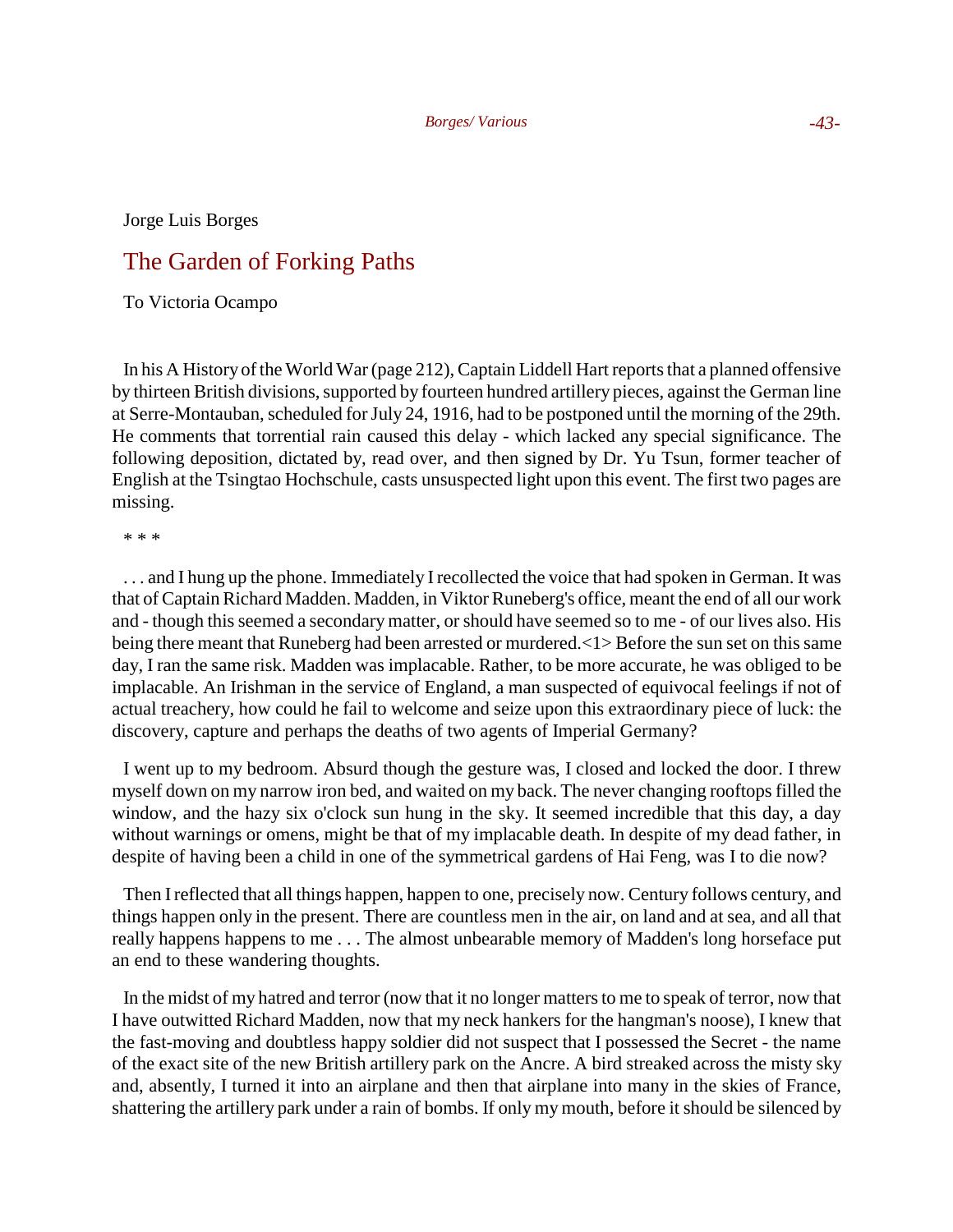a bullet, could shout this name in such a way that it could be heard in Germany . . . My voice, my human voice, was weak. How could it reach the ear of the Chief? The ear of that sick and hateful man who knew nothing of Runeberg or of me except that we were in Staffordshire. A man who, sitting in his arid Berlin office, leafed infinitely through newspapers, looking in vain for news from us. I said aloud, "I must flee."

I sat up on the bed, in senseless and perfect silence, as if Madden was already peering at me. Something - perhaps merely a desire to prove my total penury to myself - made me empty out my pockets. I found just what I knew I was going to find. The American watch, the nickel-plated chain and the square coin, the key ring with the useless but compromising keys to Runeberg's office, the notebook, a letter which I decided to destroy at once (and which I did not destroy), a five shilling piece, two single shillings and some pennies, a red and blue pencil, a handkerchief - and a revolver with a single bullet. Absurdly I held it and weighed it in my hand, to give myself courage. Vaguely I thought that a pistol shot can be heard for a great distance.

In ten minutes I had developed my plan. The telephone directory gave me the name of the one person capable of passing on the information. He lived in a suburb of Fenton, less than half an hour away by train.

I am a timorous man. I can say it now, now that I have brought my incredibly risky plan to an end. It was not easy to bring about, and I know that its execution was terrible. I did not do it for Germany - no! Such a barbarous country is of no importance to me, particularly since it had degraded me by making me become a spy. Furthermore, I knew an Englishman - a modest man - who, for me, is as great as Goethe. I did notspeak with him for more than an hour, but during that time, he was Goethe.

I carried out my plan because I felt the Chief had some fear of those of my race, of those uncountable forebears whose culmination lies in me. I wished to prove to him that a yellow man could save his armies. Besides, I had to escape the Captain. His hands and voice could, at any moment, knock and beckon at my door.

Silently, I dressed, took leave of myself in the mirror, went down the stairs, sneaked a look at the quiet street, and went out. The station was not far from my house, but I thought it more prudent to take a cab. I told myself that I thus ran less chance of being recognized. The truth is that, in the deserted street, I felt infinitely visible and vulnerable. I recall that I told the driver to stop short of the main entrance. I got out with a painful and deliberate slowness.

I was going to the village of Ashgrove, but took a ticket for a station further on. The train would leave in a few minutes, at eight-fifty. I hurried, for the next would not go until half past nine. There was almost no one on the platform. I walked through the carriages. I remember some farmers, a woman dressed in mourning, a youth deep in Tacitus' Annals and a wounded, happy soldier.

At last the train pulled out. A man Irecognized ran furiously, but vainly, the length of the platform. It was Captain Richard Madden. Shattered, trembling, I huddled in the distant corner of the seat, as far as possible from the fearful window.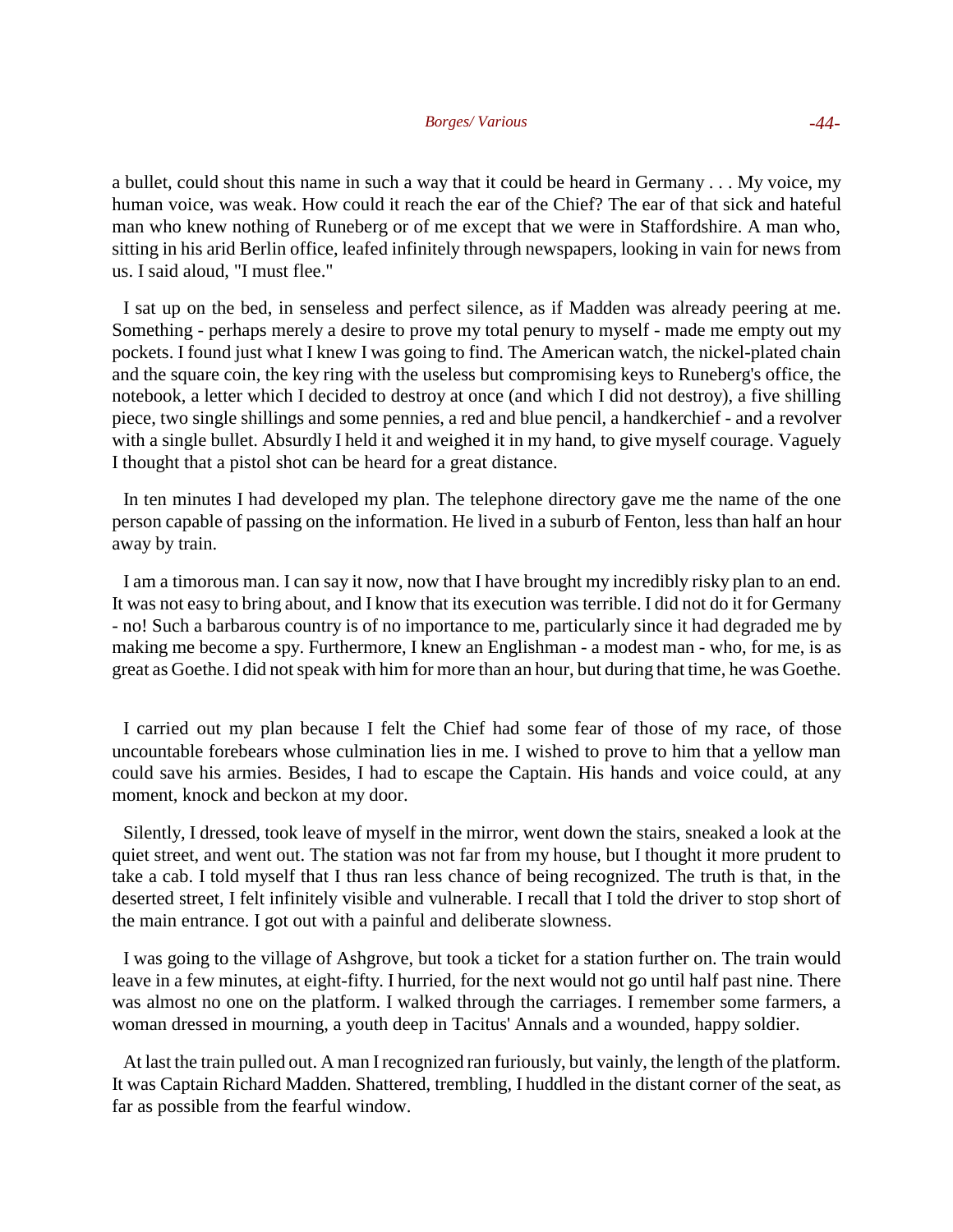From utter terror I passed into a state of almost abject happiness. I told myself that the duel had already started and that I had won the first encounter by besting my adversary in his first attack even if it was only for forty minutes - by an accident of fate. I argued that so small a victory prefigured a total victory. I argued that it was not so trivial, that were it not for the precious accident of the train schedule, I would be in prison or dead. I argued, with no less sophism, that my timorous happiness was proof that I was man enough to bring this adventure to a successful conclusion. From my weakness I drew strength that never left me.

I foresee that man will resign himself each day to new abominations, that soon only soldiers and bandits will be left. To them I offer this advice: Whosoever would undertake some atrocious enterprise should act as if it were already accomplished, should impose upon himself a future as irrevocable as the past.

ThusI proceeded, while with the eyes of a man already dead, I contemplated the fluctuations of the day which would probably be my last, and watched the diffuse coming of night.

The train crept along gently, amid ash trees. It slowed down and stopped, almost in the middle of a field. No one called the name of a station. "Ashgrove?" I asked some children on the platform. "Ashgrove," they replied. I got out.

A lamp lit the platform, but the children's faces remained in a shadow. One of them asked me: "Are you going to Dr. Stephen Albert's house?" Without waiting for my answer, anothersaid: "The house is a good distance away but you won't get lost if you take the road to the left and bear to the left at every crossroad." I threw them a coin (my last), went down some stone steps and started along a deserted road. At a slight incline, the road ran downhill. It was a plain dirt way, and overhead the branches of trees intermingled, while a round moon hung low in the sky as if to keep me company.

For a moment I thought that Richard Madden might in some way have divined my desperate intent. At once I realized that this would be impossible. The advice about turning always to the left reminded me that such was the common formula for finding the central courtyard of certain labyrinths. I know something about labyrinths. Not for nothing am I the greatgrandson of Ts'ui Pen. He was Governor of Yunnan and gave up temporal power to write a novel with more characters than there are in the Hung Lou Meng, and to create a maze in which all men would lose themselves. He spent thirteen years on these oddly assorted tasks before he was assassinated by a stranger. His novel had no sense to it and nobody ever found his labyrinth.

Under the trees of England I meditated on this lost and perhaps mythical labyrinth. I imagined it untouched and perfect on the secret summit of some mountain; I imagined it drowned under rice paddies or beneath the sea; I imagined it infinite, made not only of eight-sided pavilions and of twisting paths but also of rivers, provinces and kingdoms . . . I thought of a maze of mazes, of a sinuous, ever growing maze which would take in both past and future and would somehow involve the stars.

Lost in these imaginary illusions I forgot my destiny - that of the hunted. For an undetermined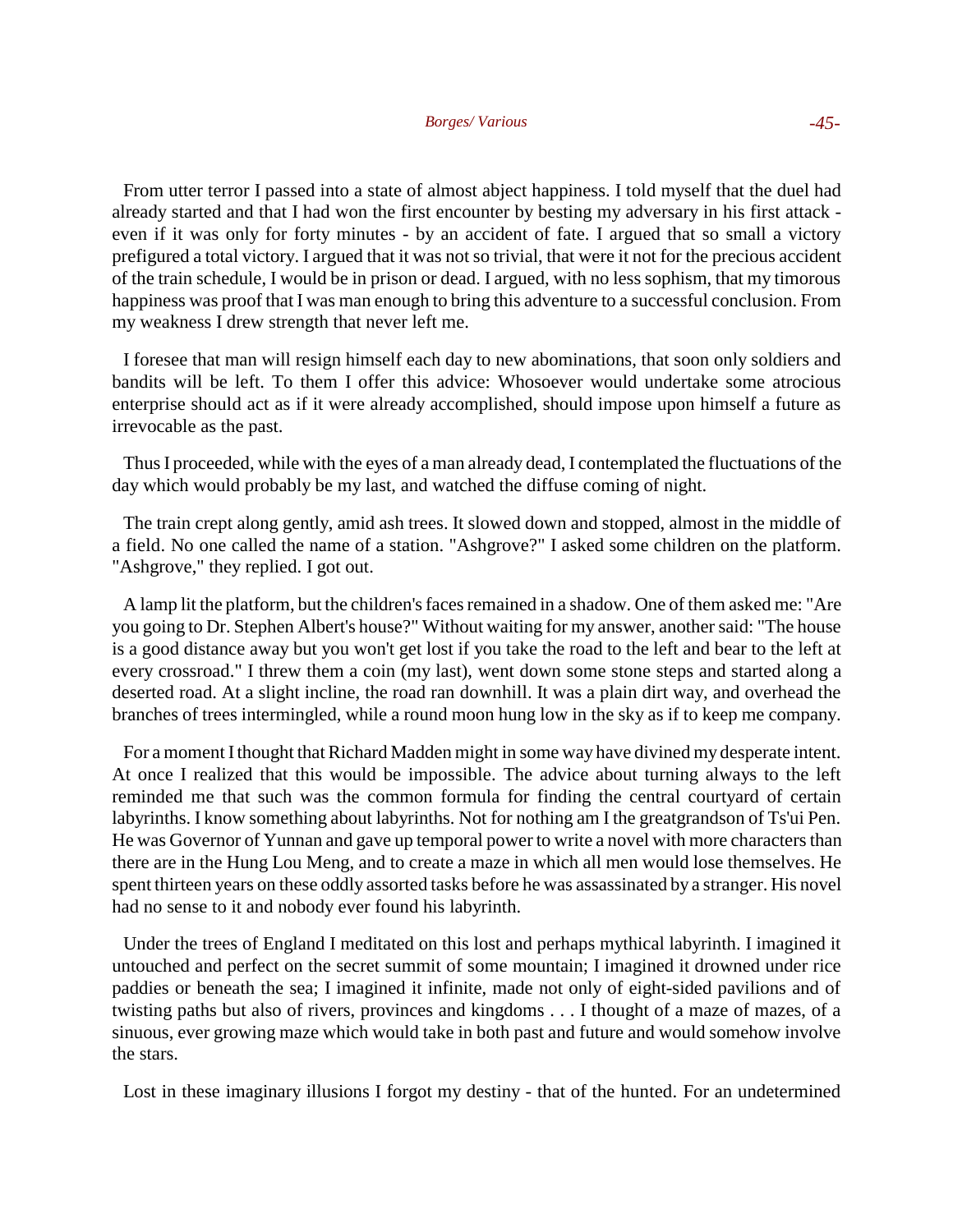period of time I felt myself cut off from the world, an abstract spectator. The hazy and murmuring countryside, the moon, the decline of the evening, stirred within me. Going down the gently sloping road I could not feel fatigue. The evening was at once intimate and infinite.

The road kept descending and branching off, through meadows misty in the twilight. A highpitched and almost syllabic music kept coming and going, moving with the breeze, blurred by the leaves and by distance.

I thought that a man might be an enemy of other men, of the differing moments of other men, but never an enemy of a country: not of fireflies, words, gardens, streams, or the West wind.

Meditating thus I arrived at a high, rusty iron gate. Through the railings I could see an avenue bordered with poplar trees and also a kind of summer house or pavilion. Two things dawned on me at once, the first trivial and the second almost incredible: the music came from the pavilion and that music was Chinese. That was why I had accepted it fully, without paying it any attention. I do not remember whether there was a bell, a push-button, or whether I attracted attention by clapping my hands. The stuttering sparks of the music kept on.

But from the end of the avenue, from the main house, a lantern approached; a lantern which alternately, from moment to moment, was crisscrossed or put out by the trunks of the trees; a paper lantern shaped like a drum and colored like the moon. A tall man carried it. I could not see his face for the light blinded me.

He opened the gate and spoke slowly in my language.

"Isee that the worthy Hsi P'eng has troubled himself to see to relieving my solitude. No doubt you want to see the garden?"

Recognizing the name of one of our consuls, I replied, somewhat taken aback.

"The garden?"

"The garden of forking paths."

Something stirred in my memory and I said, with incomprehensible assurance:

"The garden of my ancestor, Ts'ui Pen."

"Your ancestor? Your illustrious ancestor? Come in."

The damp path zigzagged like those of my childhood. When we reached the house, we went into a library filled with books from both East and West. I recognized some large volumes bound in yellow silk-manuscripts of the Lost Encyclopedia which was edited by the Third Emperor of the Luminous Dynasty. They had never been printed. A phonograph record was spinning near a bronze phoenix. I remember also a rose-glazed jar and yet another, older by many centuries, of that blue color which our potters copied from the Persians . . .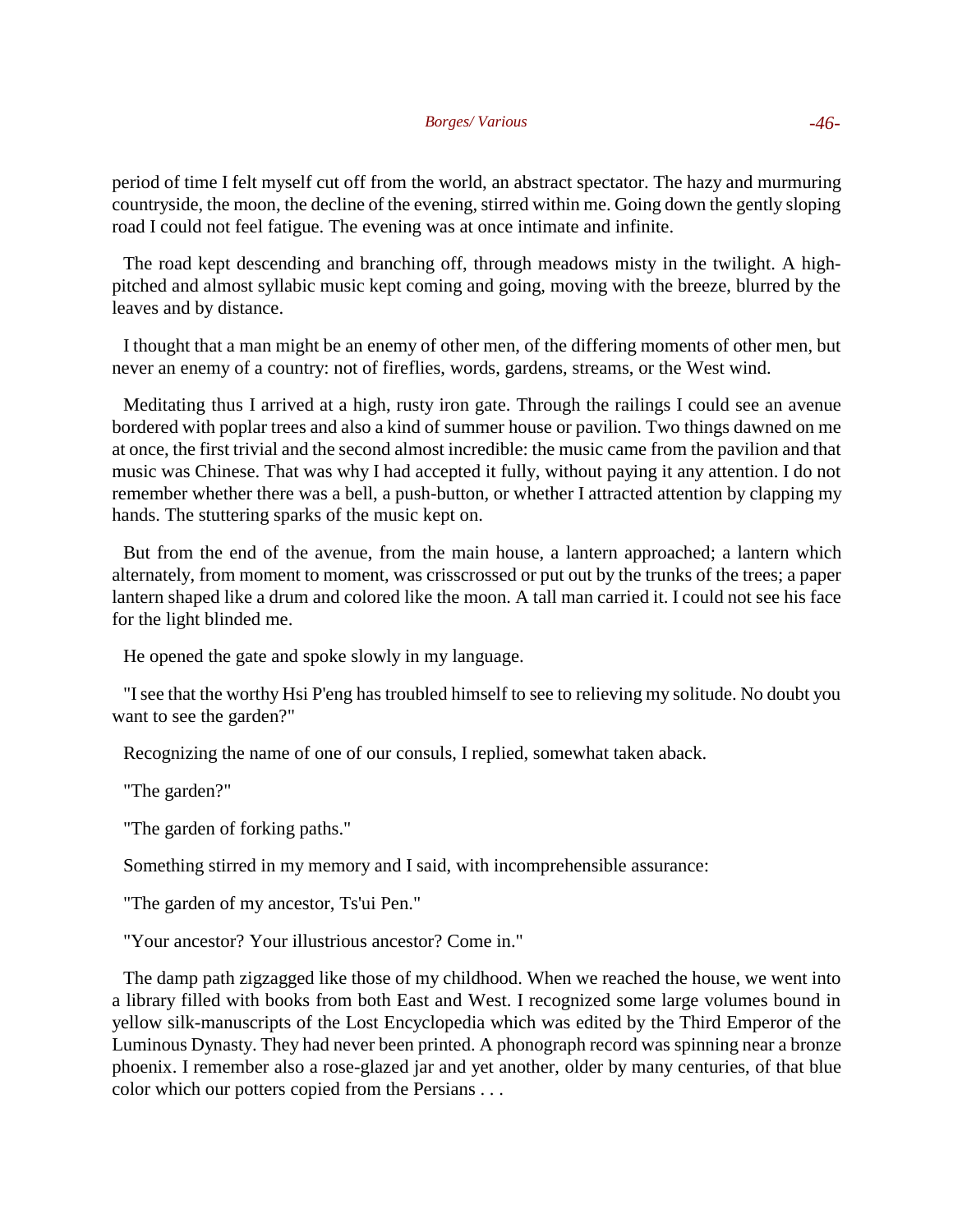Stephen Albert was watching me with a smile on his face. He was, as I have said, remarkably tall. His face was deeply lined and he had gray eyes and a gray beard. There was about him something of the priest, and something of the sailor. Later, he told me he had been a missionary in Tientsin before he "had aspired to become a Sinologist."

We sat down, I upon a large, low divan, he with his back to the window and to a large circular clock. I calculated that my pursuer, Richard Madden, could not arrive in less than an hour. My irrevocable decision could wait.

"A strange destiny," said Stephen Albert, "that of Ts'ui Pen - Governor of his native province, learned in astronomy, in astrology and tireless in the interpretation of the canonical books, a chess player, a famous poet and a calligrapher. Yet he abandoned all to make a book and a labyrinth. He gave up all the pleasures of oppression, justice, of a well-stocked bed, of banquets, and even of erudition, and shut himself up in the Pavilion of the Limpid Sun for thirteen years. At his death, his heirs found only a mess of manuscripts. The family, as you doubtless know, wished to consign them to the fire, but the executor of the estate - a Taoist or a Buddhist monk - insisted on their publication."

"Those of the blood of Ts'ui Pen," I replied, "still curse the memory of that monk. Such a publication was madness. The book is a shapeless mass of contradictory rough drafts. I examined it once upon a time: the hero dies in the third chapter, while in the fourth he is alive. As for that other enterprise of Ts'ui Pen . . . his Labyrinth . . ."

"Here is the Labyrinth," Albert said, pointing to a tall, laquered writing cabinet.

"An ivory labyrinth?" I exclaimed. "A tiny labyrinth indeed . . . !"

"A symbolic labyrinth," he corrected me. "An invisible labyrinth of time. I, a barbarous Englishman, have been given the key to this transparent mystery. After more than a hundred years most of the details are irrecoverable, lost beyond all recall, but it isn't hard to image what must have happened. At one time, Ts'ui Pen must have said; 'I am going into seclusion to write a book,' and at another, 'I am retiring to construct a maze.' Everyone assumed these were separate activities. No one realized that the book and the labyrinth were one and the same. The Pavilion of the Limpid Sun was set in the middle of an intricate garden. This may have suggested the idea of a physical maze.

"Ts'ui Pen died. In all the vast lands which once belonged to your family, no one could find the labyrinth. The novel's confusion suggested that it was the labyrinth.

Two circumstances showed me the direct solution to the problem. First, the curious legend that Ts'ui Pen had proposed to create an infinite maze, second, a fragment of a letter which I discovered."

Albert rose. For a few moments he turned his back to me. He opened the top drawer in the high black and gilded writing cabinet. He returned holding in his hand a piece of paper which had once been crimson but which had faded with the passage of time: it was rose colored, tenuous, quadrangular. Ts'ui Pen's calligraphy was justly famous. Eagerly, but without understanding, I read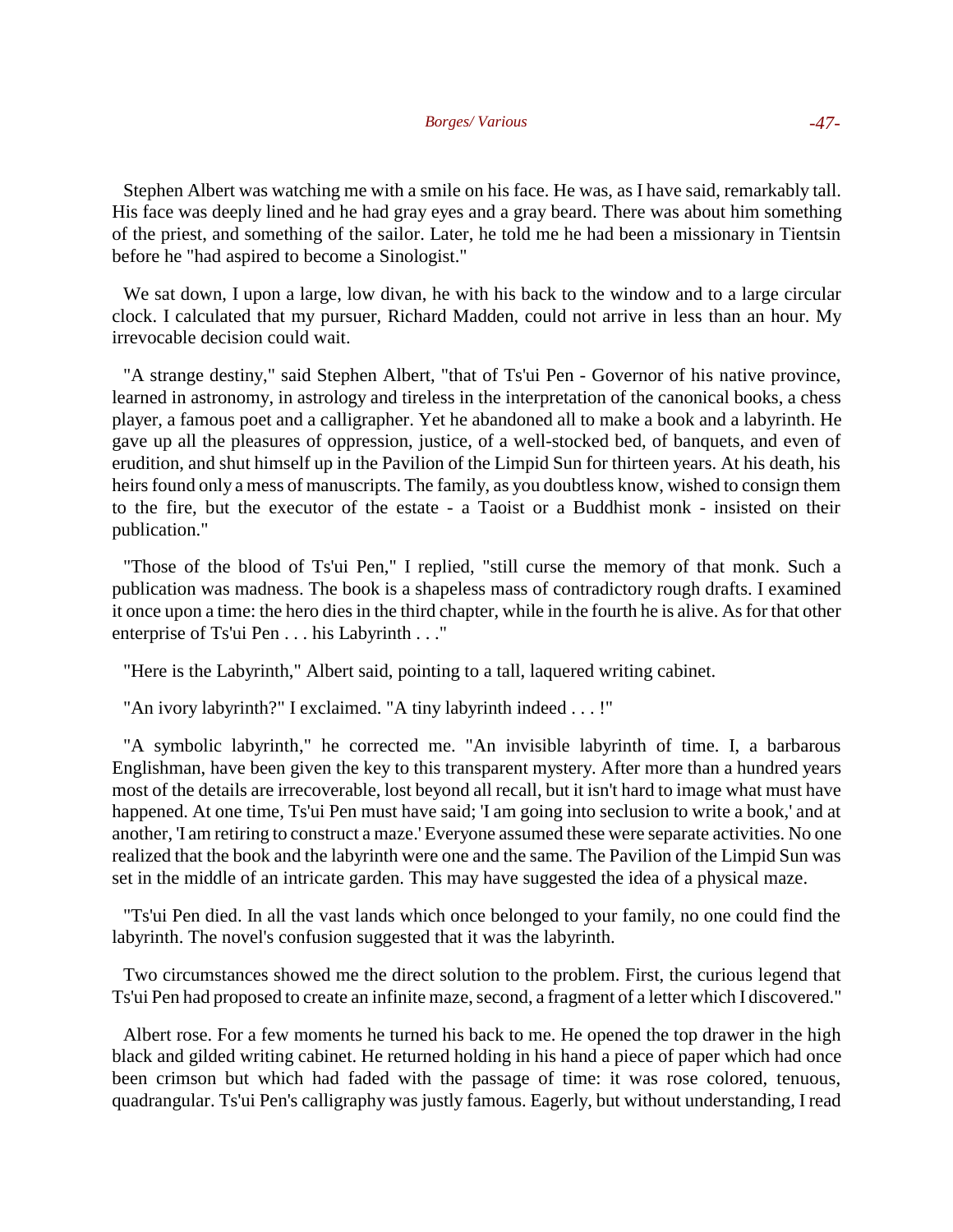the words which a man of my own blood had written with a small brush: "I leave to various future times, but not to all, my garden of forking paths."

I handed back the sheet of paper in silence. Albert went on:

"Before I discovered this letter, I kept asking myself how a book could be infinite. I could not imagine any other than a cyclic volume, circular. A volume whose last page would be the same as the first and so have the possibility of continuing indefinitely. I recalled, too, the night in the middle of The Thousand and One Nights when Queen Scheherezade, through a magical mistake on the part of her copyist, started to tell the story of The Thousand and One Nights, with the risk of again arriving at the night upon which she will relate it, and thus on to infinity. I also imagined a Platonic hereditary work, passed on from father to son, to which each individual would add a new chapter or correct, with pious care, the work of his elders.

"These conjectures gave me amusement, but none seemed to have the remotest application to the contradictory chapters of Ts'ui Pen. At this point, I was sent from Oxford the manuscript you have just seen.

"Naturally, my attention was caught by the sentence, 'I leave to various future times, but not to all, my garden of forking paths: I had no sooner read this, than I understood. The Garden of Forking Paths was the chaotic novel itself. The phrase 'to various future times, but not to all' suggested the image of bifurcating in time, not in space. Rereading the whole work confirmed this theory. In all fiction, when a man is faced with alternatives he chooses one at the expense of the others. In the almost unfathomable Ts'ui Pen, he chooses - simultaneously - all of them. He thus creates various futures, various times which start others that will in their turn branch out and bifurcate in other times. This is the cause of the contradictions in the novel.

"Fang, let us say, has a secret. A stranger knocks at his door. Fang makes up his mind to kill him. Naturally there are various possible outcomes. Fang can kill the intruder, the intruder can kill Fang, both can be saved, both can die and so on and so on. In Ts'ui Pen's work, all the possible solutions occur, each one being the point of departure for other bifurcations. Sometimes the pathways of this labyrinth converge. For example, you come to this house; but in other possible pasts you are my enemy; in others my friend.

"If you will put up with my atrocious pronunciation, I would like to read you a few pages of your ancestor's work."

His countenance, in the bright circle of lamplight, was certainly that of an ancient, but itshone with something unyielding, even immortal.

With slow precision, he read two versions of the same epic chapter. In the first, an army marches into battle over a desolate mountain pass. The bleak and somber aspect of the rocky landscape made the soldiers feel that life itself was of little value, and so they won the battle easily. In the second, the same army passes through a palace where a banquet is in progress. The splendor of the feast remained a memory throughout the glorious battle, and so victory followed.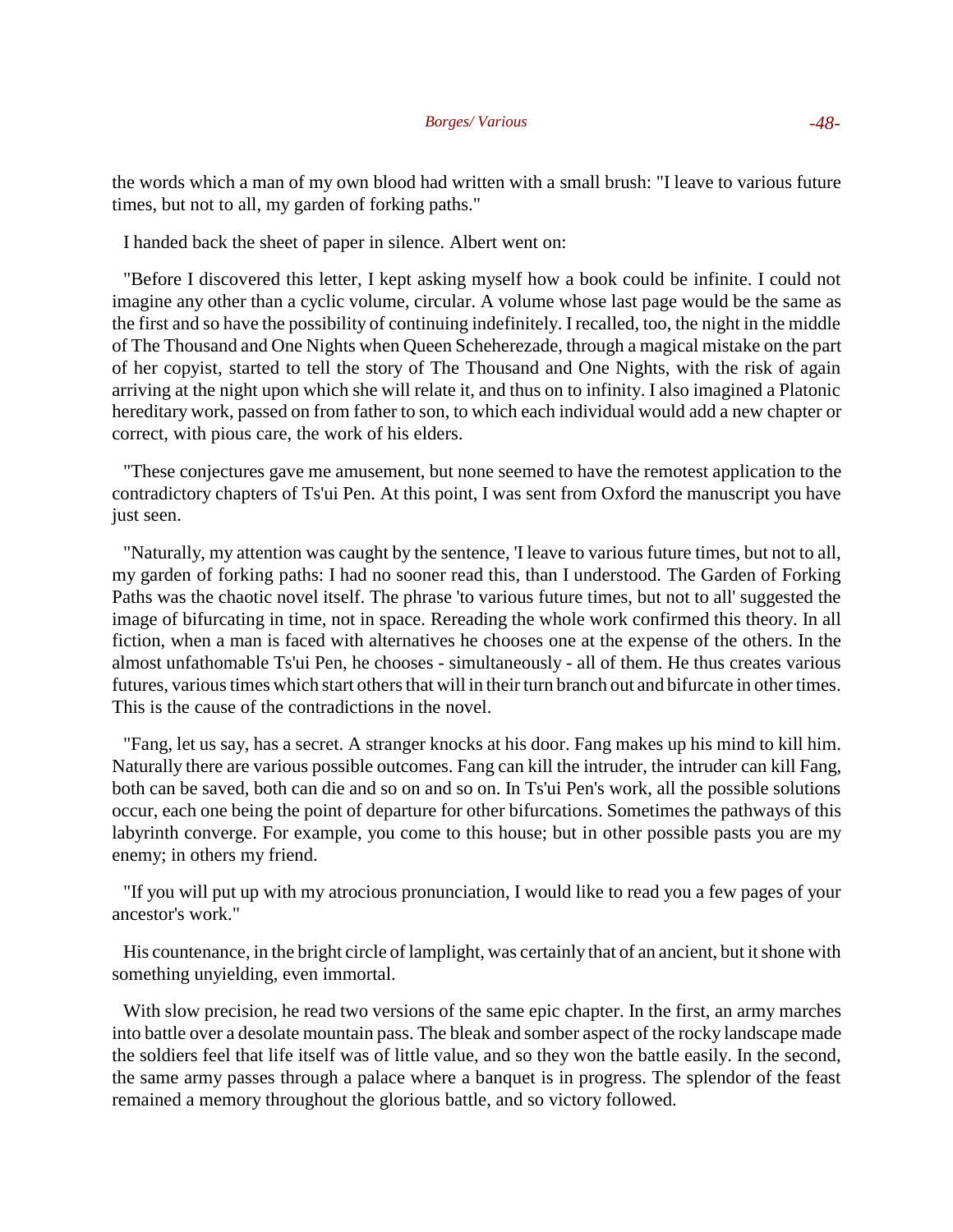### *Borges/ Various -49-*

With proper veneration I listened to these old tales, although perhaps with less admiration for them in themselves than for the fact that they had been thought out by one of my own blood, and that a man of a distant empire had given them back to me, in the last stage of a desperate adventure, on a Western island. I remember the final words, repeated at the end of each version like a secret command: "Thus the heroes fought, with tranquil heart and bloody sword. They were resigned to killing and to dying."

At that moment I felt within me and around me something invisible and intangible pullulating. It was not the pullulation of two divergent, parallel, and finally converging armies, but an agitation more inaccessible, more intimate, prefigured by them in some way. Stephen Albert continued:

"I do not think that your illustrious ancestor toyed idly with variations. I do not find it believable that he would waste thirteen years laboring over a never ending experiment in rhetoric. In your country the novel is an inferior genre; in Ts'ui Pen's period, it was a despised one. Ts'ui Pen was a fine novelist but he was also a man of letters who, doubtless, considered himself more than a mere novelist. The testimony of his contemporaries attests to this, and certainly the known facts of his life confirm his leanings toward the metaphysical and the mystical. Philosophical conjectures take up the greater part of his novel. I know that of all problems, none disquieted him more, and none concerned him more than the profound one of time. Now then, this is the only problem that does not figure in the pages of The Garden. He does not even use the word which meanstime. How can these voluntary omissions be explained?"

I proposed various solutions, all of them inadequate. We discussed them. Finally Stephen Albert said: "In a guessing game to which the answer is chess, which word is the only one prohibited?" I thought for a moment and then replied:

### "The word is chess."

"Precisely," said Albert. "The Garden of Forking Paths is an enormous guessing game, or parable, in which the subject is time. The rules of the game forbid the use of the word itself. To eliminate a word completely, to refer to it by means of inept phrases and obvious paraphrases, is perhaps the best way of drawing attention to it. This, then, is the tortuous method of approach preferred by the oblique Ts'ui Pen in every meandering of his interminable novel. I have gone over hundreds of manuscripts, I have corrected errorsintroduced by careless copyists, I have worked out the plan from this chaos, I have restored, or believe I have restored, the original. I have translated the whole work. I can state categorically that not once has the word time been used in the whole book.

"The explanation is obvious. The Garden of Forking Paths is a picture, incomplete yet not false, of the universe such as Ts'ui Pen conceived it to be. Differing from Newton and Schopenhauer, your ancestor did not think of time as absolute and uniform. He believed in an infinite series of times, in a dizzily growing, ever spreading network of diverging, converging and parallel times. This web of time - the strands of which approach one another, bifurcate, intersect or ignore each other through the centuries - embraces every possibility. We do not exist in most of them. In some you exist and not I, while in others I do, and you do not, and in yet others both of us exist. In this one, in which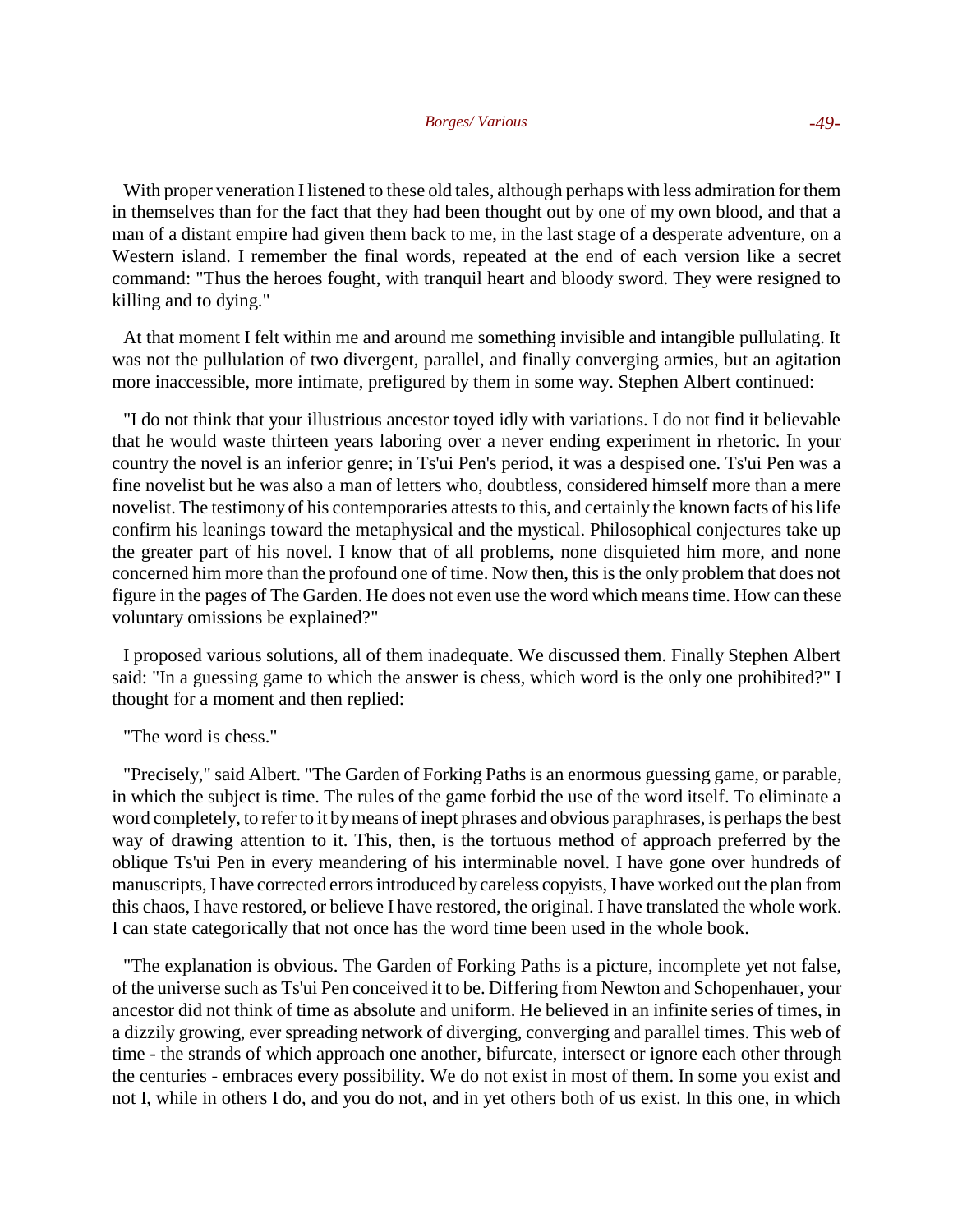chance has favored me, you have come to my gate. In another, you, crossing the garden, have found me dead. In yet another, I say these very same words, but am an error, a phantom."

"In all of them," I enunciated, with a tremor in my voice. "I deeply appreciate and am grateful to you for the restoration of Ts'ui Pen's garden."

"Not in all," he murmured with a smile. "Time is forever dividing itself toward innumerable futures and in one of them I am your enemy."

Once again I sensed the pullulation of which I have already spoken. It seemed to me that the dewdamp garden surrounding the house was infinitely saturated with invisible people. All were Albert and myself, secretive, busy and multiform in other dimensions of time. I lifted my eyes and the short nightmare disappeared.In the black and yellow garden there was only a single man, but this man was as strong as a statue and this man was walking up the path and he was Captain Richard Madden.

"The future exists now," I replied. "But I am your friend. Can I take another look at the letter?"

Albert rose from his seat. He stood up tall as he opened the top drawer of the high writing cabinet. For a moment his back was again turned to me. I had the revolver ready. I fired with the utmost care: Albert fell without a murmur, at once. I swear that his death was instantaneous, as if he had been struck by lightning.

What remains is unreal and unimportant. Madden broke in and arrested me. I have been condemned to hang. Abominably, I have yet triumphed! The secret name of the city to be attacked got through to Berlin. Yesterday it was bombed. I read the news in the same English newspapers which were trying to solve the riddle of the murder of the learned Sinologist Stephen Albert by the unknown Yu Tsun. The Chief, however, had already solved this mystery. He knew that my problem wasto shout, with my feeble voice, above the tumult of war, the name of the city called Albert, and that I had no other course open to me than to kill someone of that name. He does not know, for no one can, of my infinite penitence and sickness of the heart.

<1> A malicious and outlandish statement. In point of fact, Captain Richard Madden had been attacked by the Prussian spy Hans Rabener, alias Viktor Runeberg, who drew an automatic pistol when Madden appeared with orders for the spy's arrest. Madden, in self defense, had inflicted wounds of which the spy later died. - Note by the manuscript editor.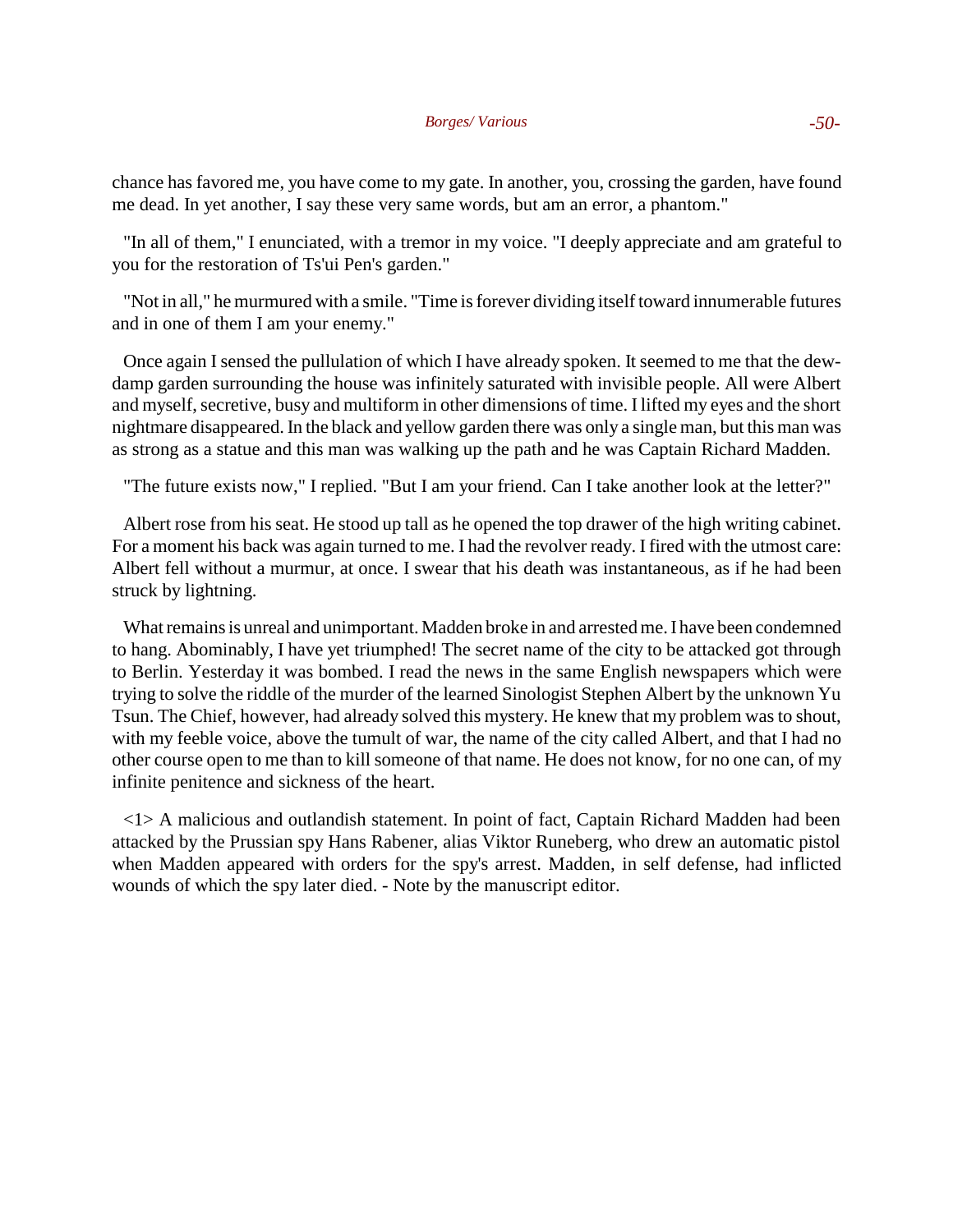Jorge Luis Borges

## The Sect of the Phoenix

Those who write that the sect of the Phoenix originated in Heliopolis, and make it derive from the religious restoration which followed the death of the reformer Amenhotep IV, cite texts by Herodotus, Tacitus, and inscriptions from the Egyptian monuments; but they ignore, or try to ignore, the fact that the denomination of the sect by the name of Phoenix is not prior to Rabanus Maurus, and that the most ancient sources (the Saturnalia, or Flavius Josephus, let us say) speak only of the People of Custom or the People of the Secret. Gregorovius had already observed, in the Conventicles of Ferrara, that any mention of the Phoenix was extremely rare in oral language. In Geneva, I have spoken to artisans who did not understand me when I asked if they were men of the Phoenix, but who admitted, in the next breath, that they were men of the Secret. Unless I am mistaken, the same phenomenon is observable among the Buddhists: the name by which they are known to the world is not the same as the one they themselves pronounce.

Miklosic, in an overly famous page, has compared the sectarians of the Phoenix with the gypsies. In Chile and in Hungary there are sectarians of the Phoenix and there are also gypsies; beyond their ubiquity, they have very little in common. The gypsies are horsedealers, tinkers, smiths, and fortune tellers; the sectarians tend to practice the liberal professions successfully. The gypsies are of a certain definite physical type, and they speak - or used to speaks secret language; the sectarians are indistinguishable from the rest of the world: the proof of it is that they have not suffered persecutions. Gypsies are picturesque and inspire bad poets. Narrative verse, colored lithographs, and boleros pay no heed to the sectarians . . . Martin Buber declares that Jews are essentially pathetic; not all sectarians are, and some of them despise pathos; this public and notorious fact suffices to refute the vulgar error (absurdly defended by Urmann) which sees in the Phoenix a derivative of Israel. People think more or less asfollows: Urmann was a sensitive man; Urmann was a Jew; Urmann associated with the sectarians in the ghetto at Prague; the affinity felt by Urmann serves to prove a fact. I can not in good faith agree with this judgment. The fact that sectarians in a Jewish environment should resemble Jews does not prove anything; the undeniable fact is that they resemble, like Hazlitt's infinite Shakespeare, all the men in the world. They are everything to all men, like the Apostle. Only a short time ago Doctor Juan Francisco Amaro, of Paysandu, marveled at the ease with which they became Spanish-Americans.

I have mentioned that the history of the sect does not record persecutions. Still, since there is no human group which does not include partisans of the Phoenix, it is also true that there has never been a persecution which they have not suffered or a reprisal they have not carried out. Their blood has been spilled, through the centuries, under opposing enemy flags, in the wars of the West and in the remote battles of Asia. It has availed them little to identify themselves with all the nations of the earth.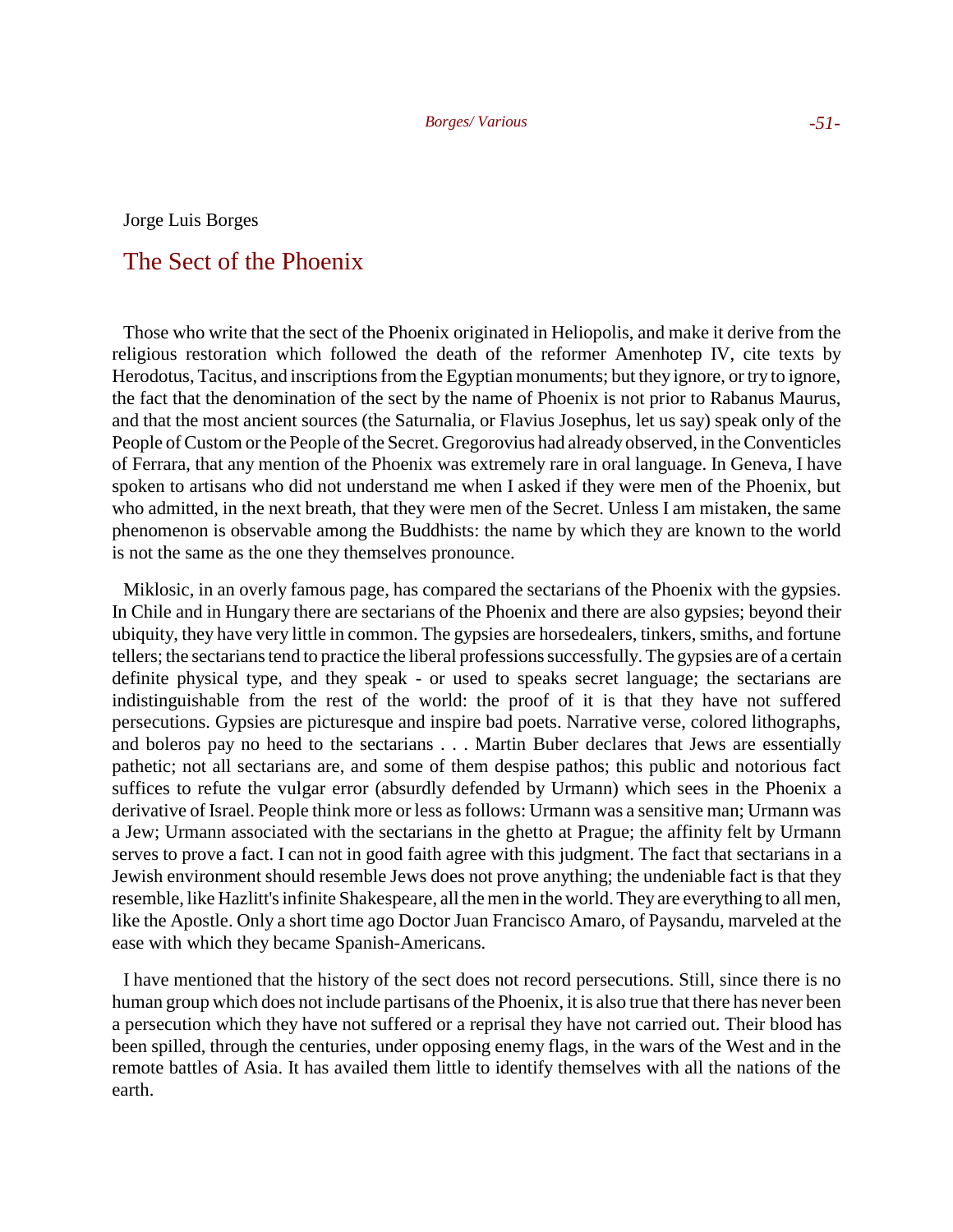### *Borges/ Various -52-*

Lacking a sacred book to unify them as the Scripture does Israel, lacking a common memory, lacking that other social memory which is language, scattered across the face of the earth, differing in color and features, only one thing - the Secret - unites them and will unite them until the end of time. Once upon a time, in addition to the Secret, there was a legend (and perhaps also a cosmogonic myth), but the superficial men of the Phoenix have forgotten it, and today they conserve only the obscure tradition of some cosmic punishment: of a punishment, or a pact, or a privilege, for the versions differ, and they scarcely hint at the verdict of a God who grants eternity to a race of men if they will only carry out a certain rite, generation after generation. I have compared the testimony of travelers, I have conversed with patriarchs and theologians; and I can testify that the performance of the rite is the only religious practice observed by the sectarians. The rite itself constitutes the Secret. And the Secret, as I have already indicated, is transmitted from generation to generation; but usage does not favor mothers teaching it to their sons, nor is it transmitted by priests. Initiation into the mystery is the task of individuals of the lowest order. A slave, a leper, a beggar plays the role of mystagogue. A child can indoctrinate another child. In itself the act is trivial, momentary, and does not require description. The necessary materials are cork, wax, or gum arabic. (In the liturgy there is mention of silt; this, too, is often used.) There are no temples specially dedicated to the celebration of this cult; a ruin, a cellar, an entrance way are considered propitious sites. The Secret is sacred, but it is also somewhat ridiculous. The practice of the mystery is furtive and even clandestine, and its adepts do not speak about it. There are no respectable words to describe it, but it is understood that all words refer to it, or better, that they inevitably allude to it, and thus, in dialogue with initiates, when I have prattled about anything at all, they have smiled enigmatically or taken offense, for they have felt that I touched upon the Secret. In Germanic literature there are poems written by sectarians, whose nominal theme is the sea, say, or the evening twilight; but they are, I can hear someone say, in some measure symbols of the Secret.

As stated by Du Cange in his Glossary, by way of apocryphal proverb, Orbis terrarum est speculum Ludi. A kind of sacred horror prevents some of the faithful from practicing the extremely simple ritual; the others despise them for it, but they despise themselves even more. On the other hand, those sectarians who deliberately renounce the Custom and manage to engage in direct communication with the divinity enjoy a large measure of credit. To make this commerce manifest, these latter sectarians have recourse to figures from the liturgy; thus John of the Rood wrote:

May the Nine Firmaments know that God Is as delightful as cork or muck.

I have enjoyed the friendship of devotees of the Phoenix on three continents; it seems clear to me that at first the Secret struck them as something paltry, distressing, vulgar and (what is even stranger) incredible. They could not reconcile themselves to the fact that their ancestors had lowered themselves to such conduct. The odd thing is that the Secret has not been lost long ago; despite the vicissitudes of the world, despite wars and exoduses, it extends, in its tremendous fashion, to all the faithful. One commentator has not hesitated to assert that it is already instinctive.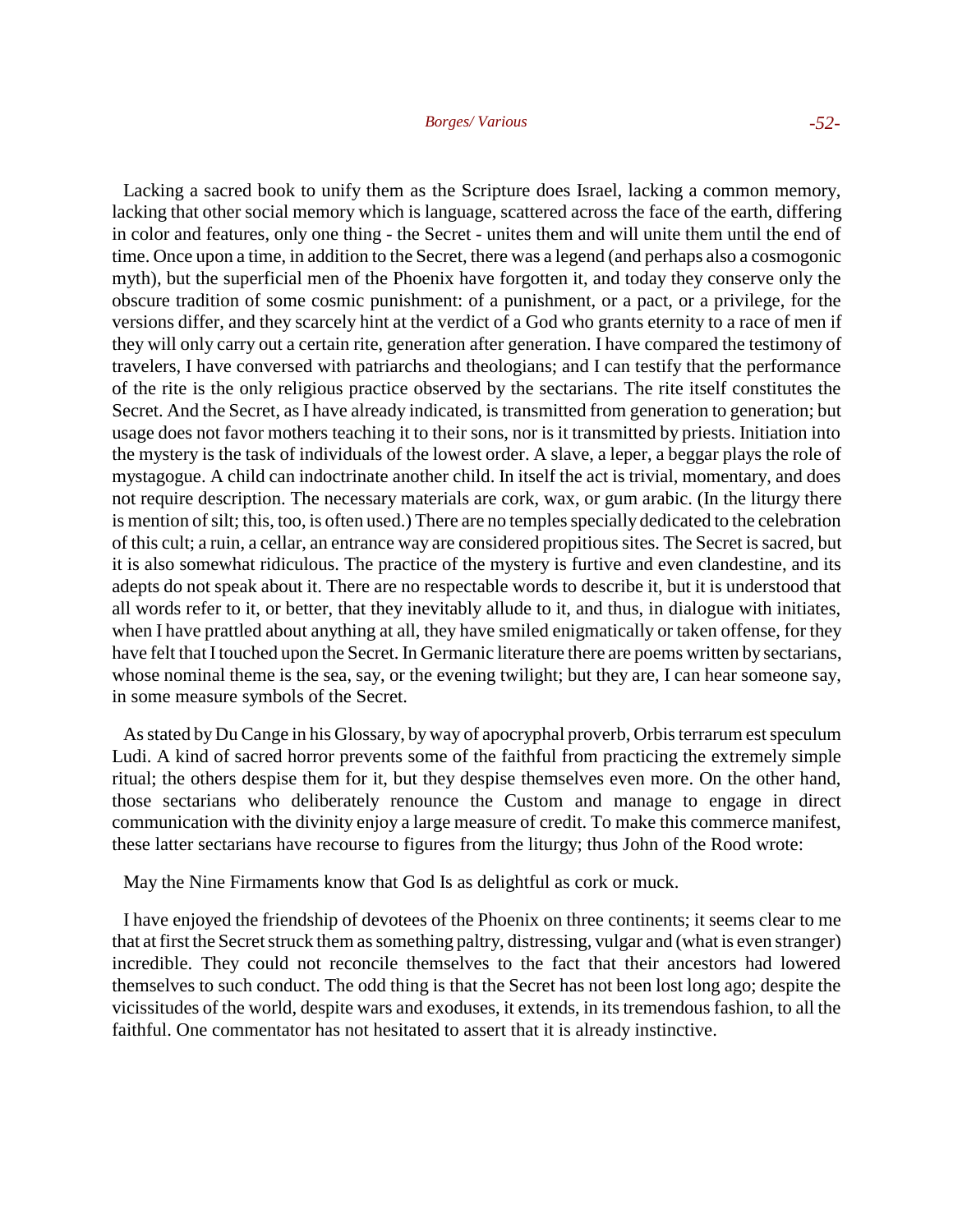### Jorge Luis Borges

## An Examination of the Work of Herbert Quain

Herbert Quain has just died at Roscommon. I was not astonished to find that the Times Literary Supplement allots him scarcely half a column of necrological piety, and that not a single laudatory epithet but is corrected (or seriously qualified) by an adverb. The Spectator, in its pertinent issue, is unquestionably less laconic and perhaps even more cordial, but it compares Quain's first book, The God of the Labyrinth, with a work by Mrs. Agatha Christie, and others with books by Gertrude Stein: evocations which no one would considerinevitable and which would not have gratified the deceased. Quain, for that matter, was not a man who ever considered himself a genius; not even on those extravagant nights of literary conversation on which a man who has already worn out the printing presses inevitably plays at being Monsieur Teste or Doctor Sam Johnson . . . He was very clearheaded about the experimental nature of his books: he thought them admirable, perhaps, for their novelty and for a certain laconic probity, but not for their passion.

"I am like Cowley's Odes," he wrote me from Longford on March 6, 1939. "I do not belong to Art, but merely to the history of art." In his mind, there was no discipline inferior to history.

I have transcribed one of Herbert Quain's modest statements. Naturally, this bit of modesty is not exhaustive of his thought. Flaubert and Henry James have accustomed us to suppose that works of art are infrequent and laboriously composed. The sixteenth century (we need only recall Cervantes' Viaje al Parnaso, or Shakespeare's destiny) did not share this disconsolate opinion. Neither did Herbert Quain. He thought that good literature was common enough, that there is scarce a dialogue in the street which does not achieve it. He also thought that the aesthetic act can not be carried out without some element of astonishment, and that to be astonished by rote is difficult. With smiling earnestness he deplored "the servile and obstinate conservation" of books from the past . . . I do not know if his vague theory is justifiable. I do know that his books are over-anxious to astonish.

I deeply lament having lent, irretrievably, the first book he published, to a female acquaintance. I have already said that it was a detective story. I may add that The God of the Labyrinth was issued by the publisher in the last days of November, 1933. During the first days of December of the same year, London and New York were enthralled by the agreeable and arduous involutions of The Siamese Twin Mystery. I prefer to attribute the failure of our friend's novel to this ruinous coincidence. Also (Iwish to be entirely sincere) Iwould mention the deficient execution and the vain and frigid pomp of certain descriptions of the sea. At the end of seven years, it is impossible for me to recuperate the details of the action. But I will outline its plot, exactly as my forgetfulness now impoverishes(exactly asit now purifies) it. An indecipherable assassination takes place in the initial pages; a leisurely discussion takes place toward the middle; a solution appears in the end. Once the enigma is cleared up, there is a long and retrospective paragraph which contains the following phrase: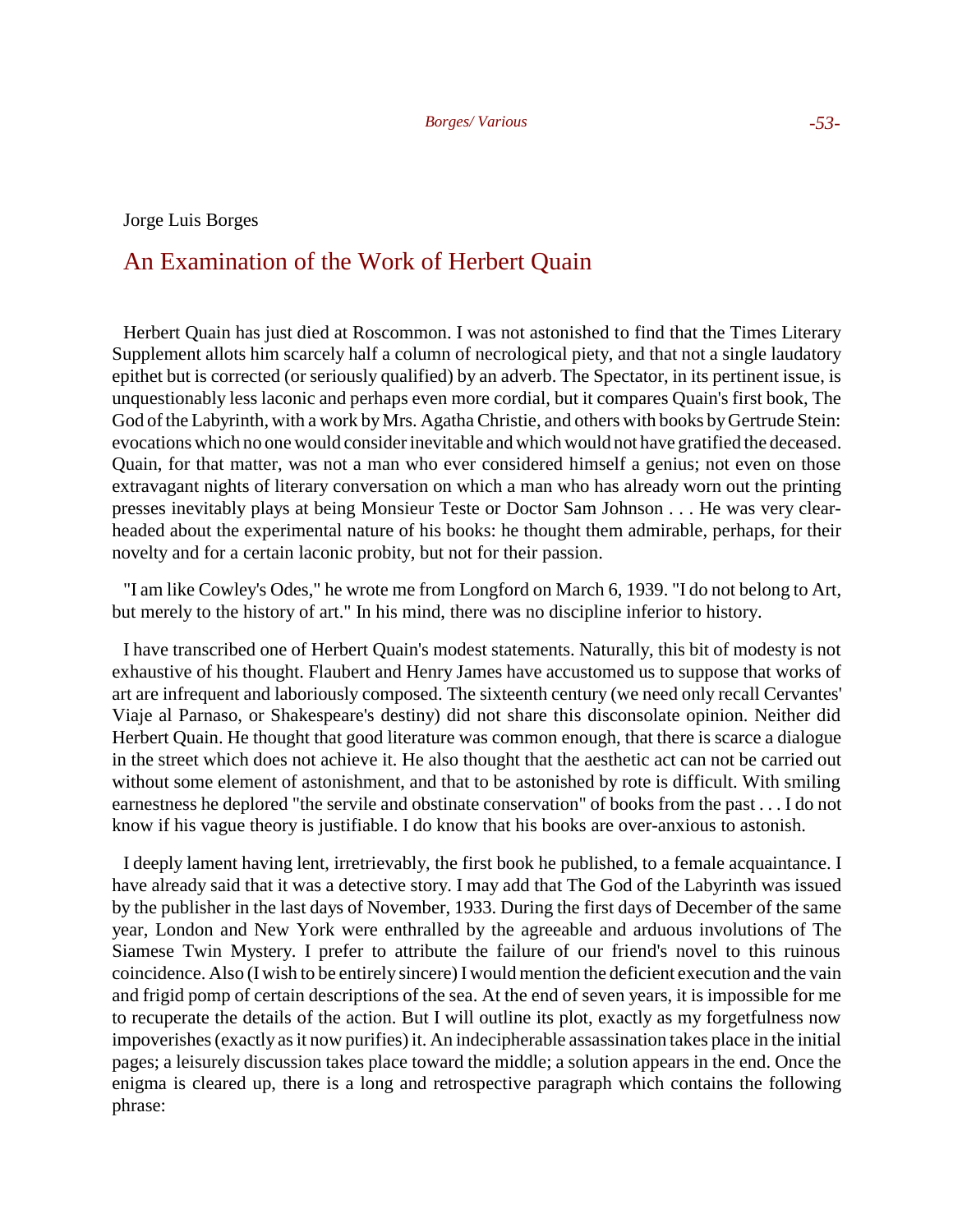"Everyone thought that the encounter of the two chess players was accidental." This phrase allows one to understand that the solution is erroneous. The unquiet reader rereads the pertinent chapters and discovers another solution, the true one. The reader of this singular book is thus forcibly more discerning than the detective.

Even more heterodox isthe "regressive, ramified novel" titled April March, whose third (and only) part is dated 1936. In judging this novel, no one would fail to discover that it is a game; it is only fair to remember that the author never considered it anything else.

"I lay claim in this novel," I have heard him say, "to the essential features of all games: symmetry, arbitrary rules, tedium." Even the title of the book is a feeble pun: it does not mean the march of April, but literally March-April. Someone has perceived an echo of Donne's doctrines; Quain's prologue prefers to evoke the inverse world of Bradley in which death precedes birth, the scar the wound, and the wound the blow (Appearance and Reality, 1897, page 215)<1> The worlds proposed by April March are not regressive; only the manner of writing their history is so: regressive and ramified, as I have already said. The work is made up of thirteen chapters. The first reports the ambiguous dialogue of certain strangers on a railway platform. The second narrates the events on the eve of the first act. The third, also retrograde, describes the events of another possible eve to the first day; the fourth, still another. Each one of these three eves (each of which rigorously excludes the other) is divided into three other eves, each of a very different kind. The entire work, thus, constitutes nine novels; each novel contains three long chapters. (The first chapter, naturally, is common to all.) The temper of one of these novels is symbolic; that of another, psychological; of another, communist; of still another, anti-communist; and so on. Perhaps a diagram will help toward comprehending the structure:

/ x 1 / y 1 < x 2 | \ x 3 | | / x 4 z < y 2 < x 5 | \ x 6 | | / x 7 \ y 3 < x 8 \ x 9

Concerning thisstructure we might well repeat what Schopenhauer declared of the twelve Kantian categories: everything is sacrificed to a rage for symmetry. Quite naturally, some of the nine stories are unworthy of Quain. The best piece is not the one he originally planned, x 4; but rather one of a fantastic nature, x 9. Certain others are deformed by slow-witted and languid jests or by useless pseudo-exactitudes. Whoever reads the sections in chronological order (for instance:  $x 3$ ,  $y 1$ ,  $z$ ) will lose the peculiar savor of this strange book. Two narratives - x 7, x 8 - lack individual worth; mere juxtaposition lends them effectiveness . . .

I do not know if Ishould mention that once April March was published, Quain regretted the ternary order and predicted that whoever would imitate him would choose a binary arrangement:

 $|x|/|y| < |\x2| \leq |/|x| \leq 3 |y| \leq |x|$ 

And that demiurges and gods would choose an infinite scheme: infinite stories, infinitely divided.

Highly diverse, but also retrospective, is the heroic comedy in two acts, The Secret Mirror. In the works already reviewed, the formal complexity had hindered the author's imagination; in this book, his evolution is freer. The first act (the most extensive) takes place at the country estate belonging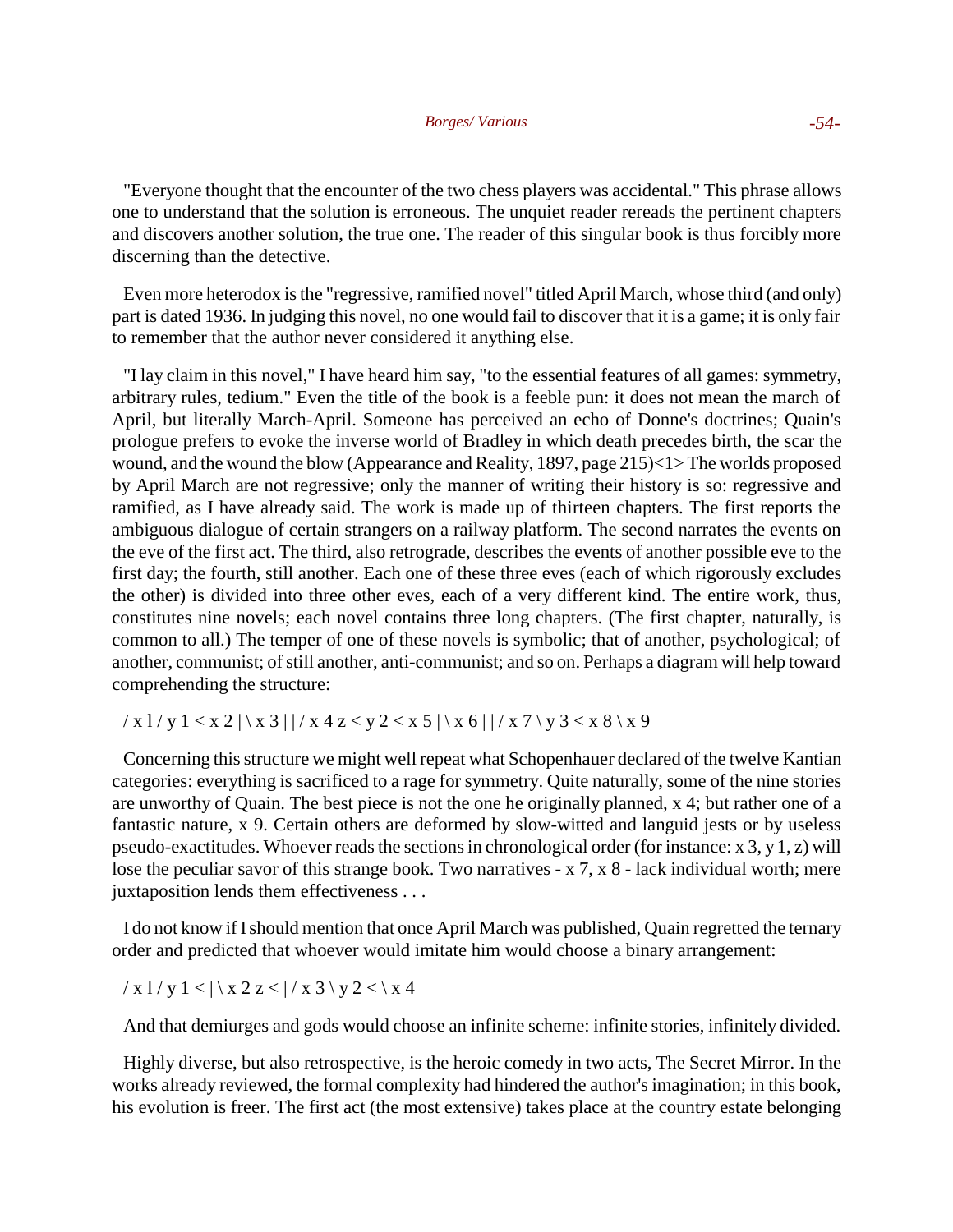### *Borges/ Various -55-*

to General Thrale, C.I.E., near Melton Mowbray. The invisible center of the plot is Miss Ulrica Thrale, eldest daughter of the general. She is depicted for us, through certain lines of dialogue, as an arrogant horsewoman; we suspect that she does not cultivate literature; the newspapers announce her engagement to the Duke of Rutland; the same newspapers deny the engagement. She is revered by a playwright, Wilfred Quarles; she has favored him, once or twice, with a distracted kiss. The characters possess vast fortunes and ancient blood; their emotions are noble, though vehement; the dialogue seemsto vacilate between the mere verbosity of Bulwer-Lytton and the epigrams of Wilde or Mr. Philip Guedalla. There are a nightingale and a night; there is also a secret duel on a terrace. (Almost totally imperceptible, some curious contradiction exists, as do certain sordid details.) The characters of the first act appear in the second - bearing other names. The "dramatic author" Wilfred Quarles is a commission agent in Liverpool; his real name is John William Quigley. Miss Thrale really does exist; Quigley has never seen her, but he morbidly collects photographs of her from The Tatler or The Sketch. Quigley is author of the first act. The unlikely or improbable "country estate" is the Irish-Jewish boarding house, transfigured and magnified by him, in which he lives . . .

The texture of the acts is parallel, but in the second everything becomes slightly horrible, everything is postponed or frustrated. When The Secret Mirror opened, the critics pronounced the names of Freud and Julian Green. The mention of the first strikes me as totally unjustified.

Rumor had it that The Secret Mirror was a Freudian comedy; this propitious (and fallacious) interpretation determined its success. Unfortunately, Quain had already reached the age of forty; he was totally used to failure and he did not easily resign himself to a change of regime. He resolved to avenge himself. Toward the end of 1939 he issued Statements: perhaps the most original of his works, doubtless the least praised and most secret. Quain was in the habit of arguing that readers were an already extinct species.

"Every European," he reasoned, "is a writer, potentially or in fact." He also affirmed that of the various pleasures offered by literature, the greatest is invention. Since not everyone is capable of this pleasure, many must content themselves with shams. For these "imperfect writers," whose name is legion, Quain wrote the eight stories in Statements. Each of them prefigures or promises a good plot, deliberately frustrated by the author. One of them - not the best - insinuates two arguments. The reader, led astray by vanity, thinks he has invented them. I was ingenuous enough to extract from the third, "The Rose of Yesterday," my story of "The Circular Ruins."

<1> Woe to Herbert Quain's erudition; woe to page 215 in a book dated 1897! An interlocutor of Plato's Politician had already described a similar regression: that of the Sons of the Earth or Autochthons, who, subjected to the influence of an inverse rotation of the cosmos, passed from old age to maturity, from maturity to childhood, from childhood to disappearance and nothingness. Theopompus, too, in his Philippics, speaks of certain boreal fruits which originate in those who eat them: the same retrograde process . . . It is even more interesting to imagine an inversion of Time: a state in which we remember the future, and know nothing, or barely feel a presentiment, of the past. Cf. the Tenth Canto of the Inferno, verses 97-102, where prophetic vision is compared to presbyopia.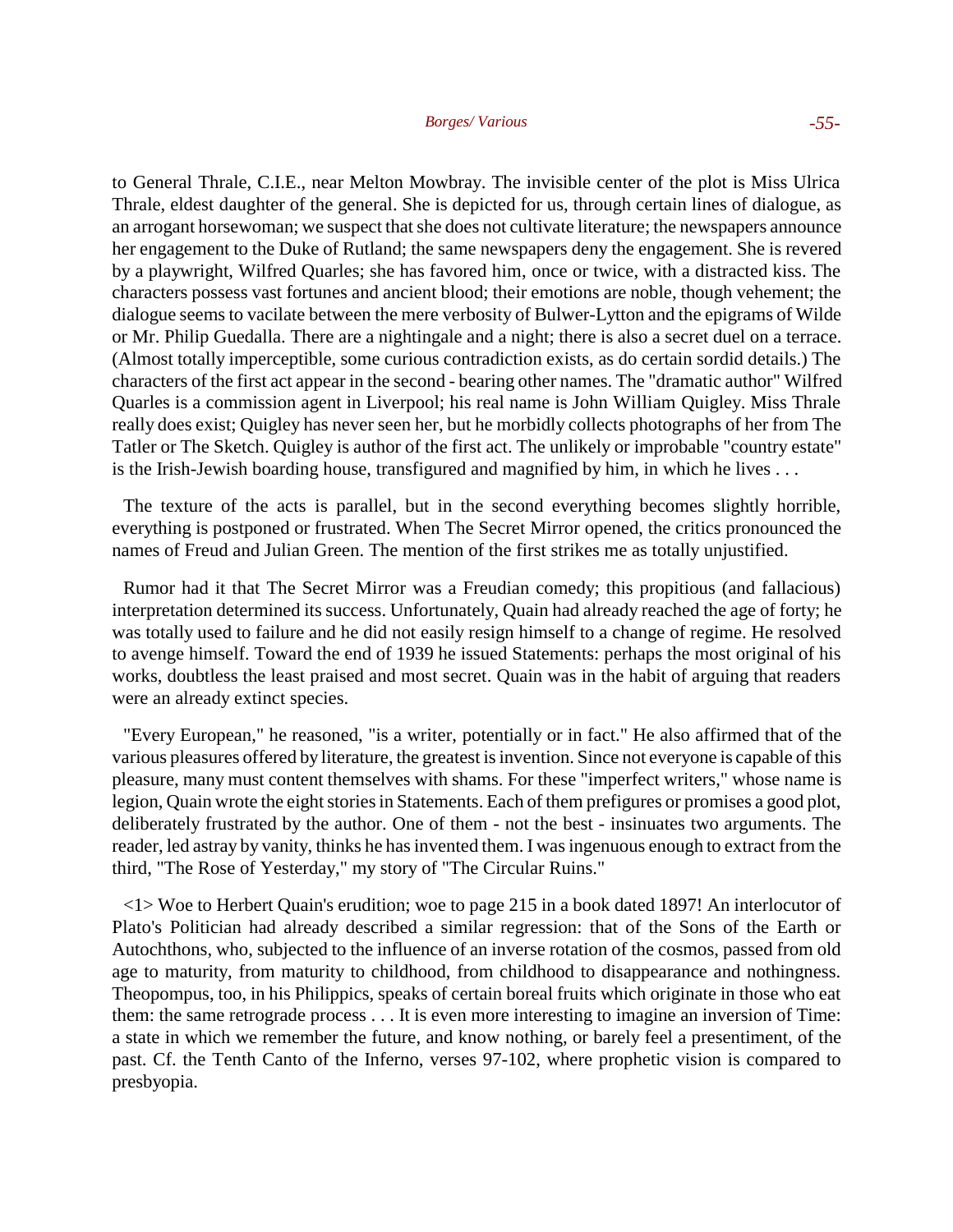*Borges/ Various -56-*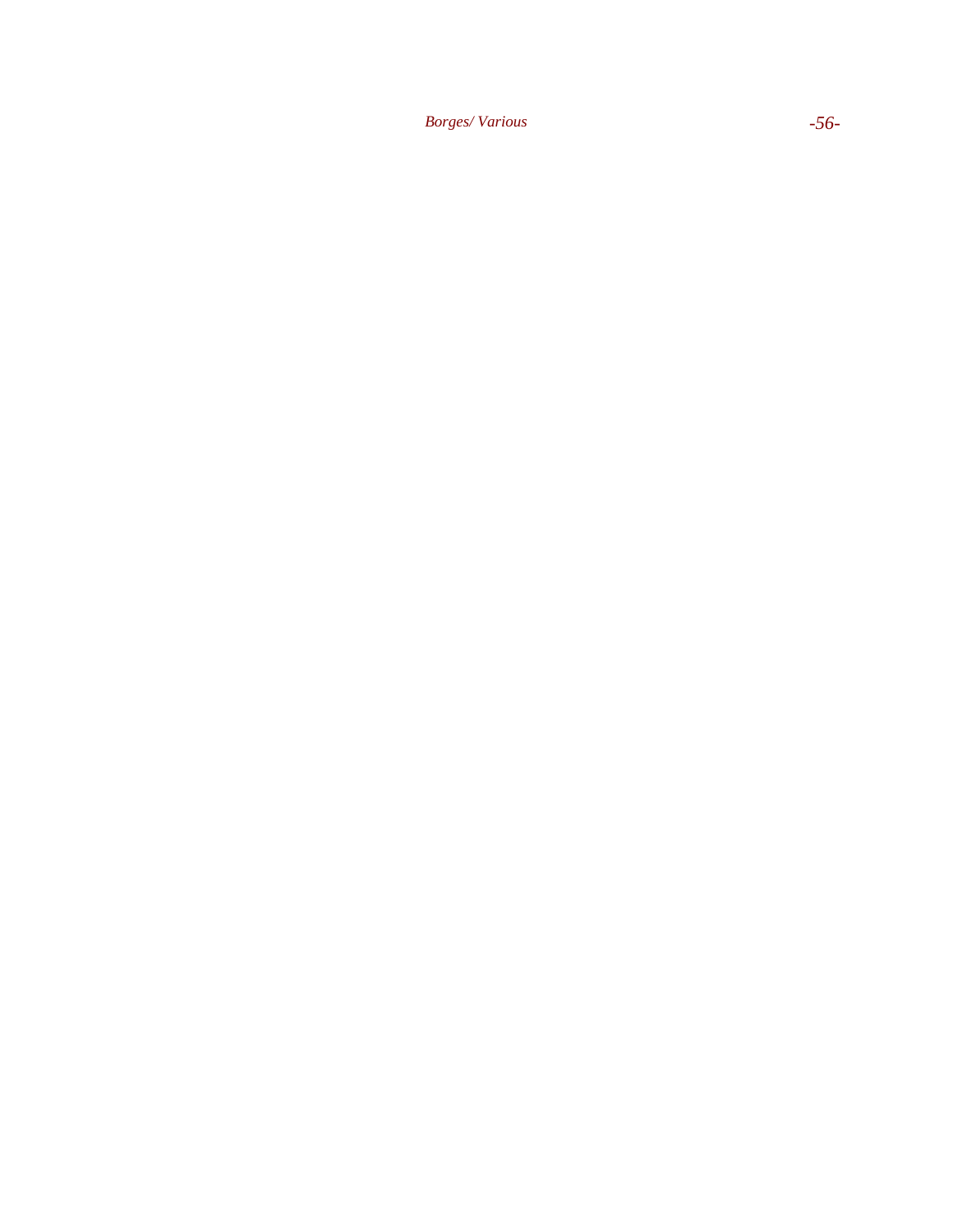Jorge Luis Borges

# Pierre Menard, Author of Don Quixote

To Silvina Ocampo

The visible works left by this novelist are easily and briefly enumerated. It is therefore impossible to forgive the omissions and additions perpetrated by Madame Henri Bachelier in a fallacious catalogue that a certain newspaper, whose Protestant tendencies are no secret, was inconsiderate enough to inflict on its wretched readers - even though they are few and Calvinist, if not Masonic and circumcised. Menard's true friends regarded this catalogue with alarm, and even with a certain sadness. It is as if yesterday we were gathered together before the final marble and the fateful cypresses, and already Error is trying to tarnish his Memory . . . Decidedly, a brief rectification is inevitable.

I am certain that it would be very easy to challenge my meager authority. I hope, nevertheless, that I will not be prevented from mentioning two important testimonials. The Baroness de Bacourt (at whose unforgettable vendredis I had the honor of becoming acquainted with the late lamented poet) has seen fit to approve these lines. The Countess de Bagnoregio, one of the most refined minds in the Principality of Monaco (and now of Pittsburgh, Pennsylvania, since her recent marriage to the international philanthropist Simon Kautsch who, alas, has been so slandered by the victims of his disinterested handiwork) has sacrificed to "truth and death" (those are her words) that majestic reserve which distinguishes her, and in an open letter published in the magazine Luxe also grants me her consent. These authorizations, I believe, are not insufficient.

I have said that Menard's visible lifework is easy enumerated. Having carefully examined his private archives, I have been able to verify that it consists of the following:

a) A symbolist sonnet which appeared twice (with variations) in the magazine La Conque (the March and October issues of 1899).

b) A monograph on the possibility of constructing a poetic vocabulary of concepts that would not be synonyms or periphrases of those which make up ordinary language, "but ideal objects created by means of common agreement and destined essentially to fill poetic needs" (Nimes, 1901).

c) A monograph on "certain connections or affinities" among the ideas of Descartes, Leibnitz and John Wilkins (Nimes, 1903).

d) A monograph on the Characteristica Universalis of Leibnitz (Nimes, 1904).

e) A technical article on the possibility of enriching the game of chess bymeans of eliminating one of the rooks' pawns. Menard proposes, recommends, disputes, and ends by rejecting thisinnovation.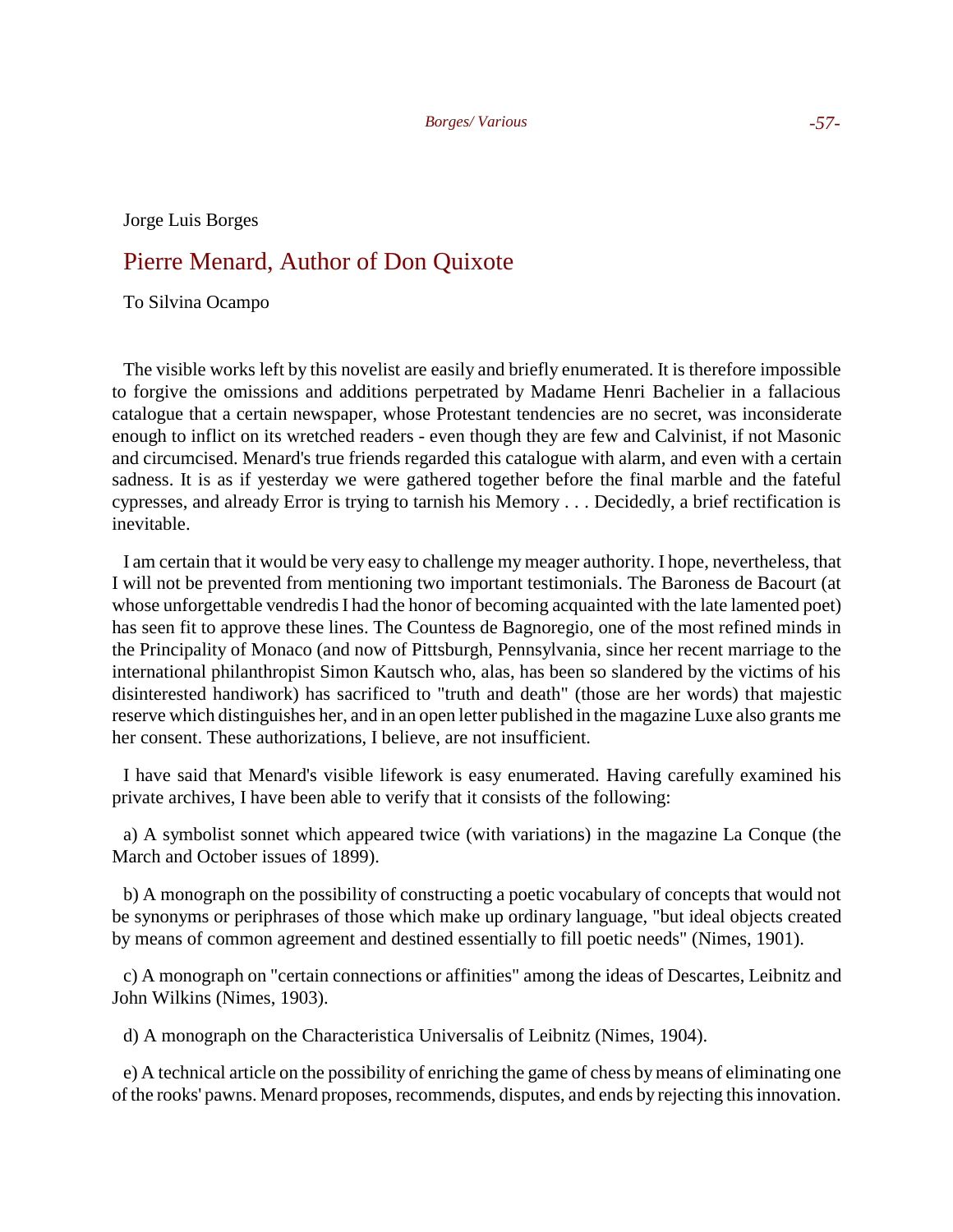### *Borges/ Various -58-*

f) A monograph on the Ars Magna Generalis of Ramon Lull (Nimes, 1906).

g) A translation with prologue and notes of the Libro de la invencion y ante del juego del axedrez by Ruy Lopez de Segura (Paris, 1907).

h) The rough draft of a monograph on the symbolic logic of George Boole.

i) An examination of the metric laws essential to French prose, illustrated with examples from Saint-Simon (Revue des langues romanes, Montpellier, October, 1909).

j) An answer to Luc Durtain (who had denied the existence of such laws) illustrated with examples from Luc Durtain (Revue des langues romanes, Montpellier, December, 1909).

k) A manuscript translation of the Aguja de navegar cultos of Quevedo, entitled La boussole des precieux.

1) A preface to the catalogue of the exposition of lithographs byCarolus Hourcade (Nimes, 1914).

m) His work, Les problemes d'un probleme (Paris, 1917), which takes up in chronological order the various solutions of the famous problem of Achilles and the tortoise. Two editions of this book have appeared so far; the second has as an epigraph Leibnitz' advice "Ne craignez point, monsieur, la tortue," and contains revisions of the chapters dedicated to Russell and Descartes.

n) An obstinate analysis of the "syntactic habits" of Toulet (N.R.F., March, 1921). Iremember that Menard used to declare that censuring and praising were sentimental operations which had nothing to do with criticism.

o) A transposition into Alexandrines of LeCimetieremarin of Paul Valery (N.R.F.,January, 1928).

p) An invective against Paul Valery in the Journal for the Suppression of Reality of Jacques Reboul. (This invective, it should be stated parenthetically, is the exact reverse of his true opinion of Valery. The latter understood it as such, and the old friendship between the two was never endangered.)

q) A "definition" of the Countess of Bagnoregio in the "victorious volume"- the phrase is that of another collaborator, Gabriele d'Annunzio - which thislady publishes yearly to rectify the inevitable falsifications of journalism and to present "to the world and to Italy" an authentic effigy of her person, which is so exposed (by reason of her beauty and her activities) to erroneous or hasty interpretations.

r) A cycle of admirable sonnets for the Baroness de Bacourt (1934).

s) A manuscript list of verses which owe their effectiveness to punctuation.<1>

Up to this point (with no other omission than that of some vague, circumstantial sonnets for the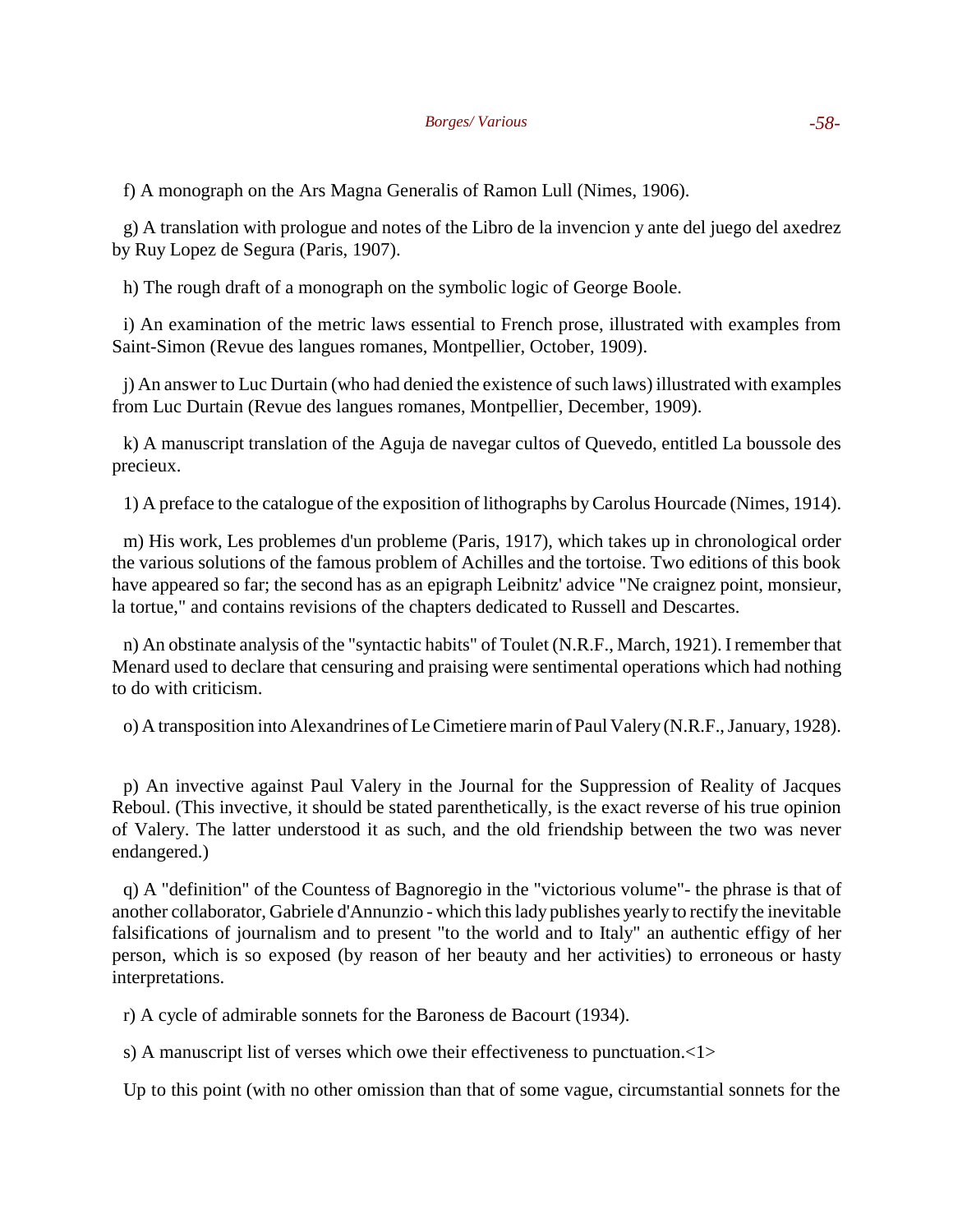### *Borges/ Various -59-*

hospitable, or greedy, album of Madame Henri Bachelier) we have the visible part of Menard's works in chronological order. Now I will pass over to that other part, which is subterranean, interminably heroic, and unequalled, and which is also - oh, the possibilities inherent in the man! - inconclusive. This work, possibly the most significant of our time, consists of the ninth and thirty-eighth chapters of Part One of Don Quixote and a fragment of the twenty-second chapter. I realize that such an affirmation seems absurd; but the justification of this "absurdity" is the primary object of this note.<2>

Two texts of unequal value inspired the undertaking. One was that philological fragment of Novalis - No. 2005 of the Dresden edition - which outlines the theme of total identification with a specific author. The other was one of those parasitic books which places Christ on a boulevard, Hamlet on the Cannebiere and Don Quixote on Wall Street. Like any man of good taste, Menard detested these useless carnivals, only suitable - he used to say - for evoking plebeian delight in anachronism, or (what is worse) charming us with the primary idea that all epochs are the same, or that they are different. He considered more interesting, even though it had been carried out in a contradictory and superficial way, Daudet's famous plan: to unite in one figure, Tartarin, the Ingenious Gentleman and his squire . . . Any insinuation that Menard dedicated his life to the writing of a contemporary Don Quixote is a calumny of his illustrious memory.

He did not want to compose another Don Quixote - which would be easy - but the Don Quixote. It is unnecessary to add that his aim was never to produce a mechanical transcription of the original; he did not propose to copy it. His admirable ambition was to produce pages which would coincide word for word and line for line - with those of Miguel de Cervantes.

"My intent is merely astonishing," he wrote me from Bayonne on December 30th, 1934. "The ultimate goal of a theological or metaphysical demonstration - the external world, God, chance, universal forms - are no less anterior or common than this novel which I am now developing. The only difference is that philosophers publish in pleasant volumes the intermediary stages of their work and that I have decided to lose them." And, in fact, not one page of a rough draft remain to bear witness to this work of years.

The initial method he conceived was relatively simple: to know Spanish well, to re-embrace the Catholic faith, to fight against Moors and Turks, to forget European history between 1602 and 1918, and to be Miguel de Cervantes. Pierre Menard studied this procedure (I know that he arrived at a rather faithful handling of seventeenth-century Spanish) but rejected it as too easy. Rather because it was impossible, the reader will say! I agree, but the undertaking was impossible from the start, and of all the possible means of carrying it out, this one was the least interesting. To be, in the twentieth century, a popular novelist of the seventeenth seemed to him a diminution. To be, in some way, Cervantes and to arrive at Don Quixote seemed to him less arduous - and consequently less interesting - than to continue being Pierre Menard and to arrive at Don Quixote through the experiences of Pierre Menard. (This conviction, let it be said in passing, forced him to exclude the autobiographical prologue of the second part of Don Quixote. To include this prologue would have meant creating another personage - Cervantes - but it would also have meant presenting Don Quixote as the work of this personage and not of Menard. He naturally denied himself such an easy solution.)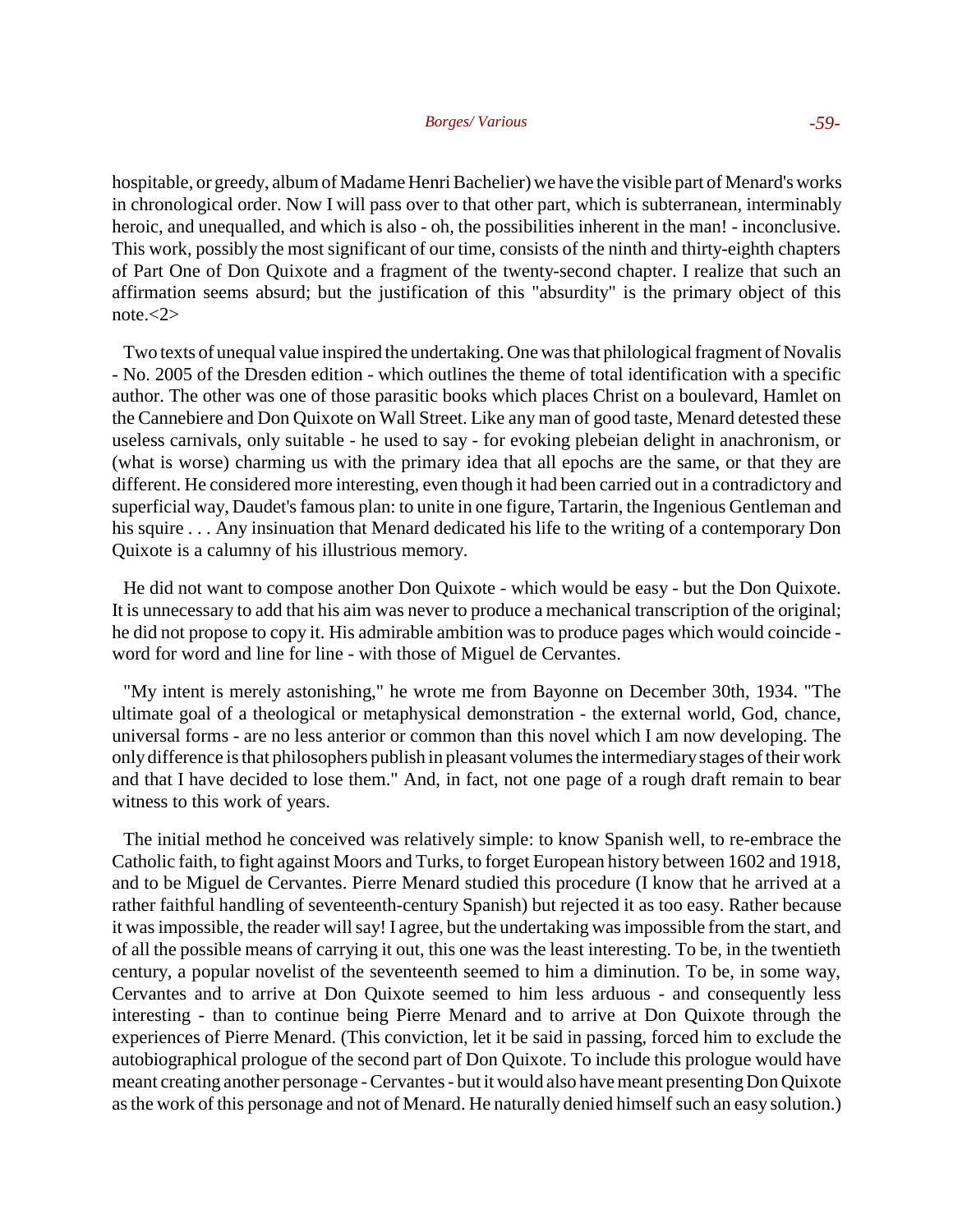"My undertaking is not essentially difficult," I read in another part of the same letter. "I would only have to be immortal in order to carry it out." Shall I confess that I often imagine that he finished it and that I am reading Don Quixote - the entire work. - as if Menard had conceived it? Several nights ago, while leafing through Chapter XXVI - which he had never attempted - Irecognized our friend's style and, as it were, his voice in this exceptional phrase: the nymphs of the rivers, mournful and humid Echo. This effective combination of two adjectives, one moral and the other physical, reminded me of a line from Shakespeare which we discussed one afternoon:

Where a malignant and turbaned Turk ...

Why precisely Don Quixote, our reader will ask. Such a preference would not have been inexplicable in a Spaniard; but it undoubtedly was in a symbolist from Nimes, essentially devoted to Poe, who engendered Baudelaire, who engendered Mallarme, who engendered Valery, who engendered Edmond Teste. The letter quoted above clarifies this point. "Don Quixote," Menard explains, "interests me profoundly, but it does not seem to me to have been - how shall I say it inevitable. I cannot imagine the universe without the interjection of Edgar Allan Poe

Ah, bear in mind this garden was enchanted!

or without the Bateau ivre or the Ancient Mariner, but I know that I am capable of imagining it without Don Quixote. (I speak, naturally, of my personal capacity, not of the historical repercussions of these works.) Don Quixote is an accidental book, Don Quixote is unnecessary. I can premeditate writing, I can write it, without incurring a tautology. When I was twelve or thirteen years old I read it, perhaps in its entirety. Since then I have reread several chapters attentively, but not the ones I am going to undertake. I have likewise studied the entremeses, the comedies, the Galatea, the exemplary novels, and the undoubtedly laborious efforts of Persiles y Sigismunda and the Viaje at Parnaso . . . My general memory of Don Quixote, simplified by forgetfulness and indifference, is much the same as the imprecise, anterior image of a book not yet written. Once this image (which no one can deny me in good faith) has been postulated, my problems are undeniably considerably more difficult than those which Cervantes faced. My affable precursor did not refuse the collaboration of fate; he went along composing his immortal work a little a la diable, swept along by inertias of language and invention. I have contracted the mysterious duty of reconstructing literally his spontaneous work. My solitary game is governed by two polar laws. The first permits me to attempt variants of a formal and psychological nature; the second obliges me to sacrifice them to the 'original' text and irrefutably to rationalize this annihilation . . . To these artificial obstacles one must add another congenital one. To compose Don Quixote at the beginning of the seventeenth century was a reasonable, necessary and perhaps inevitable undertaking; at the beginning of the twentieth century it is almost impossible. It is not in vain that three hundred years have passed, charged with the most complex happenings among them, to mention only one, that same Don Quixote."

In spite of these three obstacles, the fragmentary Don Quixote of Menard is more subtle than that of Cervantes. The latter indulges in a rather coarse opposition between tales of knighthood and the meager, provincial reality of his country; Menard chooses as "reality" the land of Carmen during the century of Lepanto and Lope. What Hispanophile would not have advised Maurice Barres or Dr.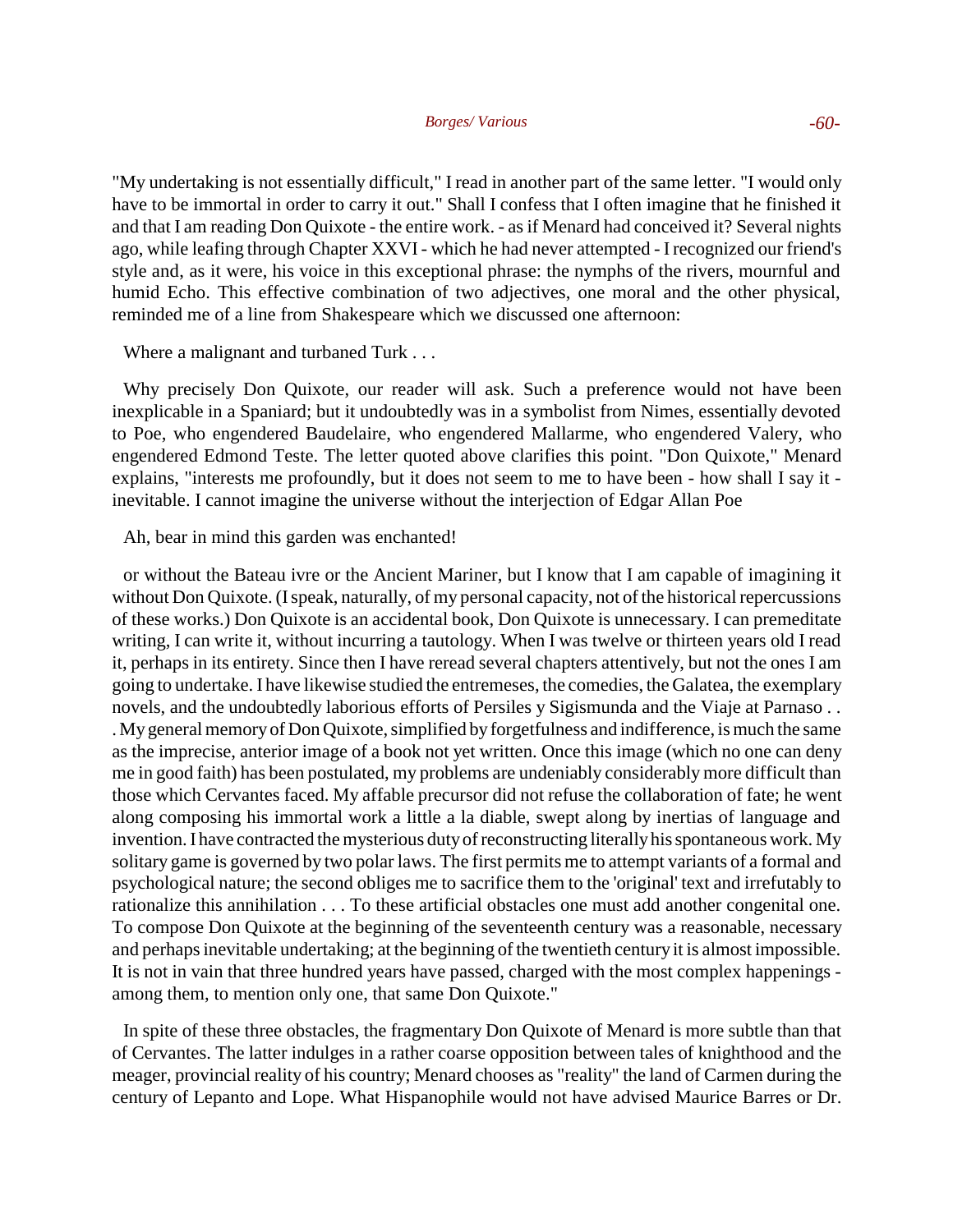### *Borges/ Various -61-*

Rodriguez Larreta to make such a choicel Menard, as if it were the most natural thing in the world, eludes them. In his work there are neither bands of gypsies, conquistadors, mystics, Philip the Seconds, nor autos-da-fe. He disregards or proscribes local color. This disdain indicates a new approach to the historical novel. This disdain condemns Salammbo without appeal.

It is no less astonishing to consider isolated chapters. Let us examine, for instance, Chapter XXXVIII of Part One "which treats of the curious discourse that Don Quixote delivered on the subject of arms and letters." As is known, Don Quixote (like Quevedo in a later, analogous passage of La hora de todos) passes judgment against letters and in favor of arms. Cervantes was an old soldier, which explains such a judgment. But that the Don Quixote of Pierre Menard - a contemporary of La trahison des clercs and Bertrand Russell - should relapse into these nebulous sophistries! Madame Bachelier has seen in them an admirable and typical subordination of the author to the psychology of the hero; others (by no means perspicaciously) a transcription of Don Quixote; the Baroness de Bacourt, the influence of Nietzsche. To this third interpretation (which seems to me irrefutable) I do not know if I would dare to add a fourth, which coincides very well with the divine modesty of Pierre Menard: his resigned or ironic habit of propounding ideas which were the strict reverse of those he preferred. (One will remember his diatribe against Paul Valery in the ephemeral journal of the superrealist Jacques Reboul.) The text of Cervantes and that of Menard are verbally identical, but the second is almost infinitely richer. (More ambiguous, his detractors will say; but ambiguity is a richness.) It is a revelation to compare the Don Quixote of Menard with that of Cervantes. The latter, for instance, wrote (Don Quixote, Part One, Chapter Nine)

. . . la verdad, cuya madre es la historia, emula del tiempo, deposito de las acciones, testigo de lo pasado, ejemplo y aviso de lo presente, advertencia de lo por venir.

[. . . truth, whose mother is history, who is the rival of time, depository of deeds, witness of the past, example and lesson to the present, and warning to the future.]

Written in the seventeenth century, written by the "ingeniouslayman" Cervantes, this enumeration is a mere rhetorical eulogy of history. Menard, on the other hand, writes:

. . . la verdad, cuya madre es la historia, emula del tiempo, deposito de las acciones, testigo de lo pasado, ejemplo y aviso de lo presente, advertencia de lo por venir.

[. . . truth, whose mother is history, who is the rival of time, depository of deeds, witness of the past, example and lesson to the present, and warning to the future.]

History, mother of truth; the idea is astounding. Menard, a contemporary of William James, does not define history as an investigation of reality, but as its origin. Historical truth, for him, is not what took place; it is what we think took place. The final clauses - example and lesson to the present, and warning to the future - are shamelessly pragmatic.

Equally vivid is the contrast in styles. The archaic style of Menard - in the last analysis, a foreigner - suffers from a certain affectation. Not so that of his precursor, who handles easily the ordinary Spanish of his time.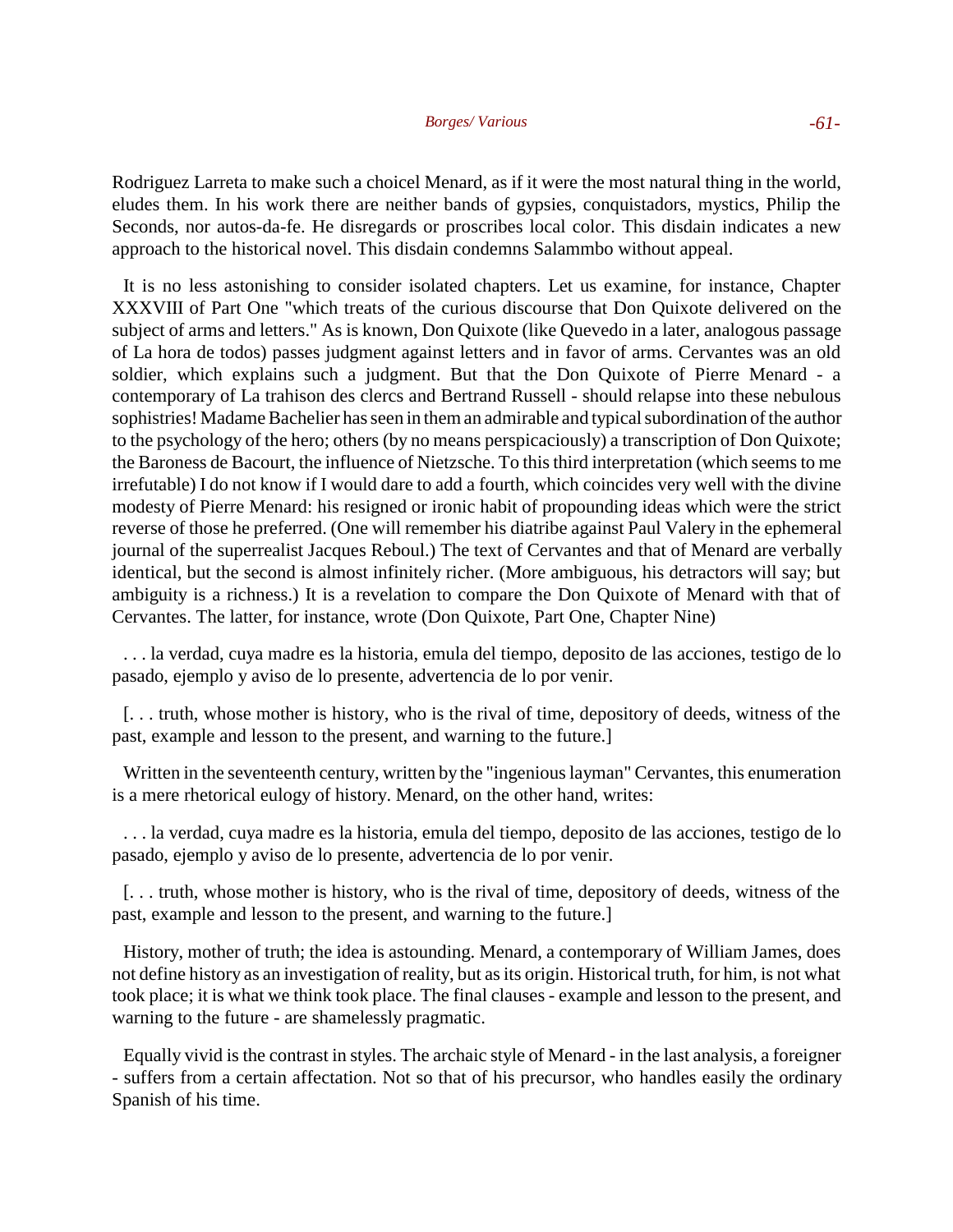There is no intellectual exercise which is not ultimately useless. A philosophical doctrine is in the beginning a seemingly true description of the universe; asthe years passit becomes a mere chapter if not a paragraph or a noun - in the history of philosophy. In literature, this ultimate decay is even more notorious. "Don Quixote," Menard once told me, "was above all an agreeable book; now it is an occasion for patriotic toasts, grammatical arrogance and obscene deluxe editions. Glory is an incomprehension, and perhaps the worst."

These nihilist arguments contain nothing new; what is unusual is the decision Pierre Menard derived from them. He resolved to outstrip that vanity which awaits all the woes of mankind; he undertook a task that was complex in the extreme and futile from the outset. He dedicated his conscience and nightly studies to the repetition of a pre-existing book in a foreign tongue. The number of rough drafts kept on increasing; he tenaciously made corrections and tore up thousands of manuscript pages.<3> He did not permit them to be examined, and he took great care that they would not survive him. It is in vain that I have tried to reconstruct them.

I have thought that it is legitimate to consider the "final" Don Quixote as a kind of palimpsest, in which should appear traces - tenuous but not undecipherable - of the "previous" handwriting of our friend. Unfortunately, only a second Pierre Menard, inverting the work of the former, could exhume and rescuscitate these Troys . . .

"To think, analyze and invent," he also wrote me, "are not anomalous acts, but the normal respiration of the intelligence. To glorify the occasional fulfillment of this function, to treasure ancient thoughts of others, to remember with incredulous amazement that the doctor universalis thought, is to confess our languor or barbarism. Every man should be capable of all ideas, and I believe that in the future he will be."

Menard (perhaps without wishing to) has enriched, by means of a new technique, the hesitant and rudimentaryart ofreading: the technique is one of deliberate anachronismand erroneous attributions. This technique, with its infinite applications, urges us to run through the Odyssey as if it were written after the Aeneid, and to read Le jardin du Centaure by Madame Henri Bachelier as if it were by Madame Henri Bachelier. This technique would fill the dullest books with adventure. Would not the attributing of The Imitation of Christ to Louis Ferdinand Celine or James Joyce be a sufficient renovation of its tenuous spiritual counsels?

<1> Madame Henri Bachelier also lists a literal translation of a literal translation done by Quevedo of the Introduction a la vie devote of Saint Francis of Sales. In Pierre Menard's library there are no traces of such a work. She must have misunderstood a remark of his which he had intended as a joke.

<2> I also had another, secondary intent-that of sketching a portrait of Pierre Menard. But how would I dare to compete with the golden pages the Baroness de Bacourt tells me she is preparing, or with the delicate and precise pencil of Carolus Hourcade?

<3> I remember hissquare-ruled notebooks, the black streaks where he had crossed out words, his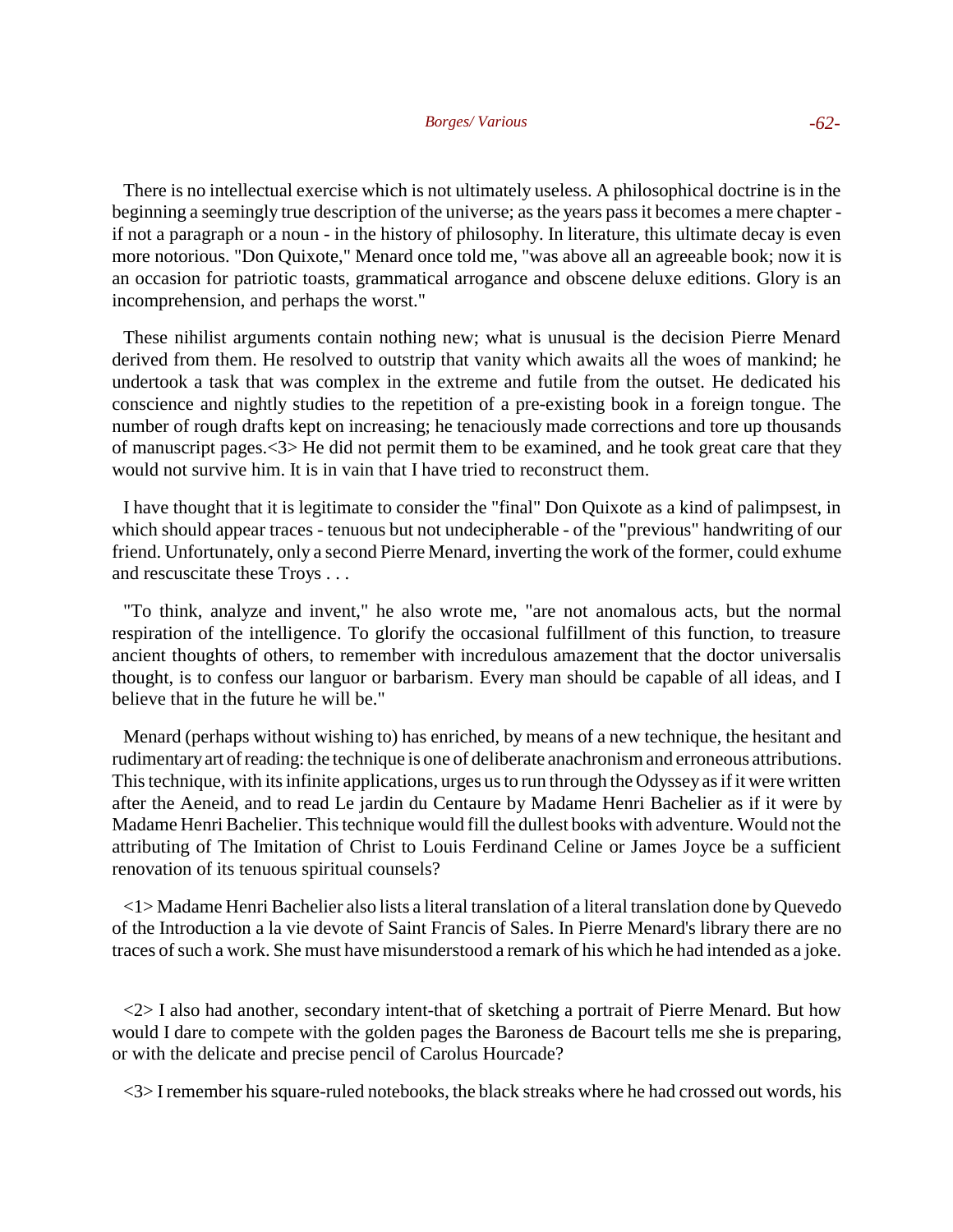peculiar typographical symbols and his insect-like handwriting. In the late afternoon he liked to go for walks on the outskirts of Nimes; he would take a notebook with him and make a gay bonfire.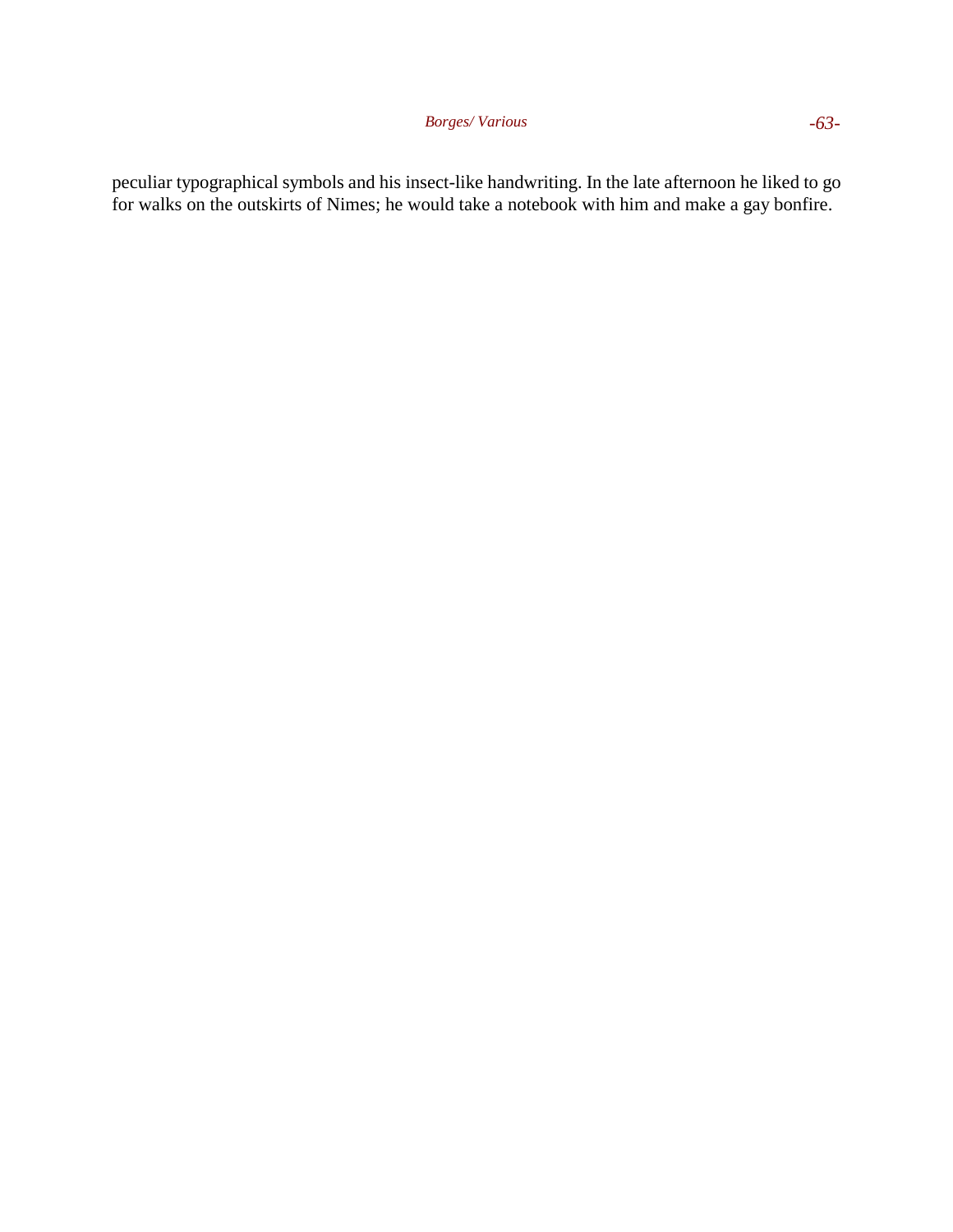Jorge Luis Borges

## The Circular Ruins

And if he left off dreaming about you . . . - Through the Looking Glass, VI.

No one saw him disembark in the unanimous night, no one saw the bamboo canoe sink into the sacred mud, but in a few days there was no one who did not know that the taciturn man came from the South and that his home had been one of those numberless villages upstream in the deeply cleft side of the mountain, where the Zend language has not been contaminated by Greek and where leprosy is infrequent. What is certain is that the gray man kissed the mud, climbed up the bank without pushing aside (probably, without feeling) the blades which were lacerating his flesh, and crawled, nauseated and bloodstained, up to the circular enclosure crowned with a stone tiger or horse, which sometimes was the color of flame and now was that of ashes. This circle was a temple which had been devoured by ancient fires, profaned by the miasmal jungle, and whose god no longer received the homage of men. The stranger stretched himself out beneath the pedestal. He was awakened by the sun high overhead. He was not astonished to find that his wounds had healed; he closed his pallid eyes and slept, not through weakness of flesh but through determination of will. He knew that this temple was the place required for his invincible intent; he knew that the incessant trees had not succeeded in strangling the ruins of another propitious temple downstream which had once belonged to gods now burned and dead; he knew that his immediate obligation was to dream. Toward midnight he was awakened by the inconsolable shriek of a bird. Tracks of bare feet, some figs and a jug warned him that the men of the region had been spying respectfully on his sleep, soliciting his protection or afraid of his magic. He felt a chill of fear, and sought out a sepulchral niche in the dilapidated wall where he concealed himself among unfamiliar leaves.

The purpose which guided him was not impossible, though supernatural. He wanted to dream a man; he wanted to dream him in minute entirety and impose him on reality. This magic project had exhausted the entire expanse of his mind; if some one had asked him his name or to relate some event of his former life, he would not have been able to give an answer. This uninhabited, ruined temple suited him, for it contained a minimum of visible world; the proximity of the workmen also suited him, for they took it upon themselves to provide for his frugal needs. The rice and fruit they brought him were nourishment enough for his body, which was consecrated to the sole task of sleeping and dreaming.

At first, his dreams were chaotic; then in a short while they became dialectic in nature. The stranger dreamed that he was in the center of a circular amphitheater which was more or less the burnt temple; clouds of taciturn students filled the tiers of seats; the faces of the farthest ones hung at a distance of many centuries and as high as the stars, but their features were completely precise. The man lectured his pupils on anatomy, cosmography, and magic: the faces listened anxiously and tried to answer understandingly, as if they guessed the importance of that examination which would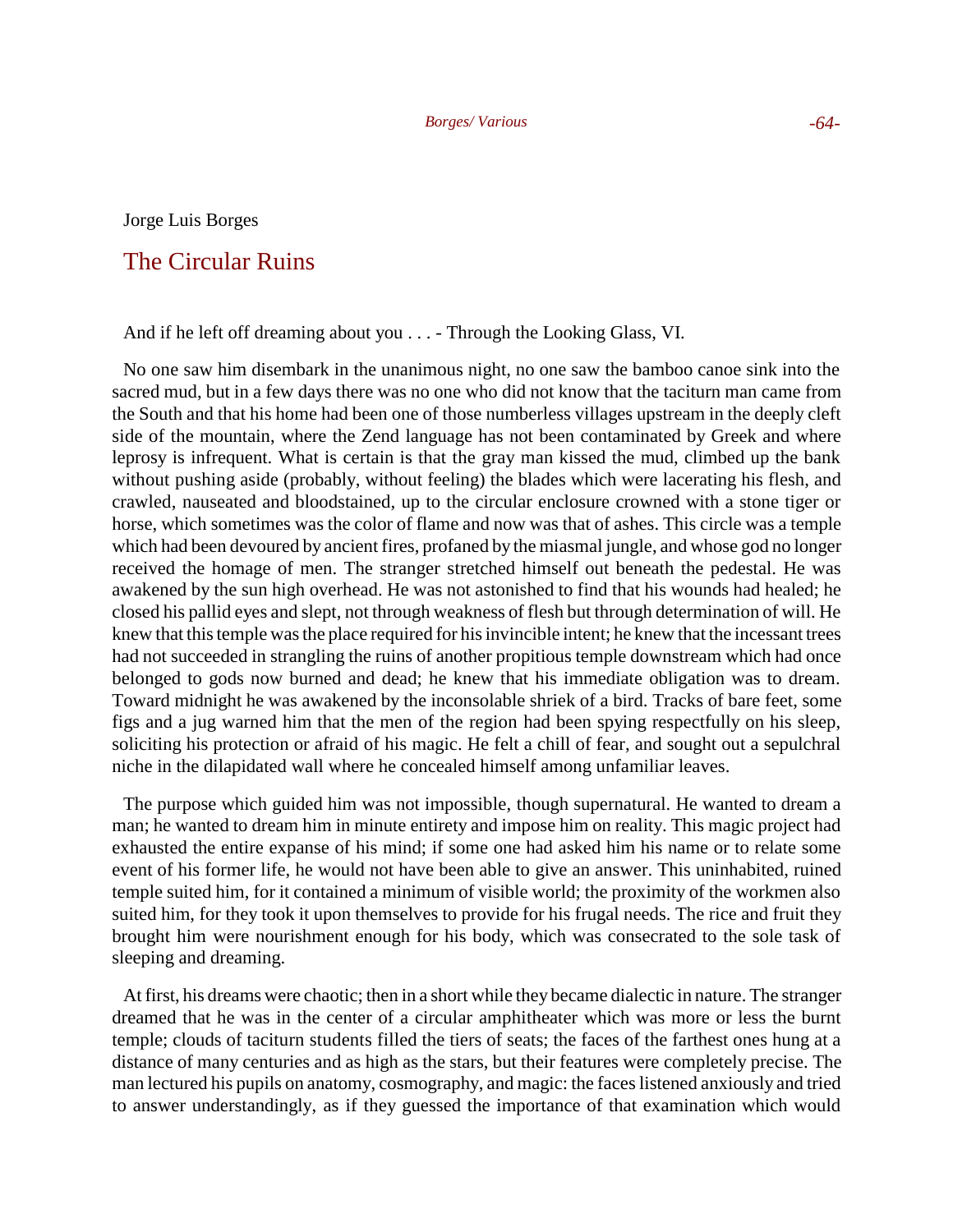redeem one of them from his condition of empty illusion and interpolate him into the real world. Asleep or awake, the man thought over the answers of his phantoms, did not allow himself to be deceived by impostors, and in certain perplexities he sensed a growing intelligence. He was seeking a soul worthy of participating in the universe.

After nine or ten nights he understood with a certain bitterness that he could expect nothing from those pupils who accepted his doctrine passively, but that he could expect something from those who occasionally dared to oppose him. The former group, although worthy of love and affection, could not ascend to the level of individuals; the latter pre-existed to a slightly greater degree. One afternoon (now afternoons were also given over to sleep, now he was only awake for a couple of hours at daybreak) he dismissed the vast illusory student body for good and kept only one pupil. He was a taciturn, sallow boy, at times intractable, and whose sharp features resembled those of his dreamer. The brusque elimination of his fellow students did not disconcert him for long; after a few private lessons, his progress was enough to astound the teacher. Nevertheless, a catastrophe took place. One day, the man emerged from his sleep as if from a viscous desert, looked at the useless afternoon light which he immediately confused with the dawn, and understood that he had not dreamed. All that night and all day long, the intolerable lucidity of insomnia fell upon him. He tried exploring the forest, to lose his strength; among the hemlock he barely succeeded in experiencing several short snatchs of sleep, veined with fleeting, rudimentary visions that were useless. He tried to assemble the student body but scarcely had he articulated a few brief words of exhortation when it became deformed and was then erased. In his almost perpetual vigil, tears of anger burned his old eyes.

He understood that modeling the incoherent and vertiginous matter of which dreams are composed was the most difficult task that a man could undertake, even though he should penetrate all the enigmas of a superior and inferior order; much more difficult than weaving a rope out of sand or coining the faceless wind. He swore he would forget the enormous hallucination which had thrown him off at first, and he sought another method of work. Before putting it into execution, he spent a month recovering his strength, which had been squandered by his delirium. He abandoned all premeditation of dreaming and almost immediately succeeded in sleeping a reasonable part of each day. The few times that he had dreams during this period, he paid no attention to them. Before resuming his task, he waited until the moon's disk was perfect. Then, in the afternoon, he purified himself in the waters of the river, worshiped the planetary gods, pronounced the prescribed syllables of a mighty name, and went to sleep. He dreamed almost immediately, with his heart throbbing.

He dreamed that it was warm, secret, about the size of a clenched fist, and of a garnet color within the penumbra of a human body as yet without face or sex; during fourteen lucid nights he dreamt of it with meticulous love. Every night he perceived it more clearly. He did not touch it; he only permitted himself to witness it, to observe it, and occasionally to rectify it with a glance. He perceived it and lived it from all angles and distances. On the fourteenth night he lightly touched the pulmonary artery with his index finger, then the whole heart, outside and inside. He was satisfied with the examination. He deliberately did not dream for a night; he then took up the heart again, invoked the name of a planet, and undertook the vision of another of the principle organs. Within a year he had come to the skeleton and the eyelids. The innumerable hair was perhaps the most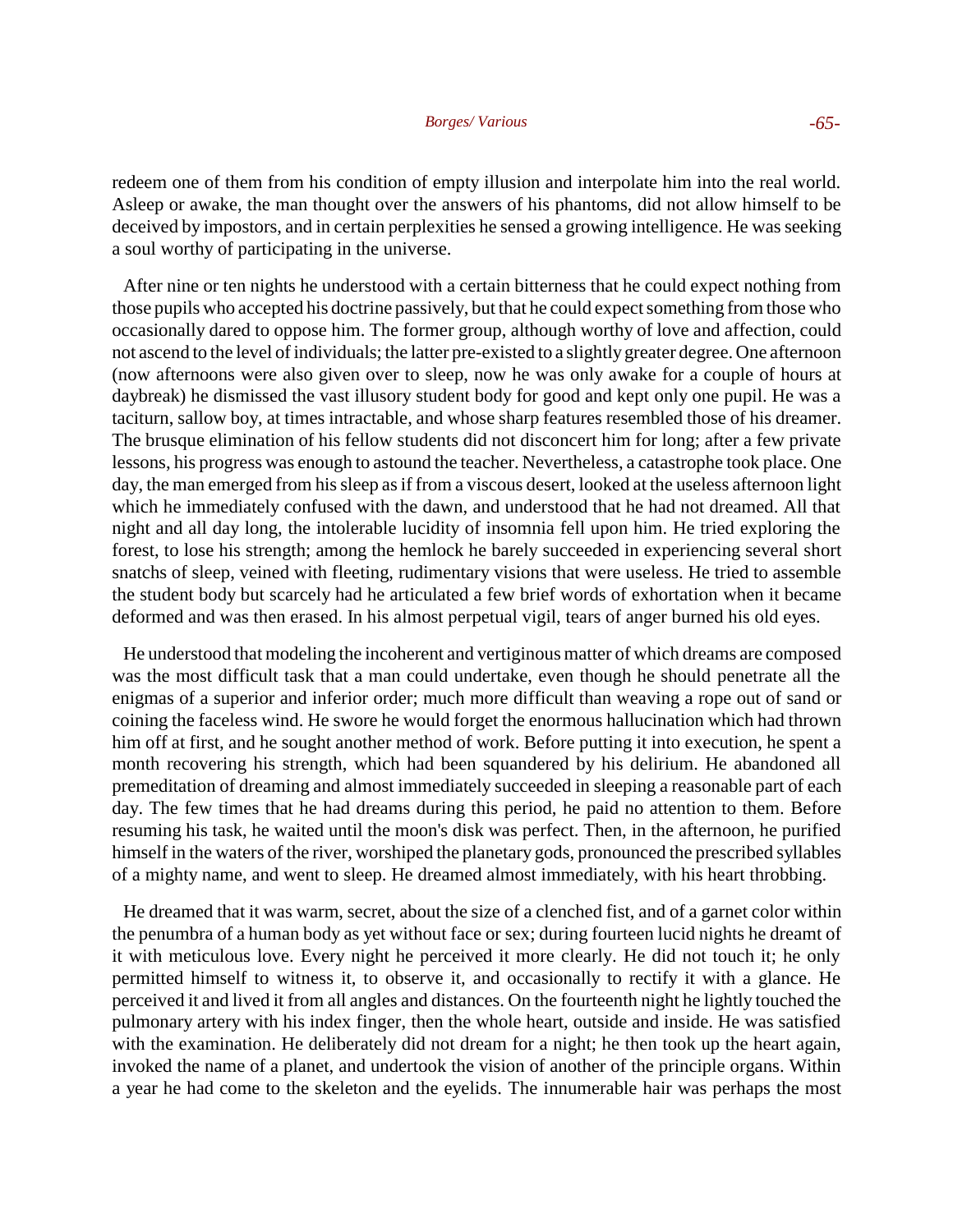difficult task. He dreamed an entire man-a young man, but who did not sit up or talk, who was unable to open his eyes. Night after night, the man dreamt him asleep.

In the Gnostic cosmogonies, demiurges fashion a red Adam who cannot stand; as clumsy, crude and elemental as this Adam of dust was the Adam of dreams forged by the wizard's nights. One afternoon, the man almost destroyed his entire work, but then changed his mind. (It would have been better had he destroyed it.) When he had exhausted all supplications to the deities of the earth, he threw himself at the feet of the effigy which was perhaps a tiger or perhaps a colt and implored its unknown help. That evening, at twilight, he dreamt of the statue. He dreamt it was alive, tremulous: it was not an atrocious bastard of a tiger and a colt, but at the same time these two fiery creatures and also a bull, a rose, and a storm. This multiple god revealed to him that his earthly name was Fire, and that in this circular temple (and in others like it) people had once made sacrifices to him and worshiped him, and that he would magically animate the dreamed phantom, in such a way that all creatures, except Fire itself and the dreamer, would believe it to be a man of flesh and blood. He commanded that once this man had been instructed in all the rites, he should be sent to the other ruined temple whose pyramids were still standing downstream, so that some voice would glorify him in that deserted edifice. In the dream of the man that dreamed, the dreamed one awoke.

The wizard carried out the orders he had been given. He devoted a certain length of time (which finally proved to be two years) to instructing him in the mysteries of the universe and the cult of fire. Secretly, he was pained at the idea of being separated from him. On the pretext of pedagogical necessity, each day he increased the number of hours dedicated to dreaming. He also remade the right shoulder, which was somewhat defective. At times, he was disturbed by the impression that all this had already happened . . . In general, his days were happy; when he closed his eyes, he thought: Now I will be with my son. Or, more rarely: The son I have engendered is waiting for me and will not exist if I do not go to him.

Gradually, he began accustoming him to reality. Once he ordered him to place a flag on a faraway peak. The next day the flag was fluttering on the peak. He tried other analogous experiments, each time more audacious. With a certain bitterness, he understood that his son was ready to be born - and perhaps impatient. That night he kissed him for the first time and sent him off to the other temple whose remains were turning white downstream, across many miles of inextricable jungle and marshes. Before doing this (and so that his son should never know that he was a phantom, so that he should think himself a man like any other) he destroyed in him all memory of his years of apprenticeship.

His victory and peace became blurred with boredom. In the twilight times of dusk and dawn, he would prostrate himself before the stone figure, perhaps imagining his unreal son carrying out identical rites in other circular ruins downstream; at night he no longer dreamed, or dreamed as any man does. His perceptions of the sounds and forms of the universe became somewhat pallid: his absent son was being nourished by these diminutions of his soul. The purpose of his life had been fulfilled; the man remained in a kind of ecstasy. After a certain time, which some chroniclers prefer to compute in years and others in decades, two oarsmen awoke him at midnight; he could not see their faces, but they spoke to him of a charmed man in a temple of the North, capable of walking on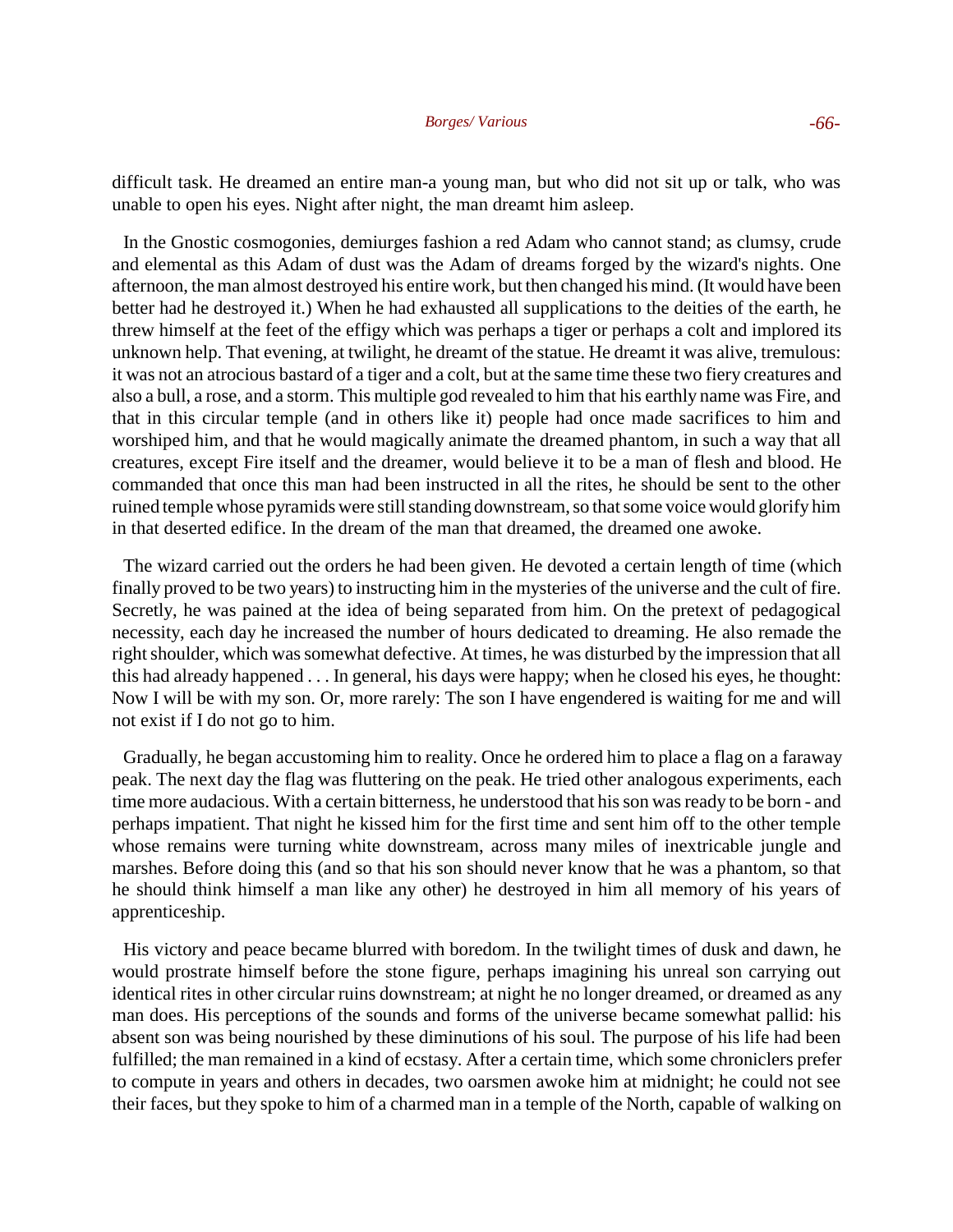### *Borges/ Various -67-*

fire without burning himself. The wizard suddenly remembered the words of the god. He remembered that of all the creatures that people the earth, Fire was the only one who knew his son to be a phantom. This memory, which at first calmed him, ended by tormenting him. He feared lest his son should meditate on this abnormal privilege and by some means find out he was a mere simulacrum. Not to be a man, to be a projection of another man's dreams - what an incomparable humiliation, what madness! Any father is interested in the sons he has procreated (or permitted) out of the mere confusion of happiness; it was natural that the wizard should fear for the future of that son whom he had thought out entrail by entrail, feature by feature, in a thousand and one secret nights.

His misgivings ended abruptly, but not without certain forewarnings. First (after a long drought) a remote cloud, aslight as a bird, appeared on a hill; then, toward the South, the sky took on the rose color of leopard's gums; then came clouds of smoke which rusted the metal of the nights; afterwards came the panic-stricken flight of wild animals. For what had happened many centuries before was repeating itself. The ruins of the sanctuary of the god of Fire was destroyed by fire. In a dawn without birds, the wizard saw the concentric fire licking the walls. For a moment, he thought of taking refuge in the water, but then he understood that death was coming to crown his old age and absolve him from his labors. He walked toward the sheets of flame. They did not bite his flesh, they caressed him and flooded him without heat or combustion. With relief, with humiliation, with terror, be understood that he also was an illusion, that someone else was dreaming him.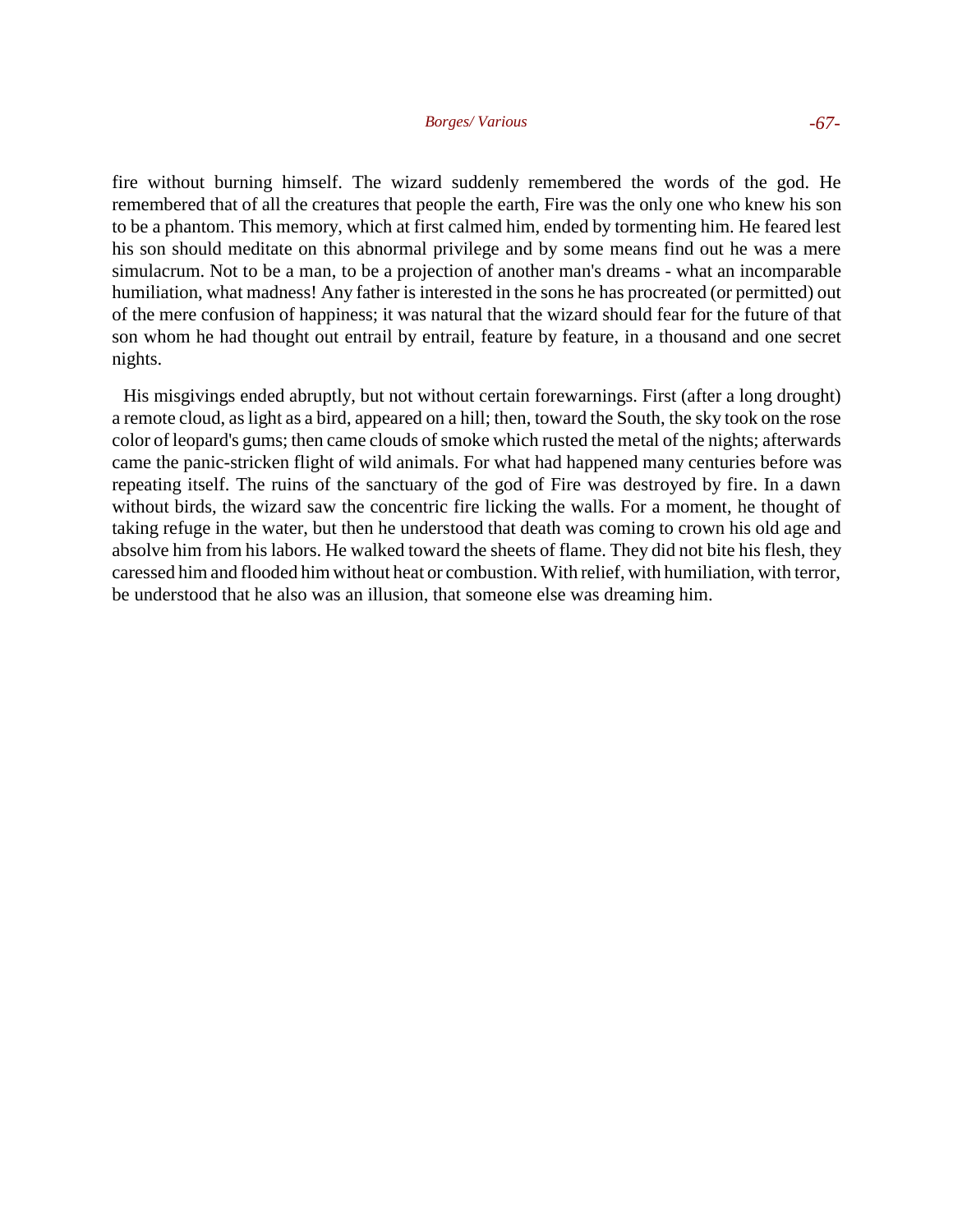### Jorge Luis Borges

## The South

The man who landed in Buenos Aires in 1871 bore the name of Johannes Dahlmann and he was a minister in the Evangelical Church. In 1939, one of his grandchildren, Juan Dahlmann, was secretary of a municipal library on Calle Cordoba, and he considered himself profoundly Argentinian. His maternal grandfather had been that Francisco Flores, of the Second Line-Infantry Division, who had died on the frontier of Buenos Aires, run through with a lance by Indians from Catriel; in the discord inherent between his two lines of descent, Juan Dahlmann (perhaps driven to it by his Germanic blood) chose the line represented by his romantic ancestor, his ancestor of the romantic death. An old sword, a leather frame containing the daguerreotype of a blank-faced man with a beard, the dash and grace of certain music, the familiar strophes of Martin Fierro, the passing years, boredom and solitude, all went to foster this voluntary, but never ostentatious nationalism. At the cost of numerous small privations, Dahlmann had managed to save the empty shell of a ranch in the South which had belonged to the Flores family; he continually recalled the image of the balsamic eucalyptus trees and the great rosecolored house which had once been crimson. His duties, perhaps even indolence, kept him in the city. Summer after summer he contented himself with the abstract idea of possession and with the certitude that hisranch was waiting for him on a precise site in the middle of the plain. Late in February, 1939, something happened to him.

Blind to all fault, destiny can be ruthless at one's slightest distraction. Dahlmann had succeeded in acquiring, on that very afternoon, an imperfect copy of Weil's edition of The Thousand and One Nights. Avid to examine this find, he did not wait for the elevator but hurried up the stairs. In the obscurity, something brushed by his forehead: a bat, a bird? On the face of the woman who opened the door to him he saw horror engraved, and the hand he wiped across his face came away red with blood. The edge of a recently painted door which someone had forgotten to close had caused this wound. Dahlmann was able to fall asleep, but from the moment he awoke at dawn the savor of all things was atrociously poignant. Fever wasted him and the pictures in The Thousand and One Nights served to illustrate nightmares. Friends and relatives paid him visits and, with exaggerated smiles, assured him that they thought he looked fine. Dahlmann listened to them with a kind of feeble stupor and he marveled at their not knowing that he was in hell. A week, eight days passed, and they were like eight centuries. One afternoon, the usual doctor appeared, accompanied by a new doctor, and they carried him off to a sanitarium on the Calle Ecuador, for it was necessary to X-ray him. Dahlmann, in the hackney coach which bore them away, thought that he would, at last, be able to sleep in a room different from his own. He felt happy and communicative. When he arrived at his destination, they undressed him, shaved his head, bound him with metal fastenings to a stretcher; they shone bright lights on him until he was blind and dizzy, auscultated him, and a masked man stuck a needle into his arm. He awoke with a feeling of nausea, covered with a bandage, in a cell with something of a well about it; in the days and nights which followed the operation he came to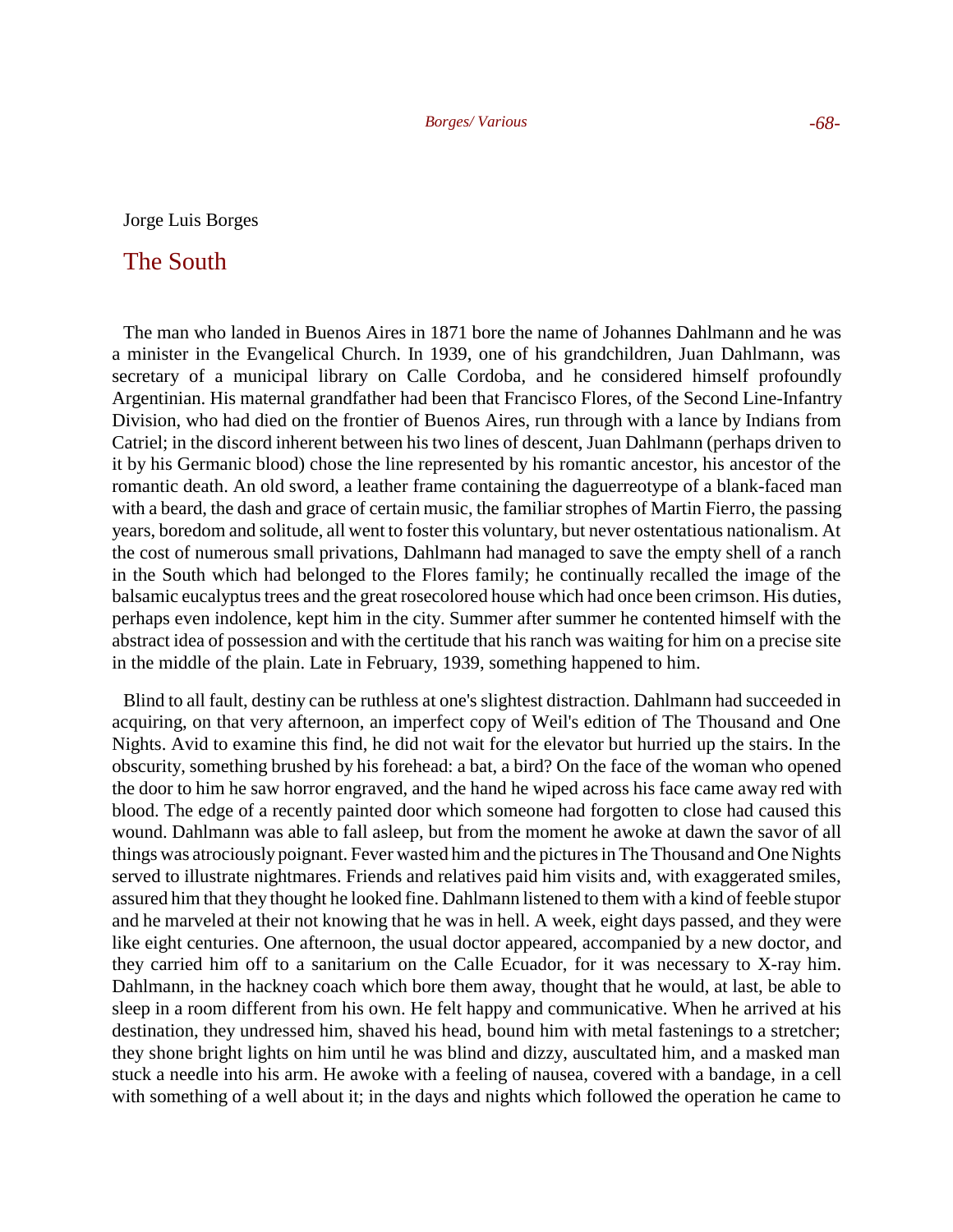#### *Borges/ Various -69-*

realize that he had merely been, up until then, in a suburb of hell. Ice in his mouth did not leave the least trace of freshness. During these days Dahlmann hated himself in minute detail: he hated his identity, his bodily necessities, his humiliation, the beard which bristled upon his face. He stoically endured the curative measures, which were painful, but when the surgeon told him he had been on the point of death from septicemia, Dahlmann dissolved in tears of self-pity for his fate. Physical wretchedness and the incessant anticipation of horrible nights had not allowed him time to think of anything so abstract as death. On another day, the surgeon told him he was healing and that, very soon, he would be able to go to his ranch for convalescence. Incredibly enough, the promised day arrived.

Reality favors symmetries and slight anachronisms: Dahlmann had arrived at the sanitarium in a hackney coach and now a hackney coach was to take him to the Constitucion station. The first fresh tang of autumn, after the summer's oppressiveness, seemed like a symbol in nature of his rescue and release from fever and death. The city, at seven in the morning, had not lost that air of an old house lent it by the night; the streets seemed like long vestibules, the plazas were like patios. Dahlrnann recognized the city with joy on the edge of vertigo: a second before his eyes registered the phenomena themselves, he recalled the corners, the billboards, the modest variety of Buenos Aires. In the yellow light of the new day, all things returned to him.

Every Argentine knows that the South begins at the other side of Rivadavia. Dahlmann was in the habit of saying that this was no mere convention, that whoever crosses this street enters a more ancient and sterner world. From inside the carriage he sought out, among the new buildings, the iron grill window, the brass knocker, the arched door, the entrance way, the intimate patio.

At the railroad station he noted that he still had thirty minutes. He quickly recalled that in a cafe on the Calle Brazil (a few dozen feet from Yrigoyen's house) there was an enormous cat which allowed itself to be caressed as if it were a disdainful divinity. He entered the cafe. There was the cat, asleep. He ordered a cup of coffee, slowly stirred the sugar, sipped it (this pleasure had been denied him in the clinic), and thought, as he smoothed the cat's black coat, that this contact was an illusion and that the two beings, man and cat, were as good as separated by a glass, for man lives in time, in succession, while the magical animal lives in the present, in the eternity of the instant.

Along the next to the last platform the train lay waiting. Dahlmann walked through the coaches until he found one almost empty. He arranged his baggage in the network rack. When the train started off, he took down his valise and extracted, after some hesitation, the first volume of The Thousand and One Nights. To travel with this book, which was so much a part of the history of his ill-fortune, was a kind of affirmation that his ill-fortune had been annulled; it was a joyous and secret defiance of the frustrated forces of evil.

Along both sides of the train the city dissipated into suburbs; this sight, and then a view of the gardens and villas, delayed the beginning of his reading. The truth was that Dahlmann read very little. The magnetized mountain and the genie who swore to kill his benefactor are - who would deny it? - marvelous, but not so much more than the morning itself and the mere fact of being. The joy oflife distracted himfrompaying attention to Scheherezade and hersuperfluousmiracles. Dahlmann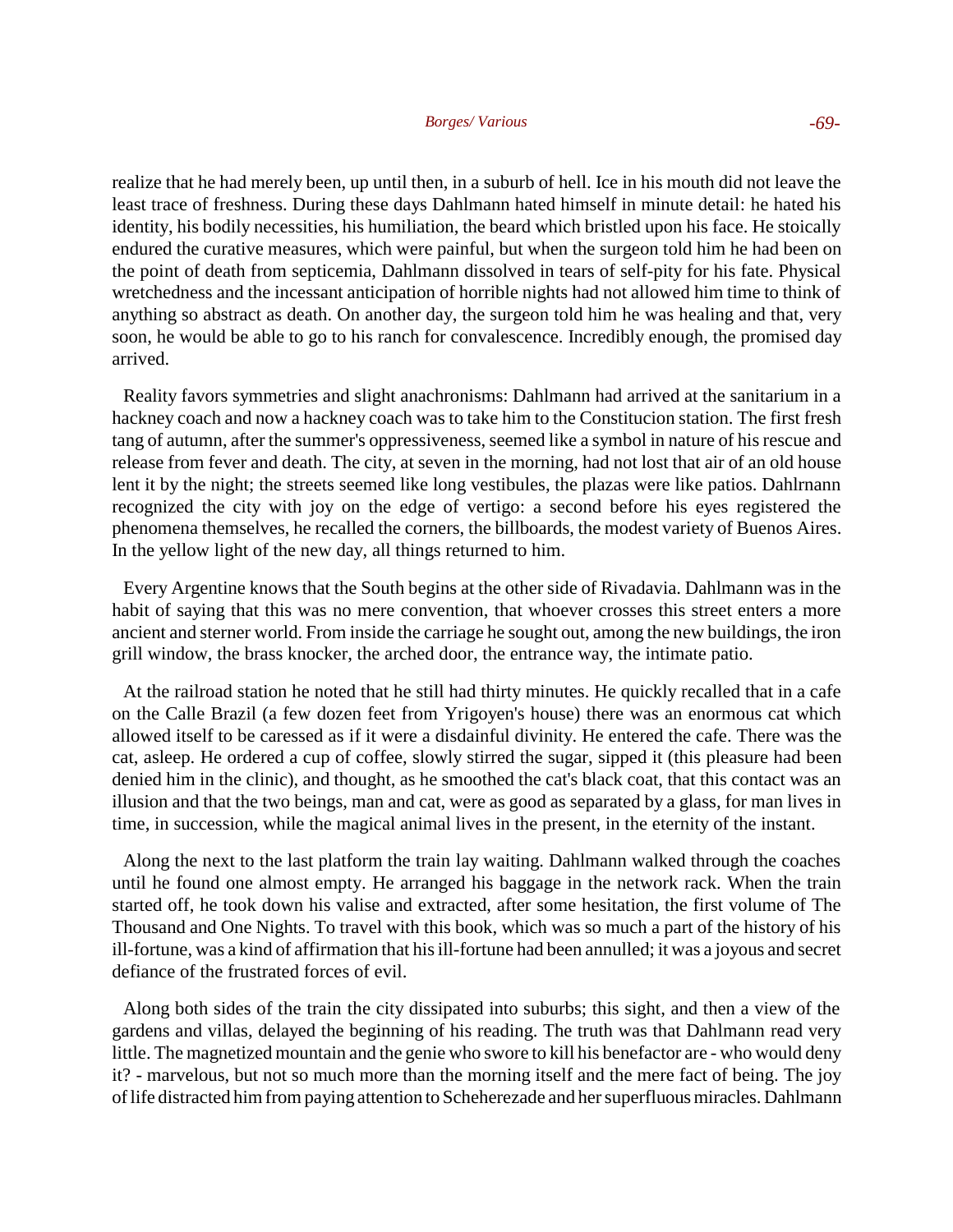closed his book and allowed himself to live.

Lunch - the bouillon served in shining metal bowls, as in the remote summers of childhood - was one more peaceful and rewarding delight.

Tomorrow I'll wake up at the ranch, he thought, and it was as if he was two men at a time: the man who traveled through the autumn day and across the geography of the fatherland, and the other one, locked up in a sanitarium and subject to methodical servitude. He saw unplastered brick houses, long and angled, timelessly watching the trains go by; he saw horsemen along the dirt roads; he saw gullies and lagoons and ranches; he saw great luminous clouds that resembled marble; and all these things were accidental, casual, like dreams of the plain. He also thought he recognized trees and crop fields; but he would not have been able to name them, for his actual knowledge of the countryside was quite inferior to his nostalgic and literary knowledge.

From time to time he slept, and his dreams were animated by the impetus of the train. The intolerable white sun of high noon had already become the yellow sun which precedes nightfall, and it would not be long before it would turn red. The railroad car was now also different; it was not the same as the one which had quit the station siding at Constitucion; the plain and the hours had transfigured it. Outside, the moving shadow of the railroad car stretched toward the horizon. The elemental earth was not perturbed either by settlements or other signs of humanity. The country was vast but at the same time intimate and, in some measure, secret. The limitless country sometimes contained only a solitary bull. The solitude was perfect, perhaps hostile, and it might have occurred to Dahlmann that he was traveling into the past and not merely south. He was distracted from these considerations by the railroad inspector who, on reading his ticket, advised him that the train would not let him off at the regular station but at another: an earlier stop, one scarcely known to Dahlmann. (The man added as explanation which Dahlmann did not attempt to understand, and which he hardly heard, for the mechanism of events did not concern him.)

The train laboriously ground to a halt, practically in the middle of the plain. The station lay on the other side of the tracks; it was not much more than a siding and a shed. There was no means of conveyance to be seen, but the station chief supposed that the traveler might secure a vehicle from a general store and inn to be found some ten or twelve blocks away.

Dahlmann accepted the walk as a small adventure. The sun had already disappeared from view, but a final splendor exalted the vivid and silent plain, before the night erased its color. Less to avoid fatigue than to draw out his enjoy meat of these sights, Dahlmann walked slowly, breathing in the odor of clover with sumptuous joy.

The general store at one time had been painted a deep scarlet, but the years had tempered this violent color for its own good. Something in its poor architecture recalled a steel engraving, perhaps one from an old edition of Paul et Virginie. A number of horses were hitched up to the paling. Once inside, Dahlmann thought he recognized the shopkeeper. Then he realized that he had been deceived by the man's resemblance to one of the male nurses in the sanitarium. When the shopkeeper heard Dahlmann's request, he said he would have the shay made up. In order to add one more event to that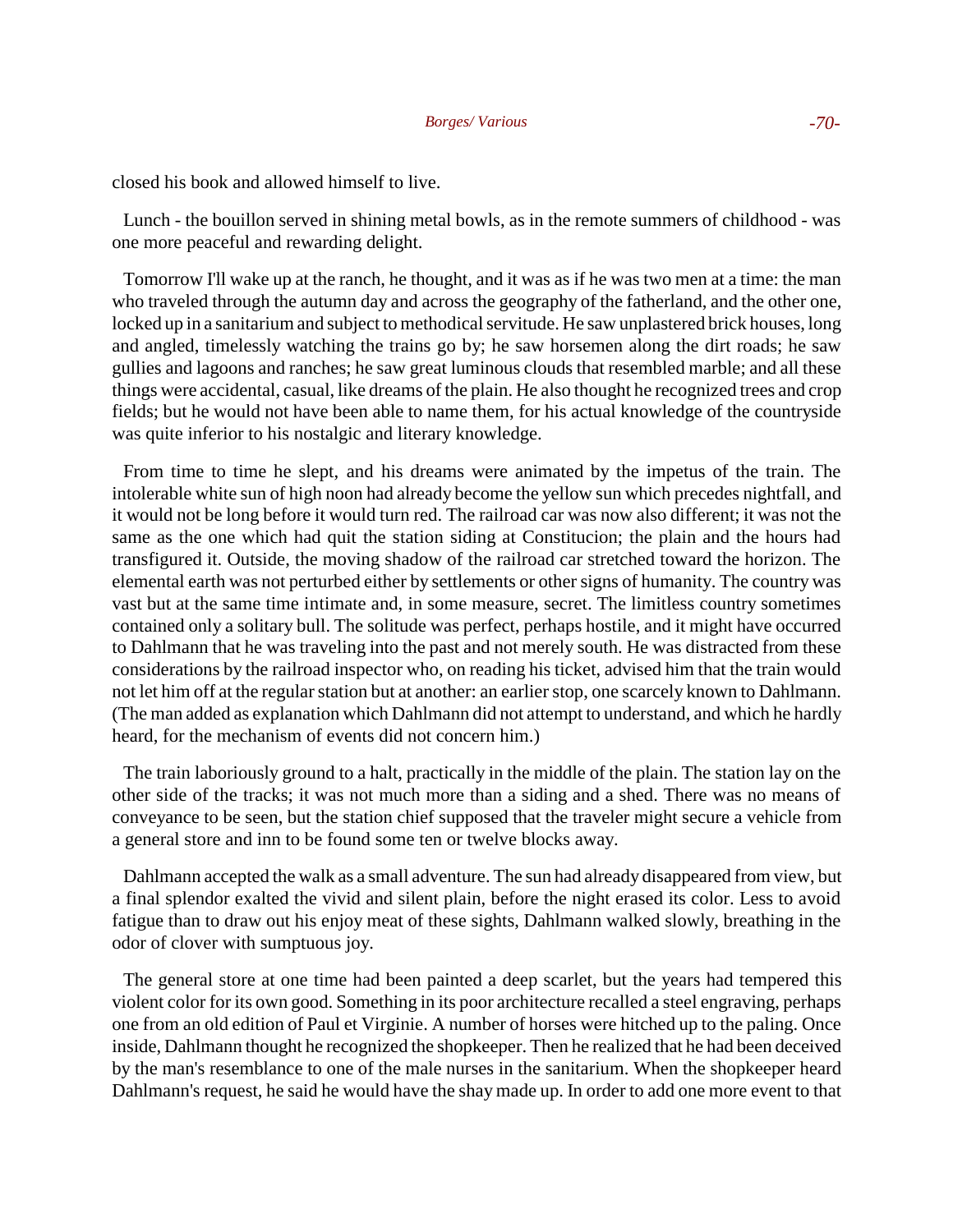### *Borges/ Various -71-*

day and to kill time, Dahlmann decided to eat at the general store.

Some country louts, to whom Dahlmann did not at first pay any attention, were eating and drinking at one of the tables. On the floor, and hanging on to the bar, squatted an old man, immobile as an object. His years had reduced and polished him as water does a stone or the generations of men do a sentence. He was dark, dried up, diminutive, and seemed outside time, situated in eternity. Dahlmann noted with satisfaction the kerchief, the thick poncho, the long chiripa, and the colt boots, and told himself, as he recalled futile discussions with people from the Northern counties or from the province of Entre Rios, that gauchos like this no longer existed outside the South.

Dahlmann sat down next to the window. The darkness began overcoming the plain, but the odor and sound of the earth penetrated the iron bars of the window. The shop owner brought him sardines, followed by some roast meat. Dahlmann washed the meal down with several glasses of red wine. Idling, he relished the tart savor of the wine, and let his gaze, now grown somewhat drowsy, wander over the shop. A kerosene lamp hung from a beam. There were three customers at the other table: two of them appeared to be farm workers; the third man, whose features hinted at Chinese blood, was drinking with his hat on. Of a sudden, Dahlmann felt something brush lightly against his face. Next to the heavy glass of turbid wine, upon one of the stripes in the table cloth, lay a spit ball of breadcrumb. That was all: but someone had thrown it there.

The men at the other table seemed totally cut off from him. Perplexed, Dahlmann decided that nothing had happened, and he opened the volume of The Thousand and One Nights, by way of suppressing reality. After a few moments another little ball landed on his table, and now the peones laughed outright. Dahlmann said to himself that he was not frightened, but he reasoned that it would be a major blunder if he, a convalescent, were to allow himself to be dragged by strangers into some chaotic quarrel. He determined to leave, and had already gotten to his feet when the owner came up and exhorted him in an alarmed voice:

"Senor Dahlmann, don't pay any attention to those lads; they're half high."

Dahlmann was not surprised to learn that the other man, now, knew his name. But he felt that these conciliatory words served only to aggravate the situation. Previous to this moment, the peones' provocation was directed against an unknown face, against no one in particular, almost against no one at all. Now it was an attack against him, against his name, and his neighbors knew it. Dahlmann pushed the owner aside, confronted the peones, and demanded to know what they wanted of him.

The tough with a Chinese look staggered heavily to his feet. Almost in Juan Dahlmann's face he shouted insults, as if he had been a long way off. His game was to exaggerate his drunkness, and this extravagance constituted a ferocious mockery. Between curses and obscenities, he threw a long knife into the air, followed it with his eyes, caught and juggled it, and challenged Dahlmann to a knife fight. The owner objected in a tremulous voice, pointing out that Dahlmann was unarmed. At this point, something unforeseeable occured.

From a corner of the room, the old ecstatic gaucho - in whom Dahlmann saw a summary and cipher of the South (his South) - threw him a naked dagger, which landed at his feet. It was as if the South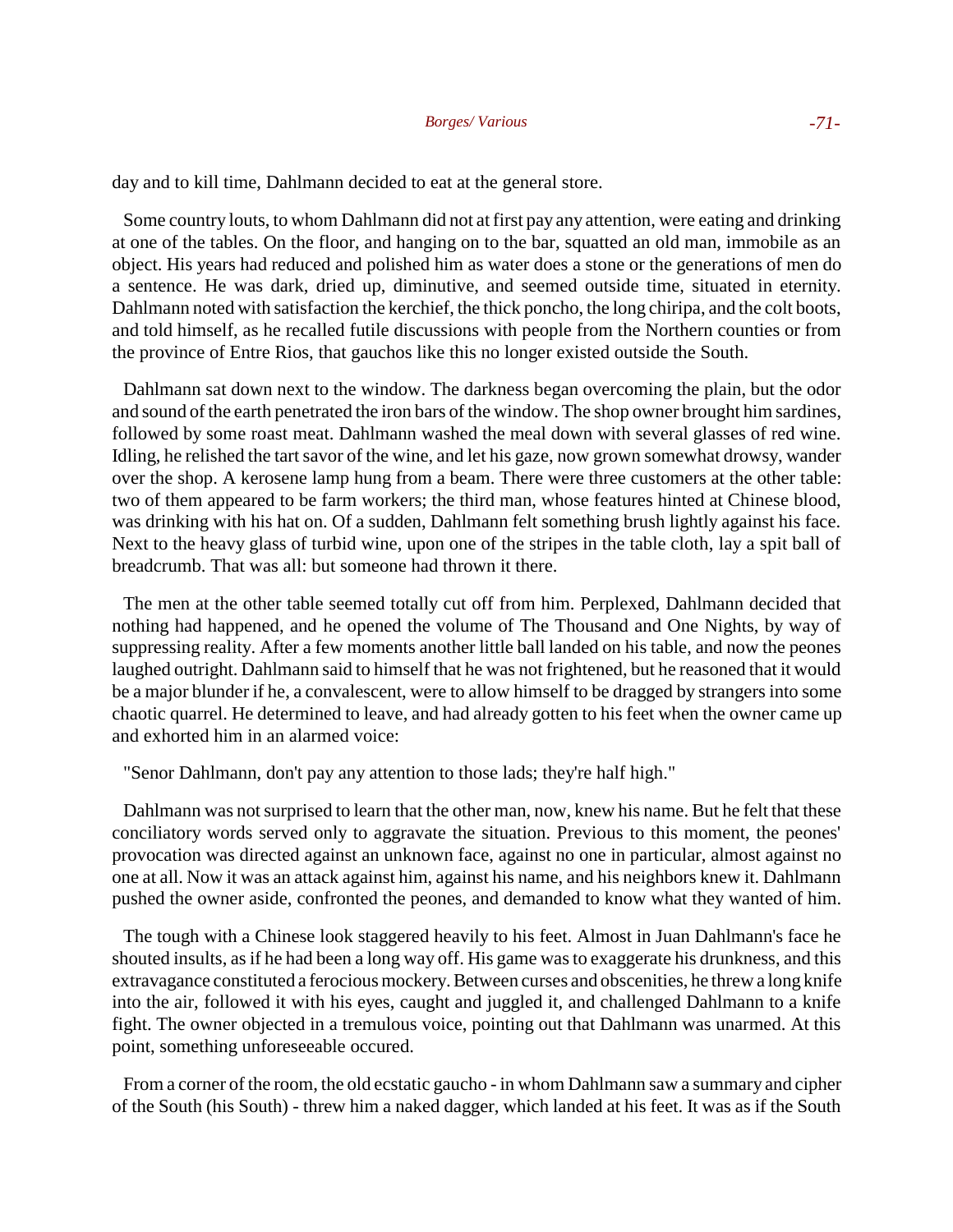had resolved that Dahlmann should accept the duel. Dahlmann bent over to pick up the dagger, and felt two things. The first, that this almost instinctive act bound him to fight. The second, that the weapon, in his torpid hand, was no defense at all, but would merely serve to justify his murder. He had once played with a poniard, like all men, but hisidea of fencing and knife-play did not go further than the notion that all strokes should be directed upwards, with the cutting edge held inwards. They would not have allowed such things to happen to me in the sanitarium, he thought.

"Let's get on our way," said the other man.

They went out and if Dahlmann was without hope, he was also without fear. As he crossed the threshold, he felt that to die in a knife fight, under the open sky, and going forward to the attack, would have been a liberation, a joy, and a festive occasion, on the first night in the sanitarium, when they stuck him with the needle. He felt that if he had been able to choose, then, or to dream his death, this would have been the death he would have chosen or dreamt.

Firmly clutching his knife, which he perhaps would not know how to wield, Dahlmann went out into the plain.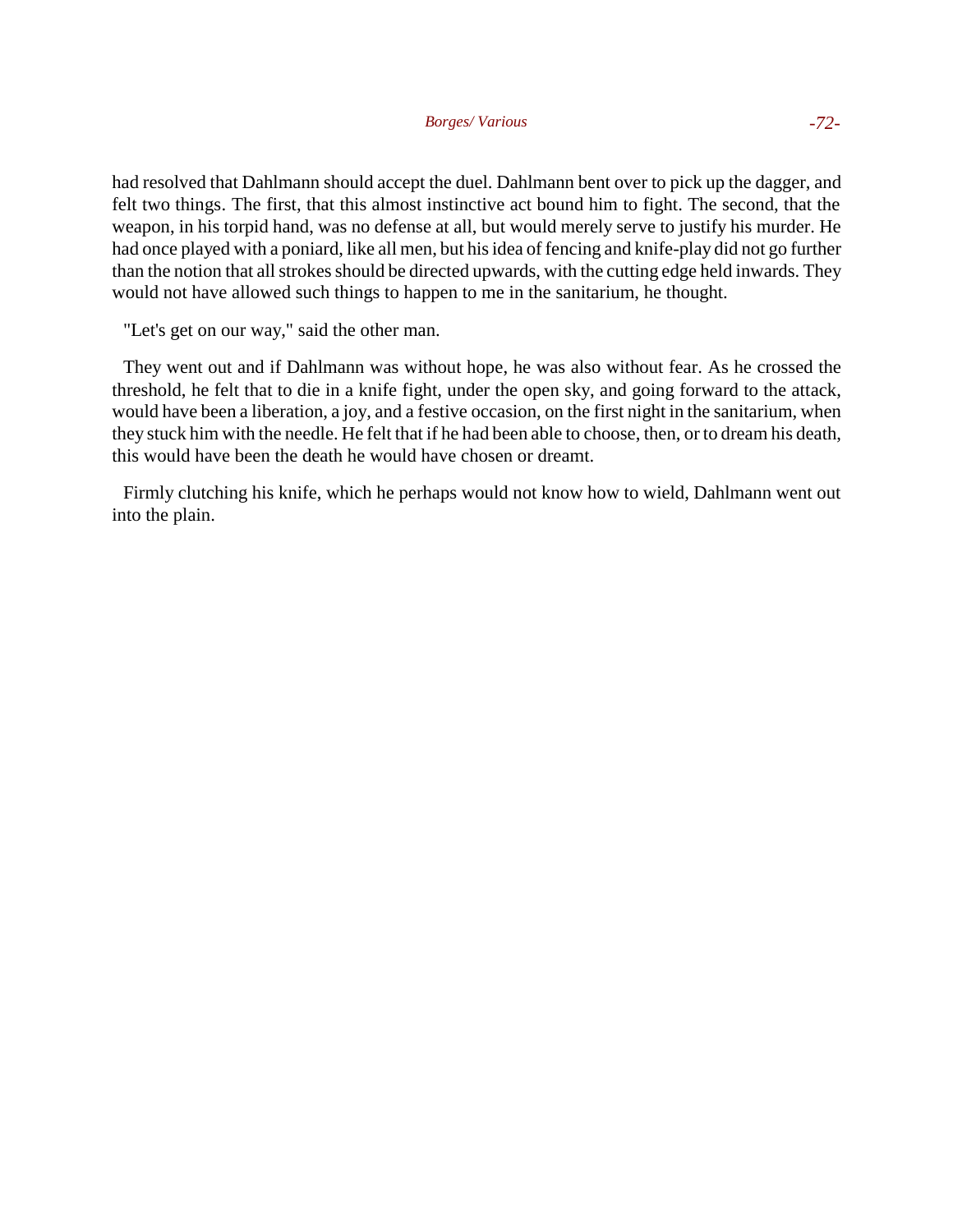Jorge Luis Borges

# The Form of the Sword

To E. H. M.

His face was crossed with a rancorous scar: a nearly perfect ashen arc which sank into his temple on one side and his cheek on the other. His real name is of no importance: in Tacuarembo everyone knew him as the Englishman of La Colorada. The great landowner of these parts, Cardoso, had not been interested in selling; I have heard that the Englishman had recourse to an unexpected argument: he told him the secret history of the scar. The Englishman had come from the frontier, from Rio Grande del Sur; there were those who said he had been a smuggler in Brazil. His fields were overgrown with underbrush; the wells were bitter; to remedy these faults, the Englishman worked alongside his peones. They say he was strict to the point of cruelty, but scrupulously fair. They also say he was a drinking man: a couple of times a year he would lock himself up in a room in the tower, and two or three days later he would emerge as if from a bout of insanity or from the battlefield, pale, tremulous, abashed-and as authoritarian as ever. I remember his glacial eyes, his energetic thinness, his gray mustache. He had scant dealings with anyone; true, his Spanish was rudimentary, contaminated with Brazilian. Apart from an occasional commercial letter or pamphlet, he received no correspondence.

The last time I made a trip through the Northern provinces a flash flood in the Caraguata arroyo forced me to spend the night at La Colorada. I was only there a few minutes when I felt that my presence was inopportune. I tried getting into the good graces of the Englishman; I resorted to the least acute of all the passions: patriotism. I said that a country with the spirit of England was invincible. My interlocutor agreed, but he added with a smile that he was not English. He was Irish, from Dungarvan. Having said this, he stopped himself, as if he had revealed a secret.

After supper we went out to look at the sky. It had cleared, but behind the ridge of the mountains, the south, fissured and shot through with lightning flashes, was brewing up another storm. Back in the deserted dining room, the waiter who had served ussupper brought out a bottle of rum. We drank steadily, in silence.

I do not know what hour of the night it might have been when I realized that I was drunk; I do not know what inspiration or exultation or tedium made me mention the scar. The Englishman's face changed color. For a few seconds I thought he was going to ask me to leave. Finally he said, in a normal voice:

"I'll tell you the story of my wound on one condition: that you do not minimize the opprobrium it calls forth, that you not belittle a single infamous circumstance."

I agreed. And this, then, isthe story he recounted, in a mixture of English, Spanish, and Portuguese: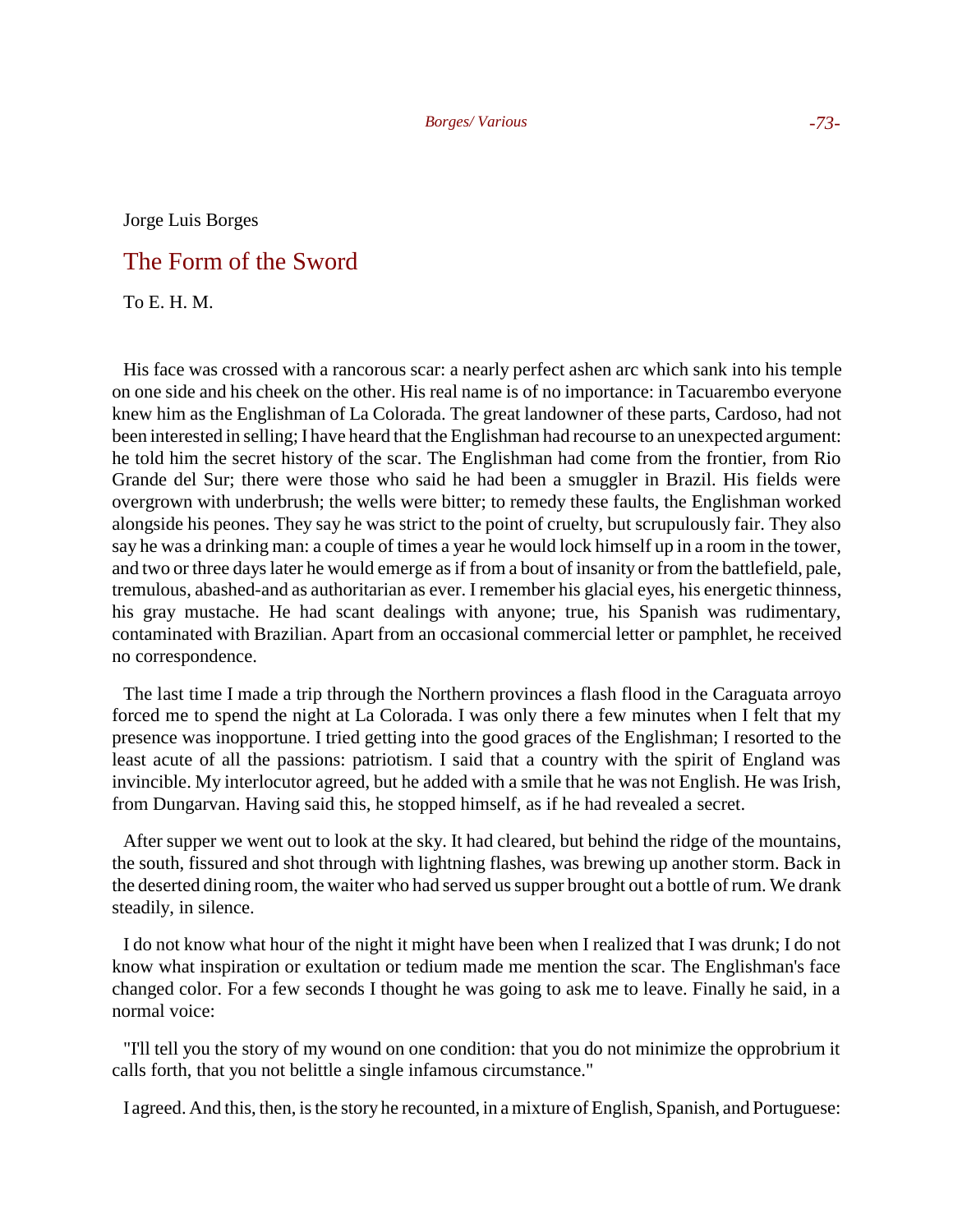About 1922, in a city in Connaught, I was one of many men conspiring for Irish independence. Of my comrades, some survived to engage in peaceful pursuits; others, paradoxically, fight in the desert and at sea under the English colors; another, the man of greatest worth, died in the courtyard of a barracks, at dawn, before a firing squad of soldiers drowsy with sleep; still others (not the most unfortunate ones), met their fate in the anonymous and nearly secret battles of the civil war. We were Republicans, Catholics; we were, I suspect, romantics. For us Ireland was not only the utopian future and the intolerable present; it was a bitter and loving mythology, it was the circular towers and the red bogs, it was the repudiation of Parnell and the enormous epics which sing of the theft of bulls who in a former incarnation were heros and in others were fish and mountains . . . On one evening I shall never forget, we were joined by a comrade from Munster: a certain John Vincent Moon.

He was scarcely twenty years old. He was thin and soft at the same time. He gave one the uncomfortable impression of being invertebrate. He had studied, with fervor and vanity, every page of some communist manual or other; dialectic materialism served him as a means to end any and all discussion. The reasons that one man may have to abominate another, or love him, are infinite: Moon reduced universal historyto a sordid economic conflict. He asserted that the revolution is predestined to triumph. I told him that only lost causes can interest a gentleman . . . By then it was nighttime. We continued our disagreements along the corridor, down the stairs, into the vague streets. The judgments emitted by Moon impressed me less than their unattractive and apodictic tone. The new comrade did not argue: he passed judgment with obvious disdain and a certain fury.

As we came to the outlying houses, a sudden exchange of gunfire caught us by surprise. (Just before or after, we skirted the blank wall of a factory or barracks.) We took refuge along a dirt road; a soldier, looming gigantic in the glare, rushed out of a burning cabin. He shrieked at us and ordered us to halt. I pressed on; my comrade did not follow me. I turned back: John Vincent Moon was frozen in his tracks, fascinated and eternalized, as it were, by terror. I rushed to his side, brought down the soldier with a single blow, shook and pounded Vincent Moon, berated him, and ordered him to follow me. I was forced to yank him by his arm; a passionate fear paralyzed him. We fled through a night suddenly shot through with blazes. A burst of rifle fire sought us out; a bullet grazed Moon's right shoulder; while we ran among the pines, he broke into feeble sobbing.

During that autumn of 1922 1 had taken refuge in a country house belonging to General Berkeley. This officer (whom I had never seen) was carrying out some administrative assignment in Bengal. His house, though it was less than a hundred years old, was dark and deteriorated and abounded in perplexing corridors and vain antechambers. Amuseumand an enormouslibrary usurped the ground floor: controversial and incompatible books which, somehow, make up the history of the nineteenth century; scimitars from Nishapur, in whose arrested circular arcs the wind and violence of battle seemed to last. We entered (I seem to remember) through the back part of the house. Moon, his lips dry and quivering, muttered that the events of the evening had been very interesting. I dressed his wound, and brought him a cup of tea. (His "wound," Isaw, wassuperficial.) Suddenly he stammered perplexedly: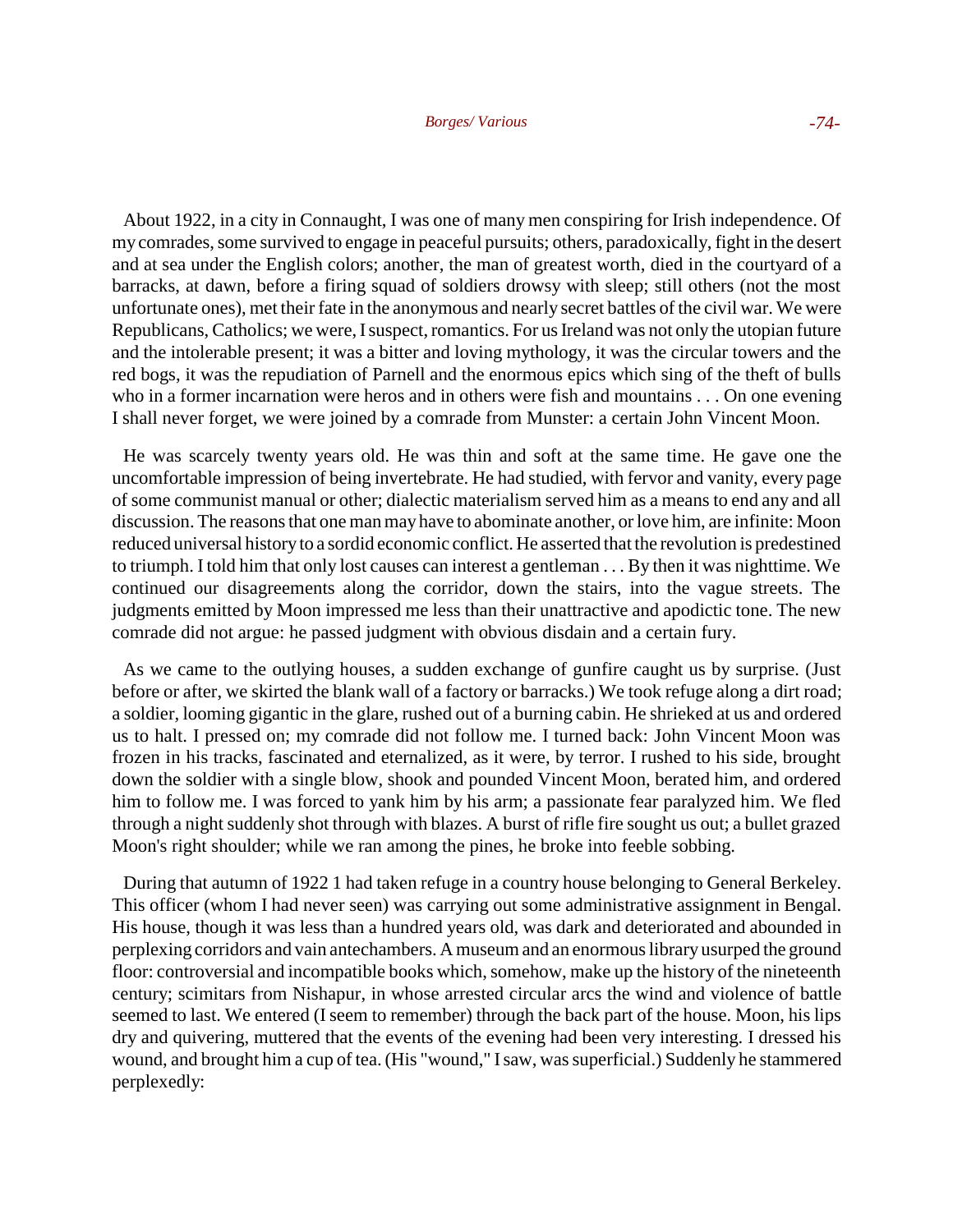"But you took a considerable chance."

I told him not to worry. (The routine of the civil war had impelled me to act as I had acted. Besides, the capture of a single one of our men could have compromised our cause.)

The following day Moon had recovered his aplomb. He accepted a cigarette, and severely crossquestioned me concerning "the economic resources of our revolutionary party." His questions were quite lucid. I told him (in all truth) that the situation was serious. Shattering volleys of rifle fire reverberated in the south. I told Moon that our comrades expected us. My trench coat and revolver were in my room; when I returned, I found Moon stretched on the sofa, his eyes shut. He thought he had fever; he spoke of a painful shoulder spasm.

I realized then that his cowardice was irreparable. I awkwardly urged him to take care of himself and took my leave. I blushed for this fearful man, as if I, and not Vincent Moon, were the coward. What one man does is something done, in some measure, by all men. For that reason a disobedience committed in a garden contaminates the human race; for that reason it is not unjust that the crucifixion of a single Jew suffices to save it. Perhaps Schopenhauer is right: I am all others, any man is all men, Shakespeare is in some way the wretched John Vincent Moon.

We spent nine days in the enormous house of the General. Of the agony and splendor of the battle I shall say nothing: my intention is to tell the story of this scar which affronts me. In my memory, those nine days form a single day; except for the next to the last, when our men rushed a barracks and we were able to avenge, man for man, the sixteen comrades who had been machine-gunned at Elphin. I would slip out of the house toward dawn, in the confusion of the morning twilight. I was back by dusk. My companion would be waiting for me upstairs: his wound did not allow him to come down to meet me. I can see him with some book of strategy in his hand: F. N. Maude or Clausewitz. "The artillery is my preferred arm," he conceded one night. He would inquire into our plans; he liked to censure or revamp them. He was also in the habit of denouncing our "deplorable economic base." Dogmatic and somber, he would prophesy a ruinous end. C'est une affaire flambee, he would murmur. In order to show that his being a physical coward made no difference to him, he increased his intellectual arrogance. Thus, for better or for worse, passed nine days.

On the tenth, the city definitively fell into the hands of the Black and Tans. Tall silent horsemen patrolled the streets. The wind was filled with ashes and smoke. At an intersection in the middle of a square, I saw a corpse - less tenacious in my memory than a manikin - upon which some soldiers interminably practiced their marksmanship . . . I had left my quarters as the sunrise hung in the sky. Ireturned before midday. In the library, Moon wastalking to someone; by histone of voice Irealized that he was using the telephone. Then I heard my name; then that I would return at seven; then the suggestion that I be arrested as I crossed the garden. My reasonable friend was selling me reasonably. I heard him requesting certain guarantees of personal security.

At this point my story becomes confused, its thread is lost. I know I pursued the informer down the dark corridors of nightmare and the deep stairs of vertigo. Moon had come to know the house very well, much better than I. Once or twice I lost him. I cornered him before the soldiers arrested me.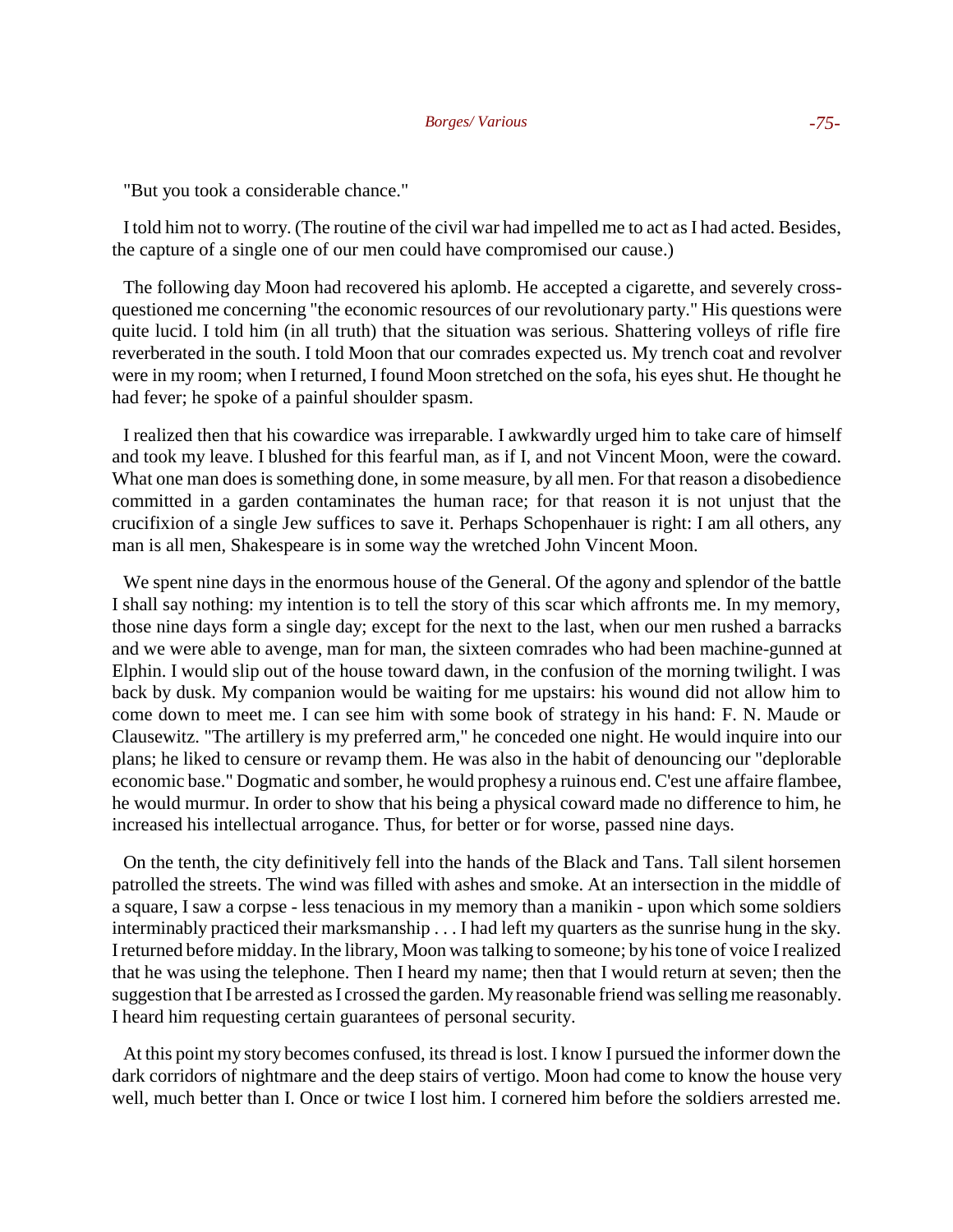From one of the general's mounted sets of arms I snatched down a cutlass; with the steel half-moon Isealed hisface, forever, with a half-moon of blood. Borges, I have confessed thisto you, a stranger. Your contempt will not wound me as much.

Here the narrator stopped. I noticed that his hands were trembling.

"And Moon?" I asked him.

"He was paid the Judas-money, and fled to Brazil. And that afternoon, he watched some drunks in an impromptu firing squad in the town square shoot down a manikin."

I waited in vain, for him to go on with his story. At length I asked him to continue.

A sob shook his body. And then, with feeble sweetness, he pointed to the white arced scar.

"You don't believe me?" he stammered. "Don't you see the mark of infamy written on my face? I told you the story the way I did so that you would hear it to the end. I informed on the man who took me in: I am Vincent Moon. Despise me."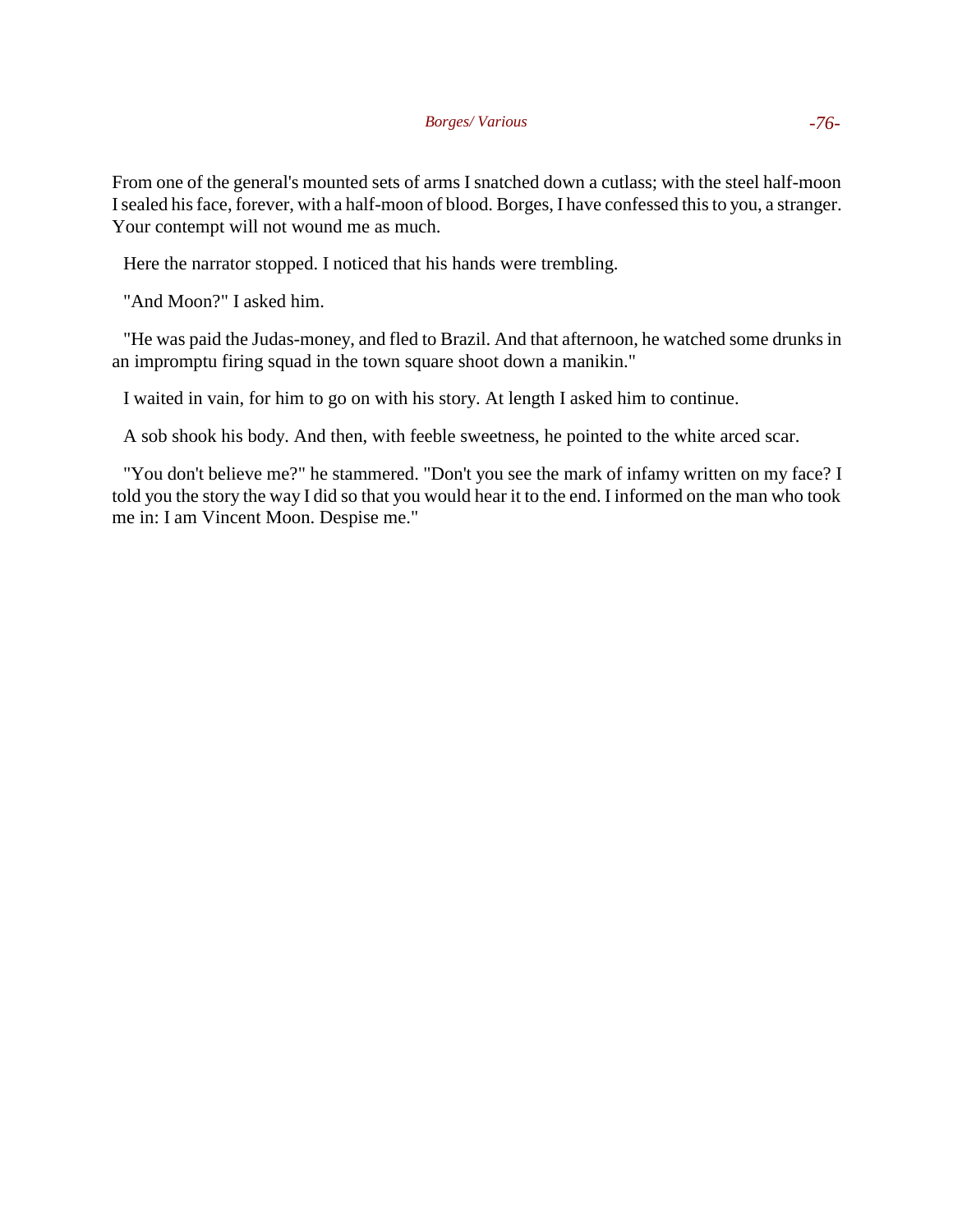Jorge Luis Borges

# Tlon, Uqbar, Orbis Tertius

I

I owe the discovery of Uqbar to the conjunction of a mirror and an encyclopedia. The unnerving mirror hung at the end of a corridor in a villa on Calle Goana, in Ramos Mejia; the misleading encyclopedia goes by the name of The Anglo-American Cyclopaedia (New York, 1917), and is a literal if inadequate reprint of the 1902 Encyclopaedia Britannica. The whole affair happened some five years ago. Bioy Casares had dined with me that night and talked to us at length about a great scheme for writing a novel in the first person, using a narrator who omitted or corrupted what happened and who ran into various contradictions, so that only a handful of readers, a very small handful, would be able to decipher the horrible or banal reality behind the novel. From the far end of the corridor, the mirror was watching us; and we discovered, with the inevitability of discoveries made late at night, that mirrors have something grotesque about them. Then Bioy Casares recalled that one of the heresiarchs of Uqbar had stated that mirrors and copulation are abominable, since they both multiply the numbers of man. I asked him the source of that memorable sentence, and he replied that it was recorded in the Anglo-American Cyclopaedia, in its article on Uqbar. It so happened that the villa (which we had rented furnished) possessed a copy of that work. In the final pages of Volume XLVI, we ran across an article on Upsala; in the beginning of Volume XLVII, we found one on Ural-Altaic languages; but not one word on Uqbar. A little put out, Bioy consulted the index volumes. In vain he tried every possible spelling - Ukbar, Ucbar, Ooqbar, Ookbar, Oukbahr . . . Before leaving, he informed me it was a region in either Iraq or Asia Minor. I must say that I acknowledged this a little uneasily. I supposed that this undocumented country and its anonymous heresiarch had been deliberately invented by Bioy out of modesty, to substantiate a phrase. A futile examination of one of the atlases of Justus Perthes strengthened my doubt.

On the following day, Bioy telephoned me from Buenos Aires. He told me that he had in front of him the article on Uqbar, in Volume XLVI of the encyclopedia. It did not specify the name of the heresiarch, but it did note his doctrine, in words almost identical to the ones he had repeated to me, though, I would say, inferior from a literary point of view. He had remembered: "Copulation and mirrors are abominable." The text of the encyclopedia read: "For one of those gnostics, the visible universe was an illusion or, more precisely, a sophism. Mirrors and fatherhood are abominable because they multiply it and extend it." I said, in all sincerity, that I would like to see that article. A few days later, he brought it. This surprised me, because the scrupulous cartographic index of Ritter's Erdkunde completely failed to mention the name of Uqbar.

The volume which Bioy brought was indeed Volume XLVI of The Anglo-American Cyclopaedia. On the title page and spine, the alphabetical key was the same as in our copy, but instead of 917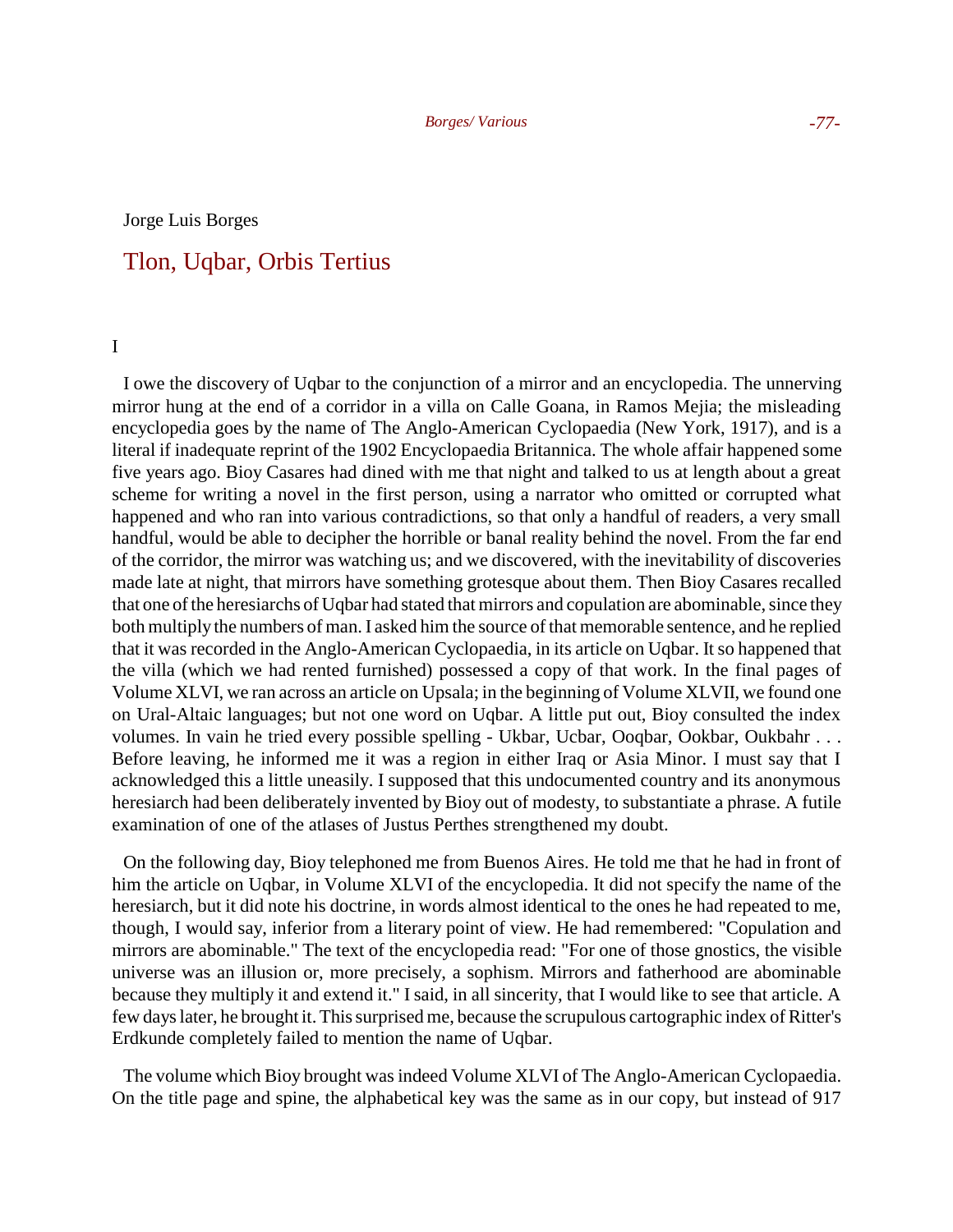pages, it had 921. These four additional pages consisted of the article on Uqbar - not accounted for by the alphabetical cipher, asthe reader will have noticed. We ascertained afterwards that there was no other difference between the two volumes. Both, as I think I pointed out, are reprints of the tenth Encyclopaedia Britannica. Bioy had acquired his copy in one of a number of book sales.

We read the article with some care. The passage remembered by Bioy was perhaps the only startling one. The rest seemed probable enough, very much in keeping with the general tone of the work and, naturally, a little dull. Reading it over, we discovered, beneath the superficial authority of the prose, a fundamental vagueness. Of the fourteen names mentioned in the geographical section, we recognized only three - Khurasan, Armenia, and Erzurum - and they were dragged into the text in a strangely ambiguous way. Among the historical names, we recognized only one, that of the imposter, Smerdisthe Magian, and it was invoked in a rather metaphorical sense. The notes appeared to fix precisely the frontiers of Uqbar, but the points of reference were all, vaguely enough, rivers and craters and mountain chains in that same region. We read, for instance, that the southern frontier is defined by the lowlands of Tsai Haldun and the Axa delta, and that wild horses flourish in the islands of that delta. This, at the top of page 918. In the historical section (page 920), we gathered that, just after the religious persecutions of the thirteenth century, the orthodox sought refuge in the islands, where their obelisks have survived, and where it is a common enough occurrence to dig up one of their stone mirrors. The language and literature section was brief. There was one notable characteristic: it remarked that the literature of Uqbar was fantastic in character, and that its epics and legends never referred to reality, but to the two imaginary regions of Mlejnas and Tlon . . . The bibliography listed four volumes, which we have not yet come across, even although the third - Silas Haslam: History of the Land Called Uqbar, 1874 - appears in the library catalogues of Bernard Quaritch.<1> The first, Lesbare and lesenswerthe Bemerkungen uber das Land Ukkbar in Klein-Asien, is dated 1641, and is a work of Johann Valentin Andrea. The fact is significant; a couple of yearslater Iran acrossthat name accidentally in the thirteenth volume of De Quincey's Writings, and I knew that it was the name of a German theologian who, at the beginning of the seventeenth century, described the imaginary community of Rosae Crucis - the community which was later founded by others in imitation of the one he had preconceived.

That night, we visited the NationalLibrary. Fruitlesslywe exhausted atlases, catalogues, yearbooks of geographical societies, memoirs of travelers and historians - nobody had ever been in Uqbar. Neither did the general index of Bioy's encyclopedia show the name. The following day, Carlos Mastronardi, to whom I had referred the whole business, caught sight, in a Corrientes and Talcahuano bookshop, of the black and gold bindings of The Anglo-American Cyclopaedia . . . He went in and looked up Volume XLVI. Naturally, there was not the slightest mention of Uqbar.

II

Some small fading memory of one Herbert Ashe, an engineer for the southern railroads, hangs on in the hotel in Androgue, between the luscious honeysuckle and the illusory depths of the mirrors. In life, he suffered from a sense of unreality, as do so many Englishmen; dead, he is not even the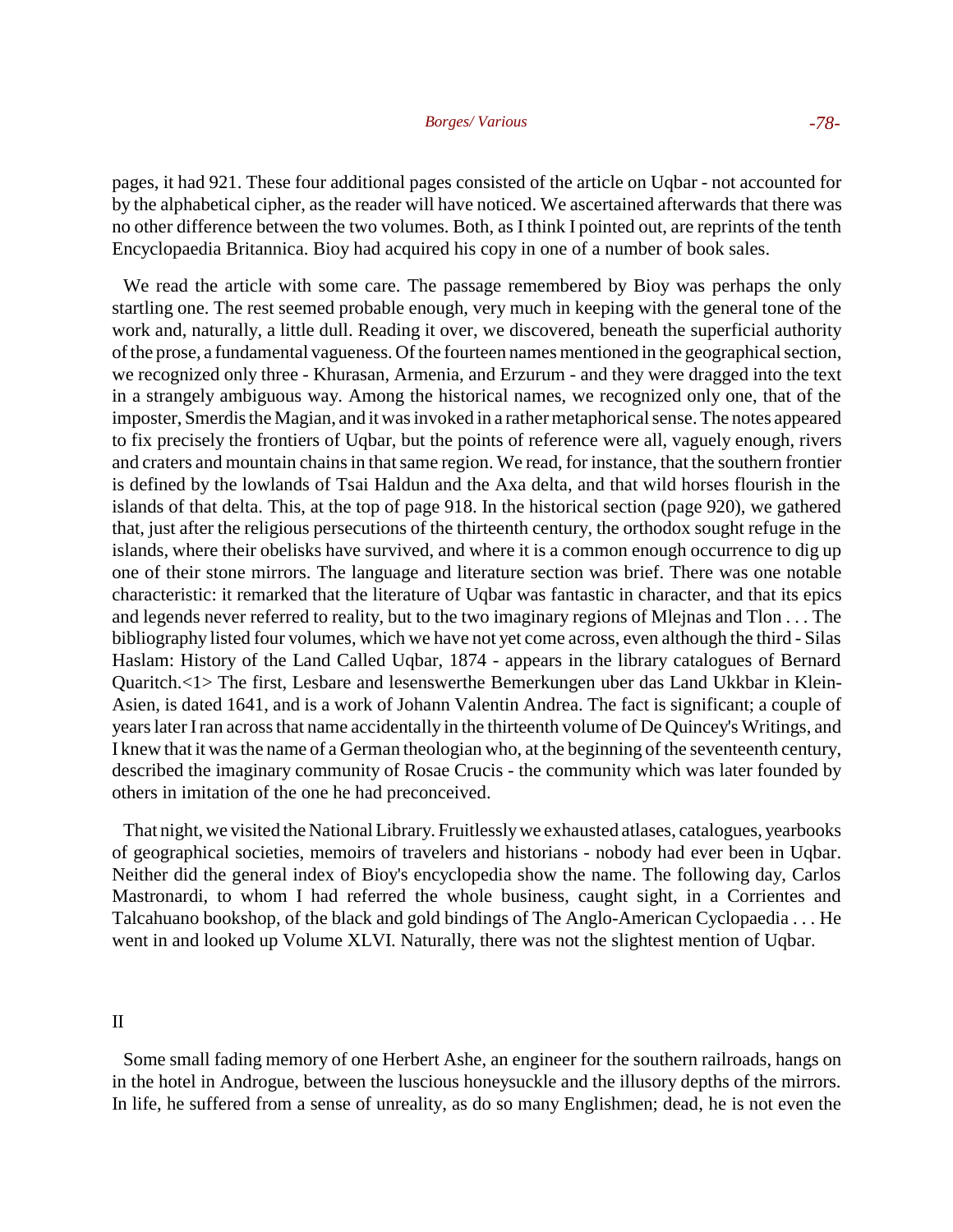### *Borges/ Various -79-*

ghostly creature he was then. He was tall and languid; hislimp squared beard had once been red. He was, I understand, a widower, and childless. Every so many years, he went to England to visit judging by the photographs he showed us - a sundial and some oak trees. My father and he had cemented (the verb is excessive) one of those English friendships which begin by avoiding intimacies and eventuallyeliminate speech altogether.Theyused to exchange books and periodicals; they would beat one another at chess, without saying a word . . . I remember him in the corridor of the hotel, a mathematics textbook in his hand, gazing now and again at the passing colors of the sky. One afternoon, we discussed the duodecimal numerical system (in which twelve is written 10). Ashe said that as a matter of fact, he was transcribing some duodecimal tables, I forget which, into sexagesimals (in which sixty is written 10), adding that this work had been commissioned by a Norwegian in Rio Grande do Sul. We had known him for eight years and he had never mentioned having stayed in that part of the country . . . We spoke of rural life, of capangas, of the Brazilian etymology of the word gaucho (which some old people in the east still pronounce gaúúcho), and nothing more was said - God forgive me - of duodecimal functions. In September, 1937 (we ourselves were not at the hotel at the time), Herbert Ashe died of an aneurysmal rupture. Some days before, he had received from Brazil a stamped, registered package. It was a book, an octavo volume. Ashe left it in the bar where, months later, I found it. I began to leaf through it and felt a sudden curious lightheadedness, which I will not go into, since this is the story, not of my particular emotions, but of Uqbar and Tlon and Orbis Tertius. In the Islamic world, there is one night, called the Night of Nights, on which the secret gates of the sky open wide and the water in the water jugs tastes sweeter; if those gates were to open, I would not feel what I felt that afternoon. The book was written in English, and had 1001 pages. On the yellow leather spine, and again on the title page, I read these words: A First Encyclopaedia of Tlon. Volume XI. Hlaer to Jangr. There was nothing to indicate either date or place of origin. On the first page and on a sheet of silk paper covering one of the colored engravings there was a blue oval stamp with the inscription: ORBIS TERTIUS. It was two years since I had discovered, in a volume of a pirated encyclopedia, a brief description of a false country; now, chance was showing me something much more valuable, something to be reckoned with. Now, I had in my hands a substantial fragment of the complete history of an unknown planet, with its architecture and its playing cards, its mythological terrors and the sound of its dialects, its emperors and its oceans, its minerals, its birds, and its fishes, its algebra and its fire, its theological and metaphysical arguments, all clearly stated, coherent, without any apparent dogmatic intention or parodic undertone.

The eleventh volume of which I speak refers to both subsequent and preceding volumes. Nestor Ibarra, in an article (in the N.R.F.), now a classic, has denied the existence of those corollary volumes; Ezequiel Martinez Estrada and Drieu La Rochelle have, I think, succeeded in refuting this doubt. The fact is that, up until now, the most patient investigations have proved fruitless. We have turned the libraries of Europe, North and South America upside down - in vain. Alfonso Reyes, bored with the tedium of this minor detective work, proposes that we all take on the task of reconstructing the missing volumes, many and vast as they were: ex ungue leonem. He calculates, half seriously, that one generation of Tlonists would be enough. This bold estimate brings us back to the basic problem: who were the people who had invented Tlon? The plural is unavoidable, because we have unanimously rejected the idea of a single creator, some transcendental Leibnitz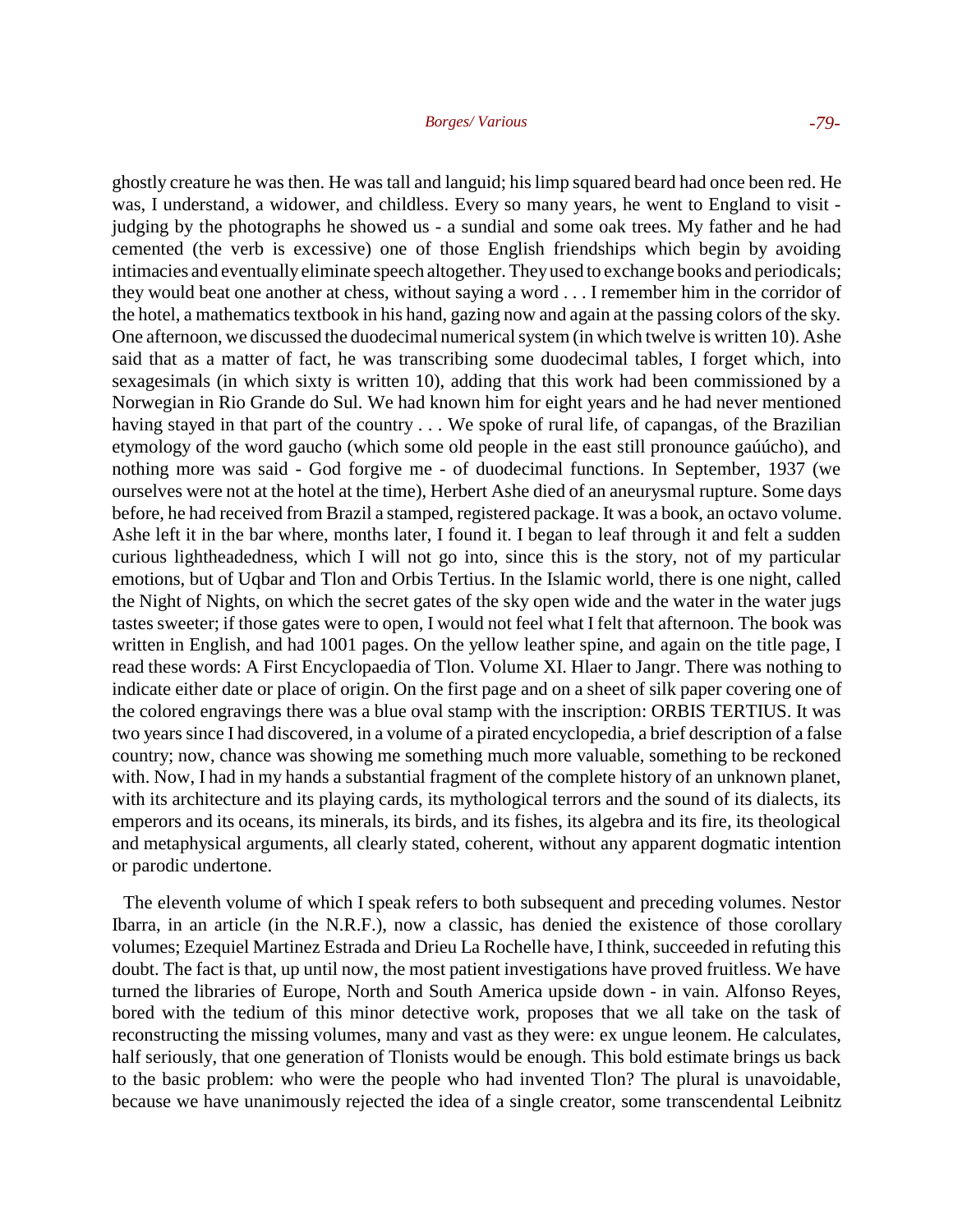### *Borges/ Various -80-*

working in modest obscurity. We conjecture that this "brave new world" was the work of a secret society of astronomers, biologists, engineers, metaphysicians, poets, chemists, mathematicians, moralists, painters and geometricians, all under the supervision of an unknown genius. There are plenty of individuals who have mastered these various disciplines without having any facility for invention, far less for submitting that inventiveness to a strict, systematic plan. This plan is so vast that each individual contribution to it isinfinitesimal. To begin with, Tlon wasthought to be nothing more than a chaos, a free and irresponsible work of the imagination; now it was clear that it is a complete cosmos, and that the strict laws which govern it have been carefully formulated, albeit provisionally. It is enough to note that the apparent contradictions in the eleventh volume are the basis for proving the existence of the others, so lucid and clear is the scheme maintained in it. The popular magazines have publicized, with pardonable zeal, the zoology and topography of Tlon. I think, however, that its transparent tigers and its towers of blood scarcely deserve the unwavering attention of all men. Ishould like to take some little time to deal with its conception of the universe.

Hume remarked once and for all that the arguments of Berkeley were not only thoroughly unanswerable but thoroughly unconvincing. This dictum is emphatically true as it applies to our world; but it falls down completely in Tlon. The nations of that planet are congenitally idealist. Their language, with its derivatives - religion, literature, and metaphysics - presupposes idealism. For them, the world is not a concurrence of objects in space, but a heterogeneous series of independent acts. It is serial and temporal, but not spatial. There are no nouns in the hypothetical Ursprache of Thon, which is the source of the living language and the dialects; there are impersonal verbs qualified by monosyllabic suffixes or prefixes which have the force of adverbs. For example, there is no word corresponding to the noun moon, but there is a verb to moon or to moondle. The moon rose over the sea would be written hlor a fang axaxaxas mlo, or, to put it in order: upward beyond the constant flow there was moondling. (Xul Solar translates it succinctly: upward, behind the onstreaming it mooned.)

The previous passage refers to the languages of the southern hemisphere. In those of the northern hemisphere (the eleventh volume has little information on its Ursprache), the basic unit is not the verb, but the monosyllabic adjective. Nouns are formed by an accumulation of adjectives. One does not say moon; one says airy-clear over dark-round or orange-faint-of-sky or some other accumulation. In the chosen example, the mass of adjectives corresponds to a real object. The happening is completely fortuitous. In the literature of this hemisphere (as in the lesser world of Meinong),ideal objects abound, invoked and dissolved momentarily, according to poetic necessity. Sometimes, the faintest simultaneousness brings them about. There are objects made up of two sense elements, one visual, the other auditory-the color of a sunrise and the distant call of a bird. Other objects are made up of many elements - the sun, the water against the swimmer's chest, the vague quivering pink which one sees when the eyes are closed, the feeling of being swept away by a river or by sleep. These second degree objects can be combined with others; using certain abbreviations, the process is practically an infinite one. There are famous poems made up of one enormous word, a word which in truth forms a poetic object, the creation of the writer. The fact that no one believes that nouns refer to an actual reality means, paradoxically enough, that there is no limit to the numbers of them. The languages of the northern hemisphere of Tlon include all the names in Indo-European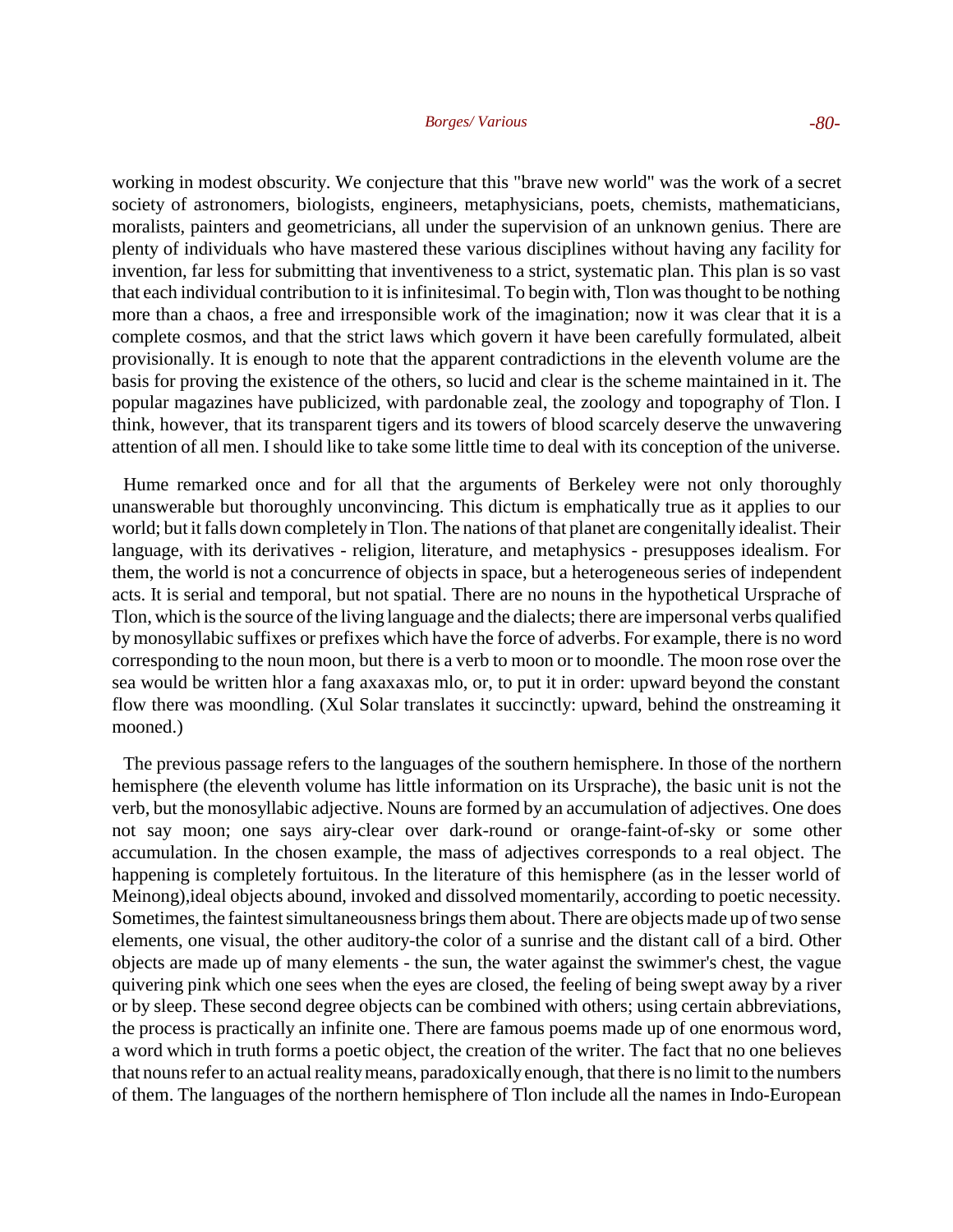languages - plus a great many others.

It is no exaggeration to state that in the classical culture of Tlon, there is only one discipline, that of psychology. All others are subordinated to it. I have remarked that the men of that planet conceive of the universe as a series of mental processes, whose unfolding is to be understood only as a time sequence. Spinoza attributes to the inexhaustibly divine in man the qualities of extension and of thinking. In Tlon, nobody would understand the juxtaposition of the first, which is only characteristic of certain states of being, with the second, which is a perfect synonym for the cosmos. To put it another way - they do not conceive of the spatial as everlasting in time. The perception of a cloud of smoke on the horizon and, later, of the countryside on fire and, later, of a half-extinguished cigar which caused the conflagration would be considered an example of the association of ideas.

This monism, or extreme idealism, completely invalidates science. To explain or to judge an event is to identify or unite it with another one. In Tlon, such connection is a later stage in the mind of the observer, which can in no way affect or illuminate the earlier stage. Each state of mind is irreducible. The mere act of giving it a name, that is of classifying it, implies a falsification of it. From all this, it would be possible to deduce that there is no science in Tlon, let alone rational thought. The paradox, however, is that sciences exist, in countless number. In philosophy, the same thing happens as happens with the nouns in the northern hemisphere. The fact that any philosophical system is bound in advance to be a dialectical game, a Philosophie des Als Ob, means that systems abound, unbelievable systems, beautifully constructed or else sensational in effect. The metaphysicians of Tlon are not looking for truth, nor even for an approximation of it; they are after a kind of amazement. They consider metaphysics a branch of fantastic literature. They know that a system is nothing more than the subordination of all the aspects of the universe to some one of them. Even the phrase gall the aspects" can be rejected, since it presupposes the impossible inclusion of the present moment, and of past moments. Even so, the plural, "past moments" is inadmissable, since it supposes another impossible operation . . . One of the schools in Tlon has reached the point of denying time. It reasons that the present is undefined, that the future has no other reality than as present hope, that the past is no more than present memory.<2> Another school declares that the whole of time has already happened and that our life is a vague memory or dim reflection, doubtless false and fragmented, of an irrevocable process. Another school has it that the history of the universe, which contains the history of our lives and the most tenuous details of them, is the handwriting produced by a minor god in order to communicate with a demon. Another maintains that the universe is comparable to those code systemsin which not all the symbols have meaning, and in which only that which happens every three hundredth night is true. Another believes that, while we are asleep here, we are awake somewhere else, and that thus every man is two men.

Among the doctrines of Tlon, none has occasioned greater scandal than the doctrine of materialism. Some thinkers have formulated it with less clarity than zeal, as one might put forward a paradox. To clarify the general understanding of this unlikely thesis, one eleventh century<3> heresiarch offered the parable of nine copper coins, which enjoyed in Tlon the same noisy reputation as did the Eleatic paradoxes of Zeno in their day. There are many versions of this "feat of specious reasoning" which vary the number of coins and the number of discoveries. Here is the commonest: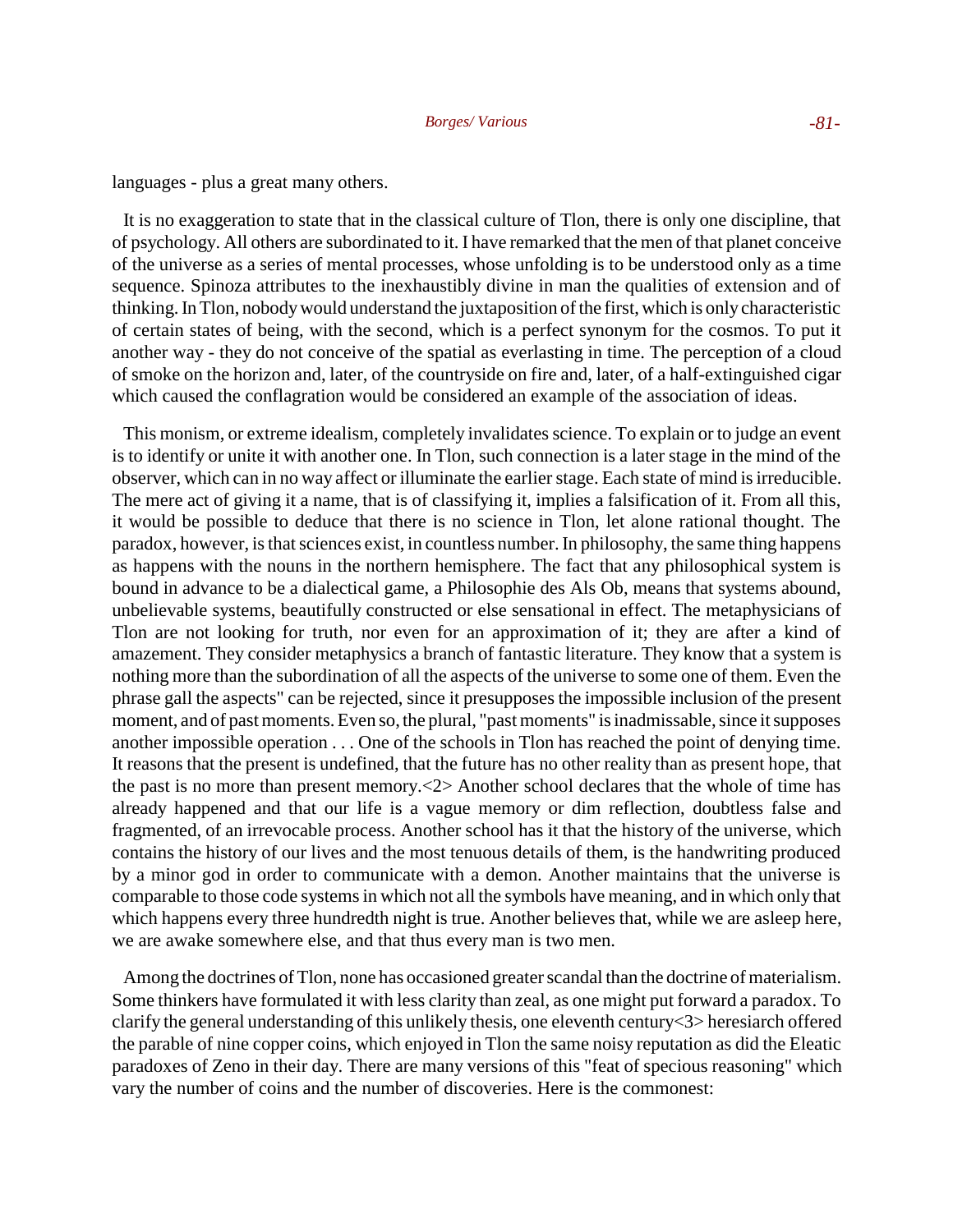### *Borges/ Various -82-*

On Tuesday, X ventures along a deserted road and loses nine copper coins. On Thursday, Y finds on the road four coins, somewhat rusted by Wednesday's rain. On Friday, Z comes across three coins on the road. On Friday morning, X finds two coins in the corridor of his house. [The heresiarch is trying to deduce from this story the reality, that is, the continuity, of the nine recovered coins.] It is absurd, he states, to suppose that four of the coins have not existed between Tuesday and Thursday, three between Tuesday and Friday afternoon, and two between Tuesday and Friday morning. It is logical to assume that they have existed, albeit in some secret way, in a manner whose understanding is concealed from men, in every moment, in all three places.

The language of Tlon is by its nature resistant to the formulation of this paradox; most people do not understand it. At first, the defenders of common sense confined themselves to denying the truth of the anecdote. They declared that it was a verbal fallacy, based on the reckless use of two neological expressions, not substantiated by common usage, and contrary to the laws of strict thought - the verbs to find and to lose entail a petitio principii, since they presuppose that the first nine coins and the second are identical. They recalled that any noun - man, money, Thursday, Wednesday, rain has only metaphorical value. They denied the misleading detail "somewhat rusted by Wednesday's rain," since it assumes what must be demonstrated - the continuing existence of the four coins between Thursday and Tuesday. They explained that equality is one thing and identity another, and formulated a kind of reductio ad absurdum, the hypothetical case of nine men who, on nine successive nights, suffer a violent pain. Would it not be ridiculous, they asked, to claim that this pain is the same one each time?<4> They said that the heresiarch was motivated mainly by the blasphemous intention of attributing the divine category of being to some ordinary coins; and that sometimes he was denying plurality, at other times not. They argued thus: that if equality entails identity, it would have to be admitted at the same time that the nine coins are only one coin.

Amazingly enough, these refutations were not conclusive. After the problem had been stated and restated for a hundred years, one thinker no less brilliant than the heresiarch himself, but in the orthodox tradition, advanced amost daring hypothesis.Thisfelicitoussupposition declared that there is only one Individual, and that this indivisible Individual is every one of the separate beings in the universe, and that those beings are the instruments and masks of divinity itself. X is Y and is Z. Z finds three coins because he remembers that X lost them. X finds only two in the corridor because he remembers that the others have been recovered . . . The eleventh volume gives us to understand that there were three principal reasons which led to the complete victory of this pantheistic idealism. First, it repudiated solipsism. Second, it made possible the retention of a psychological basis for the sciences. Third, it permitted the cult of the gods to be retained. Schopenhauer, the passionate and clear-headed Schopenhauer, advanced a very similar theory in the first volume of his Parerga and Paralipomena.

The geometry of Tlon has two somewhat distinct systems, a visual one and a tactile one. The latter system corresponds to our geometry; they consider it inferior to the former. The foundation of visual geometry is the surface, not the point. This system rejects the principle of parallelism, and states that, as man moves about, he alters the forms which surround him. The arithmetical system is based on the idea of indefinite numbers. It emphasizes the importance of the concepts greater and lesser,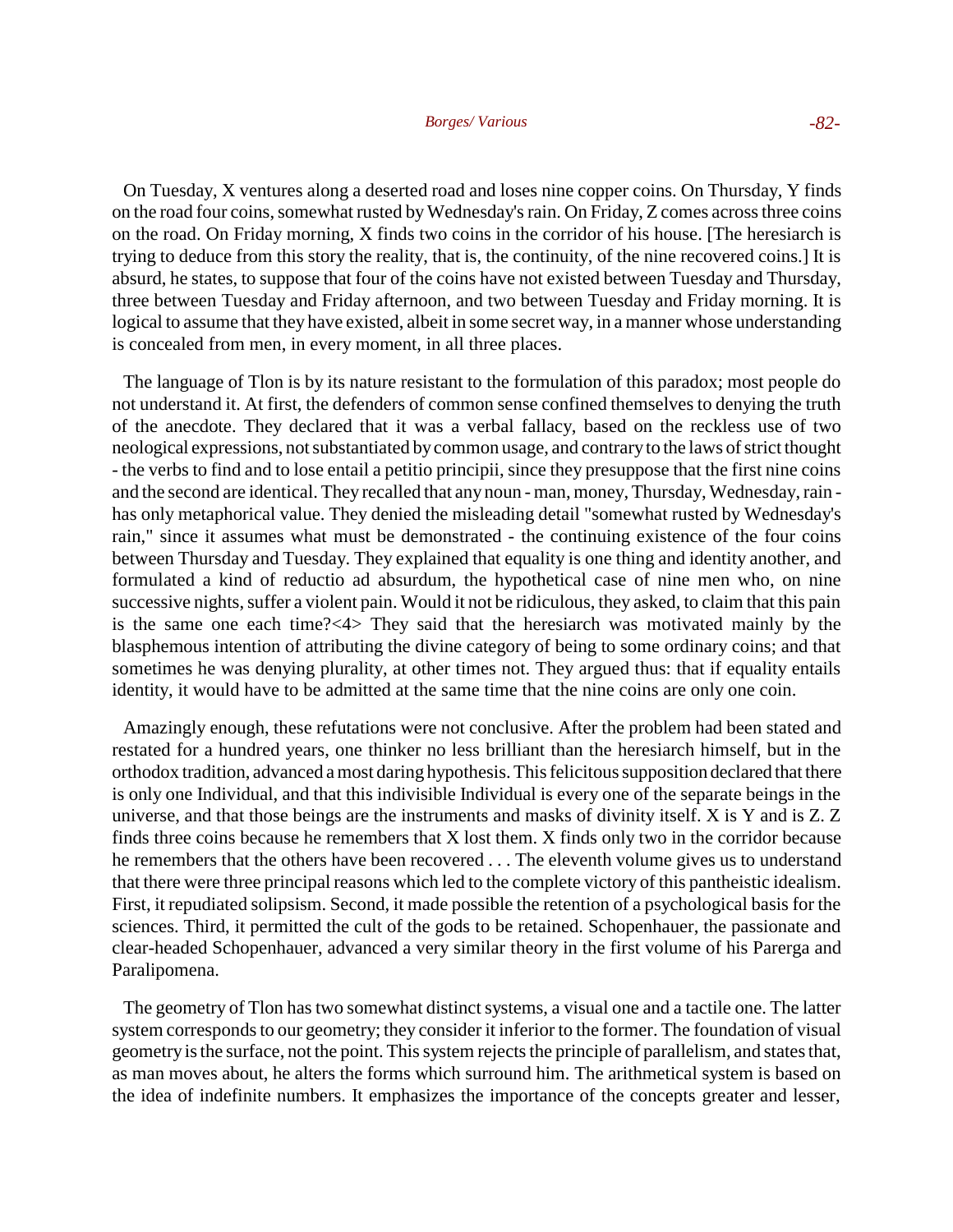which our mathematicians symbolize as  $>$  and  $<$ . It states that the operation of counting modifies quantities and changes them from indefinites into definites. The fact that several individuals counting the same quantity arrive at the same result is, say their psychologists, an example of the association of ideas or the good use of memory. We already know that in Tlon the source of all-knowing is single and eternal.

In literary matters too, the dominant notion is that everything is the work of one single author. Books are rarely signed. The concept of plagiarism does not exist; it has been established that all books are the work of one single writer, who is timeless and anonymous. Criticism is prone to invent authors. A critic will choose two dissimilar works - the Tao Te Ching and The Thousand and One Nights, let us say - and attribute them to the same writer, and then with all probity explore the psychology of this interesting homme de lettres . . .

The books themselves are also odd. Works of fiction are based on a single plot, which runs through every imaginable permutation. Works of natural philosophy invariably include thesis and antithesis, the strict pro and con of a theory. A book which does not include its opposite, or "counter-book," is considered incomplete.

Centuries and centuries of idealism have not failed to influence reality. In the very oldest regions of Tlon, it is not an uncommon occurrence for lost objects to be duplicated. Two people are looking for a pencil; the first one finds it and says nothing; the second finds a second pencil, no less real, but more in keeping with his expectation. These secondary objects are called hronir and, even though awkward in form, are a little larger than the originals. Until recently, the hronir were the accidental children of absent-mindedness and forgetfulness. It seems improbable that the methodical production of them has been going on for almost a hundred years, but so it is stated in the eleventh volume. The first attempts were fruitless. Nevertheless, the modus operandi is worthy of note. The director of one of the state prisons announced to the convicts that in an ancient river bed certain tombs were to be found, and promised freedom to any prisoner who made an important discovery. In the months preceding the excavation, printed photographs of what was to be found were shown the prisoners. The first attempt proved that hope and zeal could be inhibiting; a week of work with shovel and pick succeeded in unearthing no hron other than a rusty wheel, postdating the experiment. This was kept a secret, and the experiment was later repeated in four colleges. In three of them the failure was almost complete; in the fourth (the director of which died by chance during the initial excavation), the students dug up - or produced - a gold mask, an archaic sword, two or three earthenware urns, and the moldered mutilated torso of a king with an inscription on his breast which hasso far not been deciphered. Thus was discovered the unfitness of witnesses who were aware of the experimental nature of the search . . . Mass investigations produced objects which contradicted one another; now, individual projects, as far as possible spontaneous, are preferred. The methodical development of hronir, states the eleventh volume, has been of enormous service to archaeologists. It has allowed them to question and even to modify the past, which nowadays is no less malleable or obedient than the future. One curious fact: the hronir of the second and third degree - that is, the hronir derived from another hron, and the hronir derived from the hron of a hron - exaggerate the flaws of the original; those of the fifth degree are almost uniform; those of the ninth can be confused with those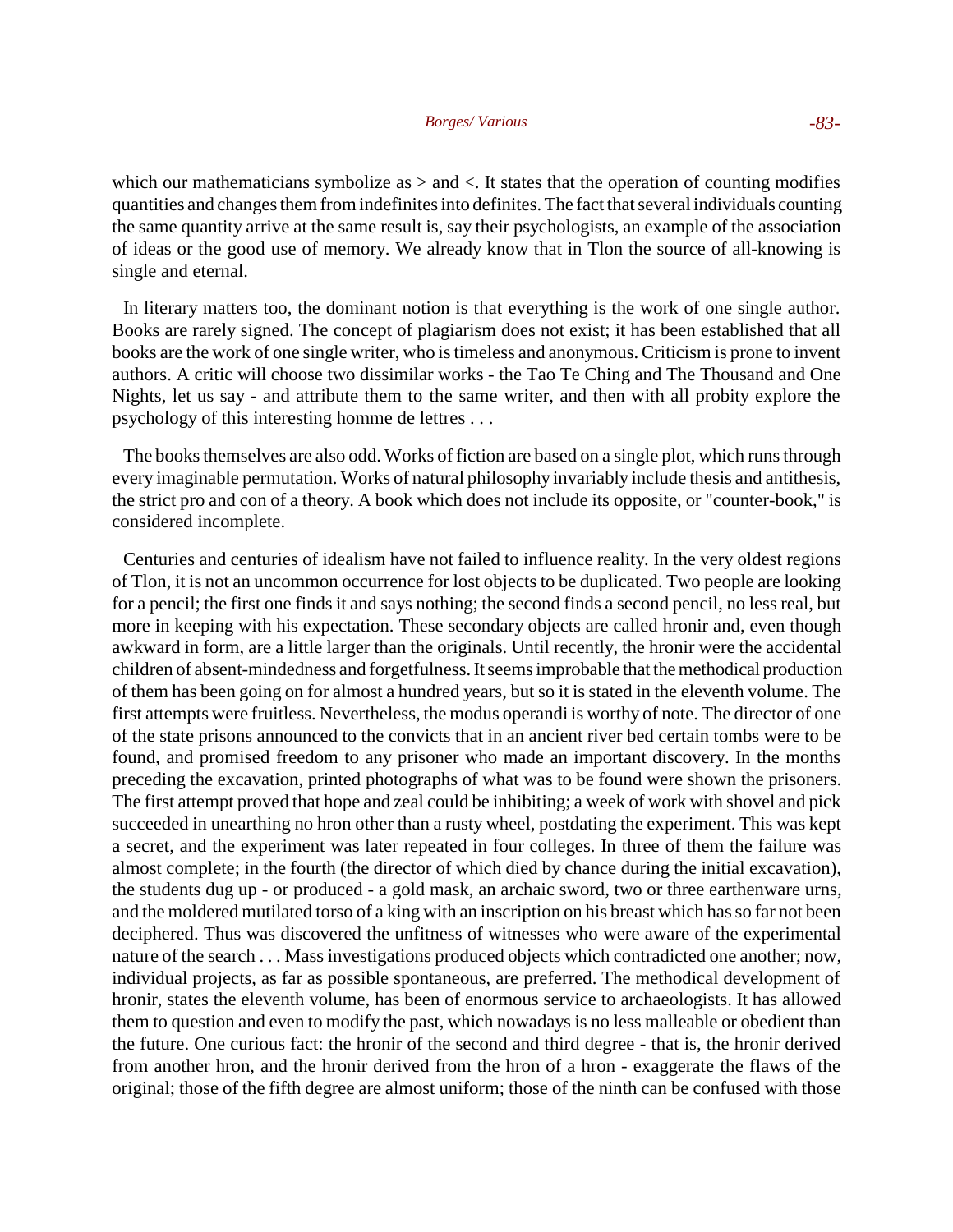### *Borges/ Various -84-*

of the second; and those of the eleventh degree have a purity of form which the originals do not possess. The process is a recurrent one; a hron of the twelfth degree begins to deteriorate in quality. Stranger and more perfect than any hron is sometimes the ur, which is a thing produced by suggestion, an object brought into being by hope. The great gold mask I mentioned previously is a distinguished example.

Things duplicate themselves in Tlon. They tend at the same time to efface themselves, to lose their detail when people forget them. The classic example is that of a stone threshold which lasted as long as it was visited by a beggar, and which faded from sight on his death. Occasionally, a few birds, a horse perhaps, have saved the ruins of an amphitheater. (1940. Salto Oriental.)

### Postscript (1947)

I reprint the foregoing article just as it appeared in the Anthology of Fantastic Literature, 1940, omitting no more than some figures of speech, and a kind of burlesque summing up, which now strikes me as frivolous. So many things have happened since that date . . . I will confine myself to putting them down.

In March, 1941, a manuscript letter by Gunnar Erfjord came to light in a volume of Hinton, which had belonged to Herbert Ashe. The envelope bore the postmark of Ouro Preto. The letter cleared up entirely the mystery of Tlon. The text of it confirmed Martinez Estrada's thesis. The elaborate story began one night in Lucerne or London, in the early seventeenth century. A benevolent secret society (which counted Dalgarno and, later, George Berkeley among its members) came together to invent a country. The first tentative plan gave prominence to "hermetic studies," philanthropy, and the cabala. Andrea's curious book dates from that first period. At the end of some years of conventicles and premature syntheses, they realized that a single generation was not long enough in which to define a country. They made a resolution that each one of the master-scholars involved should elect a disciple to carry on the work. That hereditary arrangement prevailed; and after a hiatus of two centuries, the persecuted brotherhood reappeared in America. About 1824, in Memphis, Tennessee, one of the members had a conversation with the millionaire ascetic, Ezra Buckley. Buckley listened with some disdain as the other man talked, and then burst out laughing at the modesty of the project. He declared that in America it was absurd to invent a country, and proposed the invention of a whole planet. To this gigantic idea, he added another, born of his own nihilism<5> - that of keeping the enormous project a secret. The twenty volumes of the Encyclopaedia Britannica were then in circulation; Buckley suggested a systematic encyclopedia of the imaginary planet. He would leave the society his mountain ranges with their gold fields, his navigable rivers, his prairies where bull and bison roamed, his Negroes, his brothels, and his dollars, on one condition: "The work will have no truck with the imposter Jesus Christ." Buckley did not believe in God, but nevertheless wished to demonstrate to the nonexistent God that mortal men were capable of conceiving a world. Buckley was poisoned in Baton Rouge in 1828; in 1914, the society forwarded to its collaborators, three hundred in number, the final volume of the First Encyclopaedia of Tlon. The edition was secret; the forty volumes which comprised it (the work was vaster than any previously undertaken by men) were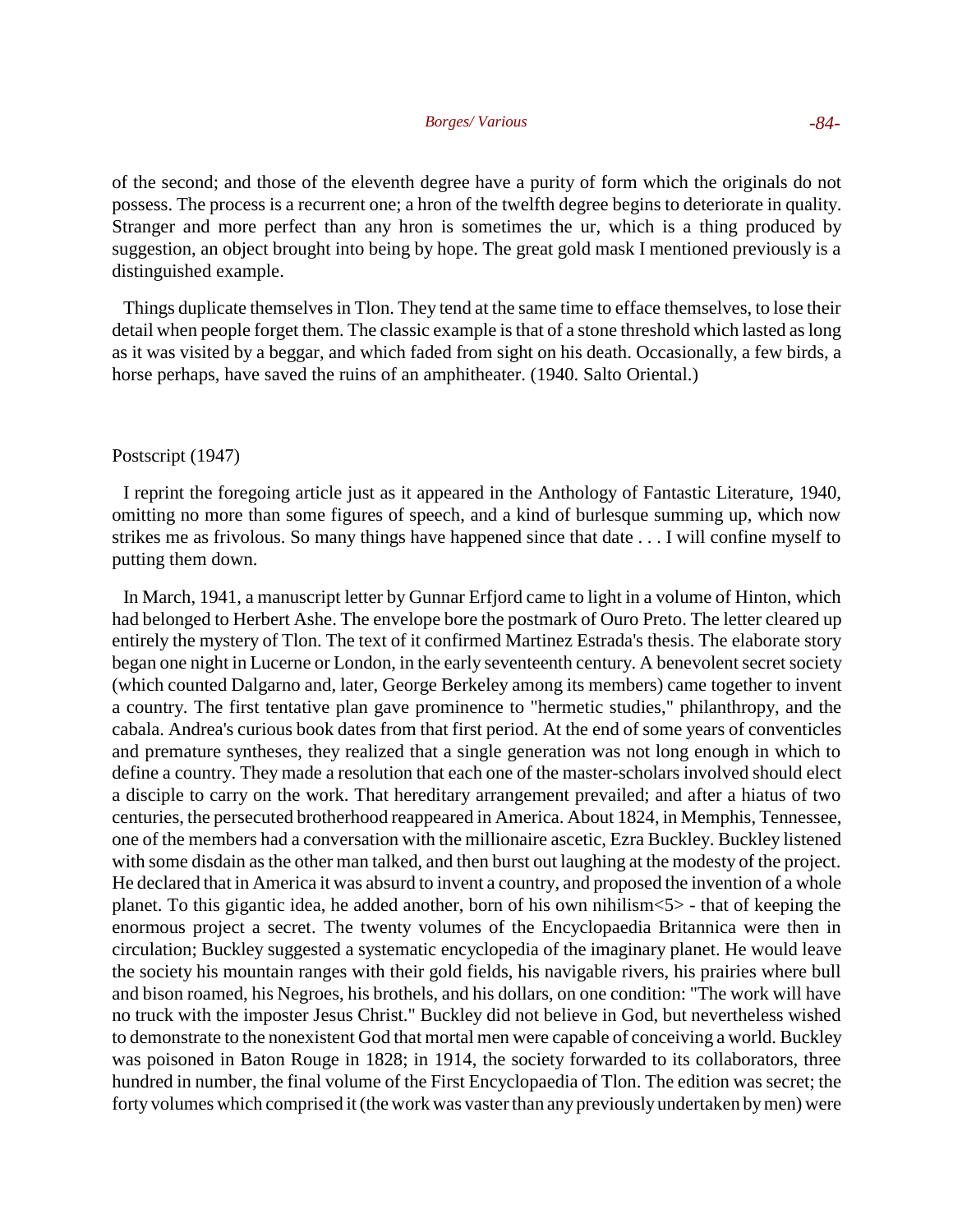### *Borges/ Various -85-*

to be the basisfor another work, more detailed, and thistime written, not in English, but in some one of the languages of Tlon. This review of an illusory world was called, provisionally, Orbis Tertius, and one of its minor demiurges was Herbert Ashe, whether as an agent of Gunnar Erfjord, or as a full associate, I do not know. The fact that he received a copy of the eleventh volume would favor the second view. But what about the others? About 1942, events began to speed up. I recall with distinct clarity one of the first, and I seem to have felt something of its premonitory character. It occurred in an apartment on the Calle Laprida, facing a high open balcony which looked to the west. From Poitiers, the Princess of Faucigny Lucinge had received her silver table service. Out of the recesses of a crate, stamped all over with international markings, fine immobile pieces were emerging - silver plate from Utrecht and Paris, with hard heraldic fauna, a samovar. Amongst them, trembling faintly, just perceptibly, like a sleeping bird, was a magnetic compass. It shivered mysteriously. The princess did not recognize it. The blue needle longed for magnetic north. The metal case was concave. The letters on the dial corresponded to those of one of the alphabets of Tlon. Such was the first intrusion of the fantastic world into the real one. A disturbing accident brought it about that I was also witnessto the second. It happened some months afterward, in a grocery store belonging to a Brazilian, in Cuchilla Negra. Amorim and I were on our way back from Sant'Anna. A sudden rising of the Tacuarembo river compelled us to test (and to suffer patiently) the rudimentary hospitality of the general store. The grocer set up some creaking cots for us in a large room, cluttered with barrels and wineskins. We went to bed, but were kept from sleeping until dawn by the drunkenness of an invisible neighbor, who alternated between shouting indecipherable abuse and singing snatches of milongas, or rather, snatches of the same milonga. As might be supposed, we attributed this insistent uproar to the fiery rum of the proprietor . . . At dawn, the man lay dead in the corridor. The coarseness of his voice had deceived us; he was a young boy. In his delirium, he had spilled a few coins and a shining metal cone, of the diameter of a die, from his heavy gaucho belt. A serving lad tried to pick up this cone - in vain. It was scarcely possible for a man to lift it. I held it in my hand for some minutes. I remember that it was intolerably heavy, and that after putting it down, its oppression remained. I also remember the precise circle it marked in my flesh. This manifestation of an object which was so tiny and at the same time so heavy left me with an unpleasant sense of abhorrence and fear. A countryman proposed that it be thrown into the rushing river. Amorim acquired it for a few pesos. No one knew anything of the dead man, only that "he came from the frontier." Those small and extremely heavy cones, made of a metal which does not exist in this world, are images of divinity in certain religions in Tlon.

Here I conclude the personal part of my narrative. The rest, when it is not in their hopes or their fears, is at least in the memories of all my readers. It is enough to recall or to mention subsequent events, in as few words as possible, that concave basin which is the collective memory will furnish the wherewithal to enrich or amplify them. About 1944, a reporter from the Nashville, Tennessee, American uncovered, in a Memphis library, the forty volumes of the First Encyclopaedia of Tlon. Even now it is uncertain whether this discovery was accidental, or whether the directors of the still nebulous Orbis Tertius condoned it. The second alternative is more likely. Some of the more improbable features of the eleventh volume (for example, the multiplying of the hronir) had been either removed or modified in the Memphis copy. It is reasonable to suppose that these erasures were in keeping with the plan of projecting a world which would not be too incompatible with the real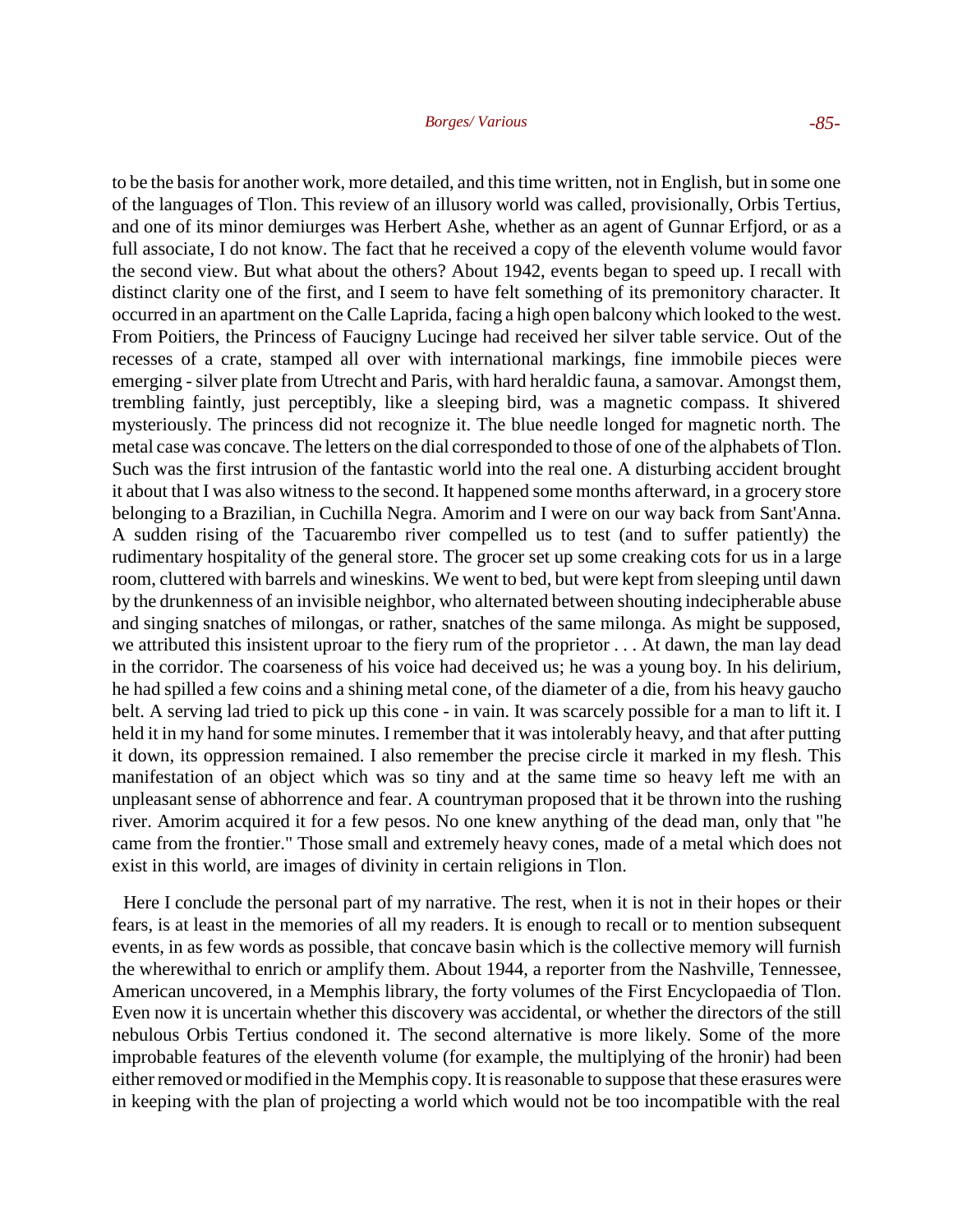#### *Borges/ Various -86-*

world. The dissemination of objects from Tlon throughout various countries would complement that plan . . .<6> The fact is that the international press overwhelmingly hailed the "find." Manuals, anthologies, summaries, literal versions, authorized reprints, and pirated editions of the Master Work of Man poured and continue to pour out into the world. Almost immediately, reality gave ground on more than one point. The truth is that it hankered to give ground. Ten years ago, any symmetrical system whatsoever which gave the appearance of order - dialectical materialism, anti-Semitism, Nazism - was enough to fascinate men. Why not fall under the spell of Tlon and submit to the minute and vast evidence of an ordered planet? Useless to reply that reality, too, is ordered. It may be so, but in accordance with divine laws - I translate: inhuman laws - which we will never completely perceive. Tlon may be a labyrinth, but it is a labyrinth plotted by men, a labyrinth destined to be deciphered by men.

Contact with Tlon and the ways of Tlon have disintegrated this world. Captivated by its discipline, humanity forgets and goes on forgetting that it is the discipline of chess players, not of angels. Now, the conjectural "primitive language" of Tlon has found its way into the schools. Now, the teaching of its harmonious history, full of stirring episodes, has obliterated the history which dominated my childhood. Now, in all memories, a fictitious past occupiesthe place of any other. We know nothing about it with any certainty, not even that it is false. Numismatics, pharmacology and archaeology have been revised. I gather that biology and mathematics are awaiting their avatar . . . A scattered dynasty of solitaries has changed the face of the world. Its task continues. If our foresight is not mistaken, a hundred years from now someone will discover the hundred volumes of the Second Encyclopaedia of Tlon.

Then, English, French, and mere Spanish will disappear from this planet. The world will be Tlon. I take no notice. I go on revising, in the quiet of the days in the hotel at Androgue, a tentative translation into Spanish, in the style of Quevedo, which I do not intend to see published, of Sir Thomas Browne's Urn Burial.

### **Notes**

<1> Haslam has also published A General History of Labyrinths.

<2> Russell (The Analysis of Mind, 1921, page 159) conjectures that our planet was created a few moments ago, and provided with a humanity which "remembers" an illusory past.

<3> A century, in accordance with the duodecimal system, signifies a period of one hundred and forty-four years.

<4> Nowadays, one of the churches of Tlon maintains platonically that such and such a pain, such and such a greenish-yellow color, such and such a temperature, such and such a sound etc., make up the only reality there is. All men, in the climatic instant of coitus, are the same man. All men who repeat one line of Shakespeare are William Shakespeare.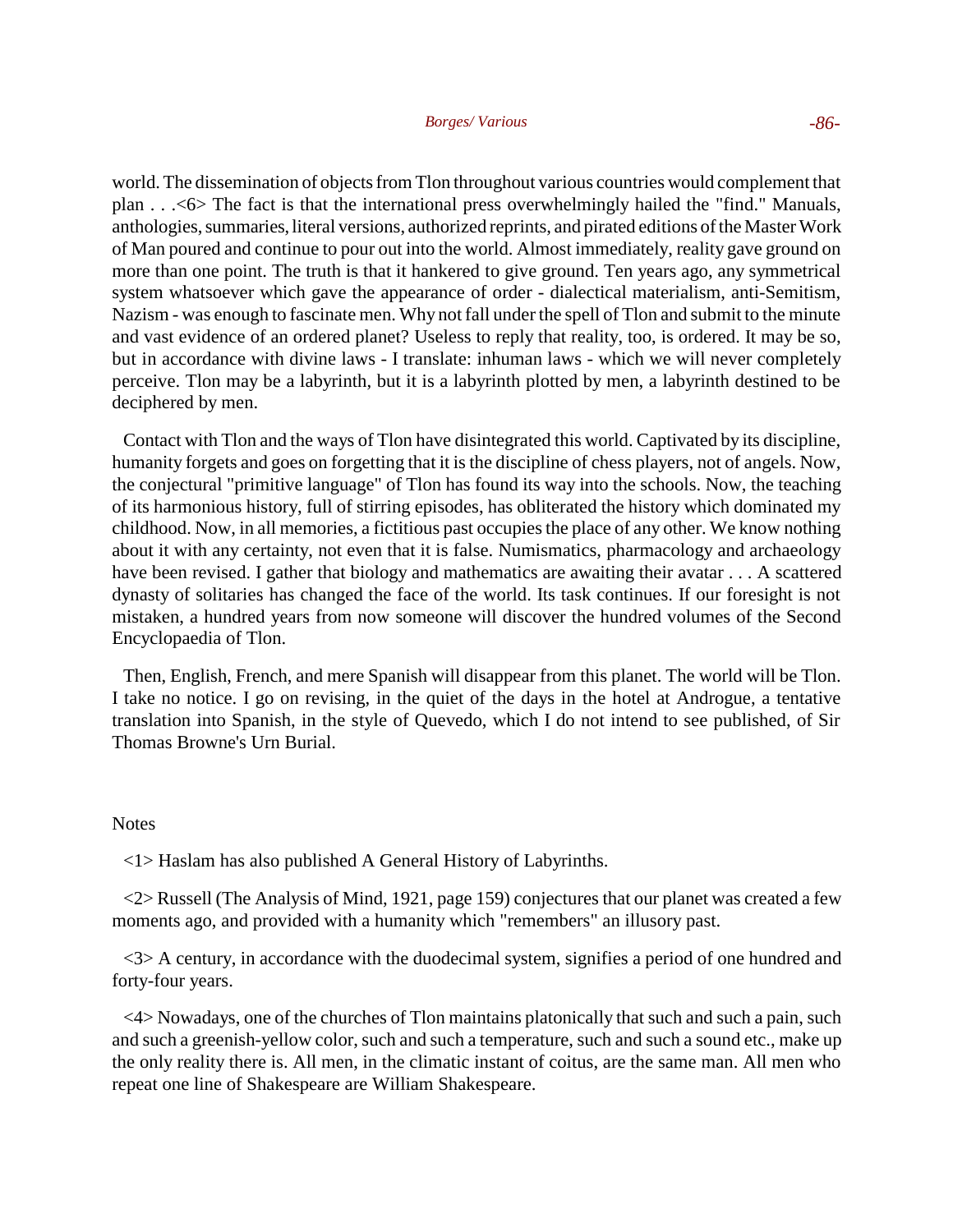- <5> Buckley was a freethinker, a fatalist, and an apologist for slavery.
- <6> There remains, naturally, the problem of the matter of which some these objects consisted.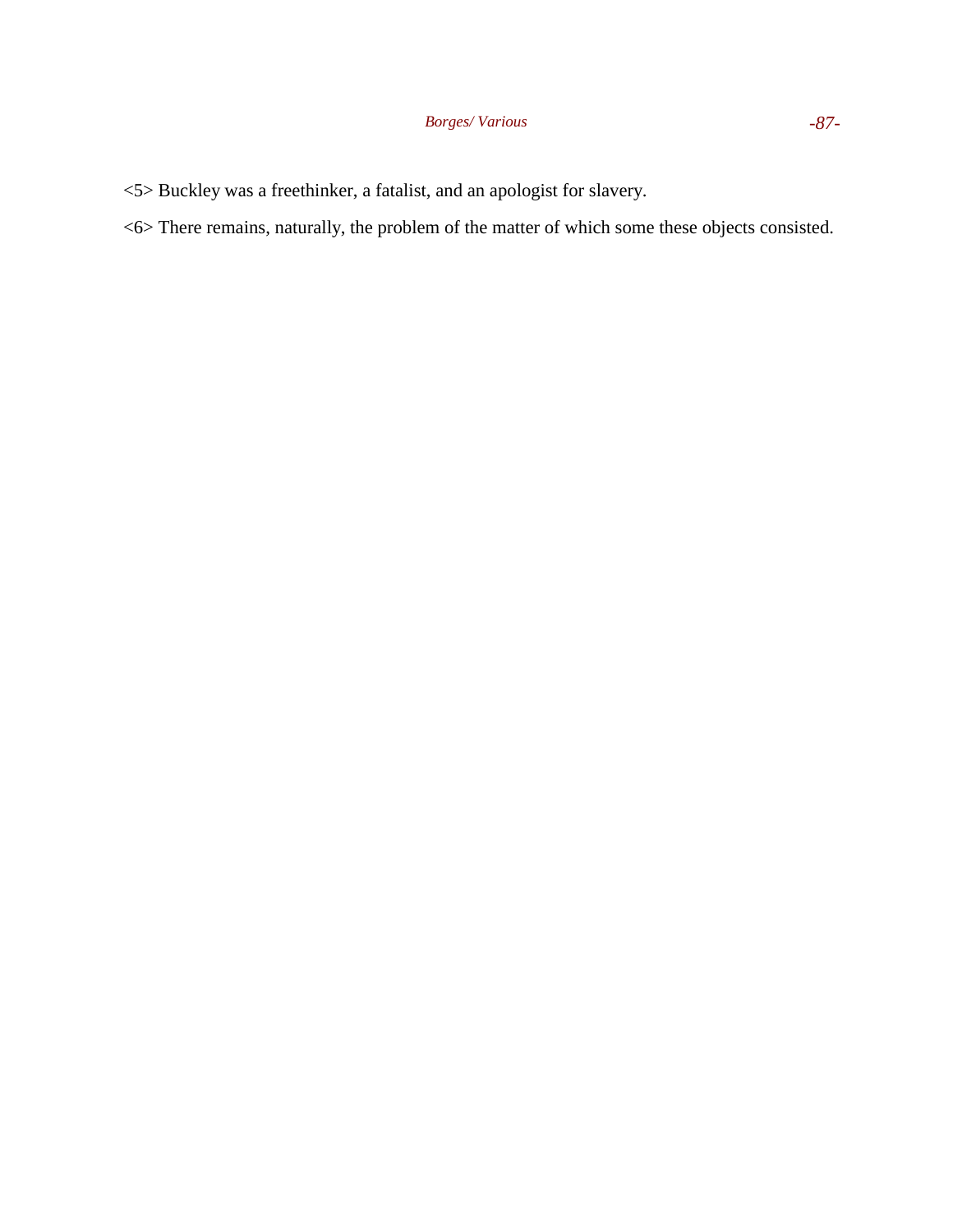Jorge Luis Borges

## The End

Lying prone, Recabarren half-opened his eyes and saw the slanting rattan ceiling. The thrumming of a guitar reached him from the other room; the invisible instrument was a kind of meager labyrinth infinitely winding and unwinding . . . Little by little he returned to reality, to the daily details which now would never change. He gazed without sorrow at his great useless body, at the poncho of coarse wool wrapped around his legs. Outside, beyond the barred windows, stretched the plain and the afternoon. He had been sleeping, but the sky was still filled with light. Groping about with his left arm, he finally touched a bronze cowbell hanging at the foot of the cot. He banged on it two or three times; from the other side of the door the humble chords continued to reach him. The guitarist was a Negro who had shown up one night to display his pretensions as a singer: he had challenged another stranger to a drawn out contest of singing to guitar accompaniment. Bested, he nevertheless continued to haunt the general store, as if waiting for someone. He passed the hours playing on his guitar, but he no longer ventured to sing. Perhaps his defeat had embittered him. The other customers had grown accustomed to this inoffensive player. Recabarren, the shopowner, would never forget the songs of the guitar contest: the next day, as he adjusted a load of mate upon a mule's back, his right side had suddenly died and he had lost his power of speech. By dint of taking pity on the misfortunes of the heroes of novels we come to take too much pity on our own misfortunes; not so the enduring Recabarren, who accepted his paralysis as he had previously accepted the rude solitude of America. Habituated to living in the present, like the animals, he gazed now at the sky and considered how the crimson circle around the moon presaged rain.

A boy with Indian features (one of his sons, perhaps) half-opened the door. Recabarren asked him with his eyes if there were anyone in the shop. The boy, taciturn, indicated by terse signs that there was no one. (The Negro, of course, did not count.) The prostrate man was left alone. One hand played briefly with the cowbell, as if he were wielding some power.

Beneath the final sun of the day, the plain seemed almost abstract, as if seen in a dream. A point shimmered on the horizon, and then grew until it became a horseman, who came, or seemed to come, toward the building. Recabarren saw the wide-brimmed hat, the long dark poncho, the dappled horse, but not the man's face; at length the rider tightened the reins and cut down the gallop, approaching at a trot. Some two hundred yards away, he turned sharply. Recabarren could no longer see him, but he heard him speak, dismount, tie the horse to the paling, and enter the shop with a firm step.

Without raising his eyes from his instrument, where he seemed to be searching for something, the Negro said gently:

"I was sure, senor, that I could count on you."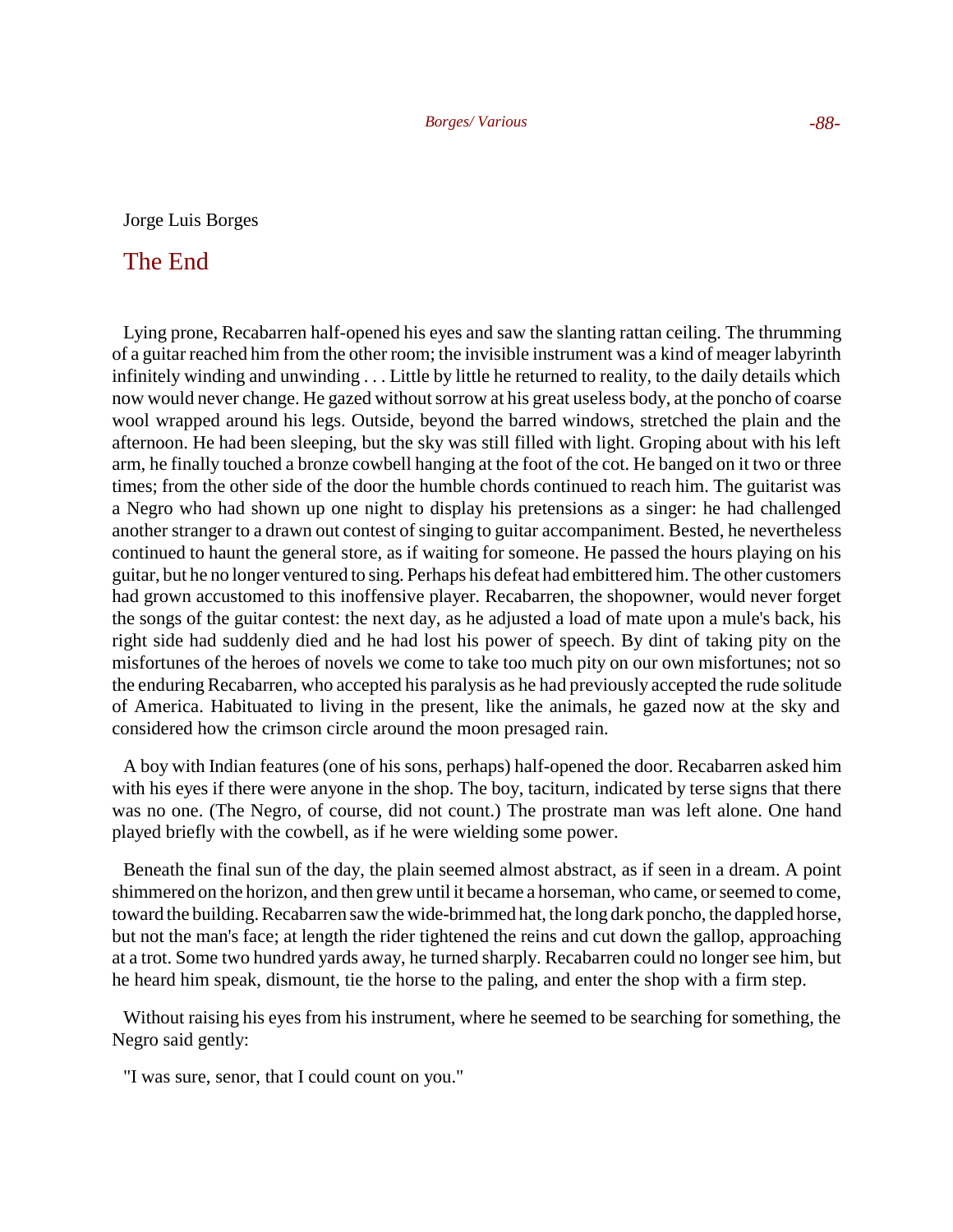### *Borges/ Various -89-*

The other man replied with a harsh voice:

"And I on you, colored man. I made you wait a pack of days, but here I am."

There was a silence. At length the Negro responded:

"I'm getting used to waiting. I've waited seven years."

Without haste the other explained:

"I went longer than seven years without seeing my children. I saw them that day, but I didn't want to seem like a man always fighting."

"I realize that. I understand what you say," said the Negro. "I trust you left them in good health."

The stranger, who had taken a seat at the bar, laughed a deep laugh. He asked for a rum. He drank with relish, but did not drain it down.

"I gave them some good advice," he declared. "That's never amiss, and it doesn't cost anything. I told them, among other things, that one man should not shed another man's blood."

A slow chord preceded the Negro's reply:

"You did well. That way they won't be like us."

"At least they won't be like me," said the stranger. And then he added, as if he were ruminating aloud: "Destiny has made me kill, and now, once more, it has put a knife in my hand."

The Negro, as if he had not heard, observed:

"Autumn is making the days grow shorter."

"The light that's left is enough for me," replied the stranger, getting to his feet.

He stood in front of the Negro and said, with weariness:

"Leave off the guitar. Today there's another kind of counterpoint waiting for you."

The two men walked toward the door. As he went out, the Negro murmured:

"Perhaps this time it will go as hard on me as the first time."

The other answered seriously:

"It didn't go hard on you the first time. What happened was that you were anxious for the second try."

They moved away from the houses for a good bit, walking together. One point on the plain was as